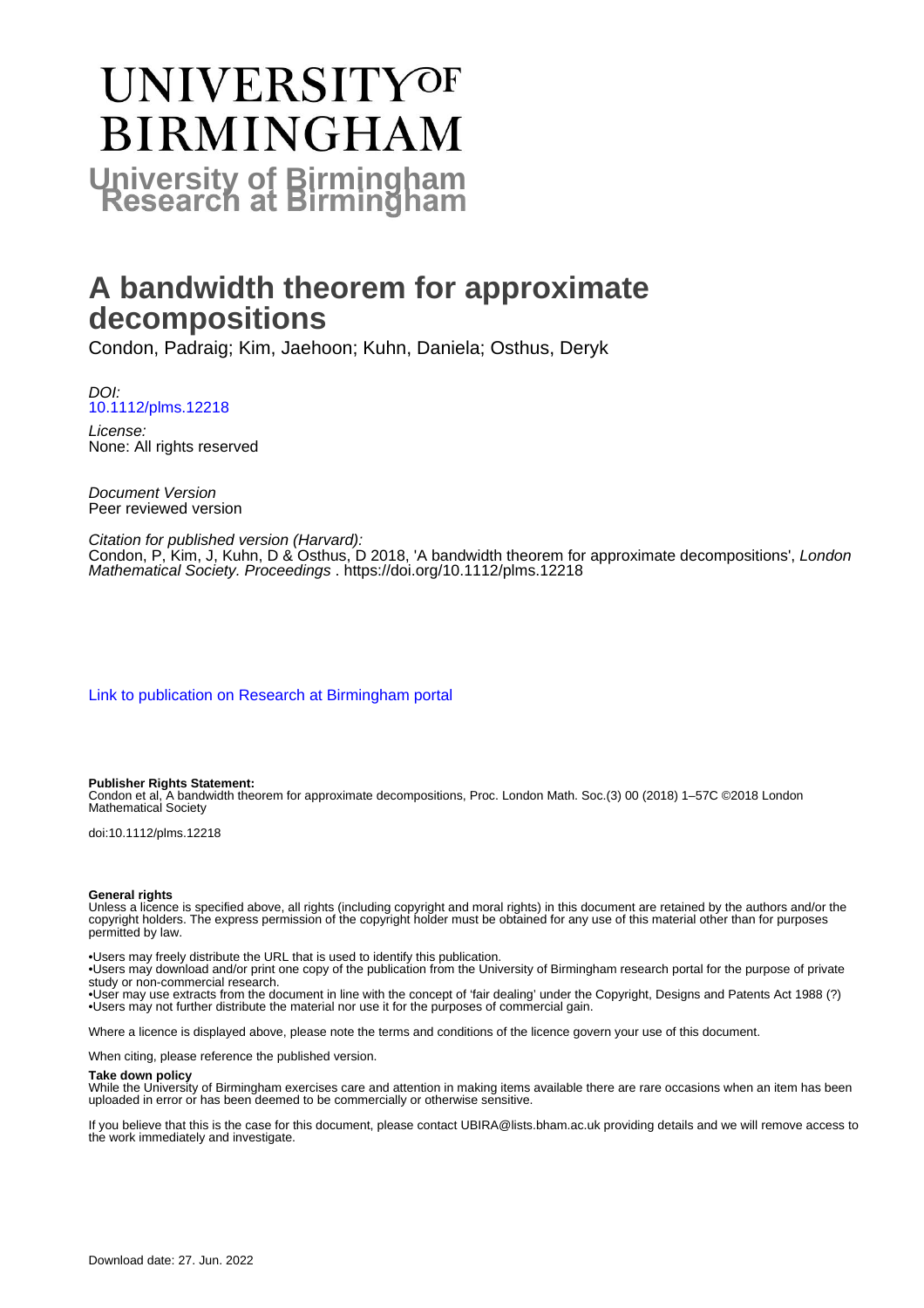#### A BANDWIDTH THEOREM FOR APPROXIMATE DECOMPOSITIONS

PADRAIG CONDON, JAEHOON KIM, DANIELA KÜHN AND DERYK OSTHUS

ABSTRACT. We provide a degree condition on a regular n-vertex graph  $G$  which ensures the existence of a near optimal packing of any family  $H$  of bounded degree *n*-vertex  $k$ -chromatic separable graphs into  $G$ . In general, this degree condition is best possible.

Here a graph is separable if it has a sublinear separator whose removal results in a set of components of sublinear size. Equivalently, the separability condition can be replaced by that of having small bandwidth. Thus our result can be viewed as a version of the bandwidth theorem of Böttcher, Schacht and Taraz in the setting of approximate decompositions.

More precisely, let  $\delta_k$  be the infimum over all  $\delta \geq 1/2$  ensuring an approximate  $K_k$ -decomposition of any sufficiently large regular n-vertex graph G of degree at least  $\delta n$ . Now suppose that G is an *n*-vertex graph which is close to *r*-regular for some  $r \ge (\delta_k + o(1))n$  and suppose  $\sum_i e(H_i) \leq (1 - o(1))e(G)$ . We show that there is an edge-disjoint packing of  $H_1, \ldots, H_t$  into G. that  $H_1, \ldots, H_t$  is a sequence of bounded degree *n*-vertex k-chromatic separable graphs with

If the  $H_i$  are bipartite, then  $r \geq (1/2 + o(1))n$  is sufficient. In particular, this yields an approximate version of the tree packing conjecture in the setting of regular host graphs G of high degree. Similarly, our result implies approximate versions of the Oberwolfach problem, the Alspach problem and the existence of resolvable designs in the setting of regular host graphs of high degree.

#### 1. INTRODUCTION

Starting with Dirac's theorem on Hamilton cycles, a successful research direction in extremal combinatorics has been to find appropriate minimum degree conditions on a graph G which guarantee the existence of a copy of a (possibly spanning) graph  $H$  as a subgraph. On the other hand, several important questions and results in design theory ask for the existence of a decomposition of  $K_n$  into edge-disjoint copies of a (possibly spanning) graph  $H$ , or more generally into a suitable family of graphs  $H_1, \ldots, H_t$ .

Here, we combine the two directions: rather than finding just a single spanning graph  $H$ in a dense graph  $G$ , we seek (approximate) decompositions of a dense regular graph  $G$  into edge-disjoint copies of spanning sparse graphs H. A specific instance of this is the recent proof of the Hamilton decomposition conjecture and the 1-factorization conjecture for large  $n$  [\[12\]](#page-48-0): the former states that for  $r \geq |n/2|$ , every r-regular n-vertex graph G has a decomposition into Hamilton cycles and at most one perfect matching, the latter provides the corresponding threshold for decompositions into perfect matchings. In this paper, we restrict ourselves to approximate decompositions, but achieve asymptotically best possible results for a much wider class of graphs than matchings and Hamilton cycles.

1.1. Previous results: degree conditions for spanning subgraphs. Minimum degree conditions for spanning subgraphs have been obtained mainly for (Hamilton) cycles, trees, factors and bounded degree graphs. We now briefly discuss several of these. Recall that Dirac's theorem states that any *n*-vertex graph G with minimum degree at least  $n/2$  contains a Hamilton cycle. More generally, Abbasi's proof [\[1\]](#page-48-1) of the El-Zahar conjecture determines the minimum degree threshold for the existence of a copy of  $H$  in  $G$  where  $H$  is a spanning union of vertex-disjoint cycles (the threshold turns out to be  $|(n + odd_H)/2|$ , where  $odd_H$  denotes the number of odd cycles in  $H$ ).

Date: October 4, 2018.

The research leading to these results was partially supported by the EPSRC, grant no. EP/N019504/1 (D. Kühn), and by the Royal Society and the Wolfson Foundation (D. Kühn). The research was also partially supported by the European Research Council under the European Union's Seventh Framework Programme (FP/2007–2013) / ERC Grant 306349 (J. Kim and D. Osthus).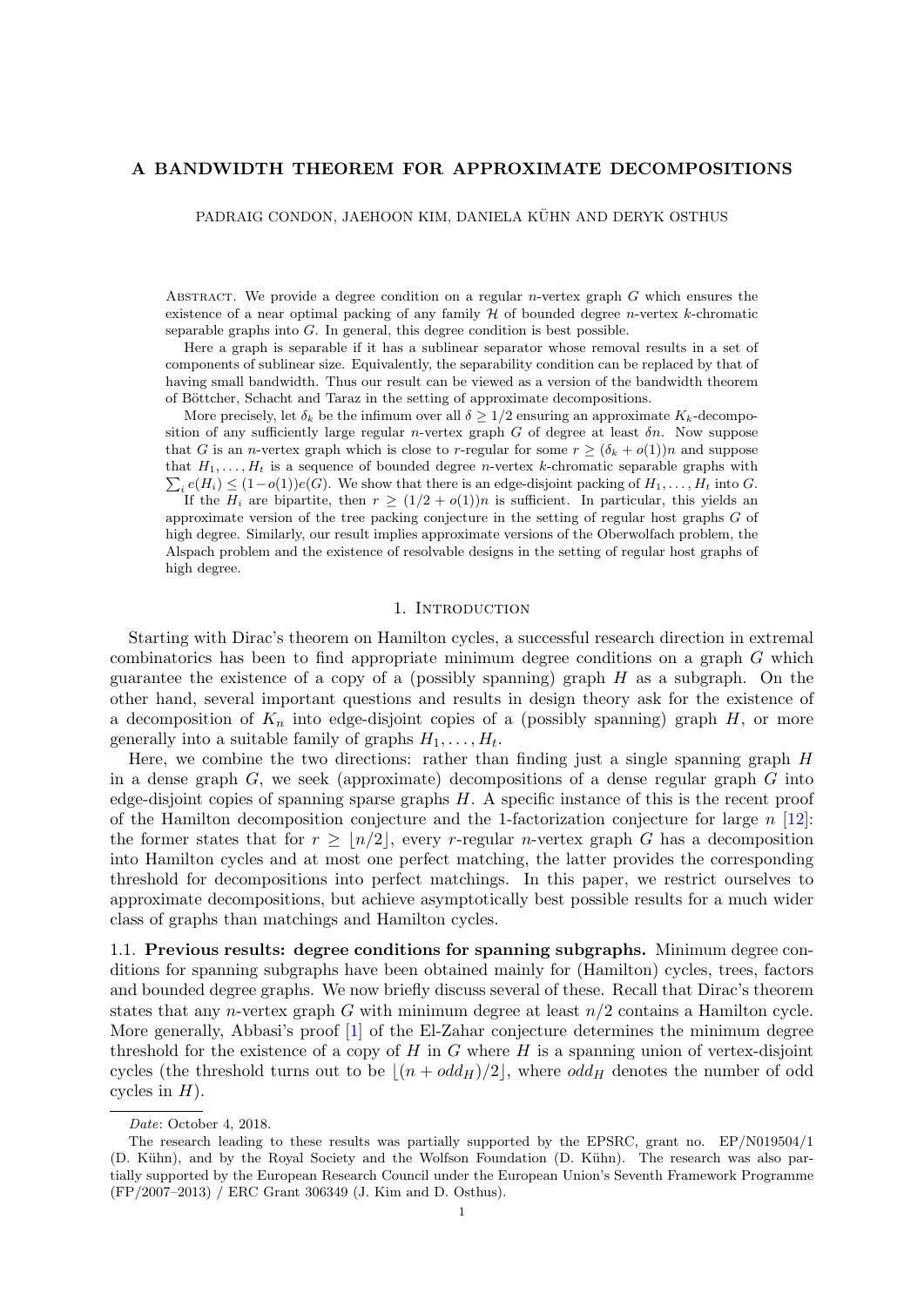Komlós, Sárközy and Szemerédi [\[33\]](#page-49-0) proved a conjecture of Bollobás by showing that a minimum degree degree of  $n/2 + o(n)$  guarantees every bounded degree *n*-vertex tree as a subgraph (this was later strengthened in [\[35,](#page-49-1) [13,](#page-48-2) [26\]](#page-49-2)).

An  $F$ -factor in a graph G is a set of vertex-disjoint copies of F covering all vertices of G. The Hajnal-Szemerédi theorem  $[24]$  implies that the minimum degree threshold for the existence of a  $K_k$ -factor is  $(1 - 1/k)n$ . This was generalised to kth powers of Hamilton cycles by Komlós, Sárközy and Szemerédi [\[34\]](#page-49-4). The threshold for arbitrary  $F$ -factors was determined by Kühn and Osthus [\[38\]](#page-49-5), and is given by  $(1-c(F))n+O(1)$ , where  $c(F)$  satisfies  $1/\chi(F) \leq c(F) \leq 1/(\chi(F)-1)$ and can be determined explicitly (e.g.  $c(C_5) = 2/5$ , in accordance with Abbasi's result).

A far-reaching generalisation of the Hajnal-Szemerédi theorem [\[24\]](#page-49-3) would be provided by the Bollobás-Catlin-Eldridge (BEC) conjecture. This would imply that every *n*-vertex graph  $G$  of minimum degree at least  $(1 - 1/(\Delta + 1))n$  contains every *n*-vertex graph H of maximum degree at most  $\Delta$  as a subgraph. Partial results include the proof for  $\Delta = 3$  and large n by Csaba, Shokoufandeh and Szemerédi [\[14\]](#page-48-3) and bounds for large  $\Delta$  by Kaul, Kostochka and Yu [\[28\]](#page-49-6).

Bollobás and Komlós conjectured that one can improve on the BEC-conjecture for graphs  $H$ with a linear structure: any n-vertex graph G with minimum degree at least  $(1 - 1/k + o(1))n$ contains a copy of every  $n$ -vertex  $k$ -chromatic graph  $H$  with bounded maximum degree and small bandwidth. Here an *n*-vertex graph H has bandwidth b if there exists an ordering  $v_1, \ldots, v_n$  of  $V(H)$  such that all edges  $v_i v_j \in E(H)$  satisfy  $|i - j| \leq b$ . Throughout the paper, by H being k-chromatic we mean  $\chi(H) \leq k$ . This conjecture was resolved by the bandwidth theorem of Böttcher, Schacht and Taraz  $[9]$ . Note that while this result is essentially best possible when considering the class of k-chromatic graphs as a whole (consider e.g.  $K_k$ -factors), the results in  $[1, 38]$  $[1, 38]$  $[1, 38]$  mentioned above show that there are many graphs  $H$  for which the actual threshold is significantly smaller (e.g. the  $C_5$ -factors mentioned above).

The notion of bandwidth is related to the concept of separability: An *n*-vertex graph  $H$  is said to be  $\eta$ -separable if there exists a set S of at most  $\eta$  vertices such that every component of  $H \setminus S$  has size at most  $\eta n$ . We call such a set an  $\eta$ -separator of H. In general, the notion of having small bandwidth is more restrictive than that of being separable. However, for graphs with bounded maximum degree, it turns out that these notions are actually equivalent (see [\[8\]](#page-48-5)).

1.2. Previous results: (approximate) decompositions into large graphs. We say that a collection  $\mathcal{H} = \{H_1, \ldots, H_s\}$  of graphs packs into G if there exist pairwise edge-disjoint copies of  $H_1, \ldots, H_s$  in G. In cases where H consists of copies of a single graph H we refer to this packing as an *H*-packing in G. If  $H$  packs into G and  $e(H) = e(G)$  (where  $e(H) = \sum_{H \in \mathcal{H}} e(H)$ ), then we say that G has a *decomposition* into  $H$ . Once again, if H consists of copies of a single graph  $H$ , we refer to this as an  $H$ -decomposition of  $G$ . Informally, we refer to a packing which covers almost all edges of the host graph G as an approximate decomposition.

As in the previous section, most attention so far has focussed on (Hamilton) cycles, trees, factors, and graphs of bounded degree. Indeed, a classical construction of Walecki going back to the 19th century guarantees a decomposition of  $K_n$  into Hamilton cycles whenever n is odd. As mentioned earlier, this was extended to Hamilton decompositions of regular graphs G of high degree by Csaba, Kühn, Lo, Osthus and Treglown [\[12\]](#page-48-0) (based on the existence of Hamilton decompositions in robustly expanding graphs proved in [\[37\]](#page-49-7)). A different generalisation of Walecki's construction is given by the Alspach problem, which asks for a decomposition of  $K_n$ into cycles of given length. This was recently resolved by Bryant, Horsley and Petterson [\[10\]](#page-48-6).

A further famous open problem in the area is the tree packing conjecture of Gyárfás and Lehel, which says that for any collection  $\mathcal{T} = \{T_1, \ldots, T_n\}$  of trees with  $|V(T_i)| = i$ , the complete graph  $K_n$  has a decomposition into  $\mathcal T$ . This was recently proved by Joos, Kim, Kühn and Osthus [\[27\]](#page-49-8) for the case where n is large and each  $T_i$  has bounded degree. The crucial tool for this was the blow-up lemma for approximate decompositions of  $\varepsilon$ -regular graphs G by Kim, Kühn, Osthus and Tyomkyn [\[30\]](#page-49-9). In particular, this lemma implies that if  $H$  is a family of bounded degree *n*-vertex graphs with  $e(\mathcal{H}) \leq (1 - o(1))\binom{n}{2}$  $\binom{n}{2}$ , then  $K_n$  has an approximate decomposition into  $\mathcal{H}$ . This generalises earlier results of Böttcher, Hladky, Piguet and Taraz [\[7\]](#page-48-7) on tree packings, as well as results of Messuti, Rödl and Schacht [\[39\]](#page-49-10) and Ferber, Lee and Mousset [\[17\]](#page-48-8) on packing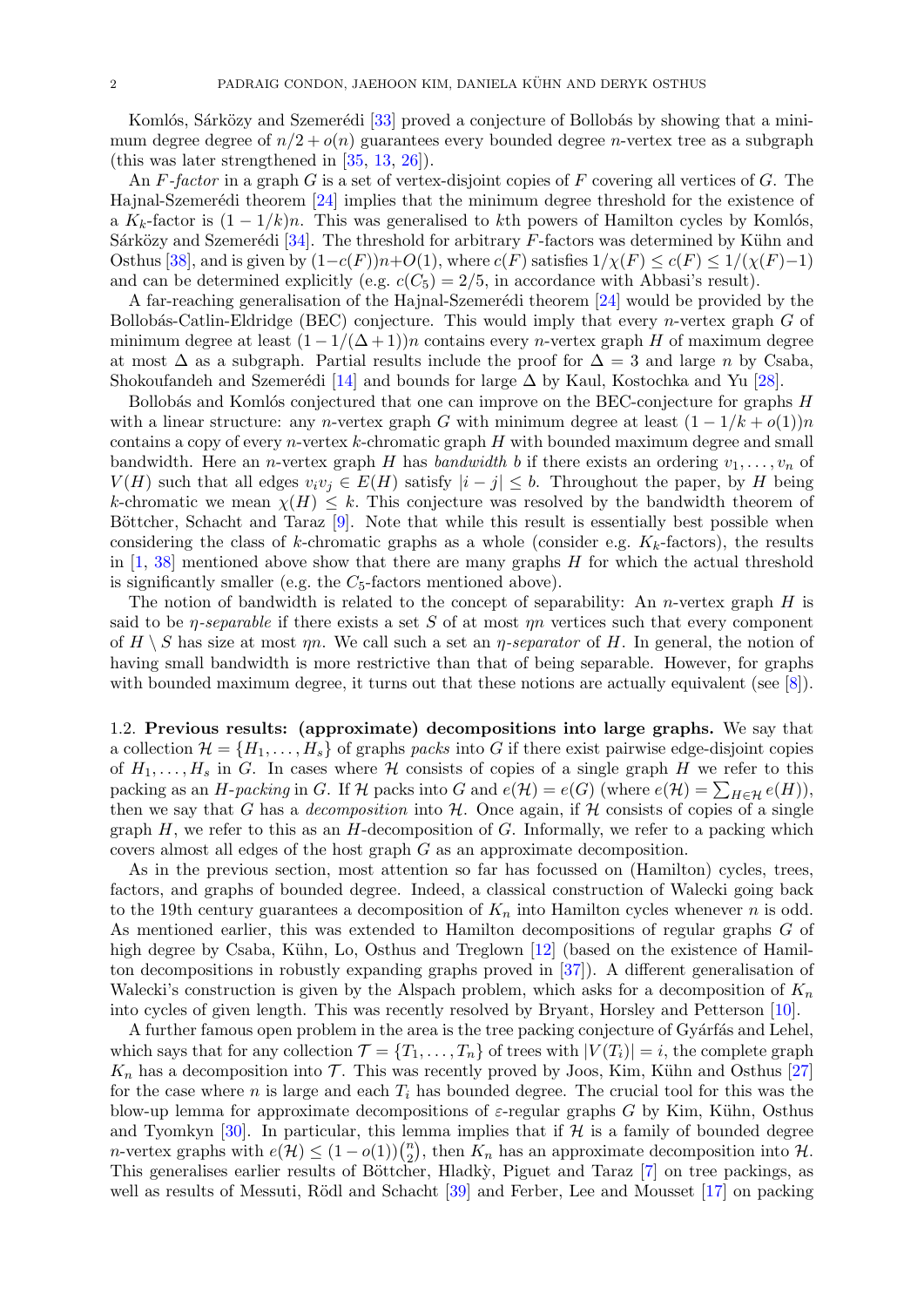separable graphs. Very recently, Allen, Böttcher, Hladk $\dot{y}$  and Piguet [\[2\]](#page-48-9) were able to show that one can in fact find an approximate decomposition of  $K_n$  into  $\mathcal H$  provided that the graphs in H have bounded degeneracy and maximum degree  $o(n/\log n)$ . This implies an approximate version of the tree packing conjecture when the trees have maximum degree  $o(n/\log n)$ . The latter improves a bound of Ferber and Samotij [\[18\]](#page-48-10) which follows from their work on packing (spanning) trees in random graphs.

An important type of decomposition of  $K_n$  is given by resolvable designs: a resolvable Fdesign consists of a decomposition into F-factors. Ray-Chaudhuri and Wilson [\[42\]](#page-49-11) proved the existence of resolvable  $K_k$ -designs in  $K_n$  (subject to the necessary divisibility conditions being satisfied). This was generalised to arbitrary  $F$ -designs by Dukes and Ling [\[16\]](#page-48-11).

1.3. Main result: packing separable graphs of bounded degree. Our main result provides a degree condition which ensures that G has an approximate decomposition into  $\mathcal{H}$  for any collection  $H$  of k-chromatic  $\eta$ -separable graphs of bounded degree. As discussed below, our degree condition is best possible in general (unless one has additional information about the graphs in  $\mathcal{H}$ ). By the remark at the end of Section 1.1 earlier, one can replace the condition of being  $\eta$ -separable by that of having bandwidth at most  $\eta n$  in Theorem [1.2.](#page-3-0) Thus our result implies a version of the bandwidth theorem of [\[9\]](#page-48-4) in the setting of approximate decompositions.

To state our result, we first introduce the approximate  $K_k$ -decomposition threshold  $\delta_k^{\text{reg}}$  $\frac{f\text{reg}}{k}$  for regular graphs.

**Definition 1.1** (Approximate K<sub>k</sub>-decomposition threshold for regular graphs). For each  $k \in$  $\mathbb{N}\backslash\{1\}$ , let  $\delta_k^{reg}$ <sup>reg</sup> be the infimum over all  $\delta \geq 0$  satisfying the following: for any  $\varepsilon > 0$ , there exists  $n_0 \in \mathbb{N}$  such that for all  $n \geq n_0$  and  $r \geq \delta n$  every n-vertex r-regular graph  $G$  has a  $K_k$ -packing consisting of at least  $(1 - \varepsilon)e(G)/e(K_k)$  copies of  $K_k$ .

Roughly speaking, we will pack  $k$ -chromatic graphs  $H$  into regular host graphs  $G$  of degree at least  $\delta_k^{\text{reg}}$  $k_{k}^{\text{reg}}$ . Actually it turns out that it suffices to assume that H is 'almost' k-chromatic in the sense that H has a  $(k+1)$ -colouring where one colour is used only rarely. More precisely, we say that H is  $(k, \eta)$ -chromatic if there exists a proper colouring of the graph H' obtained from H by deleting all its isolated vertices with  $k+1$  colours such that one of the colour classes has size at most  $\eta |V(H')|$ . A similar feature is also present in [\[9\]](#page-48-4).

<span id="page-3-0"></span>**Theorem 1.2.** For all  $\Delta, k \in \mathbb{N}\setminus\{1\}$ ,  $0 < \nu < 1$  and  $\max\{1/2, \delta_k^{reg}\} < \delta \leq 1$ , there exist  $\xi, \eta > 0$  and  $n_0 \in \mathbb{N}$  such that for all  $n \geq n_0$  the following holds. Suppose that H is a collection of n-vertex  $(k, \eta)$ -chromatic  $\eta$ -separable graphs and G is an n-vertex graph such that

- (i)  $(\delta \xi)n < \delta(G) < \Delta(G) < (\delta + \xi)n$ .
- (ii)  $\Delta(H) \leq \Delta$  for all  $H \in \mathcal{H}$ ,
- (iii)  $e(\mathcal{H}) \leq (1 \nu)e(G)$ .

Then H packs into G.

Note that our result holds for any minor-closed family  $H$  of k-chromatic bounded degree graphs by the separator theorem of Alon, Seymour and Thomas [\[3\]](#page-48-12). Moreover, note that since  $\mathcal H$  may consist e.g. of Hamilton cycles, the condition that G is close to regular is clearly necessary. Also, the condition  $\max\{1/2, \delta_k^{\text{reg}}\} < \delta$  is necessary. To see this, if  $\delta_k^{\text{reg}} \leq 1/2$  (which holds if  $k = 2$ , then we consider  $K_{n/2-1,n/2+1}$  which does not even contain a single perfect matching, let alone an approximate decomposition into perfect matchings. If  $\delta_k^{\text{reg}} > 1/2$  (which holds if  $k \geq 3$ ), then for any  $\delta < \delta_k^{\text{reg}}$ , the definition of  $\delta_k^{\text{reg}}$  $k_k^{\text{reg}}$  ensures that there exist arbitrarily large regular graphs G of degree at least  $\delta n$  without an approximate decomposition into copies of  $K_k$ . As a disjoint union of a single copy of  $K_k$  with  $n - k$  isolated vertices satisfies (ii), this shows that the condition of  $\max\{1/2, \delta_k^{\text{reg}}\} < \delta$  is sharp when considering the class of all k-chromatic separable graphs (though as in the case of embedding a single copy of some  $H$  into  $G$ , it may be possible to improve the degree bound for certain families  $H$ ).

To obtain explicit estimates for  $\delta_k^{\text{reg}}$ <sup>reg</sup>, we also introduce the approximate  $K_k$ -decomposition threshold  $\delta_k^{0+}$  $k<sup>0+</sup>$  for graphs of large minimum degree.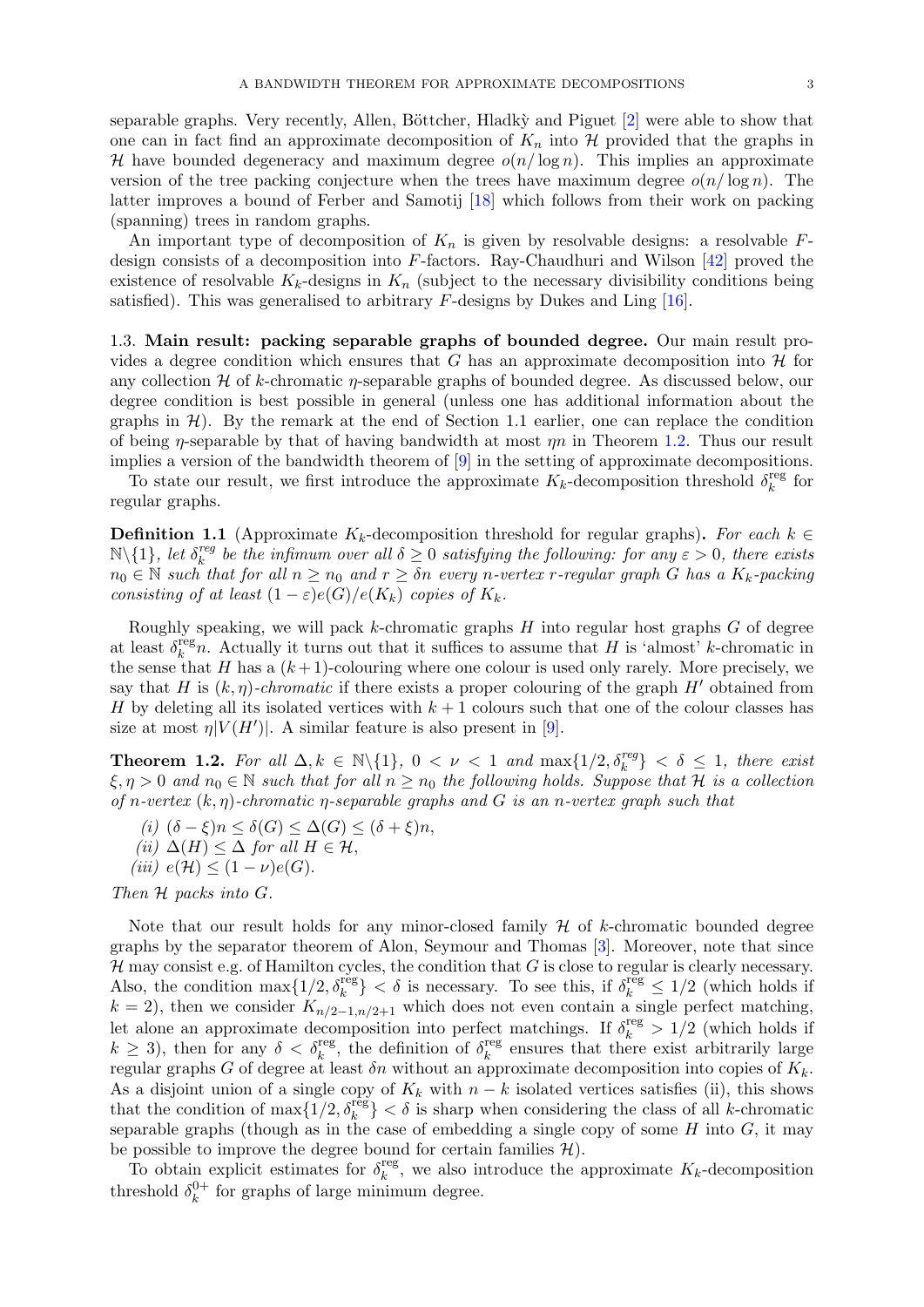**Definition 1.3** (Approximate K<sub>k</sub>-decomposition threshold). For each  $k \in \mathbb{N}\setminus\{1\}$ , let  $\delta_k^{0+}$  $\stackrel{0+}{k}$  be the infimum over all  $\delta \geq 0$  satisfying the following: for any  $\varepsilon > 0$ , there exists  $n_0 \in \mathbb{N}$  such that any n-vertex graph G with  $n \ge n_0$  and  $\delta(G) \ge \delta n$  has a  $K_k$ -packing consisting of at least  $(1 - \varepsilon)e(G)/e(K_k)$  copies of  $K_k$ .

It is easy to see that  $\delta_2^{\text{reg}} = \delta_2^{0+} = 0$  and  $\delta_k^{\text{reg}} \leq \delta_k^{0+}$  $\lambda_k^{0+}$ . The value of  $\delta_k^{0+}$  $\frac{0}{k}$  has been subject to much attention recently: one reason is that by results of  $[5, 19]$  $[5, 19]$  $[5, 19]$ , for  $k \geq 3$  the approximate decomposition threshold  $\delta_k^{0+}$  $\delta_k^{0+}$  is equal to the analogous threshold  $\delta_k^{\text{dec}}$  which ensures a 'full'  $K_k$ decomposition of any *n*-vertex graph G with  $\delta(G) \geq (\delta_k^{\text{dec}} + o(1))n$  which satisfies the necessary divisibility conditions. A beautiful conjecture (due to Nash-Williams in the triangle case and Gustavsson in the general case) would imply that  $\delta_k^{\text{dec}} = 1 - 1/(k+1)$  for  $k \geq 3$ . On the other hand for  $k \geq 3$ , it is easy to modify a well-known construction (see Proposition [3.7\)](#page-10-0) to show that  $\delta_k^{\text{reg}} \geq 1 - 1/(k+1)$ . Thus the conjecture would imply that  $\delta_k^{\text{reg}} = \delta_k^{0+} = \delta_k^{\text{dec}} = 1 - 1/(k+1)$  for  $k \geq 3$ . A result of Dross [\[15\]](#page-48-15) implies that  $\delta_3^{0+} \leq 9/10$ , and a very recent result of Montgomery [\[40\]](#page-49-12) implies that  $\delta_k^{0+} \leq 1 - 1/(100k)$  (see Lemma [3.10\)](#page-10-1). With these bounds, the following corollary is immediate.

Corollary 1.4. For all  $\Delta, k \in \mathbb{N}\setminus\{1\}$  and  $0 < \nu, \delta < 1$ , there exist  $\xi > 0$  and  $n_0 \in \mathbb{N}$  such that for  $n > n_0$  the following holds for every n-vertex graph G with

$$
(\delta - \xi)n \le \delta(G) \le \Delta(G) \le (\delta + \xi)n.
$$

- (i) Let T be a collection of trees such that for all  $T \in \mathcal{T}$  we have  $|T| \leq n$  and  $\Delta(T) \leq \Delta$ . Further suppose  $\delta > 1/2$  and  $e(\mathcal{T}) \leq (1 - \nu)e(G)$ . Then  $\mathcal T$  packs into G.
- (ii) Let F be an n-vertex graph consisting of a union of vertex-disjoint cycles and let  $\mathcal F$  be a collection of copies of F. Further suppose  $\delta > 9/10$  and  $e(\mathcal{F}) \leq (1 - \nu)e(G)$ . Then F packs into G.
- (iii) Let C be a collection of cycles, each on at most n vertices. Further suppose  $\delta > 9/10$  and  $e(\mathcal{C}) \leq (1-\nu)e(G)$ . Then  $\mathcal C$  packs into G.
- (iv) Let n be divisible by k and let K be a collection of n-vertex  $K_k$ -factors. Further suppose  $\delta > 1 - 1/(100k)$  and  $e(\mathcal{K}) \leq (1 - \nu)e(G)$ . Then K packs into G.

Note that (i) can be viewed as an approximate version of the tree packing conjecture in the setting of dense (almost) regular graphs. In a similar sense, (ii) relates to the Oberwolfach conjecture, (iii) relates to the Alspach problem and (iv) relates to the existence of resolvable designs in graphs.

Moreover, the feature that Theorem [1.2](#page-3-0) allows us to efficiently pack  $(k, \eta)$ -chromatic graphs (rather than k-chromatic graphs) gives several additional consequences, for example: if the cycles of F in (ii) are all sufficiently long, then we can replace the condition  $\delta > 9/10$  by  $\delta > 1/2$ .

If we drop the assumption of being  $G$  close to regular, then one can still ask for the size of the largest packing of bounded degree separable graphs. For example, it was shown in [\[12\]](#page-48-0) that every sufficiently large graph G with  $\delta(G) \geq n/2$  contains at least  $(n-2)/8$  edge-disjoint Hamilton cycles. The following result gives an approximate answer to the above question in the case when  $H$  consists of (almost) bipartite graphs.

<span id="page-4-0"></span>**Theorem 1.5.** For all  $\Delta \in \mathbb{N}$ ,  $1/2 < \delta \leq 1$  and  $\nu > 0$ , there exist  $\eta > 0$  and  $n_0 \in \mathbb{N}$  such that for all  $n \geq n_0$  the following holds. Suppose that H is a collection of n-vertex  $(2, \eta)$ -chromatic η-separable graphs and G is an n-vertex graph such that

(i) 
$$
\delta(G) \ge \delta n
$$
,  
\n(ii)  $\Delta(H) \le \Delta$  for all  $H \in \mathcal{H}$ ,  
\n(iii)  $e(\mathcal{H}) \le \frac{(\delta + \sqrt{2\delta - 1} - \nu)n^2}{4}$ .

Then  $H$  packs into  $G$ .

The result in general cannot be improved: Indeed, for  $\delta > 1/2$  the number of edges of the densest regular spanning subgraph of G is close to  $(\delta + \sqrt{2\delta - 1})n^2/4$  (see [\[11\]](#page-48-16)). So the bound in (iii) is asymptotically optimal e.g. if n is even and  $H$  consists of Hamilton cycles. We discuss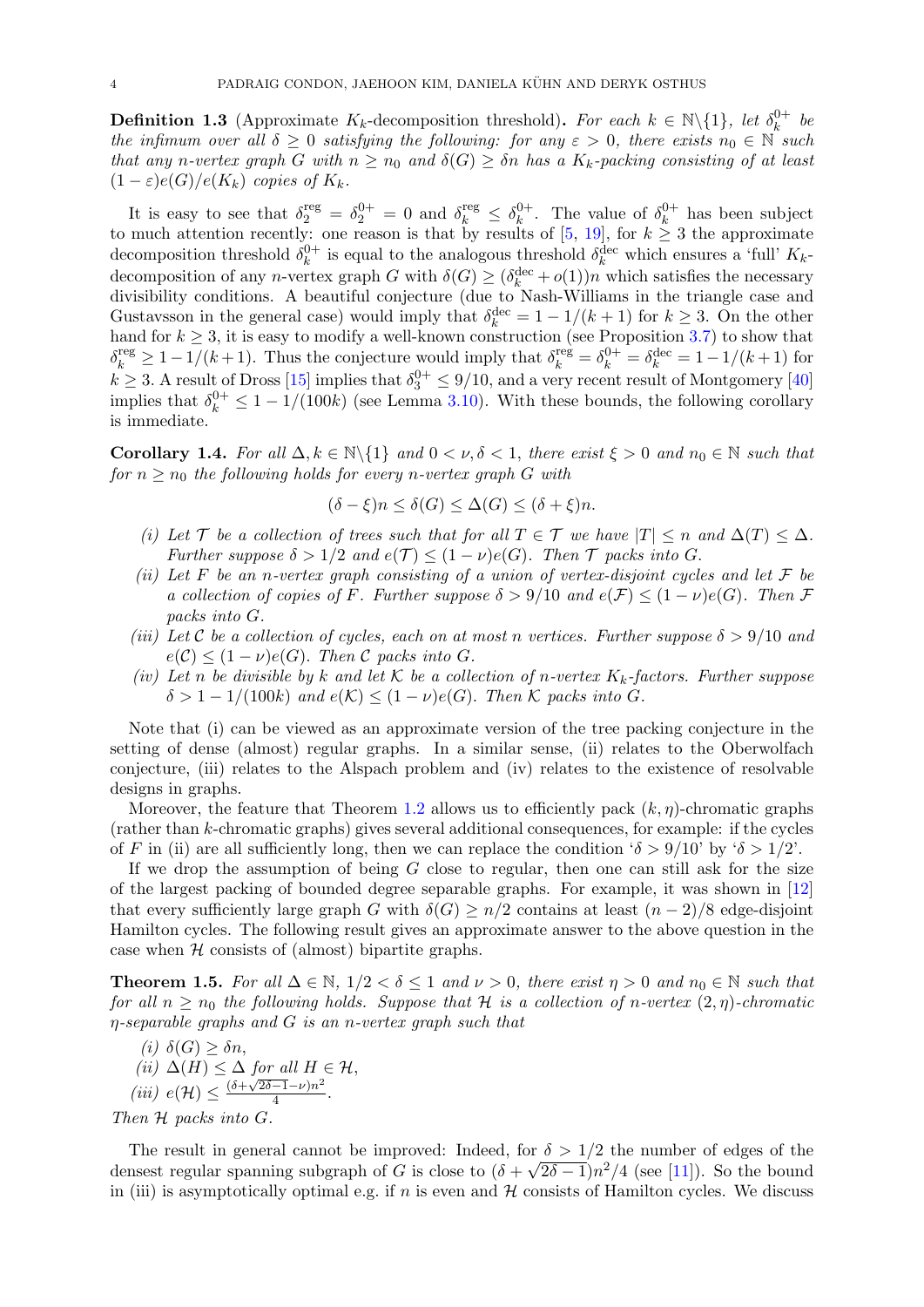the very minor modifications to the proof of Theorem [1.2](#page-3-0) which give Theorem [1.5](#page-4-0) at the end of Section [6.](#page-38-0)

We raise the following open questions:

- We conjecture that the error term  $\nu e(G)$  in condition (iii) of Theorem [1.2](#page-3-0) can be improved. Note that it cannot be completely removed unless one assumes some divisibility conditions on G. However, even additional divisibility conditions will not always ensure a 'full' decomposition under the current degree conditions: indeed, for  $C_4$ , the minimum degree threshold which guarantees a  $C_4$ -decomposition of a graph G is close to  $2n/3$ , and the extremal example is close to regular (see [\[5\]](#page-48-13) for details, more generally, the decomposition threshold of an arbitrary bipartite graph is determined in [\[19\]](#page-48-14)).
- It would be interesting to know whether the condition on separability can be omitted. Note however, that if we do not assume separability, then the degree condition may need to be strengthened.
- It would be interesting to know whether one can relax the maximum degree condition in assumption (ii) of Theorem [1.2,](#page-3-0) e.g. for the class of trees.
- Given the recent progress on the existence of decompositions and designs in the hypergraph setting and the corresponding minimum degree thresholds [\[29,](#page-49-13) [20,](#page-48-17) [21\]](#page-48-18), it would be interesting to generalise (some of) the above results to hypergraphs.

Our main tool in the proof of Theorem [1.2](#page-3-0) will be the recent blow-up lemma for approximate decompositions by Kim, Kühn, Osthus and Tyomkyn [\[30\]](#page-49-9): roughly speaking, given a set  $\mathcal H$  of n-vertex bounded degree graphs and an n-vertex graph G with  $e(\mathcal{H}) \leq (1-o(1))e(G)$  consisting of super-regular pairs, it guarantees a packing of  $\mathcal{H}$  in G (such super-regular pairs arise from applications of Szemerédi's regularity lemma). Theorem  $3.15$  gives the precise statement of the special case that we shall apply (note that the original blow-up lemma of Komlós, Sárközy and Szemerédi [\[31\]](#page-49-14) corresponds to the case where  $H$  consists of a single graph).

Subsequently, Theorem [1.2](#page-3-0) has been used as a key tool in the resolution of the Oberwolfach problem in  $[22]$ . This was posed by Ringel in 1967, given an *n*-vertex graph H consisting of vertex-disjoint cycles, it asks for a decomposition of  $K_n$  into copies of H (if n is odd). In fact, the results in [\[22\]](#page-48-19) go considerably beyond the setting of the Oberwolfach problem, and imply e.g. a positive resolution also to the Hamilton-Waterloo problem.

#### 2. Outline of the argument

<span id="page-5-0"></span>Consider a given collection  $\mathcal H$  of k-chromatic  $\eta$ -separable graphs with bounded degree and a given almost-regular graph G as in Theorem [1.2.](#page-3-0) We wish to pack  $\mathcal H$  into G. The approach will be to decompose G into a bounded number of highly structured subgraphs  $G_t$  and partition H into a bounded number of collections  $\mathcal{H}_t$ . We then aim to pack each  $\mathcal{H}_t$  into  $G_t$ . As described below, for each  $H \in \mathcal{H}_t$ , most of the edges will be embedded via the blow-up lemma for approximate decompositions proved in [\[30\]](#page-49-9).

As a preliminary step, we first apply Szemerédi's regularity lemma (Lemma [3.5\)](#page-8-0) to  $G$  to obtain a reduced multigraph  $R$  which is almost regular. Here each edge  $e$  of  $R$  corresponds to a bipartite  $\varepsilon$ -regular subgraph of G and the density of these subgraphs does not depend on e. We can then apply a result of Pippenger and Spencer on the chromatic index of regular hypergraphs and the definition of  $\delta_k^{\text{reg}}$ <sup>reg</sup> to find an approximate decomposition of the reduced multigraph R into almost  $K_k$ -factors. More precisely, we find a set of edge-disjoint copies of almost  $K_k$ -factors covering almost all edges of R, where an almost  $K_k$ -factor is a set of vertex-disjoint copies of  $K_k$  covering almost all vertices of R. This approximate decomposition translates into the existence of an approximate decomposition of G into '(almost-) $K_k$ -factor blow-ups'. Here a  $K_k$ -factor blow-up consists of a bounded number of clusters  $V_1, \ldots, V_{kr}$  where each pair  $(V_i, V_j)$ with  $|(i - 1)/k| = |(j - 1)/k|$  is  $\varepsilon$ -regular of density d, and crucially d does not depend on i, j. We wish to use the blow-up lemma for approximate decompositions (Theorem [3.15\)](#page-13-0) to pack graphs into each  $K_k$ -factor blow-up. Ideally, we would like to split  $H$  into a bounded number of subcollections  $\mathcal{H}_{t,s}$  and pack each  $\mathcal{H}_{t,s}$  into a separate  $K_k$ -factor blow-up  $G_{t,s}$ , where the  $G_{t,s} \subseteq G$  are all edge-disjoint.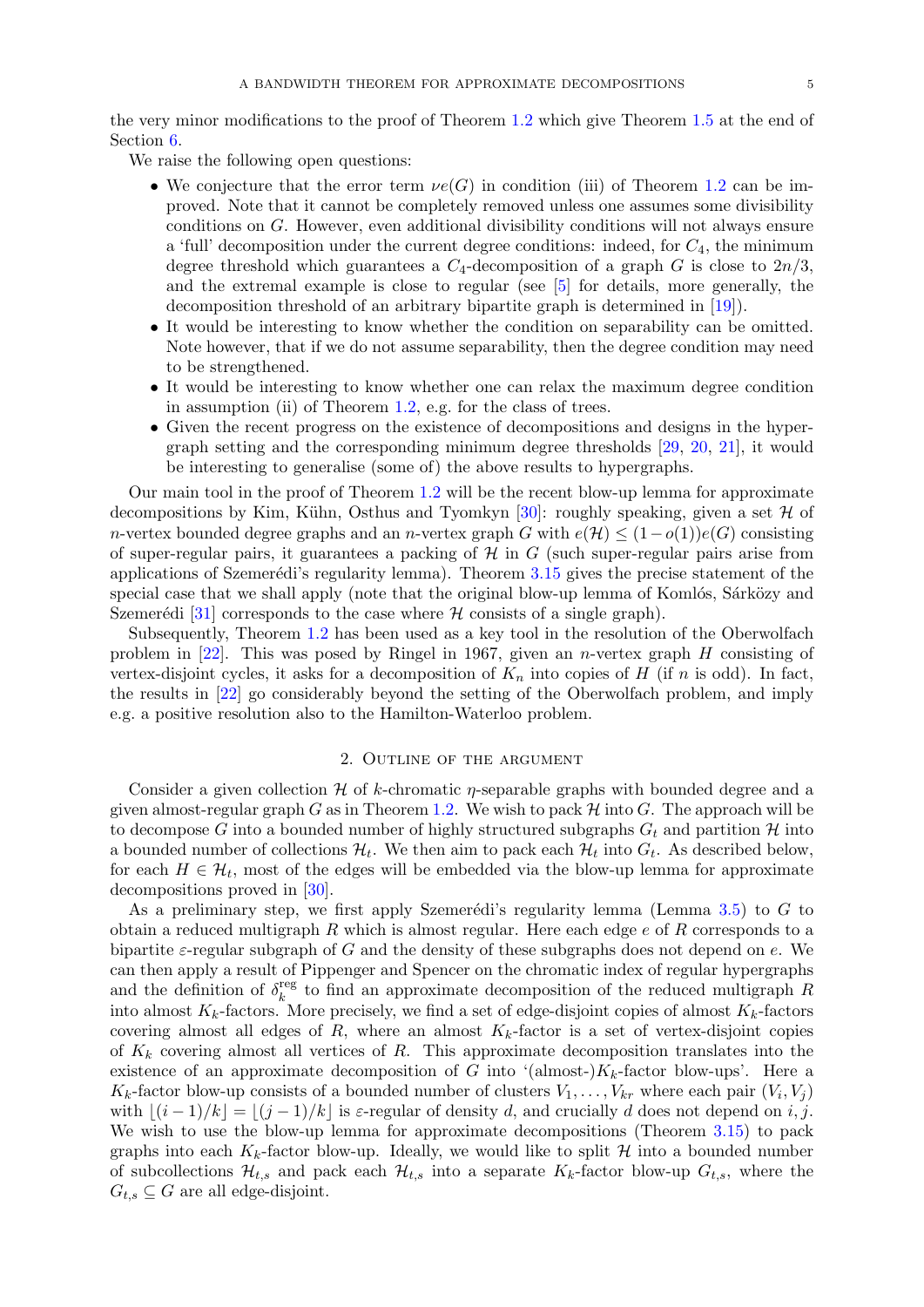There are several obstacles to this approach. The first obstacle is that (i) the  $K_k$ -factor blowups  $G_{t,s}$  are not spanning. In particular, they do not contain the vertices in the exceptional set  $V_0$  produced by the regularity lemma. On the other hand, if we aim to embed an *n*-vertex graph  $H \in \mathcal{H}$  into G, we must embed some vertices of H into  $V_0$ . However, Theorem [3.15](#page-13-0) does not produce an embedding into vertices outside the  $K_k$ -factor blow-up. The second obstacle is that (ii) the  $K_k$ -factor blow-ups are not connected, whereas H may certainly be (highly) connected. This is one significant difference to [\[9\]](#page-48-4), where the existence of a structure similar to a blown-up power of a Hamilton path in  $R$  could be utilised for the embedding. A third issue is that (iii) any resolution of (i) and (ii) needs to result in a 'balanced' packing of the  $H \in \mathcal{H}$ , i.e. the condition  $e(H) \leq (1-\nu)e(G)$  means that for most  $x \in V(G)$  almost all their incident edges need to be covered.

To overcome the first issue, we use the fact that H is  $\eta$ -separable to choose a small separating set S for H and consider the small components of  $H-S$ . To be able to embed (most of) H into the  $K_k$ -factor blow-up, we need to add further edges to each  $K_k$ -factor blow-up so that the resulting 'augmented  $K_k$ -factor blow-ups' have strong connectivity properties. For this, we partition  $V(G)\backslash V_0$  into T disjoint 'reservoirs'  $Res_1, \ldots, Res_T$ , where  $1/T \ll 1$ . We will later embed some vertices of H into  $V_0$  using the edges between  $Res_t$  and  $V_0$  (see Lemma [4.1\)](#page-17-0). Here we have to embed a vertex of H onto  $v \in V_0$  using only edges between v and  $Res_t$  because we do not have any control on the edges between  $v$  and a regularity cluster  $V_i$ . We explain the reason for choosing a partition into many reservoir sets (rather than choosing a single small reservoir) below.

We also decompose most of G into graphs  $G_{t,s}$  so that each  $G_{t,s}$  has vertex set  $V(G)\setminus (Res_t\cup V_0)$ and is a  $K_k$ -factor blow-up. We then find sparse bipartite graphs  $F_{t,s} \subseteq G$  connecting  $Res_t$  with  $G_{t,s}$ , bipartite graphs  $F'_t \subseteq G$  connecting  $Res_t$  with  $V_0$  as well as sparse graphs  $G_t^* \subseteq G$  which provide connectivity within  $Res_t$  as well as between  $Res_t$  and  $G_{t,s}$ . The fact that  $G_{t,s}$  and  $G_{t,s'}$ share the same reservoir for  $s \neq s'$  permits us to choose the reservoir  $Res_t$  to be significantly larger than  $V_0$ . Moreover, as  $\bigcup Res_t$  covers all vertices in  $V \setminus V_0$ , if the graphs  $F'_t$  are appropriately chosen, then almost all edges incident to the vertices in  $V_0$  are available to be used at some stage of the packing process. Our aim is to pack each  $\mathcal{H}_{t,s}$  into the 'augmented'  $K_k$ -factor blow-up  $G_{t,s} \cup F_{t,s} \cup F'_t \cup G_t^*$ . To ensure that the resulting packings can be combined into a packing of all of the graphs in  $H$ , we will use the fact that the graphs  $G_t := \bigcup_s (G_{t,s} \cup F_{t,s}) \cup F'_t \cup G^*_t$  referred to in the first paragraph are edge-disjoint for different  $t$ .

We now discuss how to find this packing of  $\mathcal{H}_{t,s}$ . Consider some  $H \in \mathcal{H}_{t,s}$ . We first use the fact that  $H$  is separable to find a partition of  $H$  which reflects the structure of (the augmentation of)  $G_{t,s}$  (see Section [4\)](#page-16-0). Then we construct an appropriate embedding  $\phi_*$  of parts of each graph  $H \in \mathcal{H}_{t,s}$  into  $Res_t \cup V_0$  which covers all vertices in  $Res_t \cup V_0$  (this makes crucial use of the fact that  $Res_t$  is much larger than  $V_0$ ). Later we aim to use the blow-up lemma for approximate decompositions (Theorem [3.15\)](#page-13-0) to find an embedding  $\phi$  of the remaining vertices of H into  $V(G) \setminus (Res_t \cup V_0)$ . When we apply Theorem [3.15,](#page-13-0) we use its additional features: in particular, the ability to prescribe appropriate 'target sets' for some of the vertices of  $H$ , to guarantee the consistency between the two embeddings  $\phi_*$  and  $\phi$ .

An important advantage of the reservoir partition which helps us to overcome obstacle (iii) is the following: the blow-up lemma for approximate decompositions can achieve a near optimal packing, i.e. it uses up almost all available edges. This is far from being the case for the part of the embeddings that use  $F_{t,s}$ ,  $F'_t$  and  $G_t^*$  to embed vertices into  $Res_t \cup V_0$ , where the edge usage might be comparatively 'imbalanced' and 'inefficient'. (In fact, we will try to avoid using these edges as much as possible in order to preserve the connectivity properties of these graphs. We will use probabilistic allocations to avoid over-using any parts of  $F_{t,s}$ ,  $F'_t$  and  $G_t^*$ .) However, since every vertex in  $V(G_0)\backslash V_0$  is a reservoir vertex for only a small proportion of the embeddings, the resulting effect of these imbalances on the overall leftover degree of the vertices in  $V(G_0)\backslash V_0$ is negligible. For  $V_0$ , we will be able to assign only low degree vertices of each H to ensure that there will always be edges of  $F'_{t}$  available to embed their incident edges (so the overall leftover degree of the vertices in  $V_0$  may be large).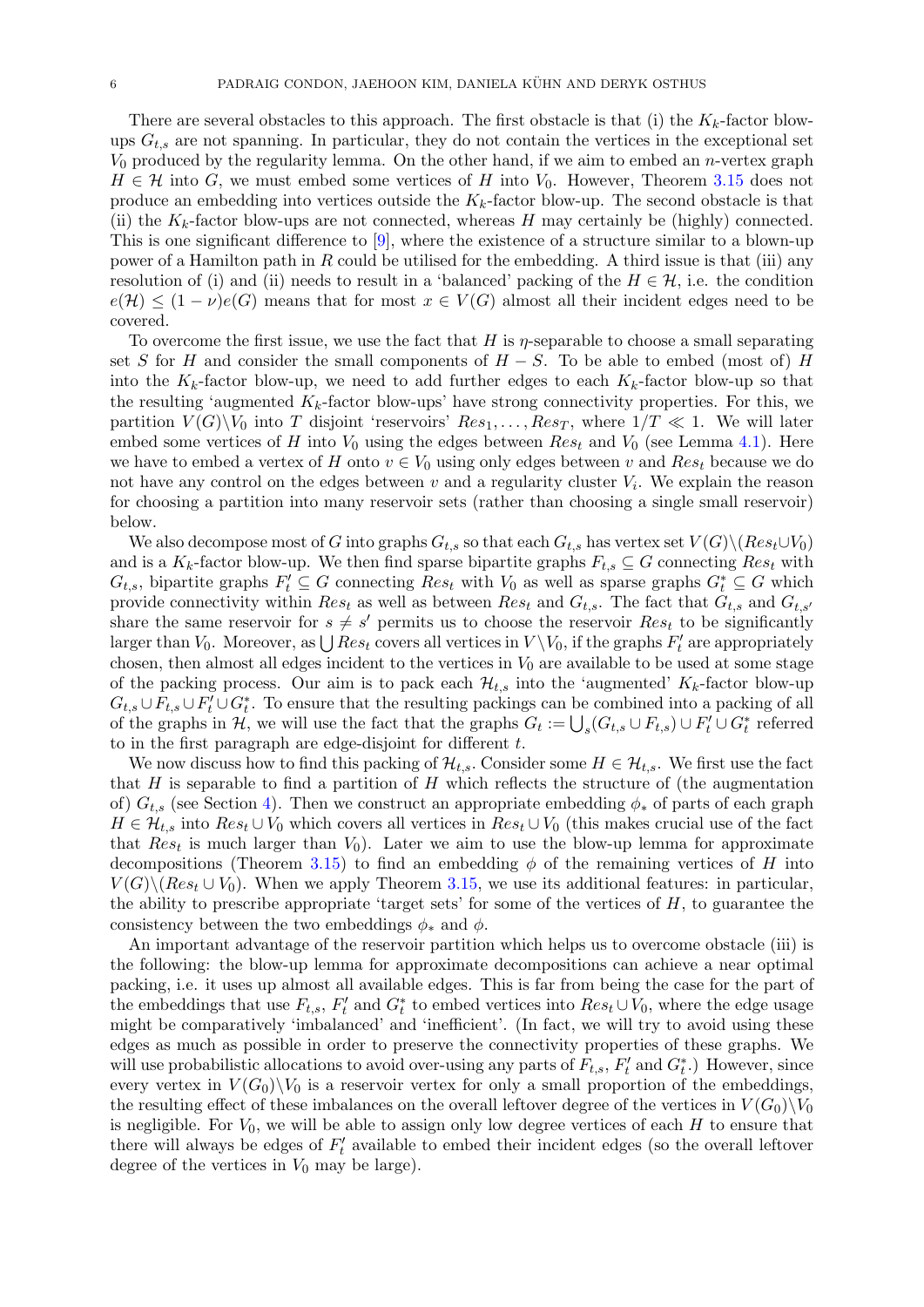The above discussion motivates why we use many reservoir sets which cover all vertices in  $V(G)\backslash V_0$ , rather than using only one vertex set  $Res_1$  for all  $H \in \mathcal{H}$ . Indeed, if some vertices of G only perform the role of reservoir vertices, this might result in an imbalance of the usage of edges incident to these vertices: some vertices in the reservoir might lose incident edges much faster or slower than the vertices in the regularity clusters. Apart from the fact that a fast loss of the edges incident to one vertex can prevent us from embedding any further spanning graphs into G, a large loss of the edges incident to the reservoir is also problematic in its own right. Indeed, since we are forced to use the edges incident to the reservoir in order to be able to embed some vertices onto vertices in  $V_0$ , this would prevent us from packing any further graphs.

Another issue is that the regularity lemma only gives us  $\varepsilon$ -regular  $K_k$ -factor blow-ups while we need super-regular  $K_k$ -factor blow-ups in order to use Theorem [3.15.](#page-13-0) To overcome this issue, we will make appropriate adjustments to each  $\varepsilon$ -regular  $K_k$ -factor blow-up. This means that the exceptional set  $V_0$  will actually be different for each pair t, s of indices. We can however use probabilistic arguments to ensure that this does not significantly affect the overall 'balance' of the packing. In particular, for simplicity, in the above proof sketch we have ignored this issue.

The paper is organised as follows. We collect some basic tools in Section [3,](#page-7-0) and we prove a lemma which finds a suitable partition of each graph  $H \in \mathcal{H}$  in Section [4](#page-16-0) (Lemma [4.1\)](#page-17-0). We prove our main lemma (Lemma [5.1\)](#page-25-0) in Section [5.](#page-24-0) This lemma guarantees that we can find a suitable packing of an appropriate collection  $\mathcal{H}_{t,s}$  of k-chromatic  $\eta$ -separable graphs with bounded degree into a graph consisting of a super-regular  $K_k$ -factor blow-up  $G_{t,s}$  and suitable connection graphs  $F_{t,s}$ ,  $F'_t$  and  $G_t^*$ . In Section [6,](#page-38-0) we will partition G and H as described above. Then we will repeatedly apply Lemma [5.1](#page-25-0) to construct a packing of  $H$  into  $G$ .

#### 3. Preliminaries

<span id="page-7-0"></span>3.1. Notation. We write  $[t] := \{1, \ldots, t\}$ . We often treat large numbers as integers whenever this does not affect the argument. The constants in the hierarchies used to state our results are chosen from right to left. That is, if we claim that a result holds for  $0 < 1/n \ll a \ll b \leq 1$ , we mean there exist non-decreasing functions  $f : (0,1] \to (0,1]$  and  $g : (0,1] \to (0,1]$  such that the result holds for all  $0 \le a, b \le 1$  and all  $n \in \mathbb{N}$  with  $a \le f(b)$  and  $1/n \le g(a)$ . We will not calculate these functions explicitly.

We use the word *graphs* to refer to simple undirected finite graphs, and refer to *multi-graphs* as graphs with potentially parallel edges, but without loops. Multi-hypergraphs refer to (not necessarily uniform) hypergraphs with potentially parallel edges. A  $k$ -graph is a k-uniform hypergraph. A multi-k-graph is a k-uniform hypergraph with potentially parallel edges. For a multi-hypergraph H and a non-empty set  $Q \subseteq V(H)$ , we define mult $_H(Q)$  to be the number of parallel edges of  $H$  consisting of exactly the vertices in  $Q$ . We say that a multi-hypergraph has edge-multiplicity at most t if  $\text{mult}_H(Q) \leq t$  for all non-empty  $Q \subseteq V(H)$ . A matching in a multihypergraph  $H$  is a collection of pairwise disjoint edges of  $H$ . The rank of a multi-hypergraph  $H$  is the size of a largest edge.

We write  $H \simeq G$  if two graphs H and G are isomorphic. For a collection H of graphs, we let  $v(\mathcal{H}) := \sum_{H \in \mathcal{H}} |V(H)|$ . We say a partition  $V_1, \ldots, V_k$  of a set V is an equipartition if  $||V_i| - |V_j|| \leq 1$  for all  $i, j \in [k]$ . For a multi-hypergraph H and  $A, B \subseteq V(H)$ , we let  $E_H(A, B)$ denote the set of edges in H intersecting both A and B. We define  $e_H(A, B) := |E_H(A, B)|$ . For  $v \in V(H)$  and  $A \subseteq V(H)$ , we let  $d_{H,A}(v) := |\{e \in E(H) : v \in e, e \setminus \{v\} \subseteq A\}|$ . Let  $d_H(v) := d_{H,V(H)}(v)$ . For  $u, v \in V(H)$ , we define  $c_H(u, v) := |\{e \in E(H) : \{u, v\} \subseteq e\}|$ . Let  $\Delta(H) = \max\{d_H(v) : v \in V(H)\}\$ and  $\delta(H) := \min\{d_H(v) : v \in V(H)\}.$ 

For a graph G and sets  $X, A \subseteq V(G)$ , we define

 $N_{G,A}(X) := \{w \in A : uw \in E(G) \text{ for all } u \in X\} \text{ and } N_G(X) := N_{G,V(G)}(X).$ 

Thus  $N_G(X)$  is the common neighbourhood of X in G and  $N_{G,A}(\emptyset) = A$ . For a set  $X \subseteq V(G)$ , we define  $N_G^d(X) \subseteq V(G)$  to be the set of all vertices of distance at most d from a vertex in X. In particular,  $N_G^d(X) = \emptyset$  for  $d < 0$ . Note that  $N_G(X)$  and  $N_G^1(X)$  are different in general as e.g. vertices with a single edge to  $X$  are included in the latter. Moreover, note that  $N_G(X) \subseteq N_G^1(X)$ . We say a set  $I \subseteq V(G)$  in a graph G is k-independent if for any two distinct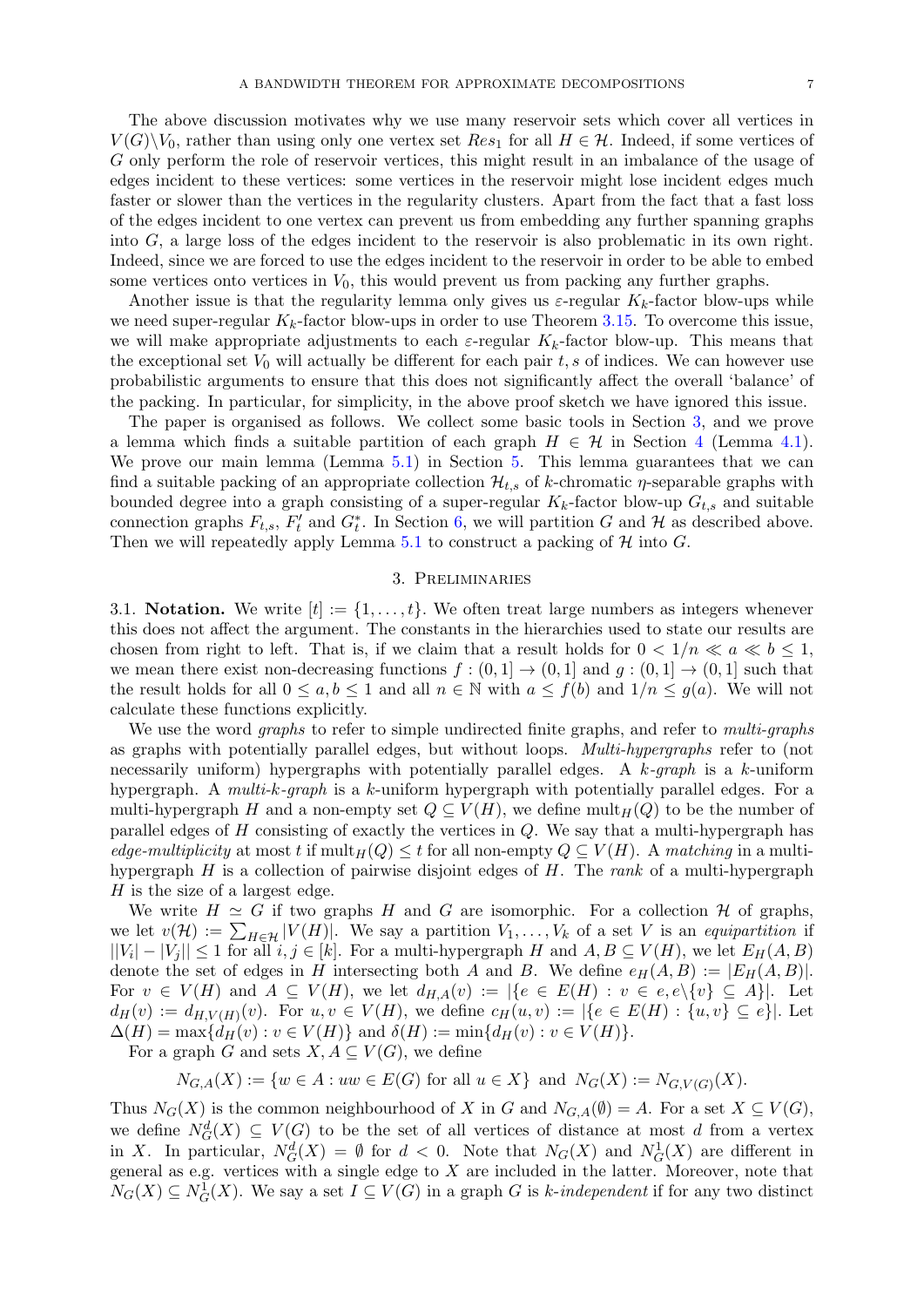vertices  $u, v \in I$ , the distance between u and v in G is at least k (thus a 2-independent set I is an independent set). If  $A, B \subseteq V(G)$  are disjoint, we write  $G[A, B]$  for the bipartite subgraph of G with vertex classes A, B and edge set  $E_G(A, B)$ .

For two functions  $\phi: A \to B$  and  $\phi': A' \to B'$  with  $A \cap A' = \emptyset$ , we let  $\phi \cup \phi'$  be the function from  $A \cup A'$  to  $B \cup B'$  such that for each  $x \in A \cup A'$ ,

$$
(\phi \cup \phi')(x) := \begin{cases} \phi(x) & \text{if } x \in A, \\ \phi'(x) & \text{if } x \in A'. \end{cases}
$$

For graphs H and R with  $V(R) \subseteq [r]$  and an ordered partition  $(X_1, \ldots, X_r)$  of  $V(H)$ , we say that H admits the vertex partition  $(R, X_1, \ldots, X_r)$ , if  $H[X_i]$  is empty for all  $i \in [r]$ , and for any  $i, j \in [r]$  with  $i \neq j$  we have that  $e_H(X_i, X_j) > 0$  implies  $ij \in E(R)$ . We say that H is *internally* q-regular with respect to  $(R, X_1, \ldots, X_r)$  if H admits  $(R, X_1, \ldots, X_r)$  and  $H[X_i, X_j]$  is q-regular for each  $ij \in E(R)$ .

We will often use the following Chernoff bound (see e.g. Theorem A.1.16 in [\[4\]](#page-48-20)).

<span id="page-8-3"></span>**Lemma 3.1.** [\[4\]](#page-48-20) Suppose  $X_1, \ldots, X_n$  are independent random variables such that  $0 \le X_i \le b$ for all  $i \in [n]$ . Let  $X := X_1 + \cdots + X_n$ . Then for all  $t > 0$ ,  $\mathbb{P}[|X - \mathbb{E}[X]| \ge t] \le 2e^{-t^2/(2b^2n)}$ .

3.2. Tools involving  $\varepsilon$ -regularity. In this subsection, we introduce the definitions of  $(\varepsilon, d)$ regularity and  $(\varepsilon, d)$ -super-regularity. We then state a suitable form of the regularity lemma for our purpose. We will also state an embedding lemma (Lemma [3.6\)](#page-9-0) which we will use later to prove our main lemma (Lemma [5.1\)](#page-25-0).

We say that a bipartite graph G with vertex partition  $(A, B)$  is  $(\varepsilon, d)$ -regular if for all sets  $A' \subseteq A, B' \subseteq B$  with  $|A'| \geq \varepsilon |A|, |B'| \geq \varepsilon |B|$ , we have  $\frac{\varepsilon_G(A',B')}{\frac{|A'||B'|}{|A'||B'|}}$  $\frac{G(A^{\prime}, B^{\prime})}{|A^{\prime}| |B^{\prime}|} - d \vert < \varepsilon$ . Moreover, we say that G is  $\varepsilon$ -regular if it is  $(\varepsilon, d)$ -regular for some d. If G is  $(\varepsilon, d)$ -regular and  $d_G(a) = (d \pm \varepsilon)|B|$  for  $a \in A$  and  $d_G(b) = (d \pm \varepsilon)|A|$  for  $b \in B$ , then we say G is  $(\varepsilon, d)$ -super-regular. We say that G is  $(\varepsilon, d)^+$ -(super)-regular if it is  $(\varepsilon, d')$ -(super)-regular for some  $d' \geq d$ .

For a graph R on vertex set [r], and disjoint vertex subsets  $V_1, \ldots, V_r$  of  $V(G)$ , we say that G is  $(\varepsilon, d)^+$ -(super)-regular with respect to the vertex partition  $(R, V_1, \ldots, V_r)$  if  $G[V_i, V_j]$  is  $(\varepsilon, d)^+$ -(super)-regular for all  $ij \in E(R)$ . Being  $(\varepsilon, d)$ -(super)-regular with respect to the vertex partition  $(R, V_1, \ldots, V_r)$  is defined analogously. The following observations follow directly from the definitions.

<span id="page-8-1"></span>**Proposition 3.2.** Let  $0 < \varepsilon \leq \delta \leq d \leq 1$ . Suppose G is an  $(\varepsilon, d)$ -regular bipartite graph with vertex partition  $(A, B)$  and let  $A' \subseteq A$ ,  $B' \subseteq B$  with  $|A'|/|A|, |B'|/|B| \geq \delta$ . Then  $G[A', B']$  is  $(\varepsilon/\delta, d)$ -regular.

<span id="page-8-4"></span>**Proposition 3.3.** Let  $0 < \varepsilon \le \delta \le d \le 1$ . Suppose G is an  $(\varepsilon, d)$ -regular bipartite graph with vertex partition  $(A, B)$ . If G' is a subgraph of G with  $V(G') = V(G)$  and  $e(G') \geq (1 - \delta)e(G)$ , then G' is  $(\varepsilon + \delta^{1/3}, d)$ -regular.

<span id="page-8-2"></span>**Proposition 3.4.** Let  $0 < \varepsilon \ll d \leq 1$ . Suppose G is an  $(\varepsilon, d)$ -regular bipartite graph with vertex partition  $(A, B)$ . Let

$$
A' := \{ a \in A : d_G(a) \neq (d \pm \varepsilon) |B| \} \text{ and } B' := \{ b \in B : d_G(b) \neq (d \pm \varepsilon) |B| \}.
$$

Then  $|A'| \leq 2\varepsilon |A|$  and  $|B'| \leq 2\varepsilon |B|$ .

The next lemma is a 'degree version' of Szemerédi's regularity lemma (see e.g. [ $36$ ] on how to derive it from the original version).

<span id="page-8-0"></span>**Lemma 3.5** (Szemerédi's regularity lemma). Suppose  $M, M', n \in \mathbb{N}$  with  $0 < 1/n \ll 1/M \ll$  $\varepsilon$ ,  $1/M' < 1$  and  $d > 0$ . Then for any n-vertex graph G, there exist a partition of  $V(G)$  into  $V_0, V_1, \ldots, V_r$  and a spanning subgraph  $G' \subseteq G$  satisfying the following.

- (i)  $M' \leq r \leq M$ , (ii)  $|V_0| < \varepsilon n$ , (iii)  $|V_i| = |V_j|$  for all  $i, j \in [r]$ , (iv)  $d_{G'}(v) > d_G(v) - (d + \varepsilon)n$  for all  $v \in V(G)$ ,
- (v)  $e(G'[V_i]) = 0$  for all  $i \in [r]$ ,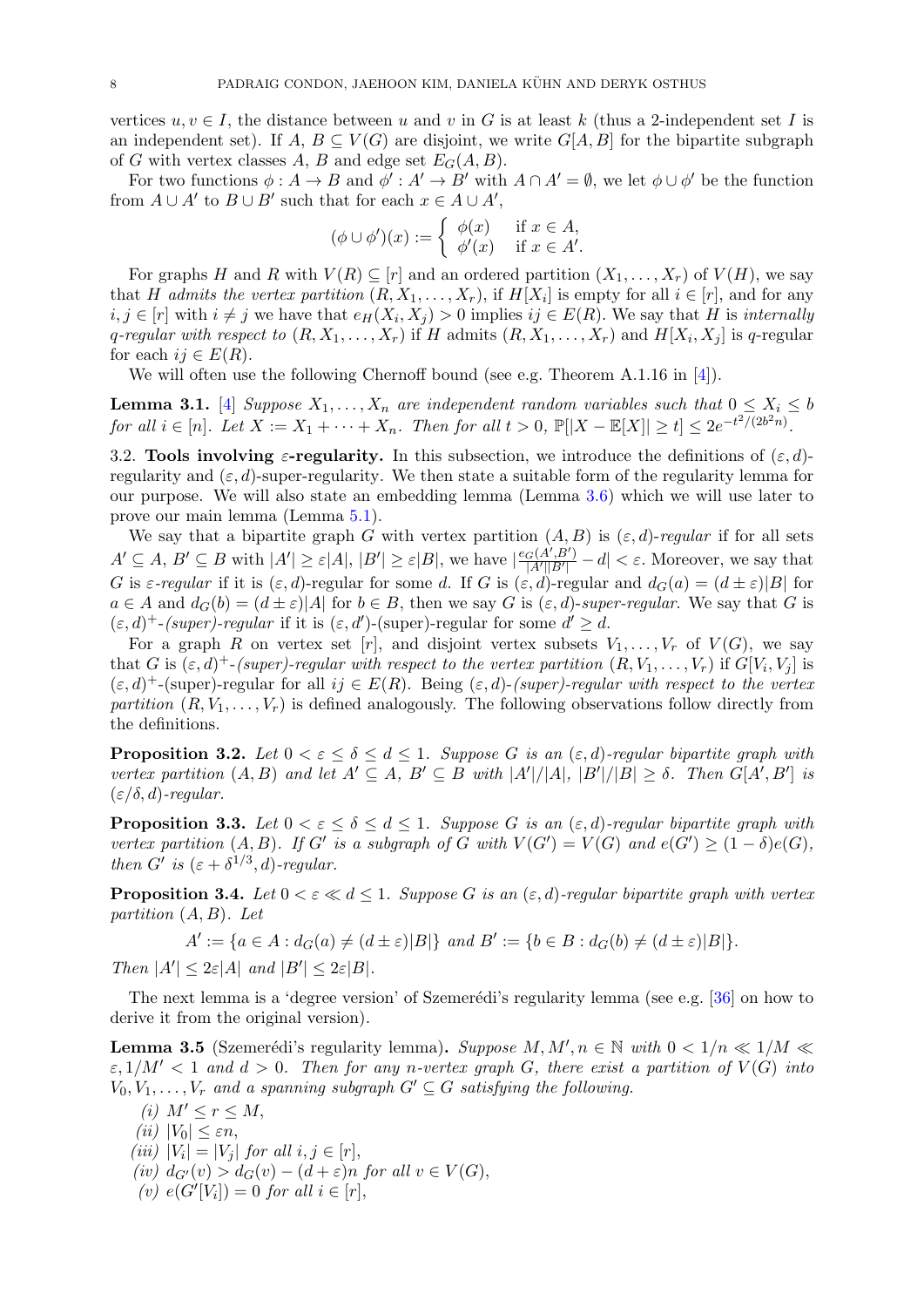(vi) for all i, j with  $1 \leq i < j \leq r$ , the graph  $G'[V_i, V_j]$  is either empty or  $(\varepsilon, d_{i,j})$ -regular for some  $d_{i,j} \in [d,1]$ .

The next lemma allows us to embed a small graph H into a graph G which is  $(\varepsilon, d)^+$ -regular with respect to a suitable vertex partition  $(R, V_1, \ldots, V_r)$ . In our proof of Lemma [5.1](#page-25-0) later on, properties  $(B1)_{3.6}$  $(B1)_{3.6}$  $(B1)_{3.6}$  and  $(B2)_{3.6}$  will help us to prescribe appropriate 'target sets' for some of the vertices when we apply the blow-up lemma for approximate decompositions (Theorem [3.15\)](#page-13-0). There, H will be part of a larger graph that is embedded in several stages.  $(B1)_{3.6}$  $(B1)_{3.6}$  $(B1)_{3.6}$  ensures that the embedding of H is compatible with constraints arising from earlier stages and  $(B2)_{3.6}$  $(B2)_{3.6}$  $(B2)_{3.6}$  will ensure the existence of sufficiently large target sets when embedding vertices  $x$  in later stages (each edge of M corresponds to the neighbourhood of such a vertex  $x$ ).

<span id="page-9-0"></span>**Lemma 3.6.** Suppose  $n, \Delta \in \mathbb{N}$  with  $0 < 1/n \ll \varepsilon \ll \alpha, \beta, d, 1/\Delta \leq 1$ . Suppose that  $G, H$ are graphs and M is a multi-hypergraph on  $V(H)$  with edge-multiplicity at most  $\Delta$ . Suppose  $V_1, \ldots, V_r$  are pairwise disjoint subsets of  $V(G)$  with  $\beta n \leq |V_i| \leq n$  for all  $i \in [r]$ , and  $X_1, \ldots, X_r$ is a partition of  $V(H)$  with  $|X_i| \leq \varepsilon n$  for all  $i \in [r]$ . Let  $f : E(\mathcal{M}) \to [r]$  be a function, and for all  $i \in [r]$  and  $x \in X_i$ , let  $A_x \subseteq V_i$ . Let R be a graph on [r]. Suppose that the following hold.

 $(A1)_{3.6}$  $(A1)_{3.6}$  $(A1)_{3.6}$  G is  $(\varepsilon, d)^+$ -regular with respect to  $(R, V_1, \ldots, V_r)$ ,

 $(A2)_{3.6}$  $(A2)_{3.6}$  $(A2)_{3.6}$  H admits the vertex partition  $(R, X_1, \ldots, X_r)$ ,

 $(A3)_{3.6}$  $(A3)_{3.6}$  $(A3)_{3.6}$   $\Delta(H) \leq \Delta$ ,  $\Delta(M) \leq \Delta$  and the rank of M is at most  $\Delta$ ,

 $(A4)_{3.6}$  $(A4)_{3.6}$  $(A4)_{3.6}$  for all  $i, j \in [r]$ , if  $f(e) = i$  and  $e \cap X_j \neq \emptyset$ , then  $ij \in E(R)$ ,

 $(A5)_{3.6}$  $(A5)_{3.6}$  $(A5)_{3.6}$  for all  $i \in [r]$  and  $x \in X_i$ , we have  $|A_x| \ge \alpha |V_i|$ .

Then there exists an embedding  $\phi$  of H into G such that

 $(B1)_{3.6}$  $(B1)_{3.6}$  $(B1)_{3.6}$  for each  $x \in V(H)$ , we have  $\phi(x) \in A_x$ ,

 $(B2)_{3.6}$  $(B2)_{3.6}$  $(B2)_{3.6}$  for each  $e \in \mathcal{M}$ , we have  $|N_G(\phi(e)) \cap V_{f(e)}| \geq (d/2)^{\Delta} |V_{f(e)}|$ .

Note that  $(A4)_{3.6}$  $(A4)_{3.6}$  $(A4)_{3.6}$  implies for all  $e \in E(\mathcal{M})$  that  $e \cap X_{f(e)} = \emptyset$ .

*Proof.* For each  $x \in V(H)$ , let  $e_x := N_H(x)$  and M' be a multi-hypergraph on vertex set  $V(H)$ with  $E(\mathcal{M}') = \{e_x : x \in V(H)\}.$  Since a vertex  $x \in V(H)$  belongs to  $e_y$  only when  $y \in N_H(x),$ we have  $d_{\mathcal{M}'}(x) = d_H(x)$ . So  $\mathcal{M}'$  is a multi-hypergraph with rank at most  $\Delta$  and  $\Delta(\mathcal{M}') \leq \Delta$ . Let  $\mathcal{M}^* := \mathcal{M} \cup \mathcal{M}'$  and for each  $e \in E(\mathcal{M}^*)$ , define

<span id="page-9-3"></span>
$$
B_e := \begin{cases} V_{f(e)} & \text{if } e \in E(\mathcal{M}), \\ A_x & \text{if } e = e_x \in E(\mathcal{M}') \text{ for } x \in V(H). \end{cases}
$$

Note that by  $(A3)_{3.6}$  $(A3)_{3.6}$  $(A3)_{3.6}$ , we have

 $\mathcal{M}^*$  has rank at most  $\Delta$ , and  $\Delta(\mathcal{M}^*) \leq \Delta(\mathcal{M}) + \Delta(\mathcal{M}') \leq 2\Delta$ . (3.1)

Let  $V(H) := \{x_1, \ldots, x_m\}$ , and for each  $i \in [m]$ , we let  $Z_i := \{x_1, \ldots, x_i\}$ . We will iteratively extend partial embeddings  $\phi_0, \ldots, \phi_m$  of H into G in such a way that the following hold for all  $i \leq m$ .

 $(\Phi 1)_{3.6}^i$  $(\Phi 1)_{3.6}^i$  $(\Phi 1)_{3.6}^i$   $\phi_i$  embeds  $H[Z_i]$  into  $G$ ,

 $(\Phi 2)_{3.6}^{i}$  $(\Phi 2)_{3.6}^{i}$  $(\Phi 2)_{3.6}^{i}$   $\phi_i(x_k) \in A_{x_k}$ , for all  $k \in [i],$ 

 $(\Phi 3)_{3.6}^i$  $(\Phi 3)_{3.6}^i$  $(\Phi 3)_{3.6}^i$  for all  $e \in \mathcal{M}^*$ , we have  $|N_G(\phi_i(e \cap Z_i)) \cap B_e| \geq (d/2)^{|e \cap Z_i|} |B_e|$ .

Note that  $(\Phi_1)_{3.6}^0$  $(\Phi_1)_{3.6}^0$  $(\Phi_1)_{3.6}^0$  ( $\Phi_2$ 3) $_{3.6}^0$  hold for an empty embedding  $\phi_0 : \emptyset \to \emptyset$ . Assume that for some  $i \in$ [m], we have already defined an embedding  $\phi_{i-1}$  satisfying  $(\Phi 1)_{3.6}^{i-1}$  $(\Phi 1)_{3.6}^{i-1}$  $(\Phi 1)_{3.6}^{i-1}$  -( $\Phi 3)_{3.6}^{i-1}$ . We will construct  $\phi_i$  by choosing an appropriate image for  $x_i$ . Let  $s \in [r]$  be such that  $x_i \in X_s$ , and let  $S :=$  $N_G(\phi_{i-1}(Z_i \cap e_{x_i})) \cap B_{e_{x_i}}$ . Thus  $S \subseteq V_s$ . Since  $Z_{i-1} \cap e_{x_i} = Z_i \cap e_{x_i}$ , we have that  $(\Phi 3)_{3.6}^{i-1}$  $(\Phi 3)_{3.6}^{i-1}$  $(\Phi 3)_{3.6}^{i-1}$  implies

$$
|S| \ge (d/2)^{|Z_i \cap e_{x_i}|} \alpha \beta n > (d/2)^{\Delta} \alpha \beta n > \varepsilon^{1/3} n. \tag{3.2}
$$

For each  $e \in E(\mathcal{M}^*)$  containing  $x_i$ , we consider

$$
S_e := N_G(\phi_{i-1}(Z_{i-1} \cap e)) \cap B_e.
$$

By  $(\Phi 3)_{3.6}^{i-1}$  $(\Phi 3)_{3.6}^{i-1}$  $(\Phi 3)_{3.6}^{i-1}$ , we have

<span id="page-9-2"></span><span id="page-9-1"></span>
$$
|S_e| \ge (d/2)^{\Delta} \alpha \beta n > \varepsilon^{1/3} n. \tag{3.3}
$$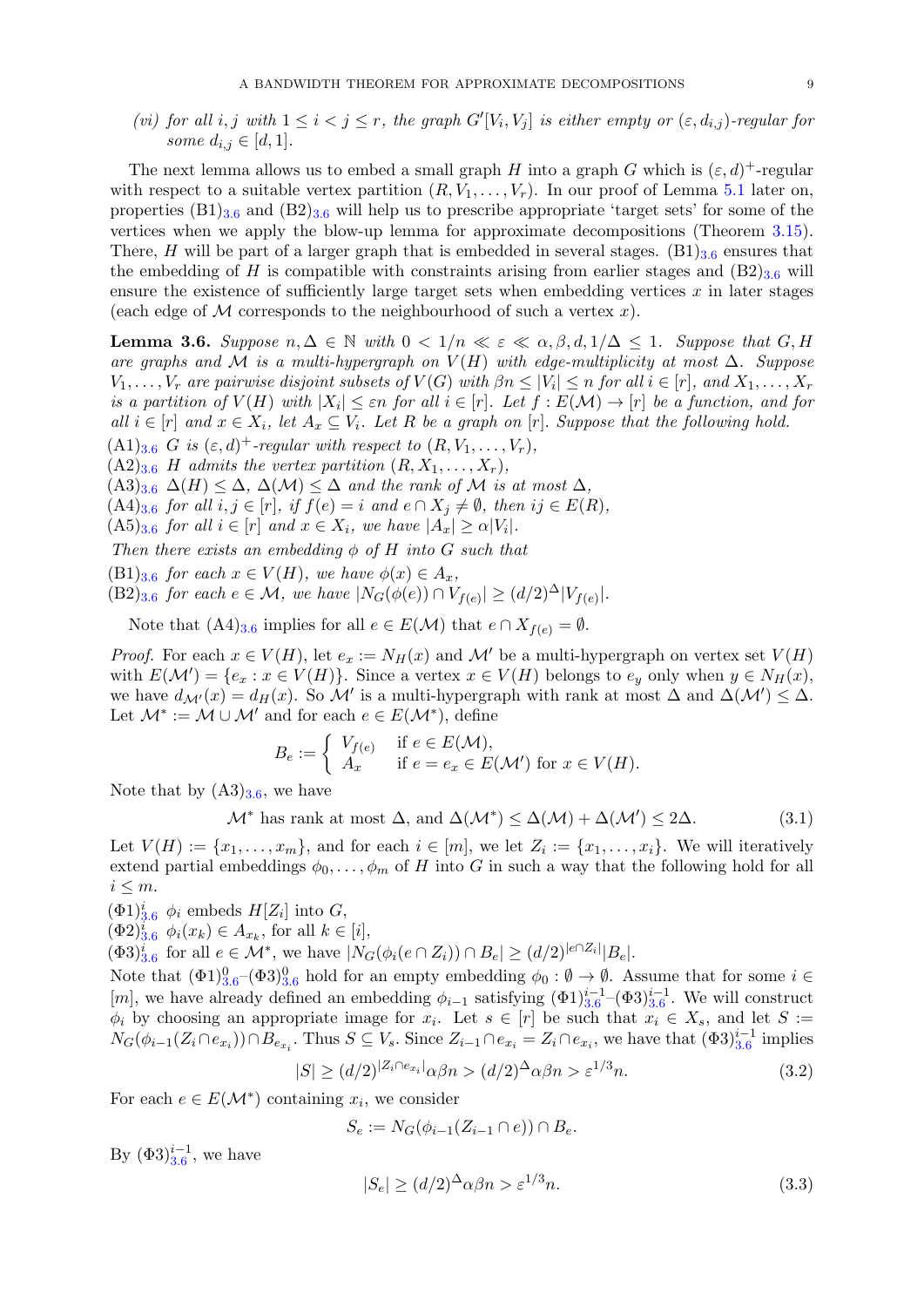If  $e = N_H(x)$  for some  $x \in X_{s'}$  with  $s' \in [r]$ , then we have  $S_e \subseteq B_e \subseteq V_{s'}$ , and  $(A2)_{3.6}$  $(A2)_{3.6}$  $(A2)_{3.6}$ implies that  $ss' \in E(R)$ . Moreover, note that if  $e \in \mathcal{M}$  with  $f(e) = s'$  for some  $s' \in [r]$ , then  $S_e \subseteq B_e = V_{s'}$ , and  $(A4)_{3.6}$  $(A4)_{3.6}$  $(A4)_{3.6}$  implies that  $ss' \in E(R)$ . Thus in any case,  $(A1)_{3.6}$  implies that  $G[V_s, V_{s'}]$  is  $(\varepsilon, d')$ -regular for some  $d' \geq d$ . Hence, Proposition [3.2](#page-8-1) with  $(3.2)$  and  $(3.3)$  implies that  $G[S, S_e]$  is  $(\varepsilon^{1/2}, d')$ -regular. Let

$$
S'_e := \{ v \in S : d_{G,S_e}(v) < (d/2)|S_e| \}.
$$

By Proposition [3.4,](#page-8-2) we have  $|S'_e| \leq 2\varepsilon^{1/2} n$ . Thus

$$
|S \setminus \bigcup_{e \in E(\mathcal{M}^*) : x_i \in e} S'_e| \stackrel{(3.1)}{\ge} |S| - 2\Delta \cdot 2\varepsilon^{1/2} n \stackrel{(3.2)}{\ge} 1. \tag{3.4}
$$

We choose  $v \in S \setminus \bigcup_{e \in E(\mathcal{M}^*) : x_i \in e} S'_e$ , and we extend  $\phi_{i-1}$  into  $\phi_i$  by letting  $\phi_i(x_i) := v$ . Since

$$
\phi_i(x_i) \in S = N_G(\phi_{i-1}(Z_i \cap e_{x_i})) \cap B_{e_{x_i}} = N_G(\phi_i(Z_i \cap N_H(x_i))) \cap A_{x_i},
$$

 $(\Phi 1)_{3.6}^i$  $(\Phi 1)_{3.6}^i$  $(\Phi 1)_{3.6}^i$  and  $(\Phi 2)_{3.6}^i$  hold. Also, for each  $e \in E(\mathcal{M}^*)$ , if  $x_i \notin e$ , then as we have  $Z_i \cap e = Z_{i-1} \cap e$ ,

$$
|N_G(\phi_i(Z_i \cap e)) \cap B_e| = |N_G(\phi_{i-1}(Z_{i-1} \cap e)) \cap B_e| \stackrel{(\Phi 3)_{3.6}^{i-1}}{\geq} (d/2)^{|Z_i \cap e|} |B_e|.
$$

If  $x_i \in e$ , then since  $\phi_i(x_i) \notin S'_e$  and  $|Z_i \cap e| = |Z_{i-1} \cap e| + 1$ , we have

$$
|N_G(\phi_i(Z_i \cap e)) \cap B_e| \geq |N_G(\phi_i(x_i)) \cap S_e| \geq (d/2)|S_e| \stackrel{(\Phi 3)^{i-1}_{3,6}}{\geq} (d/2)^{|Z_i \cap e|} |B_e|.
$$
 (3.5)

Thus  $(\Phi 3)_{3.6}^i$  $(\Phi 3)_{3.6}^i$  $(\Phi 3)_{3.6}^i$  holds. By repeating this until we have embedded all vertices of H, we obtain an embedding  $\phi_m$  satisfying  $(\Phi 1)_{3.6}^m$  $(\Phi 1)_{3.6}^m$  $(\Phi 1)_{3.6}^m$ - $(\Phi 3)_{3.6}^m$ . Let  $\phi := \phi_m$ . Then  $(\Phi 2)_{3.6}^m$  implies that  $(B1)_{3.6}$  holds, and  $(\Phi 3)_{3.6}^m$  $(\Phi 3)_{3.6}^m$  $(\Phi 3)_{3.6}^m$  together with  $(A3)_{3.6}$  and the definition of  $B_e$  implies that  $(B2)_{3.6}$  holds.

3.3. Decomposition tools. In this subsection, we first give bounds on  $\delta_k^{\text{reg}}$  $\frac{r \text{eg}}{k}$ . The following proposition provides a lower bound for  $\delta_k^{\text{reg}}$ <sup>reg</sup>. The proof is only a slight extension of the extremal construction given by Proposition 1.5 in  $[5]$ , and thus we omit it here.

<span id="page-10-0"></span>**Proposition 3.7.** For all  $k \in \mathbb{N} \setminus \{1, 2\}$  we have  $\delta_k^{reg} \geq 1 - 1/(k+1)$ .

It will be convenient to use that for  $k \geq 2$  this lower bound implies

<span id="page-10-4"></span>
$$
\max\{1/2, \delta_k^{\text{reg}}\} \ge 1 - 1/k. \tag{3.6}
$$

Given two graphs F and G, let  $\binom{G}{F}$  denote the set of all copies of F in G. A function  $\psi$  from  $\binom{G}{F}$  to  $[0, 1]$  is a *fractional* F-packing of G if  $\sum_{F' \in \binom{G}{F} : e \in F'} \psi(F') \le 1$  for each  $e \in E(G)$  (if we have equality for each  $e \in E(G)$  then this is referred to as a fractional F-decomposition). Let  $\nu_F^*(G)$ be the maximum value of  $\sum_{F' \in {G \choose F}} \psi(F')$  over all fractional F-packings  $\psi$  of G. Thus  $\nu_F^*(G) \le$  $e(G)/e(F)$  and  $\nu_F^*(G) = e(G)/e(F)$  if and only if G has a fractional F-decomposition. The following very recent result of Montgomery gives a degree condition which ensures a fractional  $K_k$ -decomposition in a graph.

<span id="page-10-2"></span>**Theorem 3.8.** [\[40\]](#page-49-12) Suppose  $k, n \in \mathbb{N}$  and  $0 < 1/n \ll 1/k < 1$ . Then any n-vertex graph G with  $\delta(G) \ge (1 - 1/(100k))n \text{ satisfies } \nu_{K_k}^*(G) = e(G)/e(K_k).$ 

The next result due to Haxell and Rödl implies that a fractional  $K_k$ -decomposition gives rise to the existence of an approximate  $K_k$ -decomposition.

<span id="page-10-3"></span>**Theorem 3.9.** [\[25\]](#page-49-16) Suppose  $n \in \mathbb{N}$  with  $0 < 1/n \ll \varepsilon < 1$ . Then any n-vertex graph G has an *F*-packing consisting of at least  $\nu_F^*(G) - \varepsilon n^2$  copies of *F*.

<span id="page-10-1"></span>**Lemma 3.10.** For  $k \in \mathbb{N} \setminus \{1, 2\}$ , we have  $\delta_k^{reg} \leq \delta_k^{0+} \leq 1 - 1/(100k)$ . Moreover,  $\delta_2^{reg} = \delta_2^{0+} = 0$ and  $\delta_3^{reg} \leq \delta_3^{0+} \leq 9/10$ .

*Proof.* It is easy to see that Theorem [3.8](#page-10-2) and Theorem [3.9](#page-10-3) together imply that  $\delta_k^{0+} \leq 1$  $1/(100k)$ . Moreover, Theorem [3.9](#page-10-3) together with a result of Dross [\[5\]](#page-48-13) implies that  $\delta_3^{0+} \leq 9/10$ . As any graph can be decomposed into copies of  $K_2$ , we have  $\delta_2^{0+} = 0$ .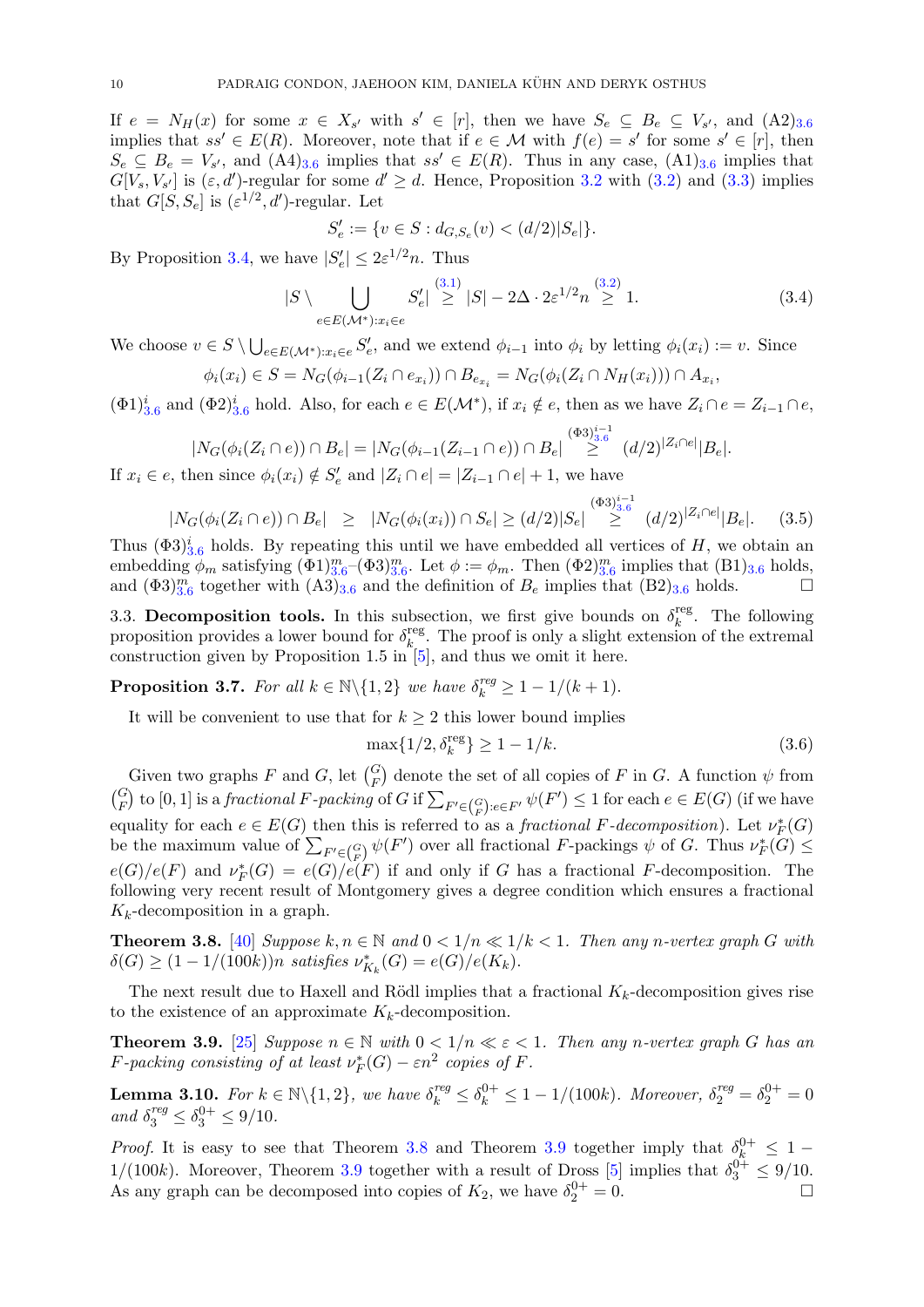In the remainder of this subsection, we prove Lemma [3.13.](#page-11-0) In the proof of Theorem [1.2,](#page-3-0) we will apply it to obtain an approximate decomposition of the reduced multi-graph R into almost  $K_k$ -factors (see Section [6\)](#page-38-0). We will use the following consequence of Tutte's r-factor theorem.

<span id="page-11-1"></span>**Theorem 3.11.** [\[11\]](#page-48-16) Suppose  $n \in \mathbb{N}$  and  $0 < 1/n \ll \gamma \ll 1$ . If G is an n-vertex graph with  $\delta(G) \geq (1/2 + \gamma)n$  and  $\Delta(G) \leq \delta(G) + \gamma^2 n$ , then G contains a spanning r-regular subgraph for every even r with  $r \leq \delta(G) - \gamma n$ .

The following powerful result of Pippenger and Spencer  $[41]$  (based on the Rödl nibble) shows that every almost regular multi-k-graph with small maximum codegree has small chromatic index.

<span id="page-11-3"></span>**Theorem 3.12.** [\[41\]](#page-49-17) Suppose  $n, k \in \mathbb{N}$  and  $0 < 1/n \ll \mu \ll \varepsilon$ ,  $1/k < 1$ . Suppose H is an n-vertex multi-k-graph satisfying  $\delta(H) \geq (1 - \mu) \Delta(H)$ , and  $c_H(u, v) \leq \mu \Delta(H)$  for all  $u \neq v \in V(H)$ . Then we can partition  $E(H)$  into  $(1 + \varepsilon)\Delta(H)$  matchings.

We can now combine these tools to approximately decompose an almost regular multi-graph G of sufficient degree into 'almost'  $K_k$ -factors. All vertices of G will be used in almost all these factors except the vertices in a 'bad' set  $V'$  which are not used in any factor. Moreover, the factors come in T groups of equal size such that parallel edges of G belong to different groups. As explained in Section [2,](#page-5-0) we will apply this to the reduced multi-graph obtained from Szemerédi's regularity lemma.

<span id="page-11-0"></span>**Lemma 3.13.** Suppose  $n, k, q, T \in \mathbb{N}$  with  $0 < 1/n \ll \varepsilon, \sigma, 1/T, 1/k, 1/q, \nu \leq 1/2$  and  $0 <$  $1/n \ll \xi \ll \nu < \sigma/2 < 1$  and  $\delta = \max\{1/2, \delta_k^{reg}\} + \sigma$  and q divides T. Let G be an n-vertex multi-graph with edge-multiplicity at most q, such that for all  $v \in V(G)$  we have

$$
d_G(v) = (\delta \pm \xi)qn.
$$

Then there exists a subset  $V' \subseteq V(G)$  with  $|V'| \leq \varepsilon n$  and k dividing  $|V(G) \setminus V'|$ , and there exist pairwise edge-disjoint subgraphs  $F_{1,1}, \ldots, F_{1,\kappa}, F_{2,1}, \ldots, F_{T,\kappa}$  with  $\kappa = (\delta - \nu \pm \varepsilon) \frac{qn}{T(k-1)}$  satisfying the following.

 $(B1)_{3,13}$  $(B1)_{3,13}$  $(B1)_{3,13}$  For each  $(t',i) \in [T] \times [\kappa]$ , we have that  $V(F_{t',i}) \subseteq V(G) \backslash V'$  and  $F_{t',i}$  is a vertex-disjoint union of at least  $(1 - \varepsilon)n/k$  copies of  $K_k$ ,

 $(B2)_{3.13}$  $(B2)_{3.13}$  $(B2)_{3.13}$  for each  $v \in V(G) \setminus V'$ , we have  $|\{(t', i) \in [T] \times [\kappa] : v \in V(F_{t', i})\}| \geq T\kappa - \varepsilon n$ ,

 $(B3)_{3.13}$  $(B3)_{3.13}$  $(B3)_{3.13}$  for all  $t' \in [T]$  and  $u, v \in V(G)$ , we have  $|\{i \in [\kappa] : u \in N_{F_{t',i}}(v)\}| \leq 1$ .

*Proof.* It suffices to prove the lemma for the case when  $T = q$ . The general case then follows by relabelling. (We can split each group obtained from the  $T = q$  case into  $T/q$  equal groups arbitrarily.) We choose a new constant  $\mu$  such that

$$
1/n \ll \mu \ll \varepsilon, \xi, \sigma, 1/k, 1/q.
$$

For an edge colouring  $\phi : E(G) \to [q]$  and  $c \in [q]$ , we let  $G^c \subseteq G$  be the subgraph with edge set  $\{e \in E(G) : \phi(e) = c\}$ . We wish to show that there exists an edge-colouring  $\phi : E(G) \to [q]$ satisfying the following for all  $v \in V(G)$  and  $c \in [q]$ :

 $(\Phi 1)_{3,13} d_{G^c}(v) = (\delta \pm 2\xi)n,$  $(\Phi 1)_{3,13} d_{G^c}(v) = (\delta \pm 2\xi)n,$  $(\Phi 1)_{3,13} d_{G^c}(v) = (\delta \pm 2\xi)n,$  $(\Phi 2)_{3.13}$  $(\Phi 2)_{3.13}$  $(\Phi 2)_{3.13}$  G<sup>c</sup> is a simple graph.

Recall that  $e_G(u, v)$  denotes the number of edges of G between u and v. For each  $\{u, v\} \in$  $\binom{V(G)}{2}$  $\binom{[G]}{2}$ , we choose a set  $A_{\{u,v\}}$  uniformly at random from  $\binom{[q]}{e_G(u,v)}$ . For each  $e \in E(G)$ , we let  $\phi(e) \in [q]$  be such that  $\phi$  is bijective between  $E_G(u, v)$  and  $A_{\{u, v\}}$ . This ensures that  $(\Phi_2)_{3, 13}$  $(\Phi_2)_{3, 13}$  $(\Phi_2)_{3, 13}$ holds. It is easy to see that  $(\Phi_1)_{3,13}$  $(\Phi_1)_{3,13}$  $(\Phi_1)_{3,13}$  also holds with high probability by using Lemma [3.1.](#page-8-3)

Since  $\delta \geq 1/2 + \sigma$  and  $\xi \ll \nu, \sigma$ , Theorem [3.11](#page-11-1) implies that, for each  $c \in [q]$ , there exists a  $(\delta - \nu)n$ -regular spanning subgraph  $G_*^c$  of  $G^c$ . (By adjusting  $\nu$  slightly we may assume that  $(\delta - \nu)n$  is an even integer.) Since  $\delta - \nu > \delta_k^{\text{reg}} + \sigma/2$  and  $1/n \ll \mu$ , the graph  $G_*^c$  has a  $K_k$ -packing  $\mathcal{Q}^c := \{Q_1^c, \ldots, Q_t^c\}$  of size

<span id="page-11-2"></span>
$$
t := \frac{(\delta - \nu - \mu)n^2}{k(k - 1)}.
$$
\n(3.7)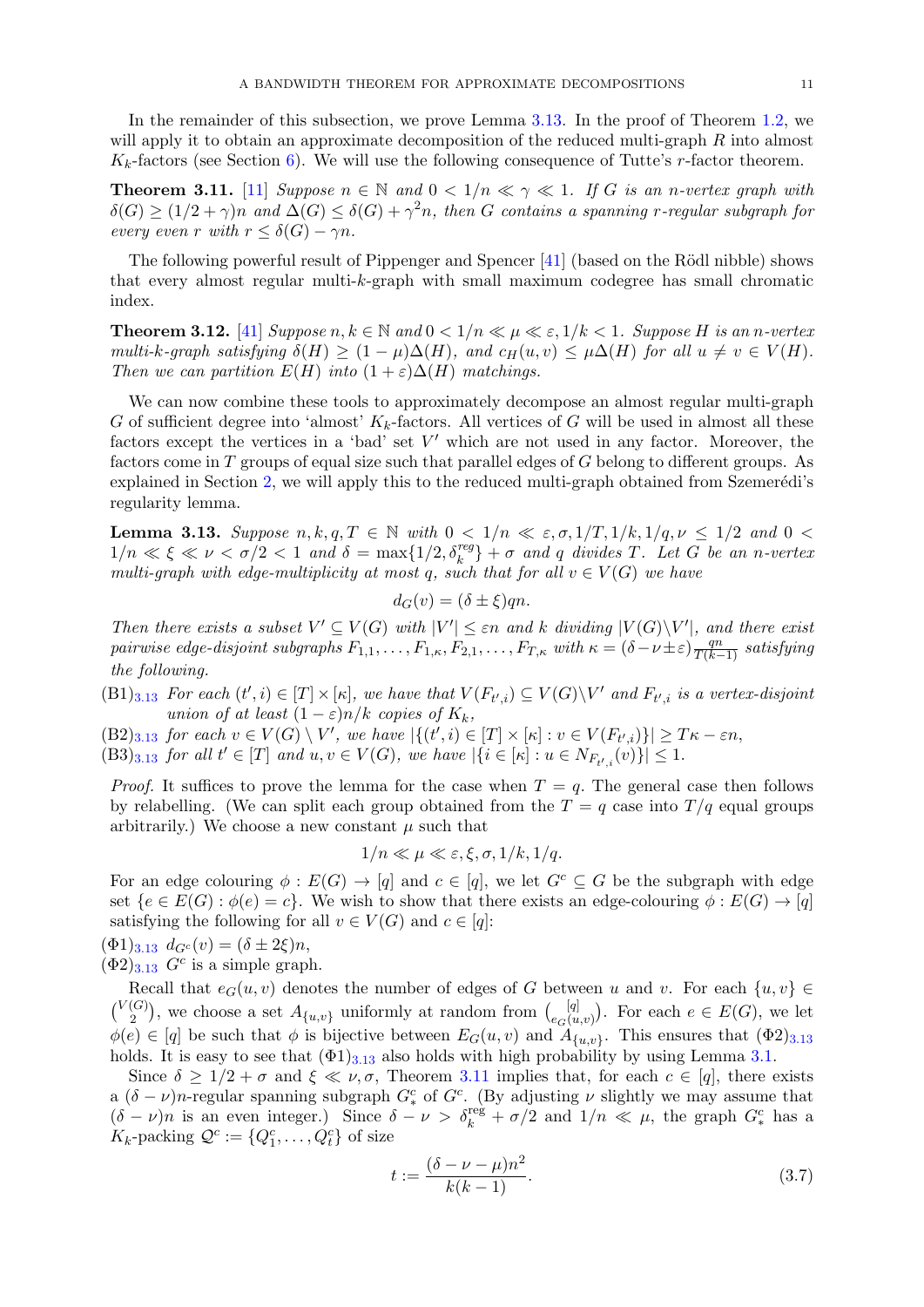For each  $c \in [q]$ , let  $\mathcal{H}^c$  be the k-graph with  $V(\mathcal{H}^c) = V(G^c_*)$  and  $E(\mathcal{H}^c) := \{V(Q^c_i) : i \in [t]\}.$ By construction of  $\mathcal{H}^c$ , we have

$$
\Delta(\mathcal{H}^c) \le \frac{\Delta(G^c_*)}{k-1} \le \frac{(\delta - \nu)n}{k-1}.\tag{3.8}
$$

As  $\mathcal{Q}^c$  is a  $K_k$ -packing in  $G^c_*$ , any pair  $\{u, v\} \in \binom{V(G)}{2}$  $\binom{G}{2}$  belongs to at most one edge in  $\mathcal{H}^c$ . Thus for  $\{u, v\} \in \binom{V(G)}{2}$  $\binom{(G)}{2},$ 

$$
c_{\mathcal{H}^c}(u,v) \le 1. \tag{3.9}
$$

<span id="page-12-2"></span><span id="page-12-1"></span><span id="page-12-0"></span>.

Let

$$
V'' := \bigcup_{c \in [q]} \left\{ v \in V(G) : |\{i \in [t] : v \in V(Q_i^c)\}| < \frac{1}{k-1} (\delta - \nu - \mu^{1/3}) n \right\},\
$$

and let V' be a set consisting of the union of V" as well as at most  $k-1$  vertices arbitrarily chosen from  $V(G)\backslash V''$  such that k divides  $|V(G)\backslash V'|$ . Note that for each  $c \in [q]$ , we have

$$
e(G_{*}^{c}) - e(\mathcal{Q}^{c}) \le \frac{1}{2}(\delta - \nu)n^{2} - {k \choose 2}t \stackrel{(3.7)}{\le} \mu n^{2}
$$

On the other hand, since  $G_*^c$  is a  $(\delta - \nu)n$ -regular graph, we have

$$
|V'| \le k + 1 + \sum_{c \in [q]} \frac{1}{\mu^{1/3} n} \sum_{v \in V(G)} \left( d_{G^c_*}(v) - (k - 1) d_{\mathcal{H}^c}(v) \right)
$$
  
=  $k + 1 + \sum_{c \in [q]} \frac{2(e(G^c_*) - e(\mathcal{Q}^c))}{\mu^{1/3} n} \le \frac{3q\mu n^2}{\mu^{1/3} n} \le \mu^{1/2} n.$  (3.10)

Let  $\tilde{\mathcal{H}}^c$  be the k-graph with  $V(\tilde{\mathcal{H}}^c) := V(G^c_*) \setminus V'$  and  $E(\tilde{\mathcal{H}}^c) := \{e \in E(\mathcal{H}^c) : e \cap V' = \emptyset\}$ . Note that for any  $v \in V(\tilde{\mathcal{H}}^c) = V(\mathcal{H}^c) \setminus V'$ ,

<span id="page-12-3"></span>
$$
d_{\tilde{\mathcal{H}}^c}(v) = d_{\mathcal{H}^c}(v) \pm \sum_{u \in V'} c_{\mathcal{H}^c}(u, v) \stackrel{(3.9)}{=} d_{\mathcal{H}^c}(v) \pm |V'| \stackrel{(3.10),(3.8)}{=} \frac{(\delta - \nu \pm 2\mu^{1/3})n}{k - 1}.
$$
 (3.11)

Note that we obtain the final equality from the definition of V' and the assumption that  $v \notin V'$ . Thus for each  $c \in [q]$ , we have  $\delta(\tilde{\mathcal{H}}^c) \geq (1 - \mu^{1/4})\Delta(\tilde{\mathcal{H}}^c)$ . Together with  $(3.9)$  and the fact that  $1/n \ll \mu \ll \varepsilon, 1/k, 1/q$ , this ensures that we can apply Theorem [3.12](#page-11-3) to see that for each  $c \in [q]$ ,  $E(\tilde{\mathcal{H}}^c)$  can be partitioned into  $\kappa' := \frac{(\delta - \nu + \varepsilon^3/q)n}{k-1}$  matchings  $M_1^c, \ldots, M_{\kappa'}^c$ . Let

$$
\mathcal{M}^c := \{ M_i^c : i \in [\kappa'] \} \text{ and } \mathcal{M}_*^c := \{ M_i^c : i \in [\kappa'], |M_i^c| < (1 - \varepsilon)n/k \}.
$$

As  $|M_i^c| \le n/k$  for any  $i \in [\kappa']$  and  $c \in [q]$ , we have

$$
\frac{(\delta-\nu-3\mu^{1/3})n^2}{k(k-1)} \stackrel{(3.10),(3.11)}{\leq} |E(\tilde{\mathcal{H}}^c)| = \sum_{i \in [\kappa']} |M_i^c| < \frac{|\mathcal{M}_*^c|(1-\varepsilon)n}{k} + \frac{(\kappa'-|\mathcal{M}_*^c|)n}{k}.
$$

This gives

$$
|\mathcal{M}_{*}^c| \le \frac{(\varepsilon^3/q + 3\mu^{1/3})kn^2}{\varepsilon nk(k-1)} \le \frac{2\varepsilon^2 n}{q(k-1)}.\tag{3.12}
$$

We let

$$
\kappa := \min_{c \in [q]} \{ |\mathcal{M}^c \setminus \mathcal{M}^c_*| \} = \kappa' - \max_{c \in [q]} \{ |\mathcal{M}^c_*| \} = \frac{(\delta - \nu)n \pm 2\varepsilon^2 n/q}{k - 1}.
$$
 (3.13)

Thus, by permuting indices, we can assume that for each  $c \in [q]$ , we have  $M_1^c, \ldots, M_\kappa^c \subseteq \mathcal{M}^c \backslash \mathcal{M}_*^c$ . For each  $(c, i) \in [q] \times [\kappa]$ , let

$$
F_{c,i} := \bigcup_{j: V(Q_j^c) \in M_i^c} Q_j^c.
$$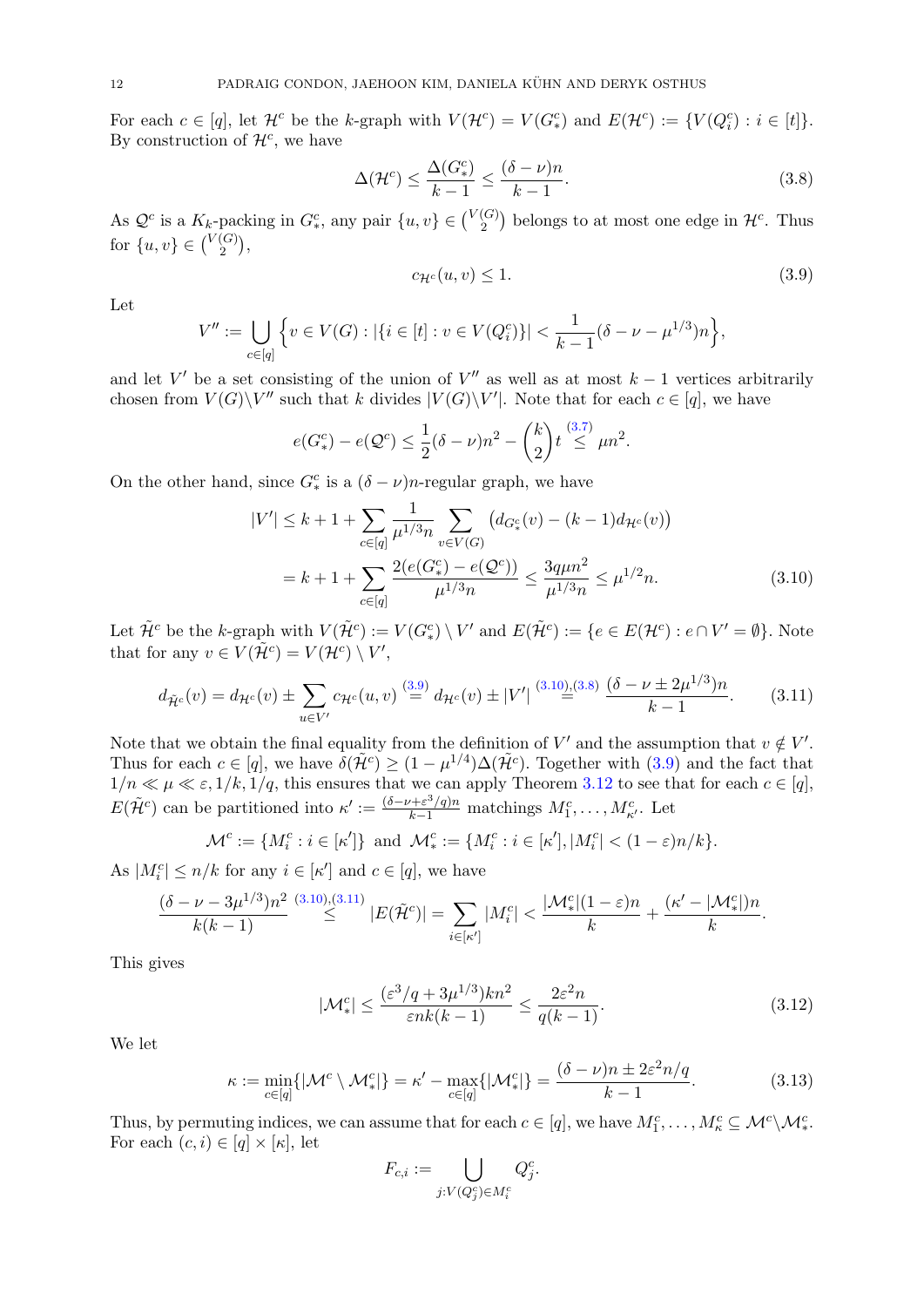The fact that  $\mathcal{M}^c \setminus \mathcal{M}^c_*$  is a collection of pairwise edge-disjoint matchings of  $\tilde{\mathcal{H}}^c \subseteq \mathcal{H}^c$  together with [\(3.9\)](#page-12-0) implies that, for each  $c \in [q]$ , the collection  $\{F_{c,i} : i \in [\kappa]\}\)$  consists of pairwise edgedisjoint subgraphs of  $G_*^c \subseteq G$ , each of which is a union of at least  $(1-\varepsilon)n/k$  vertex-disjoint copies of  $K_k$ . This with  $(\Phi 2)_{3.13}$  $(\Phi 2)_{3.13}$  $(\Phi 2)_{3.13}$  shows that  $(B3)_{3.13}$  holds. As  $G^1_*, \ldots, G^q_*$  are pairwise edge-disjoint subgraphs,  ${F_{c,i} : (c,i) \in [q] \times [\kappa]}$  forms a collection of pairwise edge-disjoint subgraphs of G. Thus  $(B1)_{3.13}$  $(B1)_{3.13}$  $(B1)_{3.13}$  holds.

Moreover, for each  $c \in [q]$  and each vertex  $v \in V(G) \setminus V'$ , we have

$$
|\{i \in [\kappa] : v \in V(F_{c,i})\}| \geq |\{M \in \{M_1^c, \dots, M_\kappa^c\} : v \in V(M)\}|
$$
  
\n
$$
\geq |\{M \in \mathcal{M}^c : v \in V(M)\}| - (\kappa' - \kappa)
$$
  
\n
$$
\geq d_{\tilde{H}^c}(v) - \kappa' + \kappa \geq \kappa - \varepsilon n/q.
$$

Thus  $(B2)_{3,13}$  $(B2)_{3,13}$  $(B2)_{3,13}$  holds.

3.4. Graph packing tools. The following two results from [\[30\]](#page-49-9) will allow us to pack many bounded degree graphs into appropriate super-regular blow-ups. Lemma [3.14](#page-13-1) first allows us to pack graphs into internally regular graphs which still have bounded degree, and Theorem [3.15](#page-13-0) allows us to pack the internally regular graphs into an appropriate dense  $\varepsilon$ -regular graph. The results in [\[30\]](#page-49-9) are actually significantly more general, mainly because they allow for more general reduced graphs R.

<span id="page-13-1"></span>**Lemma 3.14.** [\[30,](#page-49-9) Lemma 7.1] Suppose  $n, \Delta, q, s, k, r \in \mathbb{N}$  with  $0 < 1/n \ll \varepsilon \ll 1/s \ll 1/\Delta, 1/k$ and  $\varepsilon \ll 1/q \ll 1$  and k divides r. Suppose that  $0 < \xi < 1$  is such that  $s^{2/3} \leq \xi q$ . Let R be a graph on  $[r]$  consisting of  $r/k$  vertex-disjoint copies of  $K_k$ . Let  $V_1, \ldots, V_r$  be a partition of some vertex set V such that  $|V_i| = n$  for all  $i \in [r]$ . Suppose for each  $j \in [s]$ ,  $L_j$  is a graph admitting the vertex partition  $(R, X_1^j, \ldots, X_r^j)$  such that  $\Delta(L_j) \leq \Delta$  and for each  $ii' \in E(R)$ , we have

$$
\sum_{j=1}^{s} e(L_j[X_i^j, X_{i'}^j]) = (1 - 3\xi \pm \xi)qn,
$$

and  $|X_i^j$  $i, j \leq n$ . Also suppose that for all  $j \in [s]$  and  $i \in [r]$ , we have sets  $W_i^j \subseteq X_i^j$  $\int_i^j$  such that  $|W_i^j$  $\{f_i^j\} \leq \varepsilon n$ . Then there exists a graph H on V which is internally q-regular with respect to  $(R, V_1, \ldots, V_r)$  and a function  $\phi$  which packs  $\{L_1, \ldots, L_s\}$  into H such that  $\phi(X_i^j)$  $\binom{j}{i} \subseteq V_i$ , and such that for all distinct  $j, j' \in [s]$  and  $i \in [r]$ , we have  $\phi(W_i^j)$  $\varphi_i^{(j)} \cap \phi(W_i^{j'}$  $j^{(j)}_i$   $=$   $\emptyset$ .

<span id="page-13-0"></span>Theorem 3.15 (Blow-up lemma for approximate decompositions [\[30,](#page-49-9) Theorem 6.1]). Suppose  $n, q, s, k, r \in \mathbb{N}$  with  $0 < 1/n \ll \varepsilon \ll \alpha, d, d_0, 1/q, 1/k \leq 1$  and  $1/n \ll 1/r$  and k divides r. Suppose that R is a graph on  $[r]$  consisting of  $r/k$  vertex-disjoint copies of  $K_k$ . Suppose  $s \leq \frac{d}{a}$  $\frac{d}{q}(1-\alpha/2)n$  and the following hold.

 $(A1)_{3.15}$  $(A1)_{3.15}$  $(A1)_{3.15}$  G is  $(\varepsilon, d)$ -super-regular with respect to the vertex partition  $(R, V_1, \ldots, V_r)$ .

- $(A2)_{3.15}$  $(A2)_{3.15}$  $(A2)_{3.15}$   $H = \{H_1, \ldots, H_s\}$  is a collection of graphs, where each  $H_j$  is internally q-regular with respect to the vertex partition  $(R, X_1, \ldots, X_k)$ , and  $|X_i| = |V_i| = n$  for all  $i \in [r]$ .
- $(A3)_{3.15}$  $(A3)_{3.15}$  $(A3)_{3.15}$  For all  $j \in [s]$  and  $i \in [r]$ , there is a set  $W_i^j \subseteq X_i$  with  $|W_i^j|$  $|\mathbf{x}_i^j| \leq \varepsilon n$  and for each  $w \in W_i^j$  $\frac{r}{i}$ , there is a set  $A_w^j \subseteq V_i$  with  $|A_w^j| \ge d_0 n$ .
- $(A4)_{3.15}$  $(A4)_{3.15}$  $(A4)_{3.15}$   $\Lambda$  is a graph with  $V(\Lambda) \subseteq [s] \times \bigcup_{i=1}^r X_i$  and  $\Delta(\Lambda) \leq (1-\alpha)d_{0n}$  such that for all  $(j, x) \in V(\Lambda)$  and  $j' \in [s]$ , we have  $|\{x' : (j', x') \in N_{\Lambda}((j, x))\}| \leq q^2$ . Moreover, for all  $j \in [s]$  and  $i \in [r]$ , we have  $|\{(j,x) \in V(\Lambda) : x \in X_i\}| \leq \varepsilon |X_i|$ .

Then there is a function  $\phi$  packing H into G such that, writing  $\phi_i$  for the restriction of  $\phi$  to  $H_i$ , the following hold for all  $j \in [s]$  and  $i \in [r]$ .

- $(B1)_{3.15}$  $(B1)_{3.15}$  $(B1)_{3.15}$   $\phi_j(X_i) = V_i$ ,
- $(B2)_{3.15}$  $(B2)_{3.15}$  $(B2)_{3.15}$   $\phi_j(w) \in A_w^j$  for all  $w \in W_i^j$  $\frac{j}{i}$  ,
- $(B3)_{3.15}$  $(B3)_{3.15}$  $(B3)_{3.15}$  for all  $(j, x)(j', y) \in E(\Lambda)$ , we have that  $\phi_j(x) \neq \phi_{j'}(y)$ .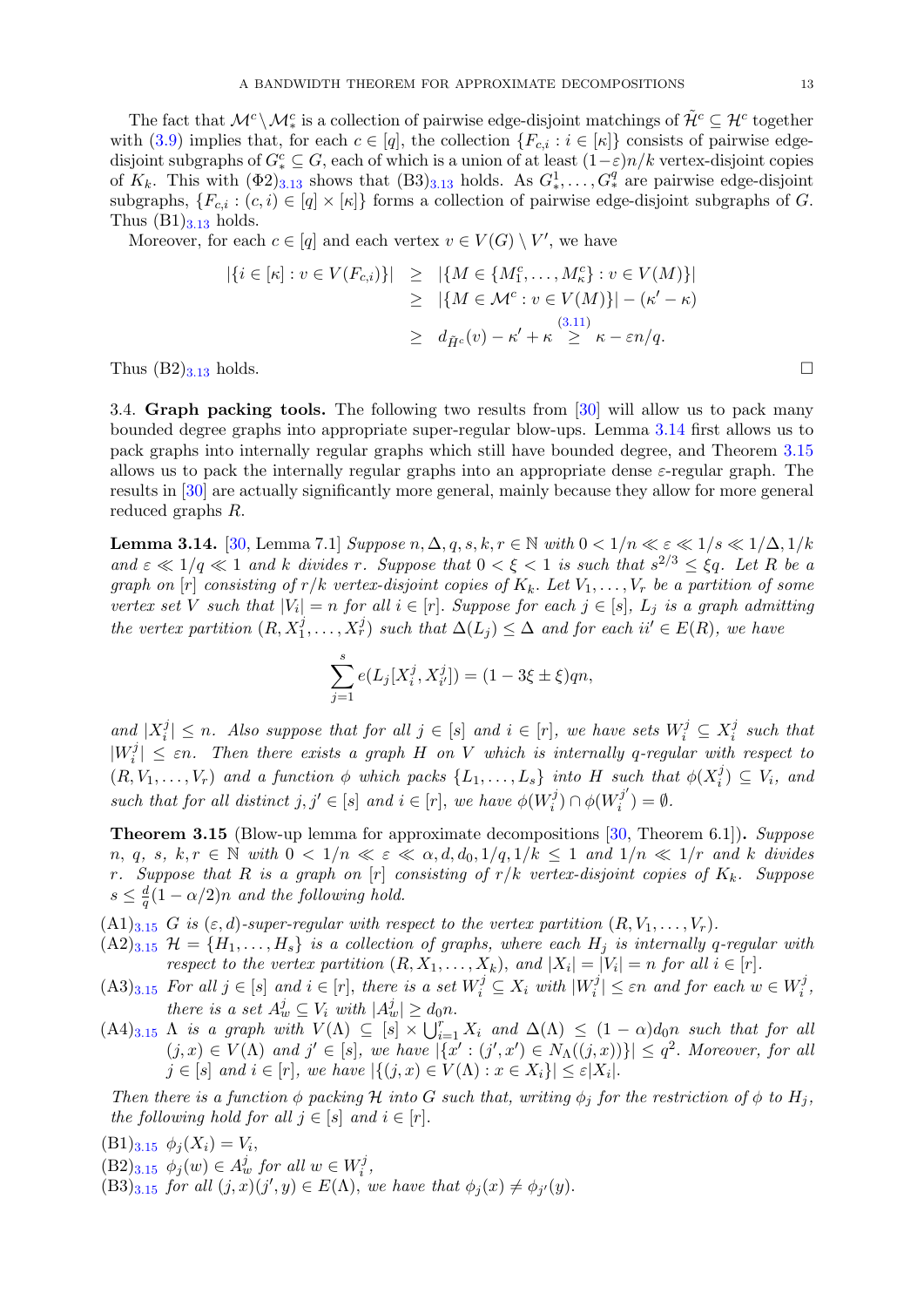3.5. Miscellaneous. In the proof of Theorem [1.2,](#page-3-0) we often partition various graphs into parts with certain properties. The next two lemmas will allow us to obtain such partitions. Lemma [3.16](#page-14-0) follows by considering a random equipartition and applying concentration of the hypergeometric distribution. Lemma [3.17](#page-14-1) can be proved by assigning each edge of G to  $G_1, \ldots, G_s$  independently at random according to  $(p_1, \ldots, p_s)$ , and applying Lemma [3.1.](#page-8-3) We omit the details.

<span id="page-14-0"></span>**Lemma 3.16.** Suppose  $n, T, r \in \mathbb{N}$  with  $0 < 1/n \ll 1/T, 1/r \leq 1$ . Let G be an n-vertex graph. Let  $V \subseteq V(G)$  and let  $V_1 \ldots, V_r$  be a partition of V. Then there exists an equipartition  $Res_1, \ldots, Res_T$  of V such that the following hold.

- (i) For all  $t \in [T]$ ,  $i \in [r]$  and  $v \in V(G)$ , we have  $d_{G, Res_t \cap V_i}(v) = \frac{1}{T} d_{G, V_i}(v) \pm n^{2/3}$ ,
- (ii) for all  $t \in [T]$ ,  $i \in [r]$ , we have  $|Res_t \cap V_i| = \frac{1}{T}$  $\frac{1}{T}|V_i| \pm n^{2/3}.$

<span id="page-14-1"></span>**Lemma 3.17.** Suppose  $n, s \in \mathbb{N}$  with  $0 < 1/n \ll \varepsilon \ll 1/s \leq 1$  and  $m_i \in [n]$  for each  $i \in [2]$ . Let G be an n-vertex graph. Suppose that  $U$  is a collection of  $m_1$  subsets of  $V(G)$  and  $U'$ is a collection of  $m_2$  pairs of disjoint subsets of  $V(G)$  such that each  $(U_1, U_2) \in \mathcal{U}'$  satisfies  $|U_1|, |U_2| > n^{3/4}$ . Let  $0 \le p_1, \ldots, p_s \le 1$  with  $\sum_{i=1}^s p_i = 1$ . Then there exists a decomposition  $G_1, \ldots, G_s$  of G satisfying the following.

- (i) For all  $i \in [s], U \in \mathcal{U}$  and  $v \in V(G)$ , we have  $d_{G_i,U}(v) = p_i d_{G,U}(v) \pm n^{2/3}$ ,
- (ii) for all  $i \in [s]$  and  $(U_1, U_2) \in U'$  such that  $G[U_1, U_2]$  is  $(\varepsilon, d_{(U_1, U_2)})$ -regular for some  $d_{(U_1,U_2)}$ , we have that  $G_i[U_1,U_2]$  is  $(2\varepsilon,p_id_{(U_1,U_2)})$ -regular.

The following lemma allows us to find well-distributed subsets of a collection of large sets. The required sets can be found via a straightforward greedy approach (while avoiding the vertices which would violate  $(B3)_{3,18}$  $(B3)_{3,18}$  $(B3)_{3,18}$  in each step). So we omit the details.

<span id="page-14-2"></span>**Lemma 3.18.** Suppose  $n, s, r \in \mathbb{N}$  and  $0 < 1/n, 1/s \ll \varepsilon \ll d < 1$ . Let A be a set of size n, and for each  $(i, j) \in [s] \times [r]$  let  $A_{i,j} \subseteq A$  be of size at least dn, and let  $m_{i,j} \in \mathbb{N} \cup \{0\}$  be such that for all  $i \in [s]$  we have  $\sum_{j=1}^r m_{i,j} \leq \varepsilon n$ . Then there exist sets  $B_{1,1}, \ldots, B_{s,r}$  satisfying the following.  $(B1)_{3.18}$  $(B1)_{3.18}$  $(B1)_{3.18}$  For all  $i \in [s]$  and  $j \in [r]$ , we have  $B_{i,j} \subseteq A_{i,j}$  with  $|B_{i,j}| = m_{i,j}$ ,  $(B2)_{3.18}$  $(B2)_{3.18}$  $(B2)_{3.18}$  for all  $i \in [s]$  and  $j' \neq j'' \in [r]$ , we have  $B_{i,j'} \cap B_{i,j''} = \emptyset$ ,  $(B3)_{3.18}$  $(B3)_{3.18}$  $(B3)_{3.18}$  for all  $v \in A$ , we have  $|\{(i,j) \in [s] \times [r] : v \in B_{i,j}\}| \leq \varepsilon^{1/2} s$ .

The following lemma guarantees a set of k-cliques in a graph G which cover every vertex a prescribed number of times.

<span id="page-14-3"></span>**Lemma 3.19.** Let  $n, m, k, t \in \mathbb{N}$  and  $0 < 1/n \ll 1/t \ll \sigma, 1/k < 1$  with  $k \mid n$ . Let G be an n-vertex graph with  $\delta(G) \geq (1 - \frac{1}{k} + \sigma)n$ . Suppose that for each  $v \in V(G)$ , we have  $d_v \in [m] \cup \{0\}$ . Then there exists a multi-k-graph H on vertex set  $V(G)$  satisfying the following.

 $(B1)_{3.19}$  $(B1)_{3.19}$  $(B1)_{3.19}$  For each  $e \in E(H)$ , we have  $G[e] \simeq K_k$ ,

 $(B2)_{3.19}$  $(B2)_{3.19}$  $(B2)_{3.19}$  for each  $v \in V(G)$ , we have  $d_H(v) - d_v = (t+1)m \pm 1$ .

Proof. Let

$$
m' := \max_{u,v \in V(G)} \{d_u - d_v\}.
$$

Then  $m' \in [m]$ . For a multi-hypergraph H on vertex set  $V(G)$  and  $v \in V(G)$ , let  $p_H(v) :=$  $d_H(v)-d_v$ . We will prove that for each  $\ell \in [m'-1] \cup \{0\}$ , there exists a hypergraph  $H_\ell$  satisfying the following.

 $(H1)_{3,19}^{\ell}$  $(H1)_{3,19}^{\ell}$  $(H1)_{3,19}^{\ell}$  For each  $e \in E(H)$ , we have  $G[e] \simeq K_k$ ,  $(\text{H2})^{\ell}_{3,19} \Delta(H_{\ell}) \leq \ell(t + 1),$  $(\text{H2})^{\ell}_{3,19} \Delta(H_{\ell}) \leq \ell(t + 1),$  $(\text{H2})^{\ell}_{3,19} \Delta(H_{\ell}) \leq \ell(t + 1),$ 

 $(H3)_{3.19}^{\ell}$  $(H3)_{3.19}^{\ell}$  $(H3)_{3.19}^{\ell}$  max<sub>u,v∈V(G)</sub>{ $p_{H_{\ell}}(v) - p_{H_{\ell}}(u)$ }  $\leq m' - \ell$ .

Note that  $H_0 = \emptyset$  satisfies  $(H1)_{3.19}^0$  $(H1)_{3.19}^0$  $(H1)_{3.19}^0$  – $(H3)_{3.19}^0$ . Assume that for some  $\ell \in [m'-2] \cup \{0\}$ , we have already constructed  $H_\ell$  satisfying  $(H1)_{3.19}^{\ell}$  $(H1)_{3.19}^{\ell}$  $(H1)_{3.19}^{\ell}$  –(H3) $_{3.19}^{\ell}$ . We will now construct  $H_{\ell+1}$ .

If  $\max_{u \in V(G)} \{ p_{H_\ell}(u) \} - \min_{u \in V(G)} \{ p_{H_\ell}(u) \} \leq 1$ , then as  $\ell \leq m'-2$ , we can let  $H_{\ell+1} := H_\ell$ , then  $(H1)_{3.19}^{\ell+1}$  $(H1)_{3.19}^{\ell+1}$  $(H1)_{3.19}^{\ell+1}$  (H3) $_{3.19}^{\ell+1}$  hold. Thus assume that

<span id="page-14-4"></span>
$$
\max_{u \in V(G)} \{ p_{H_{\ell}}(u) \} - \min_{u \in V(G)} \{ p_{H_{\ell}}(u) \} \ge 2.
$$
\n(3.14)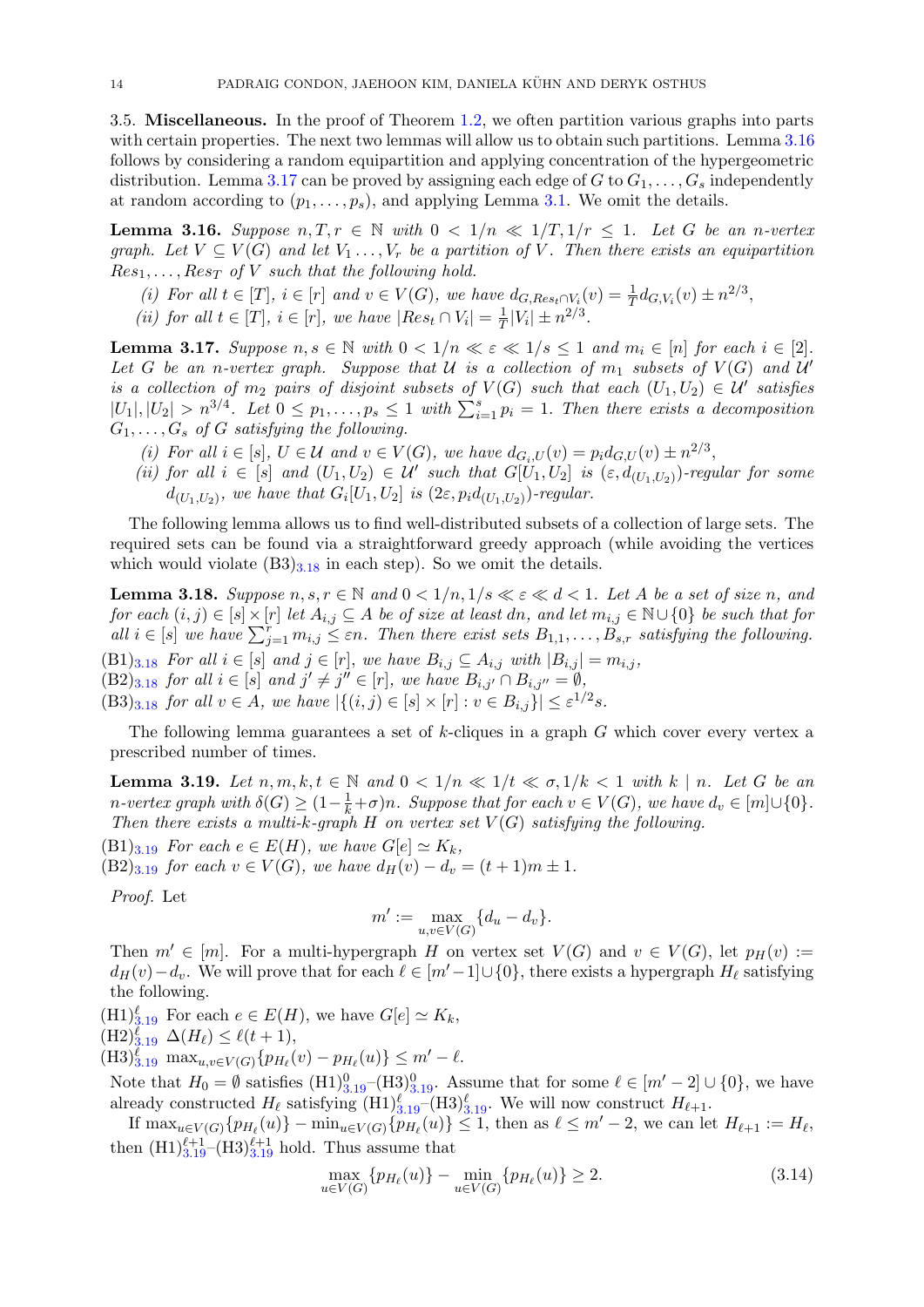Let

$$
A := \{ v \in V(G) : p_{H_{\ell}}(v) > \min_{u \in V(G)} \{ p_{H_{\ell}}(u) \} \} \text{ and } A_{\max} := \{ v \in V(G) : p_{H_{\ell}}(v) = \max_{u \in V(G)} \{ p_{H_{\ell}}(u) \} \}.
$$

First assume that  $|A| \geq k$ . Let  $A' \subseteq A$  be a set of at most  $k-1$  vertices such that k divides  $|A| + |A'|$  and  $p_{H_\ell}(v) \ge \max_{u \in A \setminus A'} p_{H_\ell}(u)$  for all  $v \in A'$ . Note that we have either  $A' \subseteq A_{\max}$ or  $A_{\text{max}} \subseteq A'$ . Then we can take a collection  $A := \{A_1, \ldots, A_{t+1}\}$  of (possibly empty) subsets of A such that the following hold for each  $i \in [t+1]$ .

- $|A_i|$  is divisible by  $k$ ,
- $|A_i| \leq |A|/t + k$ ,
- every vertex in A' belongs to exactly two sets in A and every vertex in  $A \setminus A'$  belongs to exactly one set in A.

Now, for each  $i \in [t+1]$ , we have

$$
\delta(G - A_i) \ge \delta(G) - |A_i| \ge (1 - 1/k + \sigma)n - n/t - k \ge (1 - 1/k + \sigma - 2/t)n \ge (1 - 1/k)n.
$$

Since  $V(G)\backslash A_i$  contains at most n vertices, and  $|V(G)\backslash A_i|$  is divisible by k, the Hajnal-Szemerédi theorem implies that there exists a collection  $\mathcal{K}_i$  of copies of  $K_k$  in G covering all the vertices in  $V(G)\backslash A_i$  exactly once. For each  $i \in [t+1]$ , let  $E_i := \{V(K) : K \in \mathcal{K}_i\}$ . Then  $\bigcup_{i=1}^{t+1} E_i$  covers every vertex in  $V(G) \backslash A$  exactly  $t+1$  times, while it covers vertices in  $A \backslash A'$  exactly t times and vertices in A' exactly  $t - 1$  times. Let  $H_{\ell+1}$  be the multi-k-graph on vertex set  $V(G)$  with

$$
E(H_{\ell+1}) := H_{\ell} \cup \bigcup_{i=1}^{t+1} E_i.
$$

Then the above construction with  $(H1)_{3.19}^{\ell}$  $(H1)_{3.19}^{\ell}$  $(H1)_{3.19}^{\ell}$  implies  $(H1)_{3.19}^{\ell+1}$ . Also  $(H2)_{3.19}^{\ell}$  implies that  $\Delta(H_{\ell+1})$  $\Delta(H_{\ell}) + (t+1) \leq (t+1)(\ell+1)$ , thus  $(\text{H2})_{3.19}^{\ell+1}$  $(\text{H2})_{3.19}^{\ell+1}$  $(\text{H2})_{3.19}^{\ell+1}$  holds. If  $A' \subsetneq A_{\text{max}}$ , then every vertex in  $A_{\text{max}} \setminus A'$ is covered exactly t times by  $\bigcup_{i=1}^{t+1} E_i$ . Thus, by [\(3.14\)](#page-14-4), we have

$$
\max_{u \in V(G)} \{ p_{H_{\ell+1}}(u) \} = \max_{u \in V(G)} \{ p_{H_{\ell}}(u) \} + t \text{ and } \min_{u \in V(G)} \{ p_{H_{\ell+1}}(u) \} = \min_{u \in V(G)} \{ p_{H_{\ell}}(u) \} + t + 1.
$$

If  $A_{\text{max}} \subseteq A'$ , then every vertex in  $A_{\text{max}}$  is covered exactly  $t-1$  times while every vertex in A is covered either  $t-1$  times or t times by  $\bigcup_{i=1}^{t+1} E_i$ . Thus, by [\(3.14\)](#page-14-4), we have

$$
\max_{u \in V(G)} \{ p_{H_{\ell+1}}(u) \} = \max_{u \in V(G)} \{ p_{H_{\ell}}(u) \} + t - 1 \text{ and } \min_{u \in V(G)} \{ p_{H_{\ell+1}}(u) \} \ge \min_{u \in V(G)} \{ p_{H_{\ell}}(u) \} + t.
$$

 $(TI9)$ 

In both cases, we have

$$
\max_{u,v \in V(G)} \left\{ p_{H_{\ell+1}}(u) - p_{H_{\ell+1}}(v) \right\} \le \max_{u,v \in V(G)} \left\{ p_{H_{\ell}}(u) - p_{H_{\ell}}(v) \right\} - 1 \stackrel{\text{(13)}3,19}{\leq} m' - \ell - 1.
$$

Thus  $(H3)_{3.19}^{\ell+1}$  $(H3)_{3.19}^{\ell+1}$  $(H3)_{3.19}^{\ell+1}$  holds.

Next assume that  $|A| < k$ . Then we take two sets B and C in  $V(G)$  such that  $B \cap C = A$ and  $|B| = |C| = k$ . Then similarly as before, we can take two collections  $E_1$  and  $E_2$  of sets of size k such that  $E_1$  covers every vertex in  $V(G) \setminus B$  exactly once, and  $E_2$  covers every vertex in  $V(G) \setminus C$  exactly once while  $G[e] \simeq K_k$  for all  $e \in E_1 \cup E_2$ . Let  $H_{\ell+1}$  be the multi-k-graph with  $E(H_{\ell+1}) := H_{\ell} \cup E_1 \cup E_2$ . Then, it is easy to see that both  $(H1)_{3.19}^{\ell+1}$  $(H1)_{3.19}^{\ell+1}$  $(H1)_{3.19}^{\ell+1}$  and  $(H2)_{3.19}^{\ell+1}$  hold. Also  $E_1 \cup E_2$  covers all vertices in  $V(G) \setminus A$  exactly once or twice, while it does not cover the vertices in A. Then as before, by using the fact that  $\max_{u \in V(G)} \{ p_{H_\ell}(u) \} - \min_{u \in V(G)} \{ p_{H_\ell}(u) \} \ge 2$ , we can show that  $(H3)_{3.19}^{\ell+1}$  $(H3)_{3.19}^{\ell+1}$  $(H3)_{3.19}^{\ell+1}$  holds.

Hence, this shows that there exists a hypergraph  $H_{m'-1}$  which satisfies  $(H1)_{3.19}^{m'-1}$  $(H1)_{3.19}^{m'-1}$  $(H1)_{3.19}^{m'-1}$  – $(H3)_{3.19}^{m'-1}$ . Let  $m'' := \max_{v \in V(G)} \{p_{H_{m'-1}}(v)\}.$  Then  $(H2)_{3.19}^{m'-1}$  $(H2)_{3.19}^{m'-1}$  $(H2)_{3.19}^{m'-1}$  implies that  $m'' \leq (t+1)m$ . Also, by  $(H3)_{3.19}^{m'-1}$  $(H3)_{3.19}^{m'-1}$  $(H3)_{3.19}^{m'-1}$  every vertex  $v \in V(G)$  satisfies  $p_{H_{m'-1}}(v) \in \{m''-1, m''\}$ . Recall that  $\delta(G) \ge (1-1/k)n$ and k divides n. Thus the Hajnal-Szemerédi theorem guarantees a collection  $E$  of sets of size k which covers every vertex of G exactly once, while  $G[e] \simeq K_k$  for all  $e \in E$ . Thus, by adding all  $e \in E$  to  $H_{m'-1}$  exactly  $(t+1)m - m''$  times, we obtain a multi-k-graph satisfying  $(B1)_{3,19}$  $(B1)_{3,19}$  $(B1)_{3,19}$  and  $(B2)_{3.19}$  $(B2)_{3.19}$  $(B2)_{3.19}$ .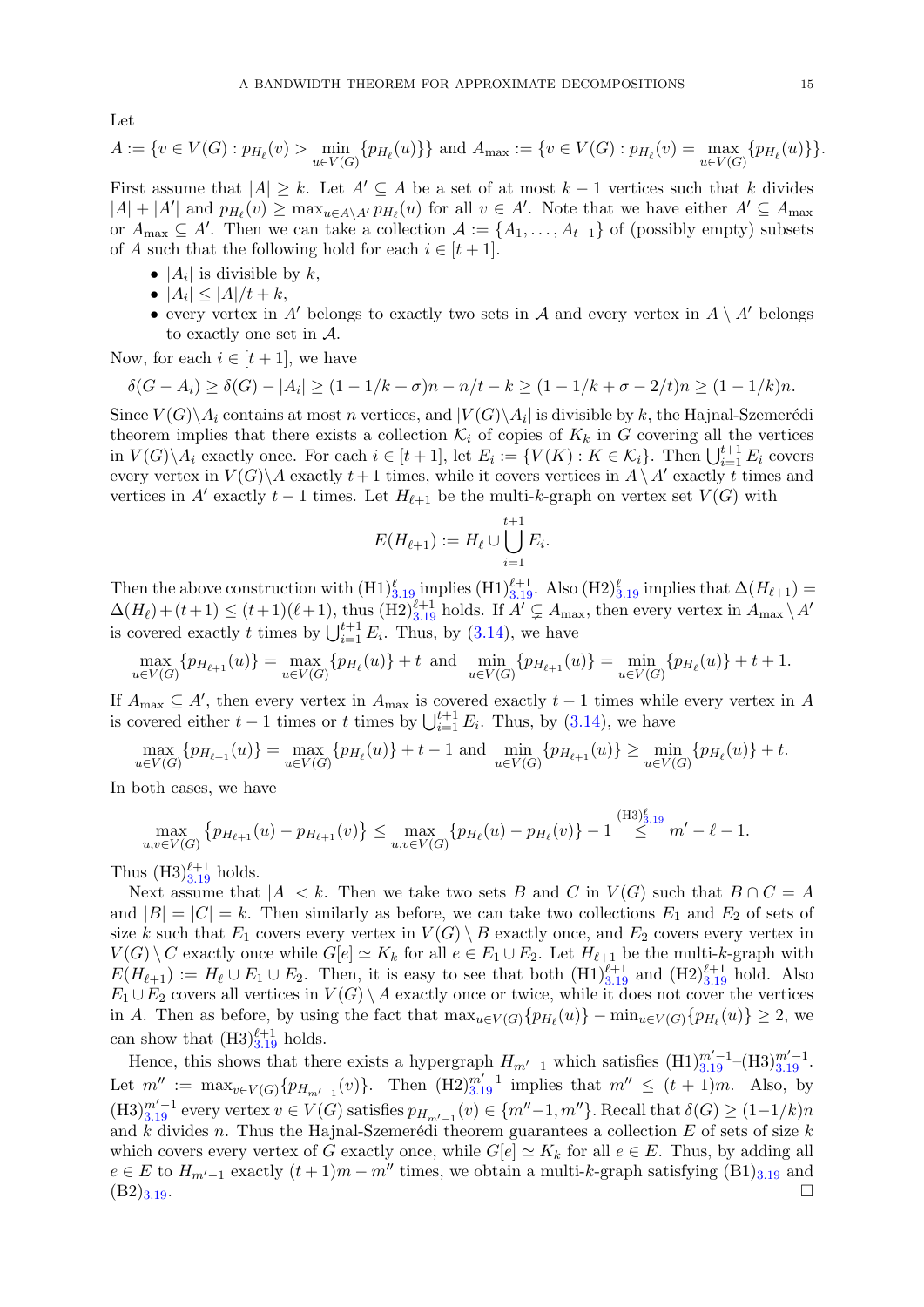The following lemma is due to Komlós, Sárközy and Szemerédi [\[32\]](#page-49-18). Assertion  $(B3)_{3,20}$  $(B3)_{3,20}$  $(B3)_{3,20}$  is not explicitly stated in [\[32\]](#page-49-18), but follows immediately from the proof given there (see Section 3.1 in [\[32\]](#page-49-18)). Given embeddings of graphs  $H_i$  and  $H_j$  into blown-up k-cliques  $Q_i \subseteq G$  and  $Q_j \subseteq G$ , the 'clique walks' guaranteed by Lemma [3.20](#page-16-1) will allow us to find suitable connections between (the images of)  $H_i$  and  $H_j$  in  $G$ .

<span id="page-16-1"></span>**Lemma 3.20.** Let  $r, k \in \mathbb{N} \setminus \{1\}$ . Suppose that R is an r-vertex graph with  $\delta(R) \geq (1 - \frac{1}{k})$  $(\frac{1}{k})r+1.$ Suppose that  $Q_1, Q_2$  are two not necessarily disjoint subsets of  $V(R)$  of size k such that  $Q_1 =$  $\{x_1, \ldots, x_k\}$  and  $Q_2 = \{y_1, \ldots, y_k\}$  with  $R[Q_1] \simeq K_k$  and  $R[Q_2] \simeq K_k$ . Then there exists a walk  $W = (z_1, \ldots, z_t)$  in R satisfying the following.

 $(B1)_{3.20}$  $(B1)_{3.20}$  $(B1)_{3.20}$   $3k \le t \le 3k^3$  and  $k \mid t$ ,

 $(B2)_{3.20}$  $(B2)_{3.20}$  $(B2)_{3.20}$  for all  $i, j \in [t]$  with  $|i - j| \leq k - 1$ , we have  $z_i z_j \in E(R)$ ,

 $(B3)_{3.20}$  $(B3)_{3.20}$  $(B3)_{3.20}$  for each  $i \in [k]$ , we have  $z_i = x_i$  and  $z_{t-k+i} = y_i$ .

The following lemma also can be proved using a simple greedy algorithm. We omit the proof.

<span id="page-16-4"></span>**Lemma 3.21.** Let  $\Delta, k, t \in \mathbb{N} \setminus \{1\}$ . Let H be a graph with  $\Delta(H) \leq \Delta$  and let  $X \subseteq V(H)$  be a set with  $|X| \geq \Delta^k t$ . Then there exists a k-independent set  $Y \subseteq X$  of H with  $|Y| = t$ .

<span id="page-16-2"></span>**Lemma 3.22.** Let  $r, k, q, s \in \mathbb{N} \setminus \{1\}$  with  $0 < 1/r \ll 1/k, 1/q \le 1$ . Let R be an r-vertex graph with  $\delta(R) \geq (1 - \frac{1}{k})$  $\frac{1}{k}$ )r. Let F be a multi-(k – 1)-graph on  $V(R)$  with  $\Delta(F) \leq q$  and  $E(\mathcal{F}) = \{F_1, \ldots, F_s\}$  such that  $R[F_i] \simeq K_{k-1}$  for all  $i \in [s]$ . Then there exists a multi-k-graph  $\mathcal{F}^*$  on  $V(R)$  with  $E(\mathcal{F}^*) = \{F_1^*, \ldots, F_s^*\}$  and such that

$$
(B1)_{3.22} \Delta(\mathcal{F}^*) \le (k+1)q,
$$

 $(B2)_{3.22}$  $(B2)_{3.22}$  $(B2)_{3.22}$  for all  $i \in [s]$ , we have  $F_i \subseteq F_i^*$  and  $R[F_i^*] \simeq K_k$ .

*Proof.* Since F is a multi- $(k-1)$ -graph, we have  $s \leq \Delta(\mathcal{F})r/(k-1) \leq qr$ . We consider an auxiliary bipartite graph  $Aux$  with vertex partition  $(E(\mathcal{F}), V(R) \times [kq])$  such that  $F_i$  is adjacent to  $(v, j) \in V(R) \times [kq]$  if  $v \in N_R(F_i)$ . For any set X of  $k-1$  vertices in R, we have  $d_R(X) \ge r/k$ . Thus, any vertex  $F_i$  of the graph Aux has degree at least  $kq d_R(F_i) \geq kq \cdot (r/k) \geq s = |E(\mathcal{F})|$ . Thus, the graph Aux contains a matching M covering every  $F_i \in E(\mathcal{F})$ . For each  $(F_i,(v,j)) \in$ M, let  $F_i^* := F_i \cup \{v\}$ . Then  $(B2)_{3.22}$  $(B2)_{3.22}$  $(B2)_{3.22}$  holds. On the other hand, for any vertex  $v \in V(R)$ , we have  $d_{\mathcal{F}^*}(v) = d_{\mathcal{F}}(v) + |\{j \in [kq] : d_M((v,j)) = 1\}| \leq d_{\mathcal{F}}(v) + kq \leq (k+1)q$ . Thus  $(B1)_{3.22}$  $(B1)_{3.22}$  $(B1)_{3.22}$  holds too.

The final tool we will collect implies that a  $(k, \eta)$ -chromatic  $\eta$ -separable bounded degree graph has a small separator S and a  $(k+1)$ -colouring in which one colour class is small and only consists of vertices far away from S.

<span id="page-16-3"></span>**Lemma 3.23.** Suppose that  $n, t, \Delta, k \in \mathbb{N}$  and  $\Delta \geq 2$ . Suppose that H is an  $\eta$ -separable n-vertex graph with  $\Delta(H) \leq \Delta$ . If H admits a  $(k + 1)$ -colouring with colour classes  $W_0, \ldots, W_k$  with  $|W_0| \le \eta n$ , then there exists a  $\Delta^{t+2}\eta$ -separator S of H with  $N_H^t(S) \cap W_0 = \emptyset$ .

*Proof.* As H is  $\eta$ -separable, there exists an  $\eta$ -separator S' of H. Consider  $S := (S' \cup N_H^{t+1}(W_0)) \setminus$  $N_H^t(W_0)$ . It is obvious that such a choice satisfies  $N_H^t(S) \cap W_0 = \emptyset$ . Furthermore, as  $|W_0| \le \eta n$ and  $\Delta \geq 2$ , we have  $|S| \leq \Delta^{t+2}\eta n$ . Moreover, any component of  $H-S$  is either a subset of a a component of  $H - S'$  or a subset of  $N_H^t(W_0)$ . Hence, it has size at most  $\Delta^{t+2}\eta n$ , and S is a separator as desired.  $\Box$ 

#### 4. Constructing an appropriate partition of a separable graph

<span id="page-16-0"></span>In Section 6 we will decompose the host graph G into graphs  $G_t$ ,  $F_t$  and  $F'_t$  with  $t \in [T]$  for some bounded T. We will also construct an exceptional set  $V_0$  and reservoir sets  $Res_t$ . We now need to partition each graph  $H \in \mathcal{H}$  so that this partition reflects the above decomposition of G. This will enable us to apply the blow-up lemma for approximate decompositions (Theorem [3.15\)](#page-13-0) in Section [5.](#page-24-0) The next lemma ensures that we can prepare each graph  $H \in \mathcal{H}$  in an appropriate manner. It gives a partition of  $V(H)$  into X, Y, Z, A. Later we will aim to embed the vertices in A into  $V_0$ , and vertices in Y ∪ Z will be embedded into  $Res_t$  using Lemma [3.6.](#page-9-0) Most of the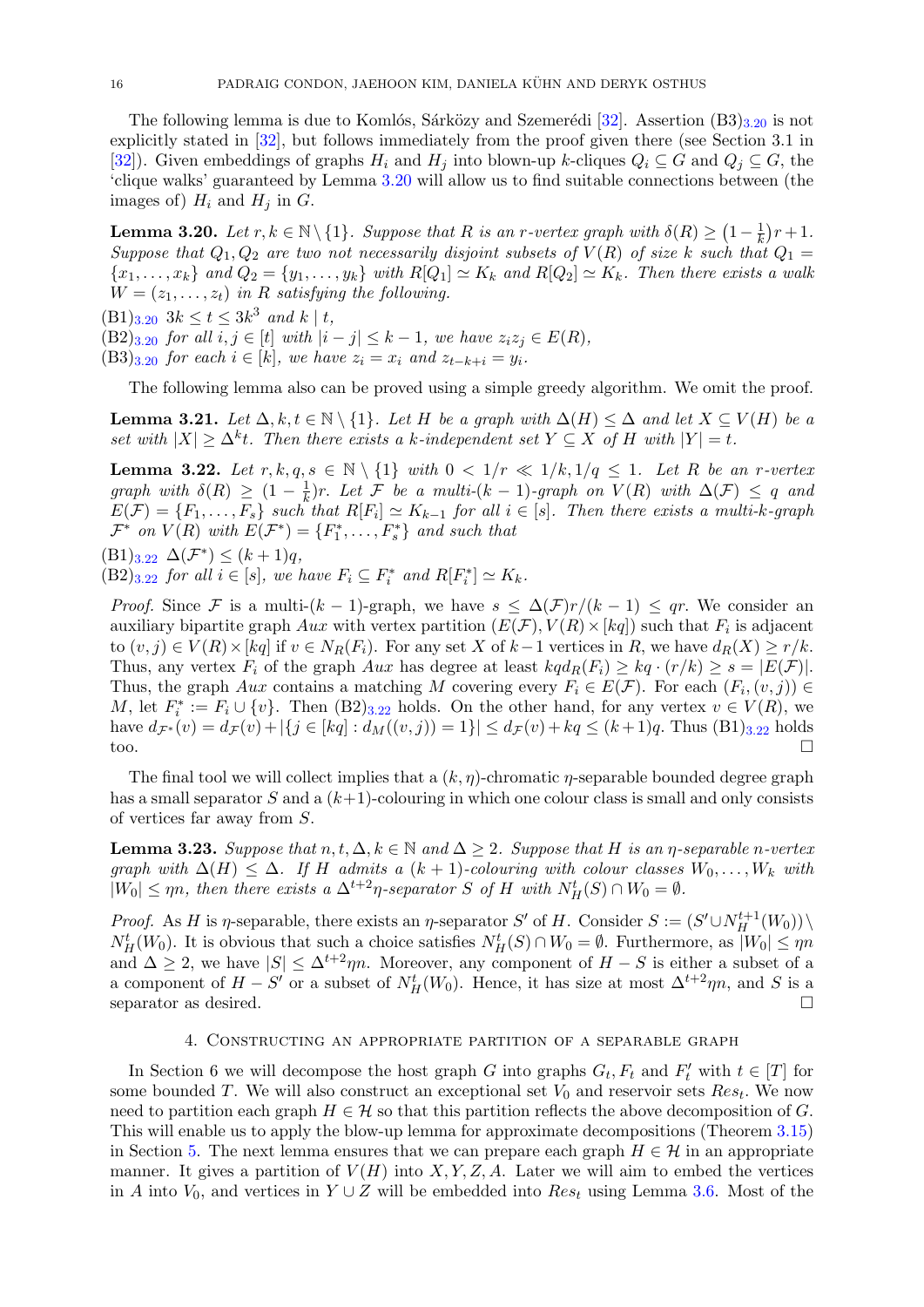vertices in X will be embedded into a super-regular blown-up  $K_k$ -factor in  $G_t$  via Theorem [3.15,](#page-13-0) while the remaining vertices of X will be embedded into  $Res_t$ . The set Z will contain a suitable separator  $H_0$  of H. The neighbourhoods of the exceptional vertices  $a_\ell \in A$  will be allocated to Y. Moreover,  $(A2)_{4,1}$  $(A2)_{4,1}$  $(A2)_{4,1}$  and  $(A3)_{4,1}$  ensure that we allocate them to sets corresponding to (evenly distributed) cliques of R−the latter enables us to satisfy the second part of  $(B3)_{4,1}$  $(B3)_{4,1}$  $(B3)_{4,1}$ .

<span id="page-17-0"></span>**Lemma 4.1.** Suppose  $n, m, r, k, h, \Delta \in \mathbb{N}$  with  $0 < 1/n \ll n \ll \varepsilon \ll 1/h \ll 1/k, \sigma, 1/\Delta < 1$ and  $0 \leq \eta \leq 1/r \leq 1$  such that  $k \mid r$ . Let H be an n-vertex  $(k, \eta)$ -chromatic graph with  $e(H) = m$  and  $\Delta(H) \leq \Delta$ . Let R and Q be graphs with  $V(R) = V(Q) = [r]$  such that Q is a union of  $r/k$  vertex-disjoint copies of  $K_k$ . For  $n' \in [\varepsilon n]$ , let  $C_1, \ldots, C_{n'}$  be subsets of  $[r]$  of size  $k-1$ , and  $C_1^*,\ldots,C_{n'}^*$  be subsets of  $[r]$  of size k. Let F and  $\mathcal{F}^*$  be multi-hypergraphs on  $[r]$ with  $E(\mathcal{F}) = \{C_1, \ldots, C_n\}$  and  $E(\mathcal{F}^*) = \{C_1^*, \ldots, C_{n'}^*\}$ . Suppose that  $n_1, \ldots, n_r$  are integers. Suppose the following hold.

 $(A1)_{4.1}$  $(A1)_{4.1}$  $(A1)_{4.1}$   $\delta(R) \geq (1 - \frac{1}{k} + \sigma)r,$ 

 $(A2)_{4.1}$  $(A2)_{4.1}$  $(A2)_{4.1}$  for each  $\ell \in [n'],$  we have  $C_{\ell} \subseteq C_{\ell}^*$  and  $R[C_{\ell}^*] \simeq K_k$ ,

 $(A3)_{4.1} \Delta(\mathcal{F}^*) \leq \varepsilon^{2/3} n/r,$  $(A3)_{4.1} \Delta(\mathcal{F}^*) \leq \varepsilon^{2/3} n/r,$  $(A3)_{4.1} \Delta(\mathcal{F}^*) \leq \varepsilon^{2/3} n/r,$ 

 $(A4)_{4.1}$  $(A4)_{4.1}$  $(A4)_{4.1}$  for each  $i \in [r]$ , we have  $n_i = (1 \pm \varepsilon^{1/2})n/r$ , and  $n' + \sum_{i \in [r]} n_i = n$ .

Then there exists a randomised algorithm which always returns an ordered partition  $(X_1, \ldots, X_r)$  $Y_1, \ldots, Y_r, Z_1, \ldots, Z_r, A)$  of  $V(H)$  such that  $A = \{a_1, \ldots, a_{n'}\}$  is a 3-independent set of H and the following hold, where  $X := \bigcup_{i \in [r]} X_i, Y := \bigcup_{i \in [r]} Y_i$ , and  $Z := \bigcup_{i \in [r]} Z_i$ .

- $(B1)_{4,1}$  $(B1)_{4,1}$  $(B1)_{4,1}$  For each  $\ell \in [n']$ , we have  $d_H(a_\ell) \leq \frac{2(1+1/h)m}{n}$  $\frac{1/n)m}{n}$ ,
- $(B2)_{4.1}$  $(B2)_{4.1}$  $(B2)_{4.1}$  for each  $\ell \in [n']$ , we have  $N_H(a_{\ell}) \subseteq \bigcup_{i \in C_{\ell}} Y_i \setminus N^1_H(Z)$ ,
- $(B3)_{4,1}$  $(B3)_{4,1}$  $(B3)_{4,1}$  H[X] admits the vertex partition  $(Q, X_1, \ldots, X_r)$ , and  $H \setminus E(H[X])$  admits the vertex partition  $(R, X_1 \cup Y_1 \cup Z_1, \ldots, X_r \cup Y_r \cup Z_r)$ ,
- $(B4)_{4.1}$  $(B4)_{4.1}$  $(B4)_{4.1}$  for each  $ij \in E(Q)$ , we have  $e_H(X_i, X_j) = \frac{2m \pm \varepsilon^{1/5} n}{(k-1)r}$  $\frac{n\pm\varepsilon^{1/\sigma}n}{(k-1)r},$
- $(B5)_{4.1}$  $(B5)_{4.1}$  $(B5)_{4.1}$  for each  $i \in [r]$ , we have  $|X_i| + |Y_i| + |Z_i| = n_i \pm \eta^{1/4} n$  and  $|Y_i| \leq 2\varepsilon^{1/3} n/r$ ,
- $(B6)_{4.1}$  $(B6)_{4.1}$  $(B6)_{4.1}$   $N_H^1(X) \setminus X \subseteq Z$  and  $|Z| \leq 4\Delta^{3k^3} \eta^{0.9} n$ .

Moreover, the algorithm has the following additional property, where the expectation is with respect to all possible outputs.

 $(B7)_{4,1}$  $(B7)_{4,1}$  $(B7)_{4,1}$  For all  $\ell \in [n']$  and  $i \in C_{\ell}$ , we have  $\mathbb{E}[N_H(a_{\ell}) \cap Y_i] \leq \frac{2(1+1/h)m}{(k-1)n}$  $\frac{1+1/n)m}{(k-1)n}$ .

 $(B1)_{4,1}$  $(B1)_{4,1}$  $(B1)_{4,1}$  and  $(B7)_{4,1}$  ensure that each embedding of some H in G does not use too many edges incident to the exceptional set  $V_0$ .

*Proof.* Write  $r' := r/k$  and  $Q = \bigcup_{s=1}^{r'} Q_s$ , where each  $Q_s$  is a copy of  $K_k$ , and let  $\binom{R}{K_k}$  ${Q'_1, \ldots, Q'_q}$  be the collection of all copies of  $K_k$  in R. By permuting indices if necessary, we may assume that  $V(Q'_1) = \{1, ..., k\}$ . Note that  $q \leq r^k$ . As Q is a  $K_k$ -factor on [r], for each  $i \in [r]$ , there exists a unique  $j \in [r']$  such that  $i \in Q_j$ . For all  $s \in [r']$ ,  $s' \in [q]$  and  $k' \in [k]$ , we define  $q_s(k')$ ,  $q'_{s'}(k') \in [r]$  to be the k'-th smallest number in  $V(Q_s)$  and  $V(Q'_{s'})$  respectively. Thus

$$
V(Q_s) = \{q_s(1), \ldots, q_s(k)\} \text{ and } V(Q'_{s'}) = \{q'_{s'}(1), \ldots, q'_{s'}(k)\}.
$$

For all  $s \in [q]$  and  $k' \in [k]$ , let

$$
Q'_{s,k'} := Q'_{s} \setminus \{q'_{s}(k')\} \text{ and } d_{s,k'} := |\{\ell \in [n'] : C^*_{\ell} = V(Q'_{s}) \text{ and } C_{\ell} = V(Q'_{s,k'})\}|. \tag{4.1}
$$

Note that for each  $i \in [r]$  we have

 $s∈$ 

<span id="page-17-2"></span><span id="page-17-1"></span>
$$
\sum_{\substack{[q]:i\in V(Q'_s)\\k'\in[k]}} \sum_{k'\in[k]} d_{s,k'} = d_{\mathcal{F}^*}(i) \text{ and } \sum_{(s,k')\in[q]\times[k]} d_{s,k'} = n'. \tag{4.2}
$$

Our strategy is as follows. Consider a  $(k + 1)$ -colouring  $(W_0, \ldots, W_k)$  of H with  $|W_0| \le \eta n$  and an  $\Delta^{3k^3+3}\eta n$ -separator S of H guaranteed by Lemma [3.23](#page-16-3) (applied with  $t = 3k^3 + 1$ ). Thus we can partition the k-chromatic graph  $H \setminus W_0$  into  $H_0, \ldots, H_t$  such that each  $H_{t'}$  is small, there are no edges between  $H_{t'}$  and  $H_{t''}$  whenever  $0 \notin \{t', t''\}$  and  $V(H_0) = S$ . We will distribute the vertices of each graph  $H_{t'}$  into  $\bigcup_{i\in V(Q_s)} X_i$  or  $\bigcup_{i\in V(Q'_s)} (Y_i \cup Z_i)$  for an appropriate s. In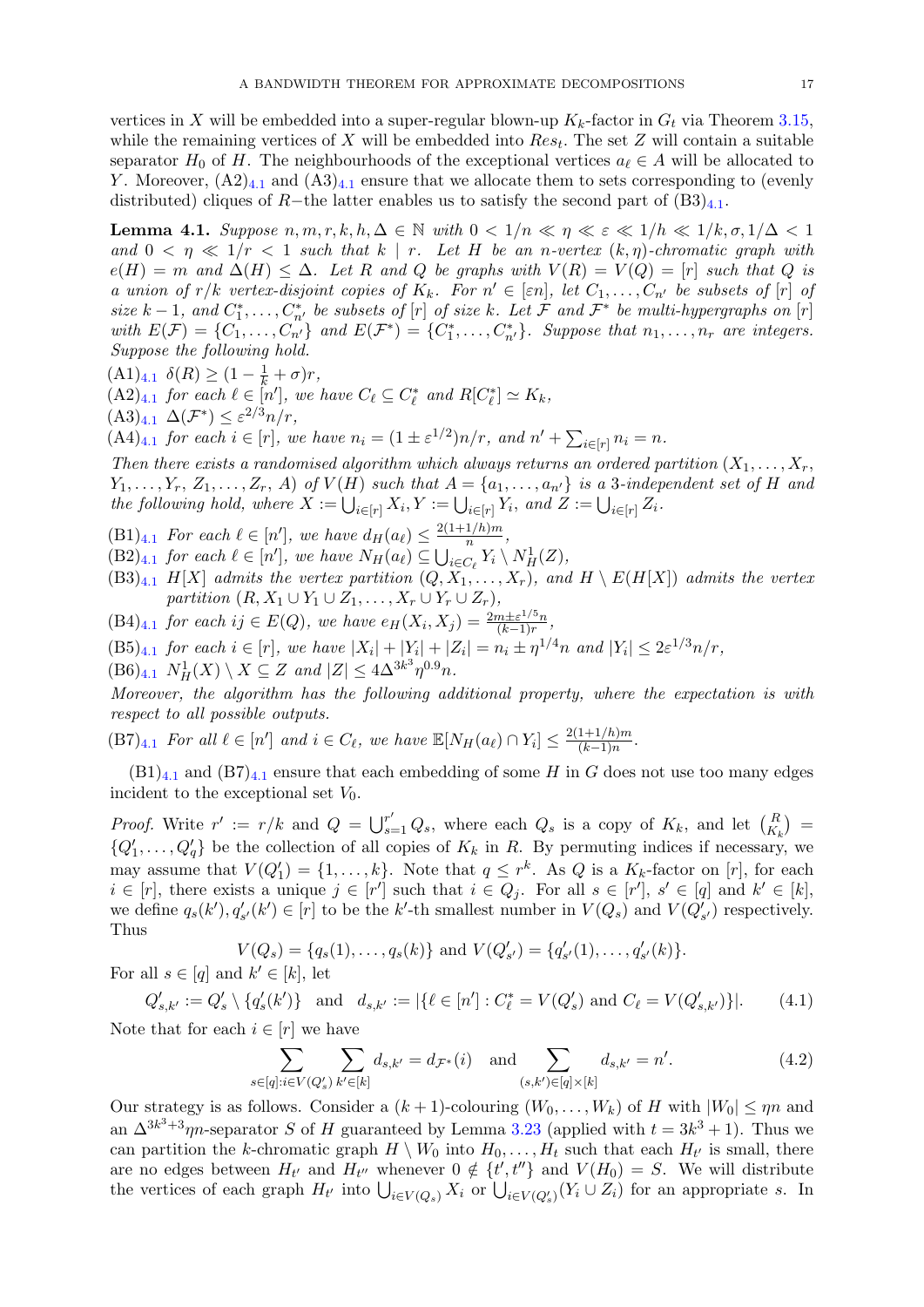particular,  $V(H_0)$  will be allocated to  $\bigcup_{i\in V(Q'_1)} Z_i = \bigcup_{i\in [k]} Z_i$ . As  $Q'_s$  and  $Q_s$  are copies of  $K_k$ in R and Q, respectively, and as  $H_{t'}$  is k-chromatic, this would allow us to achieve  $(B3)_{4,1}$  $(B3)_{4,1}$  $(B3)_{4,1}$  if we ignore the edges incident to  $V(H_0) \cup W_0$ . In Steps 5 and 6 we will use 'clique walks' obtained from Lemma [3.20](#page-16-1) to connect up the  $H_{t'}$  with  $H_0$  in a way which respects the colour classes of  $H \setminus W_0$ . We can thus allocate the vertices in  $N_H^{3k^3}(V(H_0))$  in a way that will satisfy  $(B3)_{4,1}$  $(B3)_{4,1}$  $(B3)_{4,1}$ . Finally, we will allocate the vertices in  $W_0$ . As  $W_0$  is far from  $V(H_0)$ , each vertex in  $W_0$  only has its neighbours in a single  $H_{t'}$ , hence it will be simple to assign each vertex in  $W_0$  to some  $Z_i$  with  $i \in [r]$  according to where the vertices of  $H_{t'}$  are assigned.

Step 1. Separating H. As H is  $(k, \eta)$ -chromatic, applying Lemma [3.23](#page-16-3) with  $t = 3k^3 + 1$ implies that there exists a partition  $(W_0, W_1, \ldots, W_k)$  of  $V(H)$  into independent sets and an  $\eta^{0.9}$ -separator S such that

<span id="page-18-5"></span>
$$
|S|, |W_0| \le \eta^{0.9} n \text{ and } W_0 \cap N_H^{3k^3+1}(S) = \emptyset. \tag{4.3}
$$

Since S is an  $\eta^{0.9}$ -separator of H, it follows that there exists a partition  $S =: V_0, \ldots, V_t$  of  $V(H)$ such that the following hold, where  $V_{t'} := \widetilde{V}_{t'} \setminus W_0$  and  $H_{t'} := H[V_{t'}]$  for each  $t' \in [t] \cup \{0\}.$ 

<span id="page-18-1"></span><span id="page-18-0"></span> $(H1)<sub>4.1</sub>$  $(H1)<sub>4.1</sub>$  $(H1)<sub>4.1</sub>$   $\eta^{-0.9}/2 \le t \le 2\eta^{-0.9}$ ,  $(H2)_{4.1}$  $(H2)_{4.1}$  $(H2)_{4.1}$   $\eta^{0.9}n/2 \leq |V_{t'}| \leq 2\eta^{0.9}n$  for  $t' \in [t],$  $(H3)_{4,1}$  $(H3)_{4,1}$  $(H3)_{4,1}$  for  $t' \neq t'' \in [t]$ , we have that  $E_H(\tilde{V}_{t'}, \tilde{V}_{t''}) = \emptyset$ , and  $m - 2\Delta \eta^{0.9} n \leq \sum_{t' \in [t]} e(H_{t'}) \leq m$ .

<span id="page-18-2"></span>Indeed, as S is an  $\eta^{0.9}$ -separator of H,  $H \setminus S$  only consists of components of size at most  $\eta^{0.9}n$ . By letting  $\tilde{V}_0 := S$  (and thus  $V_0 = S$ ) and letting each of  $\tilde{V}_1, \ldots, \tilde{V}_t$  be appropriate unions of components of  $H \setminus S$ , we can ensure that both  $(H1)_{4,1}$  $(H1)_{4,1}$  $(H1)_{4,1}$  $(H1)_{4,1}$  and  $(H2)_{4,1}$  $(H2)_{4,1}$  hold. By the construction, the first part of  $(H3)_{4,1}$  $(H3)_{4,1}$  $(H3)_{4,1}$  $(H3)_{4,1}$  holds too. Since there are at most  $\Delta(H)|S\cup W_0|\leq 2\Delta\eta^{0.9}n$  edges which are incident to some vertex in  $W_0 \cup V_0$ , the second part of  $(H3)_{4,1}$  $(H3)_{4,1}$  $(H3)_{4,1}$  $(H3)_{4,1}$  holds as well.

For each  $t' \in [t] \cup \{0\}$  and  $k' \in [k]$ , we let

$$
W_{k'}^{t'} := V_{t'} \cap W_{k'}.
$$

Step 2. Choosing the exceptional set A. Let

$$
L := \{ x \in V(H) : d_H(x) \le \frac{2(1 + 1/h)m}{n} \}.
$$

L contains the 'low degree' vertices within which we will choose A in order to satisfy  $(B1)_{4,1}$  $(B1)_{4,1}$  $(B1)_{4,1}$ . Note that  $2m = \sum_{x \in V(H)} d_H(x) \ge \frac{2(1+1/h)m}{n}$  $\frac{1}{n} \binom{n-|L|}{n}$ , thus

<span id="page-18-6"></span><span id="page-18-4"></span>
$$
|L| \ge n/(2h). \tag{4.4}
$$

For each  $t' \in [t]$ , let  $k(t') \in [k]$  be an index such that

$$
|L \cap W_{k(t')}^{t'}| \ge \frac{1}{k} |L \cap V(H_{t'})|.
$$
\n(4.5)

Such a number  $k(t')$  exists as  $W_1^{t'}$  $T_1^{t'},\ldots,W_k^{t'}$  $k_t^{t'}$  forms a partition of  $V_{t'} = V(H_{t'}).$ 

Now, we choose a partition  $\mathcal{H}, \mathcal{H}'_{1,1}, \ldots, \mathcal{H}'_{1,k}, \mathcal{H}'_{2,1}, \ldots, \mathcal{H}'_{q,k}$  of  $\{H_1, \ldots, H_t\}$  satisfying the following for each  $(s, k') \in [q] \times [k]$ .

<span id="page-18-3"></span>
$$
\begin{aligned} (\mathbf{H}4)_{4.1} \ \ v(\mathcal{H}'_{s,k'}) &= \varepsilon^{-1/10} d_{s,k'} + 2k\eta^{2/5} n \pm \eta^{2/5} n \text{ and} \\ \sum_{t':H_{t'} \in \mathcal{H}'_{s,k'}} |V(H_{t'}) \cap L| \ge \varepsilon^{-1/11} d_{s,k'} + \eta^{1/2} n. \end{aligned}
$$

We will choose A within the vertex sets of the graphs in  $\mathcal{H}'_{1,1},\ldots,\mathcal{H}'_{q,k}$ . Moreover, we will allocate all the other vertices of the graphs in each  $\mathcal{H}'_{s,k'}$  to  $Y \cup Z$ .

**Claim 1.** There exists a partition  $H, H'_{1,1}, \ldots, H'_{1,k}, H'_{2,1}, \ldots, H'_{q,k}$  of  $\{H_1, \ldots, H_t\}$  satisfying  $(H4)_{4.1}.$  $(H4)_{4.1}.$  $(H4)_{4.1}.$  $(H4)_{4.1}.$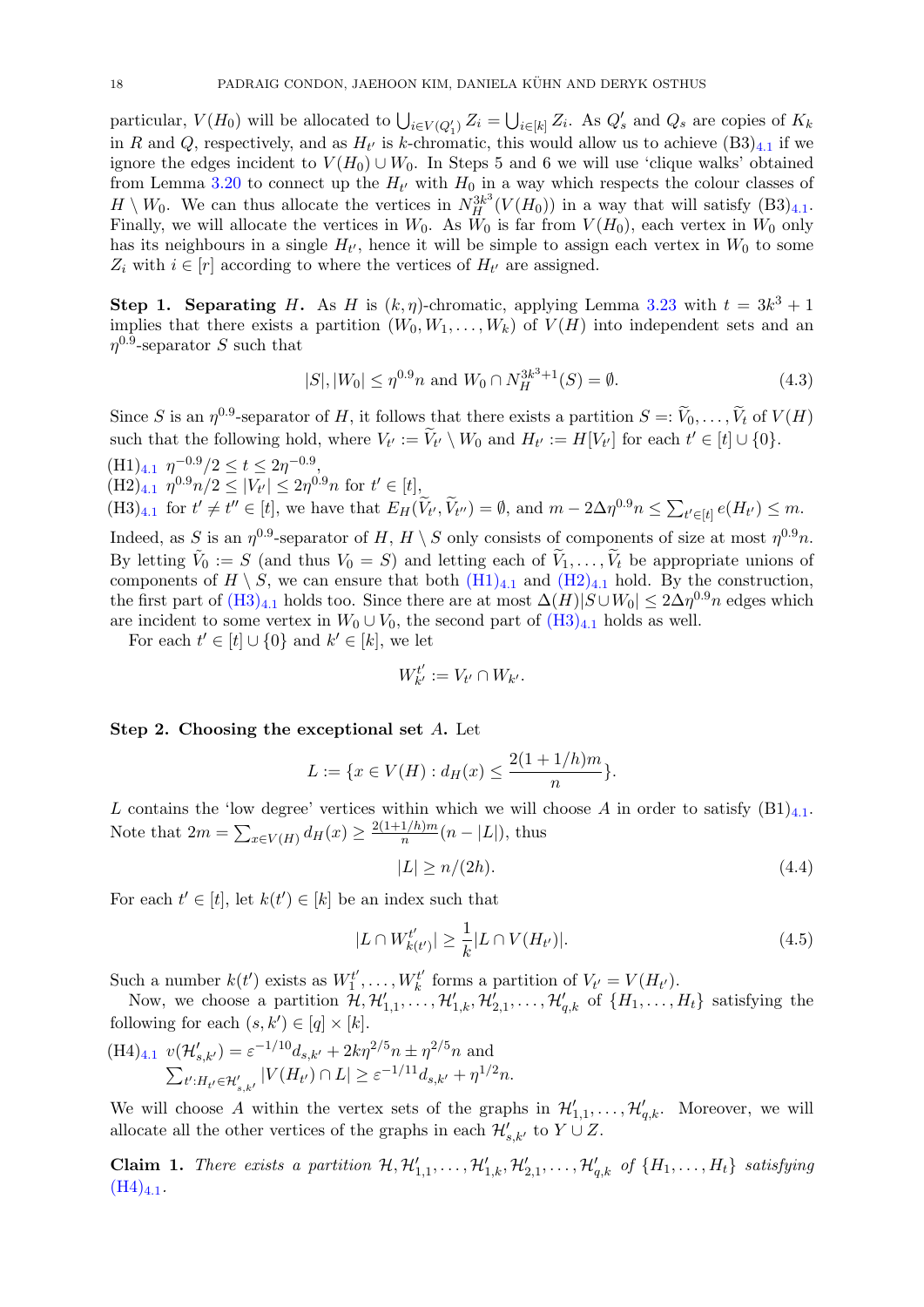*Proof.* For each  $t' \in [t]$ , we choose  $i_{t'}$  independently at random from  $[q] \times [k] \cup \{(0,0)\}$  such that for each  $(s, k') \in [q] \times [k]$  we have

$$
\mathbb{P}[i_{t'} = (s, k')] = \frac{\varepsilon^{-1/10} d_{s,k'}}{n} + 2k\eta^{2/5} \text{ and } \mathbb{P}[i_{t'} = (0, 0)] = 1 - \frac{\varepsilon^{-1/10} n'}{n} - 2q k^2 \eta^{2/5}.
$$

An easy calculation based on  $(4.2)$  shows that this defines a probability distribution. For each  $(s, k') \in [q] \times [k]$ , we let

$$
\mathcal{H} := \{ H_{t'} : t' \in [t], i_{t'} = (0,0) \} \text{ and } \mathcal{H}'_{s,k'} := \{ H_{t'} : t' \in [t], i_{t'} = (s,k') \}.
$$

Then it is easy to combine a Chernoff bound (Lemma [3.1\)](#page-8-3) with  $(H1)_{4,1}$  $(H1)_{4,1}$  $(H1)_{4,1}$  $(H1)_{4,1}$ ,  $(H2)_{4,1}$  $(H2)_{4,1}$ ,  $(4.4)$  and the fact that  $|V(H)| = n$  to check that the resulting partition satisfies  $(H4)_{4,1}$  $(H4)_{4,1}$  $(H4)_{4,1}$  $(H4)_{4,1}$  with positive probability. This proves the claim.

By permuting indices on [t], we may assume that for some  $t_* \in [t]$ , we have

$$
\mathcal{H} = \{H_1, \ldots, H_{t_*}\} \text{ and } \bigcup_{(s,k') \in [q] \times [k]} \mathcal{H}'_{s,k'} = \{H_{t_*+1}, \ldots, H_t\}.
$$

For each  $(s, k') \in [q] \times [k]$ , let

<span id="page-19-0"></span>
$$
L_{s,k'} := \bigcup_{t':H_{t'} \in \mathcal{H}'_{s,k'}} (L \cap W^{t'}_{k(t')}) \setminus N_H^{3k^3+2}(V_0 \cup W_0).
$$
 (4.6)

Then by  $(4.3)$  and  $(4.5)$  we have

$$
|L_{s,k'}| \geq \sum_{t': H_{t'} \in \mathcal{H}'_{s,k'}} \frac{1}{k} |L \cap V(H_{t'})| - 8\Delta^{3k^3 + 2} \eta^{0.9} n \stackrel{\text{(H4)}_{4,1}}{\geq} \varepsilon^{-1/11} d_{s,k'}/k + \eta^{1/2} n/(2k) \geq \Delta^3 d_{s,k'}.
$$

For each  $(s, k') \in [q] \times [k]$ , we apply Lemma [3.21](#page-16-4) to  $L_{s,k'}$  to obtain a subset of  $L_{s,k'}$  with size exactly  $d_{s,k'}$  which is 3-independent in H. Write this 3-independent set as

$$
\{a_{\ell} : \ell \in [n'], C_{\ell}^* = V(Q_s') \text{ and } C_{\ell} = V(Q_{s,k'}')\}.
$$
\n(4.7)

This is possible by [\(4.1\)](#page-17-2) and [\(4.2\)](#page-17-1) and defines vertices  $a_1, \ldots, a_{n'}$ . Let  $A := \{a_1, \ldots, a_{n'}\}$ . By  $(4.6)$  and  $(H3)_{4.1}$  $(H3)_{4.1}$  $(H3)_{4.1}$  $(H3)_{4.1}$ , A is still a 3-independent set in H. As  $a_\ell \in L$ , we know that

<span id="page-19-5"></span><span id="page-19-2"></span><span id="page-19-1"></span>
$$
d_H(a_\ell) \le 2(1+1/h)m/n. \tag{4.8}
$$

Moreover, for  $\ell \in [n']$  and  $t' \in [t]$ , we have the following.

<span id="page-19-3"></span>If 
$$
a_{\ell} \in V_{t'}
$$
, then  $t' \in [t] \setminus [t_*]$  and  $a_{\ell} \in W_{k(t')}^{t'} \setminus N_H^{3k^3+2}(V_0 \cup W_0)$ . (4.9)

In particular, we have  $N_H(a_\ell) \cap N_H^{3k^3+1}(V_0 \cup W_0) = \emptyset$ . Thus if  $a_\ell \in V_{t'}$ , then

$$
N_H(a_\ell) \subseteq \bigcup_{k'' \in [k] \backslash \{k(t')\}} W_{k''}^{t'} \setminus N_H^{3k^3+1}(V_0 \cup W_0). \tag{4.10}
$$

Step 3. Allocating the neighbourhood of A. We will allocate  $N_H(A)$  to Y. We will achieve this by suitably allocating  $V(\mathcal{H}'_{s,k'})$  for each  $(s,k') \in [q] \times [k]$ . This will allocate  $N_H(A)$ via [\(4.10\)](#page-19-1). Note that all choices until now are deterministic. Next we run the following random procedure.

<span id="page-19-4"></span>For each  $t' \in [t] \setminus [t_*]$ , let  $(s, k') \in [q] \times [k]$  be such that  $H_{t'} \in \mathcal{H}'_{s,k'}$ , and choose a permutation  $\pi_{t'}$  on [k] independently and uniformly at random among all permutations (4.11) such that  $\pi_{t'}(k') = k(t')$ .

(Note that this is the only place that our choice is random.) Thus one value of  $\pi_{t'}$  is fixed, while all other  $k-1$  values are chosen at random. We choose  $\pi_{t'}$  in this way because we wish to distribute  $N_H(a_\ell)$  to  $\bigcup_{i \in C_\ell} Y_i$ , so that later  $(B2)_{4,1}$  $(B2)_{4,1}$  $(B2)_{4,1}$  is satisfied. Setting  $\pi_{t'}(k') = k(t')$  will ensure that no vertex in  $N_H(a_\ell)$  will be distributed to  $Y_i$  with  $i \in C_\ell^* \setminus C_\ell$ . Moreover, as  $\pi_{t'}$ is chosen uniformly at random,  $N_H(a_\ell)$  will be distributed to  $\bigcup_{i\in C_\ell} Y_i$  in a uniform way, which will guarantee that  $(B7)<sub>4.1</sub>$  $(B7)<sub>4.1</sub>$  $(B7)<sub>4.1</sub>$  holds.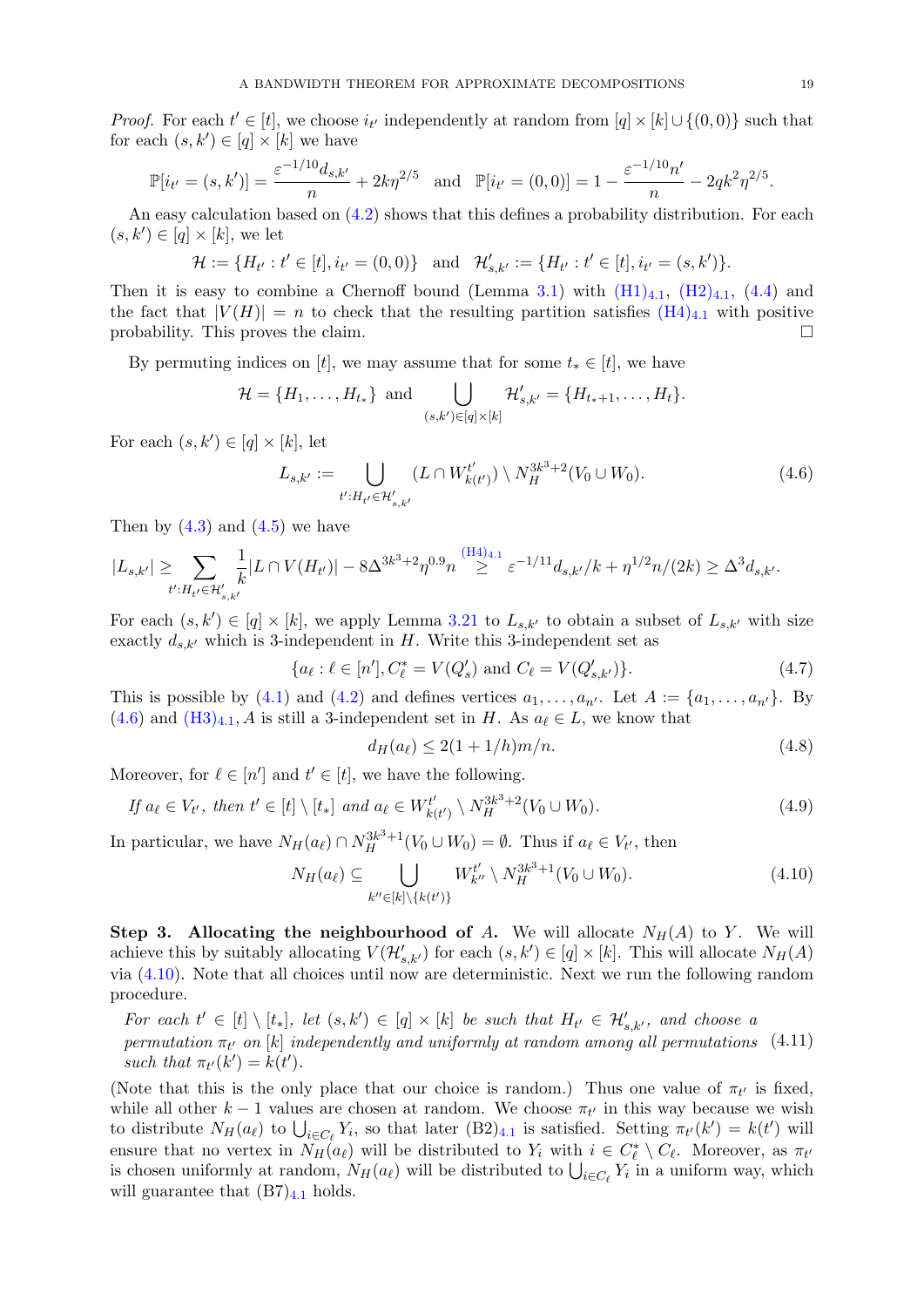Indeed, for  $\ell \in [n']$ ,  $(s, k') \in [q] \times [k]$  and  $t' \in [t] \setminus [t_*]$  such that  $a_{\ell} \in L_{s,k'} \cap V_{t'}$ , and for any  $k'' \in [k] \setminus \{k'\},\$  the number  $\pi_{t'}(k'')$  is chosen uniformly at random among  $[k] \setminus \{k(t')\},\$  thus we have

<span id="page-20-7"></span><span id="page-20-6"></span>
$$
\mathbb{E}[|N_H(a_\ell) \cap W_{\pi_{t'}(k'')}^{t'}|] \le \frac{d_H(a_\ell)}{k-1} \stackrel{(4.8)}{\le} \frac{2(1+1/h)m}{(k-1)n}.\tag{4.12}
$$

For each  $i \in [r]$ , let

$$
\tilde{Y}_i := \bigcup_{(s,k'): i = q'_s(k')} \bigcup_{k'' \in [k]} \bigcup_{H_{t'} \in \mathcal{H}'_{s,k''}} W^{t'}_{\pi_{t'}(k')} \setminus A \quad \text{and} \quad \tilde{Y} := \bigcup_{i \in [r]} \tilde{Y}_i. \tag{4.13}
$$

Step 4. Allocating the remaining vertices to X and Y. Later the vertices in  $\tilde{Y}_i$  will be assigned to  $Y_i$  (except those which are too close to  $V_0$  in H, which will be assigned to Z). The sizes of the sets  $X_i$  will be almost identical. (Note that because of  $(B3)_{4,1}$  $(B3)_{4,1}$  $(B3)_{4,1}$ , it is not possible to prescribe different sizes for  $X_i$  and  $X_j$  if i and j lie in the same copy of  $K_k$  in Q.) Thus, in order to ensure  $(B5)_{4,1}$  $(B5)_{4,1}$  $(B5)_{4,1}$ , we need to decide how many more vertices other than  $\tilde{Y}_i$  we will assign to the set  $Y_i$ . As part of this we now decide which of the  $H_{t'} \in \mathcal{H}$  are allocated to X and which are allocated to Y (again, vertices close to  $V_0$  will be assigned to Z). Note that we have

<span id="page-20-0"></span>
$$
|\tilde{Y}_i| \leq \sum_{(s,k'): i=q'_s(k')} \sum_{k'' \in [k]} \sum_{H_{t'} \in \mathcal{H}'_{s,k''}} |H_{t'}| \stackrel{\text{(H4)}_{4,1}}{\leq} \sum_{s:i \in V(Q'_s)} \sum_{k'' \in [k]} (\varepsilon^{-1/10} d_{s,k''} + 3k\eta^{2/5} n)
$$
\n
$$
\stackrel{\text{(4.2)}}{\leq} \varepsilon^{-1/10} d_{\mathcal{F}^*}(i) + 3k^2 q \eta^{2/5} n \stackrel{\text{(A3)}_{4,1}}{\leq} \varepsilon^{1/2} n/r. \tag{4.14}
$$

For each  $i \in [r]$ , let  $\tilde{n} := (1 - 2\varepsilon^{1/2})n/r$ , and

<span id="page-20-1"></span>
$$
\tilde{n}_i := n_i - \tilde{n} - |\tilde{Y}_i| \stackrel{\text{(A4)}_{4,1}}{\leq} \frac{\varepsilon^{1/3} n}{(h+1)r}, \text{ then } \tilde{n}_i \stackrel{\text{(A4)}_{4,1}}{\geq} \varepsilon^{1/2} n/r - |\tilde{Y}_i| \stackrel{\text{(4.14)}}{\geq} 0. \tag{4.15}
$$

By applying Lemma [3.19](#page-14-3) with  $R, h, \sigma, \varepsilon^{1/3}n/((h+1)r)$  and  $\tilde{n}_i$  playing the roles of  $G, t, \sigma, m$  and  $d_v$ , respectively, we obtain a multi-k-graph  $\mathcal{F}^{\#}$  on [r] such that for each  $Q \in E(\mathcal{F}^{\#})$ , we have  $R[Q] \simeq K_k$ , and

<span id="page-20-8"></span>for each 
$$
i \in [r]
$$
, we have  $d_{\mathcal{F}^{\#}}(i) = \tilde{n}_i + \frac{\varepsilon^{1/3} n}{r} \pm 1$ .  
\nThis implies

This implies

<span id="page-20-4"></span>
$$
N := \sum_{i \in [r]} (\tilde{n} - \frac{\varepsilon^{1/3} n}{r} + d_{\mathcal{F}^{\#}}(i)) - |V_0 \cup W_0| \stackrel{(4.15)}{=} \sum_{i \in [r]} (n_i - |\tilde{Y}_i| \pm 1) - |V_0 \cup W_0|
$$
  

$$
\stackrel{(A4)_{4,1}}{=} n - n' - |\tilde{Y}| - |V_0 \cup W_0| \pm r.
$$
 (4.17)

Note that we have

<span id="page-20-5"></span> $v(\mathcal{H}) = |V(H) \setminus (\tilde{Y} \cup A \cup V_0 \cup W_0)| = N \pm r.$  (4.18)

Our target is to assign roughly  $d_{\mathcal{F}^{\#}}(i)$  extra vertices to  $Y_i$  in addition to  $\tilde{Y}_i$ , and assign roughly  $\tilde{n}-\frac{\varepsilon^{1/3}n}{r}$  $\frac{S_{n}}{r}$  vertices to  $X_i$ , and a negligible amount of vertices to  $Z_i$ . Then  $|X_i| + |Y_i| + |Z_i|$  will be close to  $n_i$  as required in  $(B5)_{4.1}$  $(B5)_{4.1}$  $(B5)_{4.1}$ .

To achieve this, we partition  $\mathcal{H} = \{H_1, \ldots, H_{t_*}\}\$ into  $\mathcal{H}_1, \ldots, \mathcal{H}_{r'}, \mathcal{H}_1^{\#}$  $\frac{\#}{1}, \ldots, \mathcal{H}_q^{\#}$  satisfying the following for all  $i \in [r']$  and  $s \in [q]$ .

<span id="page-20-2"></span>
$$
\begin{aligned} (\text{H5})_{4.1} \ v(\mathcal{H}_i) &= k\tilde{n} - \frac{k\varepsilon^{1/3}n}{r} \pm \eta^{2/5}n \text{ and } e(\mathcal{H}_i) = \frac{k(m \pm \varepsilon^{2/7}n)}{r},\\ (\text{H6})_{4.1} \ v(\mathcal{H}_s^{\#}) &= k \cdot \text{mult}_{\mathcal{F}^{\#}}(V(Q'_s)) \pm \eta^{2/5}n. \end{aligned}
$$

<span id="page-20-3"></span>(Recall that  $\text{mult}_{\mathcal{F}^{\#}}(V(Q_s'))$  denotes the multiplicity of the edge  $V(Q_s')$  in  $\mathcal{F}^{\#}$ .) Indeed, such a partition exists by the following claim.

**Claim 2.** There exists a partition  $\mathcal{H}_1, \ldots, \mathcal{H}_{r'}$ ,  $\mathcal{H}_1^{\#}$  $A_1^{\#}, \ldots, \mathcal{H}_q^{\#}$  of  $\{H_1, \ldots, H_{t_*}\}$  satisfying  $(\text{H5})_{4.1}$  $(\text{H5})_{4.1}$  $(\text{H5})_{4.1}$  $(H6)_{4.1}.$  $(H6)_{4.1}.$  $(H6)_{4.1}.$  $(H6)_{4.1}.$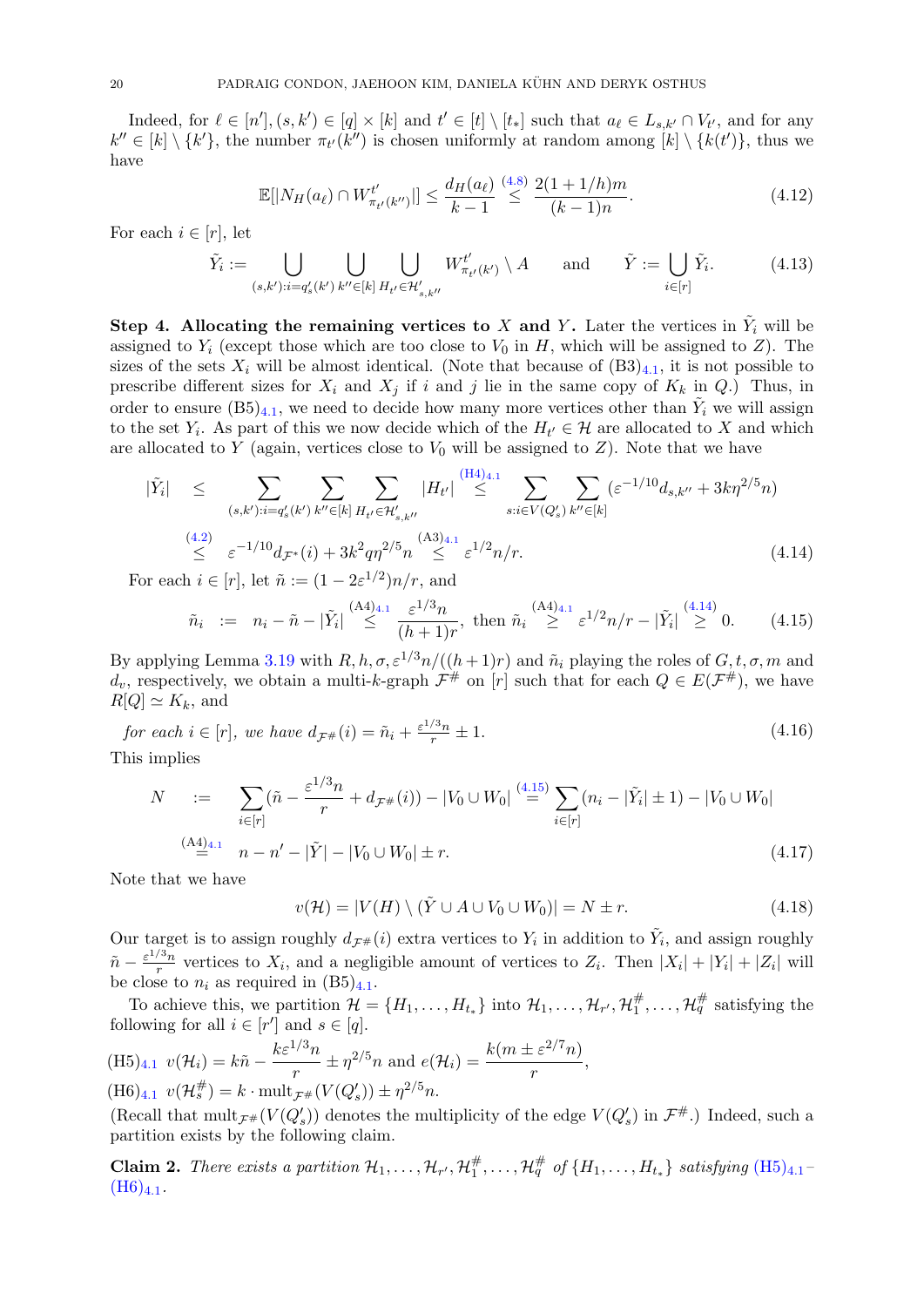*Proof.* For each  $t' \in [t_*]$ , we choose  $i_{t'}$  independently at random from  $\{(0,1), \ldots, (0,r'), (1,1), \ldots, (1,q)\}$ such that for each  $i \in [r']$  and  $s \in [q]$ :

$$
\mathbb{P}[i_{t'}=(0,i)]=\frac{k\tilde{n}-\frac{k\varepsilon^{1/3}n}{r}-\frac{k|V_0\cup W_0|}{r}}{N} \text{ and } \mathbb{P}[i_{t'}=(1,s)]=\frac{k\cdot \text{mult}_{\mathcal{F}^{\#}}(V(Q_s'))}{N}.
$$

Since  $\sum_{s\in[q]} k \cdot \text{mult}_{\mathcal{F}^{\#}}(V(Q_s)) = k|E(\mathcal{F}^{\#})| = \sum_{i\in[r]} d_{\mathcal{F}^{\#}}(i)$ , an easy calculation based on  $(4.17)$ shows that this defines a probability distribution. For all  $i \in [r']$  and  $s \in [q]$ , we let

$$
\mathcal{H}_i := \{ H_{t'} : t' \in [t_*], i_{t'} = (0, i) \} \text{ and } \mathcal{H}_s^{\#} := \{ H_{t'} : t' \in [t_*], i_{t'} = (1, s) \}.
$$

Then it is easy to combine a Chernoff bound (Lemma [3.1\)](#page-8-3) with  $(H1)_{4,1}$  $(H1)_{4,1}$  $(H1)_{4,1}$  $(H1)_{4,1}$ ,  $(H2)_{4,1}$  $(H2)_{4,1}$  and  $(4.18)$  to check that the resulting partition satisfies  $(H5)_{4.1}$  $(H5)_{4.1}$  $(H5)_{4.1}$  $(H5)_{4.1}$  and  $(H6)_{4.1}$  $(H6)_{4.1}$  with positive probability. This proves the claim.

By permuting indices on  $[t_*]$ , we may assume that for some  $t^* \in [t_*]$  we have

$$
\bigcup_{i \in [r']} \mathcal{H}_i = \{H_1, \ldots, H_{t^*}\} \text{ and } \bigcup_{s \in [q]} \mathcal{H}_s^{\#} = \{H_{t^*+1}, \ldots, H_{t_*}\}.
$$

In order to obtain  $(B3)_{4.1}$  $(B3)_{4.1}$  $(B3)_{4.1}$ - $(B5)_{4.1}$ , we need to distribute vertices of the graphs in  $\mathcal{H}_i$  into  $\{X_j : j \in V(Q_i)\}\$ and vertices of the graphs in  $\mathcal{H}_s^{\#}$  into  $\{Y_j : j \in V(Q'_s)\}\$  so that the resulting vertex sets and edge sets are evenly balanced. For this, we define a permutation  $\pi_{t'}$  on [k] for each  $t' \in [t_*]$  which will determine how we will distribute these vertices. We will choose these permutations  $\pi_1, \ldots, \pi_{t_*}$  such that the following hold for all  $i \in [r']$ ,  $s \in [q]$  and  $k' \neq k'' \in [k]$ .

<span id="page-21-1"></span><span id="page-21-0"></span>
$$
\begin{aligned} \n(\text{H7})_{4.1} \sum_{t': H_{t'} \in \mathcal{H}_i} |W^{t'}_{\pi_{t'}(k')}| &= \tilde{n} - \frac{\varepsilon^{1/3} n}{r} \pm \eta^{2/5} n \quad \text{and} \sum_{t': H_{t'} \in \mathcal{H}_i} |E_H(W^{t'}_{\pi_{t'}(k')}, W^{t'}_{\pi_{t'}(k'')})| = \frac{2m \pm \varepsilon^{1/4} n}{(k-1)r},\\ \n(\text{H8})_{4.1} \sum_{t': H_{t'} \in \mathcal{H}_s^{\#}} |W^{t'}_{\pi_{t'}(k')}| &= \text{mult}_{\mathcal{F}^{\#}} (V(Q_s')) \pm \eta^{2/5} n. \n\end{aligned}
$$

To see that such permutations exist we consider for each  $t' \in [t_*]$  a permutation  $\pi_{t'} : [k] \to [k]$ chosen independently and uniformly at random. Then, by a Chernoff bound (Lemma [3.1\)](#page-8-3) combined with  $(H1)_{4,1}$  $(H1)_{4,1}$  $(H1)_{4,1}$  $(H1)_{4,1}$  and  $(H2)_{4,1}$  $(H2)_{4,1}$ , it is easy to check that  $\pi_1, \ldots, \pi_{t_*}$  satisfy  $(H7)_{4,1}$  $(H7)_{4,1}$  and  $(H8)_{4,1}$  $(H8)_{4,1}$ with positive probability.

**Step 5. Clique walks.** Recall that  $V_0$  is a separator of both H and  $H \setminus W_0$ . The vertices in  $V_0$ will be allocated to the sets  $Z_1, \ldots, Z_k$  which initially correspond to the clique  $Q'_1 \subseteq R$  (recall that  $V(Q'_1) = \{1, \ldots, k\}$ . We now identify an underlying structure in R that will be used in Step 6 to ensure that while allocating  $V(H)\setminus (V_0\cup W_0\cup A)$  to X, Y and Z, we do not violate the vertex partition admitted by R (c.f.  $(B3)_{4.1}$  $(B3)_{4.1}$  $(B3)_{4.1}$ ). (This is a particular issue when considering edges between separator vertices and the rest of the partition.)

To illustrate this, let  $s \in S$  be a separator vertex allocated to  $Z_{k'}$ . Let x be some vertex in some  $H_{t'}$  with  $xs \in E(H)$ . Suppose  $H_{t'}$  is assigned to some clique  $Q_i \subseteq Q$  and that this would assign x to some set  $X_{i'}$ , where  $i' \in V(Q_i)$ . Furthermore, suppose  $i'k'$  is not an edge in R. We cannot simply reassign x to another set  $X_j$  to obey the vertex partition admitted by R without also considering the neighbourhood of x in  $H_{t'}$ . To resolve this, we apply Lemma [3.20](#page-16-1) to obtain a suitable 'clique walk' P between  $Q'_1$  and  $Q_i$ , i.e. the initial sement of P is  $V(Q'_1)$ , its final segment is  $V(Q_i)$  and each segment of k consecutive vertices in P corresponds to a k-clique in R. We initially assign x to a set  $Z_{k''}$  for some  $k'' \in [k] \setminus \{k'\}$ . We then assign the vertices which are close to x to some  $Z_{k''}$ , where the choice of  $k''' \in [r]$  is determined by P. (In order to connect Y to  $V_0$ , we also choose similar clique walks starting with  $Q'_1$  and ending with  $Q'_s$  for each  $s \in [q]$ .)

<span id="page-21-2"></span>To define the clique walks formally, for each  $t' \in [t]$ , let

$$
P_{t'} := \begin{cases} Q_i & \text{if } H_{t'} \in \mathcal{H}_i \text{ for some } i \in [r'],\\ Q_s' & \text{if } H_{t'} \in \mathcal{H}_s^{\#} \text{ for some } s \in [q],\\ Q_s' & \text{if } H_{t'} \in \mathcal{H}_{s,k'}' \text{ for some } (s,k') \in [q] \times [k], \end{cases} \quad \text{and} \quad \begin{cases} p_{t'}(1), \dots, p_{t'}(k) \text{ is } P_{t'},\\ \text{where } p_{t'}(1) < \dots < p_{t'}(k). \end{cases} \tag{4.19}
$$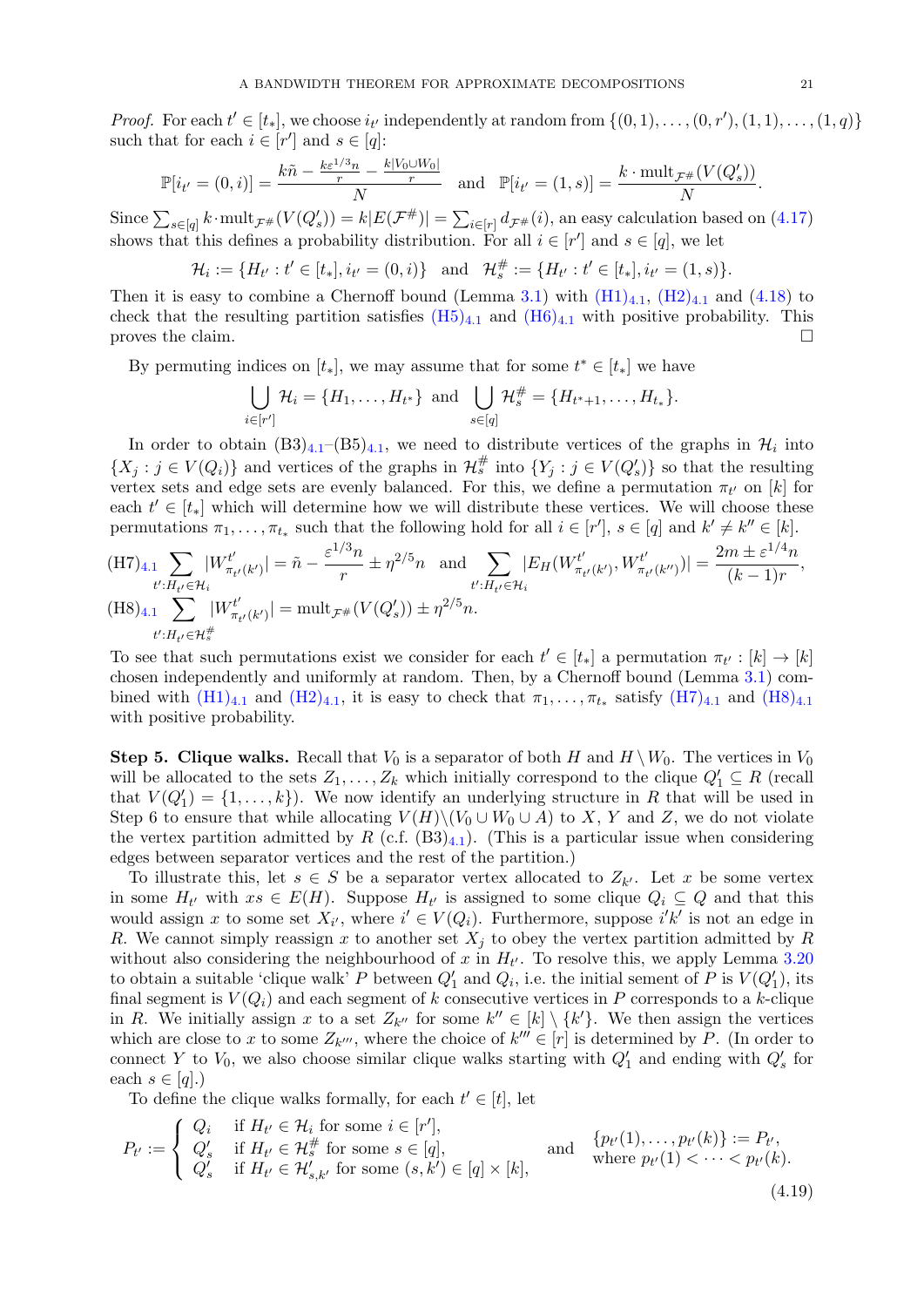By using  $(A1)_{4,1}$  $(A1)_{4,1}$  $(A1)_{4,1}$ , we can apply Lemma [3.20](#page-16-1) for each  $t' \in [t]$  with  $V(Q'_1)$  and  $V(P_{t'})$  playing the roles of  $Q_1$  and  $Q_2$  in order to obtain a walk  $j(t', 1), \ldots, j(t', b_{t'}k)$  in R such that

<span id="page-22-1"></span>for all distinct  $i, i' \in [b_t, k]$  with  $|i - i'| \leq k - 1$ , we have  $j(t', i)j(t', i') \in E(R)$ , and for  $(4.20)$ each  $k' \in [k]$  we have  $j(t', k') = \pi_{t'}(k')$  and  $j(t', (b_{t'} - 1)k + k') = p_{t'}(k')$ .

Moreover, for each  $t' \in [t]$ , we have

<span id="page-22-0"></span>
$$
3 \le b_{t'} \le 3k^2. \tag{4.21}
$$

As described above we will later distribute some vertices of  $V_{t'} \cap N^{(b_{t'}-1)k}(V_0)$  to  $\bigcup_{k' \in [(b_{t'}-1)k]} Z_{j(t',k')}$ so that we can ensure  $(B3)_{4,1}$  $(B3)_{4,1}$  $(B3)_{4,1}$  and  $(B6)_{4,1}$  hold.

Step 6. Iterative construction of the partition. Now, we will distribute the vertices of each  $H_{t'}$  into  $X_1, \ldots, X_r, Y_1, \ldots, Y_r, Z_1, \ldots, Z_r$  in such a way that  $(B1)_{4.1}$  $(B1)_{4.1}$  $(B1)_{4.1}$   $-(B7)_{4.1}$  hold. (In particular, as discussed earlier, we will have  $\widetilde{Y}_i \subseteq Y_i$ . To achieve this, for each  $t' = 0, 1, \ldots, t$ , we iteratively define sets  $X_1^{t'}$  $X_1^{t'}, \ldots, X_r^{t'}, Y_1^{t'}$  $Y_1^{t'}, \ldots, Y_r^{t'}, Z_1^{t'}$  $\mathcal{I}_1^{t'}, \ldots, \mathcal{Z}_r^{t'}$ . First, for each  $k' \in [k]$ , let  $\mathcal{Z}_{k'}^0 := W_{k'}^0$  and for all  $i \in [r]$  and  $i' \in [r] \setminus [k]$ , let

$$
X_i^0 := \emptyset
$$
,  $Y_i^0 := \emptyset$  and  $Z_{i'}^0 := \emptyset$ .

We will write

$$
V^{t'} := \bigcup_{t''=0}^{t'} V_{t''}, \quad X^{t'} := \bigcup_{i \in [r]} X_i^{t'}, \quad Y^{t'} := \bigcup_{i \in [r]} Y_i^{t'} \quad \text{and} \quad Z^{t'} := \bigcup_{i \in [r]} Z_i^{t'}.
$$

Assume that for some  $t' \in [t]$ , we have already defined a partition  $X_1^{t'-1}, \ldots, X_r^{t'-1}, Y_1^{t'-1}, \ldots, Y_r^{t'-1}$ ,  $Z_1^{t'-1}, \ldots, Z_r^{t'-1}$  of  $V^{t'-1}$  satisfying the following.

 $(Z1)_{4,1}^{t'-1}$  $(Z1)_{4,1}^{t'-1}$  $(Z1)_{4,1}^{t'-1}$  For all  $i' \in [r']$  and  $i \in V(Q_{i'})$ , let k' be so that  $i = q_{i'}(k')$ . Then we have

$$
\bigcup_{t'' \in [t'-1]: H_{t''} \in \mathcal{H}_{i'}} W^{t''}_{\pi_{t''}(k')} \setminus N_H^{(b_{t''}-1)k}(V_0) \subseteq X_i^{t'-1} \subseteq \bigcup_{t'' \in [t'-1]: H_{t''} \in \mathcal{H}_{i'}} W^{t''}_{\pi_{t''}(k')} ,
$$

 $(Z2)_{4.1}^{t'-1}$  $(Z2)_{4.1}^{t'-1}$  $(Z2)_{4.1}^{t'-1}$  for each  $i \in [r]$ , we have

$$
\bigcup_{k' \in [k]} \bigcup_{\substack{t'' \in [t'-1] \setminus [t^*]: \\ p_{t''}(k') = i}} W^{t''}_{\pi_{t''}(k')} \setminus N_H^{(b_{t''}-1)k}(V_0) \subseteq Y^{t'-1}_i \subseteq \bigcup_{k' \in [k]} \bigcup_{\substack{t'' \in [t'-1] \setminus [t^*]: \\ p_{t''}(k') = i}} W^{t''}_{\pi_{t''}(k')}
$$

$$
(Z3)^{t'-1}_{4,1} \text{ for all } ij \notin E(Q), \text{ we have } e_H(X_i^{t'-1}, X_j^{t'-1}) = 0,
$$
  
\n
$$
(Z4)^{t'-1}_{4,1} \text{ for all } ij \notin E(R), \text{ we have } e_H(X_i^{t'-1}, Z_j^{t'-1}) = e_H(Y_i^{t'-1}, Z_j^{t'-1}) = e_H(Y_i^{t'-1}, Y_j^{t'-1}) =
$$
  
\n
$$
e_H(Z_i^{t'-1}, Z_j^{t'-1}) = 0,
$$
  
\n
$$
(Z5)^{t'-1}_{4,1} N^1_H(X^{t'-1}) \setminus X^{t'-1} \subseteq Z^{t'-1} \subseteq N_H^{3k^3}(V_0),
$$
  
\n
$$
(Z6)^{t'-1}_{4,1} \text{ for each } k' \in [k], \text{ we have } W^0_{k'} \subseteq Z_{k'}^{t'-1},
$$
  
\n
$$
(Z7)^{t'-1}_{4,1} \text{ for each } t'' \in [t'-1], \text{ we have } |\{i \in [r] : (X_i^{t'-1} \cup Y_i^{t'-1}) \cap V_{t''} \neq \emptyset\}| \le k.
$$
  
\nUsing that  $Q'_1$  is a copy of  $K_k$  in  $R$  and  $V(Q'_1) = \{1, \ldots, k\}$ , it is easy to see that  $(Z1)^0_{4,1} - (Z7)^0_{4,1}$ 

Using that  $Q_1$  is a copy of  $K_k$  in A and  $V(Q_1) = \{1, \ldots, K\}$ , it is easy to see that  $(\Sigma 1)_{4,1} - (\Sigma 1)_{4}$  $(\Sigma 1)_{4,1} - (\Sigma 1)_{4}$  $(\Sigma 1)_{4,1} - (\Sigma 1)_{4}$ <br>hold with the above definition of  $X_i^0, Y_i^0, Z_i^0$ . We now distribute the vertices of  $H_{t'}$  by setting

$$
X_i^{t'} := \begin{cases} X_i^{t'-1} \cup \left( W_{\pi_{t'}(k')}^{t'} \setminus N_H^{(b_{t'}-2)k+k'}(V_0) \right) & \text{if } t' \in [t^*] \text{ and } i = p_{t'}(k') \text{ for some } k' \in [k], \\ X_i^{t'-1} & \text{otherwise,} \end{cases}
$$
  
\n
$$
Y_i^{t'} := \begin{cases} Y_i^{t'-1} \cup \left( W_{\pi_{t'}(k')}^{t'} \setminus N_H^{(b_{t'}-2)k+k'}(V_0) \right) & \text{if } t' \in [t] \setminus [t^*] \text{ and } i = p_{t'}(k') \text{ for some } k' \in [k], \\ Y_i^{t'-1} & \text{otherwise,} \end{cases}
$$
  
\n
$$
Z_i^{t'} := Z_i^{t'-1} \cup \bigcup_{\substack{(b,k') \in [b_{t'}-1] \times [k]: \\ i = j(t',(b-1)k+k')} } \left( W_{\pi_{t'}(k')}^{t'} \cap \left( N_H^{(b-1)k+k'}(V_0) \setminus N_H^{(b-2)k+k'}(V_0) \right) \right).
$$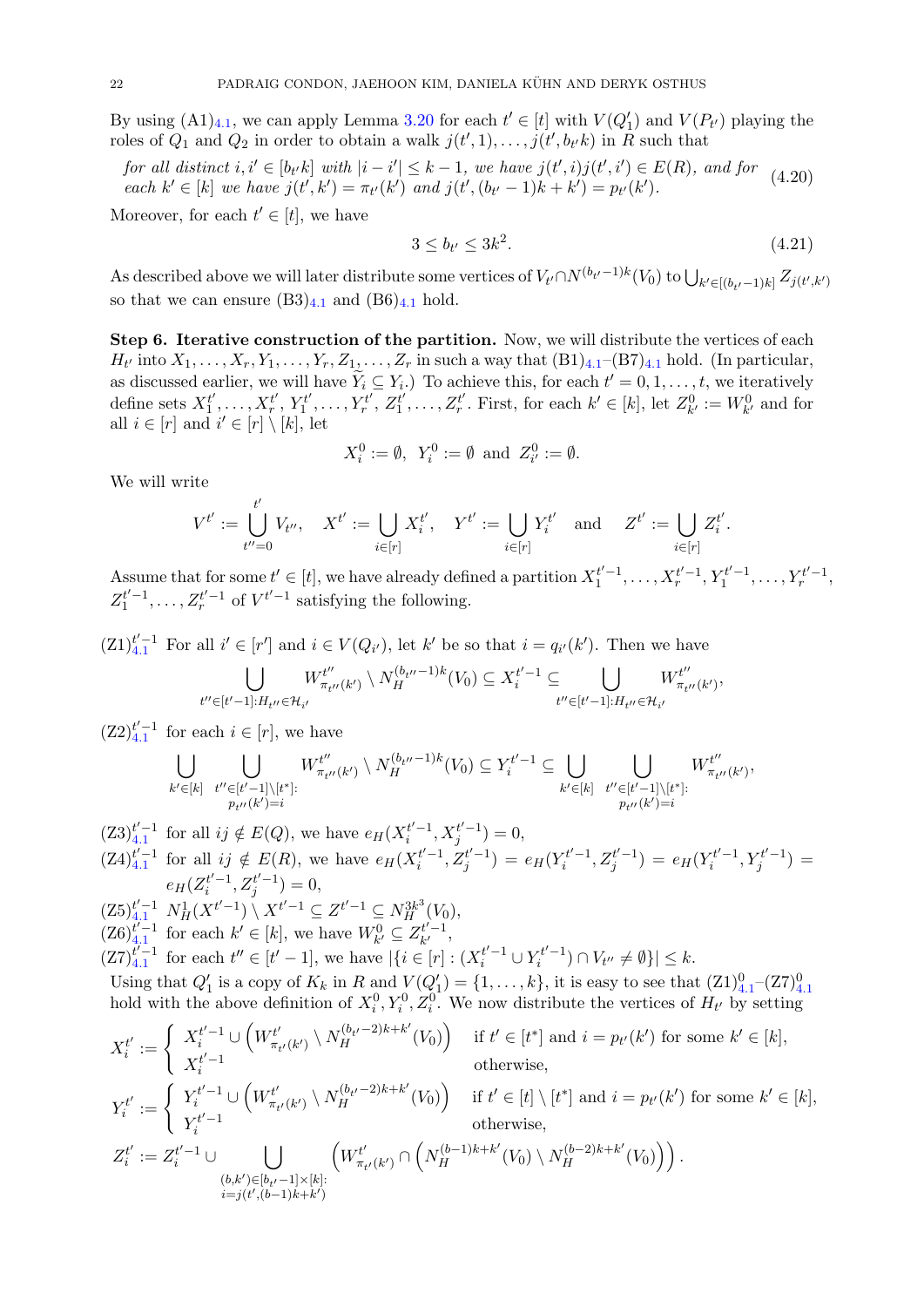Let  $H' := H \setminus W_0$ . Recall that  $N_H^{3k^3+1}(V_0)$  does not contain any vertex in  $W_0$  (see [\(4.3\)](#page-18-5)). Hence  $N_H^i(V_0) = N_{H'}^i(V_0)$  for any  $i \leq 3k^3 + 1$ .

Note that the above definition of  $X_i^{t'}$  $i', Y_i^{t'}$  $\zeta^{t'}_i,Z^{t'}_i$  $t_i^{t'}$  uniquely distributes all vertices of  $V^{t'}$ . Indeed, first note that either  $Y_i^{t'} = Y_i^{t'-1}$  for all  $i \in [r]$  or  $X_i^{t'} = X_i^{t'-1}$  for all  $i \in [r]$  depending on whether  $H_{t'} \in \mathcal{H}_c$  for some  $c \in [r']$  (in which case  $t' \in [t^*]$ ) or  $H_{t'} \in \mathcal{H}_s^{\#}$  for some  $s \in [q]$  or  $H_{t'} \in \mathcal{H}'_{s,k'}$  for some  $(s,k') \in [q] \times [k]$  (in the latter two cases we have  $t' \in [t] \setminus [t^*]$ ). Now, consider  $W_{k'}^{t'}$  $\mathcal{H}_{k''}^t \cap (N_H^a(V_0) \setminus N_H^{a-1}(V_0))$  for  $k'' \in [k]$  and  $a \in \mathbb{N}$ . Note  $k'' = \pi_{t'}(k')$  for some  $k' \in [k]$ . Then either  $a > (b_{t'}-2)k + k'$  or  $a \in [(b'-1)k+k'] \setminus [(b'-2)k+k']$  for some unique  $b' \in [b_{t'}-1]$ . Thus indeed every vertex of  $V^{t'}$  belongs to exactly one of  $X_i^{t'}$  $\iota_i^t$  or  $Y_i^{t'}$  $Z_i^{t'}$  or  $Z_i^{t'}$  $\frac{t'}{i}$  .

It is easy to see that the above definition with  $(4.21)$ ,  $(Z1)_{4.1}^{t'-1}$  $(Z1)_{4.1}^{t'-1}$  $(Z1)_{4.1}^{t'-1}$  and  $(Z2)_{4.1}^{t'-1}$  implies  $(Z1)_{4.1}^{t'}$  $\frac{t'}{4.1}$  $\frac{t'}{4.1}$  $\frac{t'}{4.1}$  and  $(Z2)_{4}^{t'}$  $_{4.1}^{t'}$  $_{4.1}^{t'}$  $_{4.1}^{t'}$ . Also,  $(Z7)_{4}^{t'}$  $t'_{4,1}$  $t'_{4,1}$  $t'_{4,1}$  is obvious from the construction. Moreover,  $(23)_{4,1}^{t'-1}$  and  $(H3)_{4,1}$  $(H3)_{4,1}$  imply  $(23)_{4.1}^{t'}$  $(23)_{4.1}^{t'}$  $(23)_{4.1}^{t'}$  while  $(26)_{4.1}^{t'-1}$  implies  $(26)_{4.1}^{t'}$  $t'_{4.1}$  $t'_{4.1}$  $t'_{4.1}$ . Similarly, we have  $e_H(Y_i^{t'}$  $Y_i^{t'}, Y_j^{t'}$  $j^{rt'}_j$  = 0 if  $ij \notin E(R)$ . We now verify the remaining assertions of  $(Z4)_4^{t'}$  $_{4.1}^{t'}$  $_{4.1}^{t'}$  $_{4.1}^{t'}$ . First suppose that

$$
E_H(X_i^{t'}, Z_{i'}^{t'}) \setminus E_H(X_i^{t'-1}, Z_{i'}^{t'-1}) \neq \emptyset \text{ or } E_H(Y_i^{t'}, Z_{i'}^{t'}) \setminus E_H(Y_i^{t'-1}, Z_{i'}^{t'-1}) \neq \emptyset.
$$

Then by  $(H3)_{4,1}$  $(H3)_{4,1}$  $(H3)_{4,1}$  $(H3)_{4,1}$ , we have  $i = p_{t'}(k')$  for some  $k' \in [k]$  and  $i' = j(t', (b-1)k + k'')$  for some  $k'' \in [k]$  and  $b \in [b_{t'} - 1]$ , and H contains an edge between

$$
W_{\pi_{t'}(k')}^{t'} \setminus N_H^{(b_{t'}-2)k+k'}(V_0)
$$
 and  $W_{\pi_{t'}(k'')}^{t'} \cap N_H^{(b-1)k+k''}(V_0)$ .

This means that  $(b_{t'}-2)k + k' \leq (b-1)k + k''$ . Thus  $b = b_{t'}-1$  and  $k' \leq k''$ . Moreover, since  $W_{\pi}^{t'}$  $\tau'_{\tau'}(k')$  is an independent set of H, we have  $k' \neq k''$ . Since [\(4.20\)](#page-22-1) implies that  $i = p_{t'}(k') =$  $j(t^{i}, (b_{t'}-1)k+k')$  and  $i'=j(t', (b_{t'}-2)k+k'')$  with  $0<(b_{t'}-1)k+k'-(b_{t'}-2)k+k'') < k$ , again this with [\(4.20\)](#page-22-1) implies that  $ii' \in E(R)$ . Now suppose that

$$
xy \in E_H(Z_i^{t'}, Z_{i'}^{t'}) \setminus E_H(Z_i^{t'-1}, Z_{i'}^{t'-1})
$$
 with  $x, y \notin V_0$ .

Then by  $(H3)_{4,1}$  $(H3)_{4,1}$  $(H3)_{4,1}$  $(H3)_{4,1}$ , we have  $i = j(t', (b-1)k+k')$  and  $i' = j(t', (b'-1)k+k'')$  for some  $b, b' \in [b_t-1]$ and  $k' \neq k'' \in [k]$ . However, the definition of  $Z_i^{t'}$  $i<sub>i</sub>$  implies that such an edge only exists when  $|((b-1)k+k') - ((b'-1)k+k'')| \leq k-1$ . In this case, [\(4.20\)](#page-22-1) implies that  $ii' \in E(R)$ . Finally, suppose that

$$
xy \in E_H(Z_i^{t'}, Z_{i'}^{t'}) \setminus E_H(Z_i^{t'-1}, Z_{i'}^{t'-1})
$$
 with  $x \in V_0 \cap Z_i^{t'}$ .

Then the definition of  $Z_i^{t'}$  $i'$  implies that  $i \in [k], x \in W_i^0$  and  $i' = j(t', k')$  for some  $k' \in [k]$ . [\(4.20\)](#page-22-1) implies that  $j(t', k') = \pi_{t'}(k')$ . As  $W_{\pi_{t'}(k')}^0 \cup W_{\pi_{t'}}^{t'}$  $\pi_{t'}^{t'}(k')$  is an independent set of H, we have  $i \neq \pi_{t'}(k')$ . However, as  $R[[k]] = R[V(Q_1')] \simeq K_k$ , we know that  $ii' \in E(R)$ . Thus  $(Z4)_{4,1}^{t'}$  $(Z4)_{4,1}^{t'}$  $(Z4)_{4,1}^{t'}$  holds. By the definition of  $X_i^{t'}$  $t'_i$  and  $Z_i^{t'}$  with [\(4.21\)](#page-22-0), it is obvious that  $(Z5)_{4.1}^{t'}$  $(Z5)_{4.1}^{t'}$  $(Z5)_{4.1}^{t'}$  holds too.

Thus, by repeating this, we obtain a partition  $X_1^t, \ldots, X_r^t, Y_1^t, \ldots, Y_r^t, Z_1^t, \ldots, Z_r^t$  of  $V(H) \setminus W_0$ satisfying  $(Z1)_{4.1}^{t}$  $(Z1)_{4.1}^{t}$  $(Z1)_{4.1}^{t}$  – $(Z7)_{4.1}^{t}$ . For each  $i \in [r]$ , let

$$
X_i := X_i^t, \ \ X := X^t, \ \ Y_i := Y_i^t \setminus A, \ \ Y := Y^t \setminus A, \ \ Z_i' := Z_i^t \ \text{ and } \ Z' := Z^t.
$$

Note that  $A \subseteq Y^t$  by [\(4.9\)](#page-19-3) and  $(Z2)^t_{4,1}$  $(Z2)^t_{4,1}$  $(Z2)^t_{4,1}$ . Moreover,  $X, Y, Z', A$  forms a partition of  $V(H) \setminus W_0$ . Now we consider the vertices in  $W_0$ . For each  $w \in W_0$ , let

$$
I_w := \{ i \in [r] : N_H(w) \cap (X_i \cup Y_i) \neq \emptyset \}.
$$

By [\(4.3\)](#page-18-5), we have  $W_0 \cap V_0 = \emptyset$ . Hence, for each vertex  $w \in W_0$ , there exists  $t' \in [t]$  such that  $w \in \widetilde{V}_{t'}$ . As  $W_0$  is an independent set, [\(4.3\)](#page-18-5) with  $(H3)_{4.1}$  $(H3)_{4.1}$  $(H3)_{4.1}$  $(H3)_{4.1}$  implies  $N_H(w) \subseteq V_{t'}$ . This with  $(Z7)^t_{4.1}$ implies that  $|I_w| \leq k$ . As  $|N_R(I_w)| > 0$  by  $(A1)_{4,1}$  $(A1)_{4,1}$  $(A1)_{4,1}$ , we can assign w to  $Z'_i$  for some  $i \in N_R(I_w)$ . Let  $Z_1, \ldots, Z_r, Z$  be the sets obtained from  $Z'_1, \ldots, Z'_r, Z'$  by assigning all vertices in  $W_0$  in this way. By [\(4.3\)](#page-18-5), [\(4.9\)](#page-19-3) and  $(Z5)_{4.1}^t$  $(Z5)_{4.1}^t$  $(Z5)_{4.1}^t$  for each  $w \in W_0$  we have  $N_H(w) \subseteq X \cup Y$ . Thus

<span id="page-23-0"></span>for all  $i \in [r]$ ,  $w \in W_0 \cap Z_i$  and  $x \in N_H(w)$ , we have  $x \in X_j \cup Y_j$  for some  $j \in N_R(i)$ . (4.22) The sets  $X, Y, Z, A$  now form a partition of  $V(H)$ .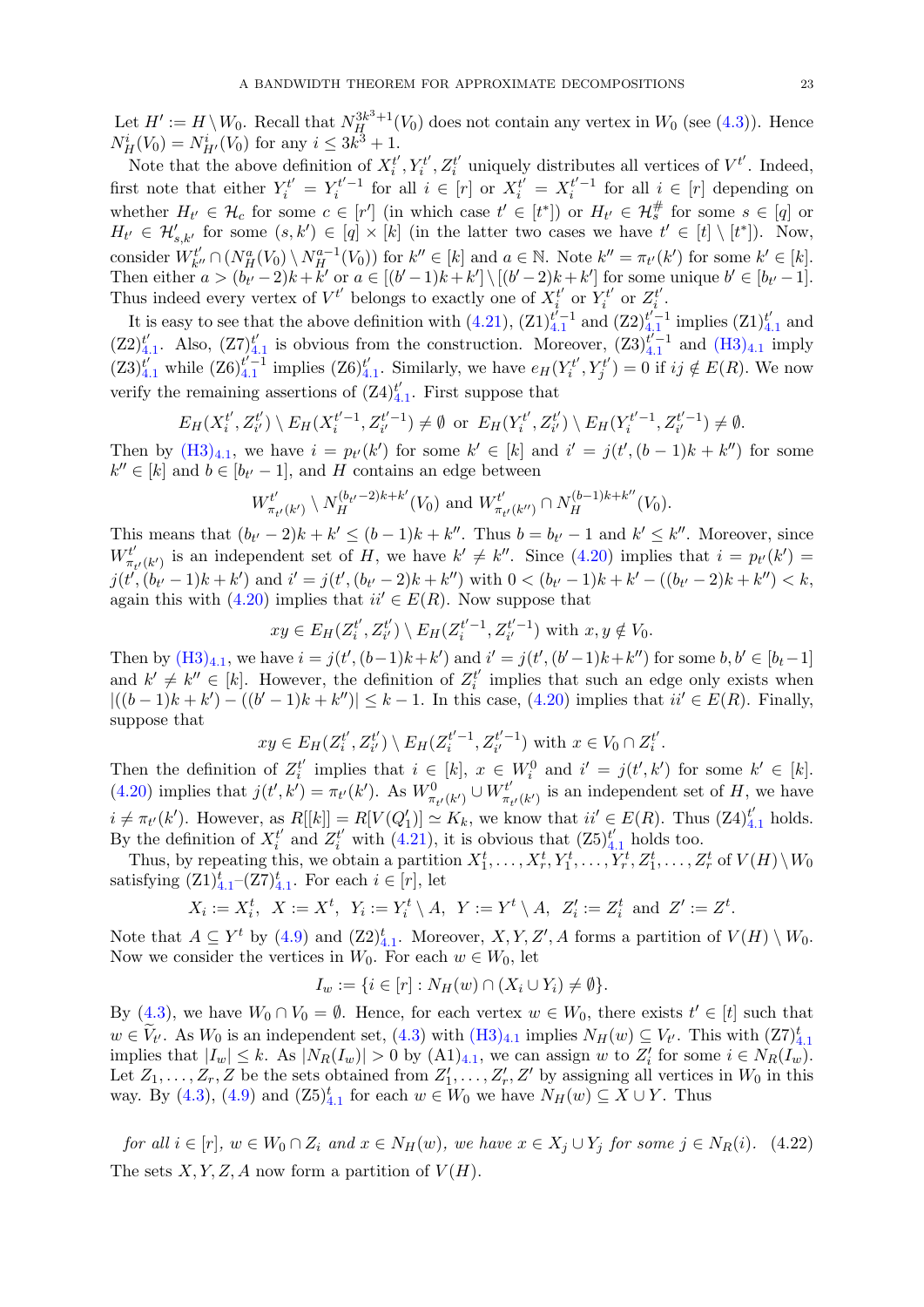Step 7. Checking the properties of the partition. We now verify that this partition satisfies  $(B1)_{4,1}$  $(B1)_{4,1}$  $(B1)_{4,1}$ - $(B7)_{4,1}$ . Note that  $(4.8)$  implies  $(B1)_{4,1}$ . Consider any  $\ell \in [n']$ , and let  $t' \in [t] \setminus [t_*]$ and  $(s, k') \in [q] \times [k]$  be such that  $a_{\ell} \in H_{t'} \in \mathcal{H}'_{s, k'}$ . Then

$$
N_H(a_\ell) \quad \overset{(4.10)}{\subseteq} \bigcup_{\substack{k'' \in [k] \setminus \{k(t')\} \\ \subseteq}} W_{k''}^{t'} \setminus N_H^{3k^3+1}(V_0 \cup W_0) \overset{(4.11)}{=} \bigcup_{\substack{k'' \in [k] \setminus \{k'\} \\ \subseteq}} W_{\pi_{t'}(k'')}^{t'} \setminus N_H^{3k^3+1}(V_0 \cup W_0)
$$
\n
$$
(Z2)^{t}_{4.1}, (Z5)^{t}_{4.1} \bigcup_{\substack{k'' \in [k] \setminus \{k'\} \\ \subseteq}} Y_{p_{t'}(k'')} \setminus N_H^1(Z) \overset{(4.19)}{=} \bigcup_{i \in V(Q'_{s,k'})} Y_i \setminus N_H^1(Z) \overset{(4.7)}{=} \bigcup_{i \in C_\ell} Y_i \setminus N_H^1(Z).
$$

This proves  $(B2)_{4,1}$  $(B2)_{4,1}$  $(B2)_{4,1}$ . Moreover, whenever  $\ell, t'$  and  $(s, k')$  are as in the proof of  $(B2)_{4,1}$ , for each  $j' \in C_{\ell}$ , we have  $j' = p_{t'}(k'')$  for some  $k'' \in [k] \setminus \{k'\}$ . Thus by  $(4.10)$  and  $(Z2)_{4.1}^t$  $(Z2)_{4.1}^t$  $(Z2)_{4.1}^t$ , we have

$$
\mathbb{E}[|N_H(a_{\ell}) \cap Y_{j'}|] \leq \mathbb{E}[|N_H(a_{\ell}) \cap W_{\pi_{t'}(k'')}^{t'}|] \stackrel{(4.12)}{\leq} \frac{2(1+1/h)m}{(k-1)n}.
$$

This proves  $(B7)_{4.1}$  $(B7)_{4.1}$  $(B7)_{4.1}$ .

Properties  $(23)_{4.1}^t$  $(23)_{4.1}^t$  $(23)_{4.1}^t$ ,  $(24)_{4.1}^t$ ,  $(25)_{4.1}^t$  and  $(4.22)$  imply  $(B3)_{4.1}$ .

For each  $ij \in E(Q)$ , let  $s \in [r']$  and  $k', k'' \in [k]$  be such that  $i = q_s(k')$  and  $j = q_s(k'')$ . Thus

$$
e_H(X_i, X_j) \stackrel{\text{(H3)}_{4.1}, \text{(Z1)}_{4.1}^t}{=} \sum_{t' \in [t^*]: H_{t'} \in \mathcal{H}_s} |E_H(W_{\pi_{t'}(k')}^{t'}, W_{\pi_{t'}(k'')}^{t'}))| \pm \Delta |N_H^{3k^3}(V_0)| \stackrel{\text{(H2)}_{4.1}, \text{(H7)}_{4.1}}{=} \frac{2m \pm \varepsilon^{1/5} n}{(k-1)r}.
$$

Thus  $(B4)_{4,1}$  $(B4)_{4,1}$  $(B4)_{4,1}$  holds. Moreover, given  $i \in [r]$ , let  $s \in [r']$  and  $k' \in [k]$  be such that  $i = q_s(k')$ . Then

$$
|X_i| \stackrel{(Z1)^t_{4.1}}{=} \sum_{t' \in [t^*]: H_{t'} \in \mathcal{H}_s} |W^{t'}_{\pi_{t'}(k')}| \pm |N_H^{3k^3}(V_0)| \stackrel{(\text{H7})_{4.1}}{=} \tilde{n} - \varepsilon^{1/3} n/r \pm \eta^{1/3} n.
$$

Similarly, for  $i \in [r]$ , since by [\(4.9\)](#page-19-3) the vertices of A only belong to  $V(H_{t'})$  for  $t' \in [t] \setminus [t_*]$ ,

$$
|Y_{i}| \sum_{(t',k'):p_{t'}(k')=i,t'\in[t]\setminus[t^{*}]} |W^{t'}_{\pi_{t'}(k')}\setminus A| \pm |N^{3k^{3}}_{H}(V_{0})|
$$
  
\n
$$
= \sum_{(s,k'):q'_{s}(k')=i} \sum_{t':H_{t'}\in\mathcal{H}^{#}_{s}} |W^{t'}_{\pi_{t'}(k')}| + \sum_{(s,k'):q'_{s}(k')=i} \sum_{k''\in[k]} \sum_{t':H_{t'}\in\mathcal{H}'_{s,k''}} |W^{t'}_{\pi_{t'}(k')}\setminus A| \pm \eta^{1/2}n
$$
  
\n
$$
(H8)_{4,\underline{1},(4.13)} \sum_{(s,k'):q'_{s}(k')=i} \text{mult}_{\mathcal{F}^{#}} (V(Q'_{s})) + |\tilde{Y}_{i}| \pm 2q\eta^{2/5}n = d_{\mathcal{F}^{#}}(i) + |\tilde{Y}_{i}| \pm 2q\eta^{2/5}n
$$
  
\n
$$
(4.15)_{4}(4.16) \sum_{(s,k'):q'_{s}(k')=i} \eta_{i} - \tilde{\eta} + \varepsilon^{1/3}n/r \pm \eta^{1/3}n.
$$

Together with [\(4.3\)](#page-18-5),  $(25)^{t}_{4,1}$  $(25)^{t}_{4,1}$  $(25)^{t}_{4,1}$  and  $(H2)_{4,1}$  $(H2)_{4,1}$ , this now implies that for each  $i \in [r]$ 

$$
|X_i| + |Y_i| + |Z_i| = n_i \pm \eta^{1/4} n.
$$

Also, the definition of  $\tilde{n}$  with  $(A4)_{4,1}$  $(A4)_{4,1}$  $(A4)_{4,1}$  implies that  $|Y_i| \leq 2\varepsilon^{1/3} n/r$ . Thus  $(B5)_{4,1}$  holds. Finally,  $(4.3)$  and  $(25)_{4.1}$  $(25)_{4.1}$  $(25)_{4.1}$  imply  $(86)_{4.1}$ .

#### 5. Packing graphs into a super-regular blow-up

<span id="page-24-0"></span>In this section, we prove our main lemma. Roughly speaking, this lemma says the following. Suppose we have disjoint vertex sets  $V$ ,  $Res_t$  and  $V_0$  and suppose that we have a super-regular  $K_k$ -factor blow-up  $G[V]$  on vertex set V, and suitable graphs  $G[Res_t]$ ,  $G[V, Res_t]$ ,  $F[V, Res_t]$ and  $F'[Res_t, V_0]$  are also provided. Then we can pack an appropriate collection H of graphs into  $G \cup F \cup F'$ . Here  $V_0$  is the exceptional set obtained from an application of Szemerédi's regularity lemma and  $Res_t$  is a suitable 'reservoir' set where  $V_0$  is much smaller than  $Res_t$ , which in turn is much smaller than V. The k-cliques provided by the multi-k-graph  $\mathcal{C}_t^*$  below will allow us to find a suitable embedding of the neighbours of the vertices mapped to  $V_0$ . When we apply Lemma [5.1](#page-25-0) in Section 6, the reservoir set  $Res_t$  will play the role of the set  $U \cup U_0$  below.  $U_0$  will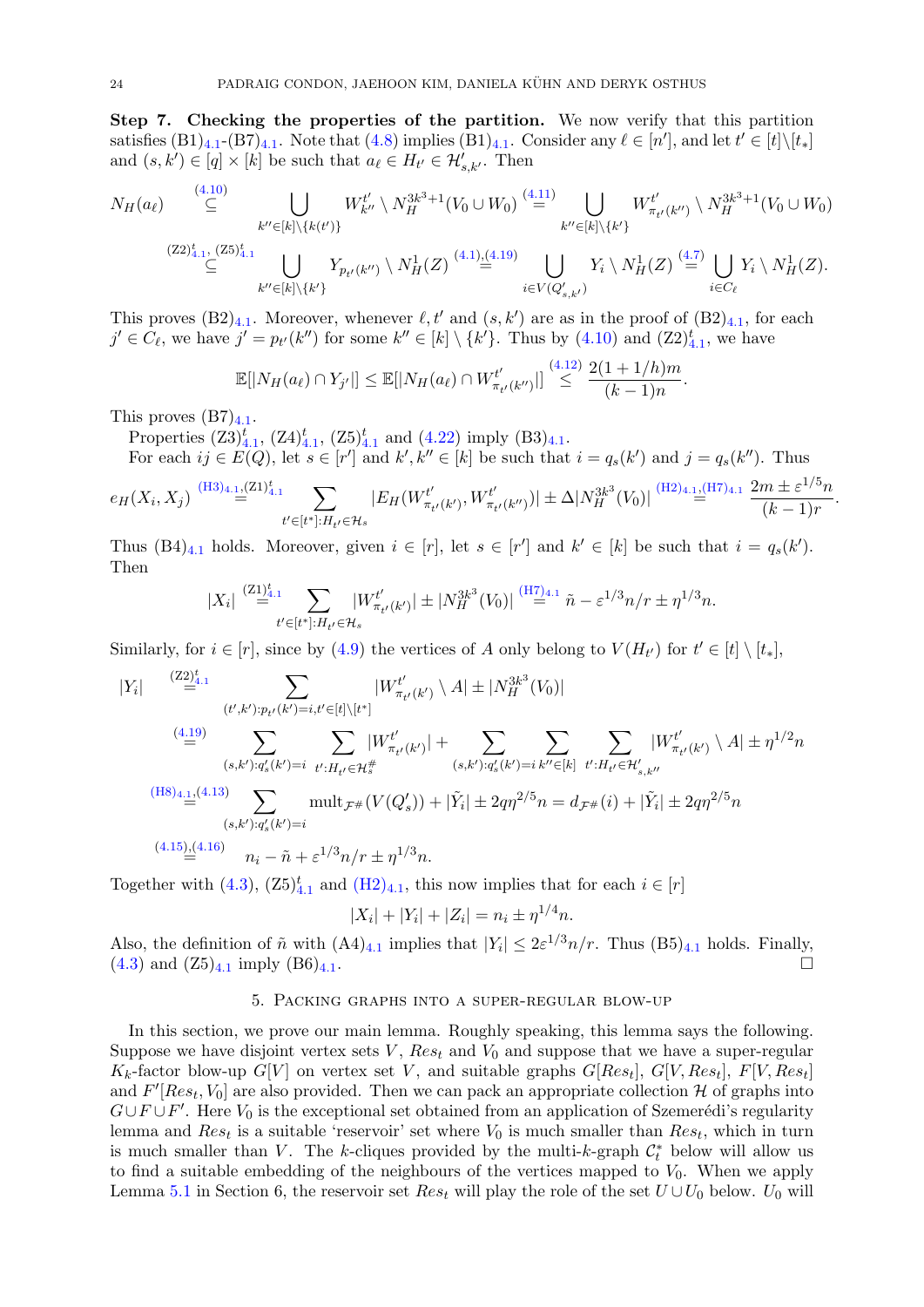correspond to a set of exceptional vertices in  $Res_t$ .  $(A9)_{5,1}$  $(A9)_{5,1}$  $(A9)_{5,1}$  will allow us to embed the neighbours of the vertices mapped to  $U_0$ .

Note that the packing  $\phi$  is designed to cover most of the edges of the blown-up  $K_k$ -factor  $G[V]$ , but only covers a small proportion of the edges of G incident to U.  $(A7)_{5,1}$  $(A7)_{5,1}$  $(A7)_{5,1}$  provides the edges incident to the vertices mapped to  $V_0$ , and  $(AS)_{5,1}$  $(AS)_{5,1}$  $(AS)_{5,1}$  allows us to embed the neighbourhoods of these vertices.

<span id="page-25-0"></span>**Lemma 5.1.** Suppose  $n, n', k, \Delta, r, T \in \mathbb{N}$  with  $0 < 1/n, 1/n' \ll \eta \ll \varepsilon \ll 1/T \ll \alpha \ll \eta$  $d \ll 1/k, \sigma, \nu, 1/\Delta < 1$  and  $\eta \ll 1/r \ll \sigma$  and k | r. Suppose that R and Q are graphs with  $V(R) = V(Q) = [r]$  such that Q is a union of  $r/k$  vertex-disjoint copies of  $K_k$ . Suppose that  $V_0, \ldots, V_r, U_0, \ldots, U_r$  is a partition of a set of n vertices such that  $|V_0| \leq \varepsilon n$ ,  $|U_0| \leq \varepsilon n$  and for all  $i \in [r]$ 

$$
n' = |V_i| = \frac{(1 - 1/T \pm 2\varepsilon)n}{r} \text{ and } |U_i| = \frac{(1 \pm 2\varepsilon)n}{Tr}.
$$

Let  $V := \bigcup_{i \in [r]} V_i$  and  $U := \bigcup_{i \in [r]} U_i$ . Suppose that  $G, F, F'$  are edge-disjoint graphs such that  $V(G) = V \cup U \cup U_0$ , F is a bipartite graph with vertex partition  $(V, U)$ , and F' is a bipartite graph with vertex partition  $(V_0, U)$  such that  $F' = \bigcup_{t \in [T]} \bigcup_{v \in V_0} F'_{v,t}$ , where all the  $F'_{v,t}$  are pairwise edge-disjoint stars with centre v.

Suppose that H is a collection of  $(k, \eta)$ -chromatic  $\eta$ -separable graphs on n vertices, and for each  $t \in [T]$  we have a multi- $(k-1)$ -graph  $C_t$  on  $[r]$  and a multi-k-graph  $C_t^*$  on  $[r]$  with  $E(C_t)$  $\{C_{v,t} : v \in V_0\}$  and  $E(\mathcal{C}_t^*) = \{C_{v,t}^* : v \in V_0\}$ . Assume the following hold.

 $(A1)_{5.1}$  $(A1)_{5.1}$  $(A1)_{5.1}$  For each  $H \in \mathcal{H}$ , we have  $\Delta(H) \leq \Delta$  and  $e(H) \geq n/4$ ,

 $(A2)_{5.1} n^{7/4} \le e(\mathcal{H}) \le (1 - \nu)(k - 1)\alpha n^2/(2r),$  $(A2)_{5.1} n^{7/4} \le e(\mathcal{H}) \le (1 - \nu)(k - 1)\alpha n^2/(2r),$  $(A2)_{5.1} n^{7/4} \le e(\mathcal{H}) \le (1 - \nu)(k - 1)\alpha n^2/(2r),$ 

 $(A3)_{5,1}$  $(A3)_{5,1}$  $(A3)_{5,1}$   $G[V]$  is  $(T^{-1/2}, \alpha)$ -super-regular with respect to the vertex partition  $(Q, V_1, \ldots, V_r)$ ,

 $(A4)_{5,1}$  $(A4)_{5,1}$  $(A4)_{5,1}$  for each  $ij \in E(R)$ , the graphs  $G[V_i, U_j]$  and  $G[U_i, U_j]$  are both  $(\varepsilon^{1/50}, (d^3))^+$ -regular,  $(A5)_{5,1}$  $(A5)_{5,1}$  $(A5)_{5,1}$   $\delta(R) \geq (1 - 1/k + \sigma)r$ ,

 $(A6)_{5.1}$  $(A6)_{5.1}$  $(A6)_{5.1}$  for all  $ij \in E(Q)$  and  $u \in U_i$ , we have  $d_{F,V_j}(u) \geq d^3n'$ ,

 $(A7)_{5.1}$  $(A7)_{5.1}$  $(A7)_{5.1}$  for all  $v \in V_0$  and  $t \in [T]$  and  $i \in C_{v,t}$ , we have  $d_{F'_{v,t},U_i}(v) \geq (1-d) \alpha |U_i|$ ,

 $(A8)_{5.1}$  $(A8)_{5.1}$  $(A8)_{5.1}$  for all  $v \in V_0$  and  $t \in [T]$ , we have  $C_{v,t} \subseteq C_{v,t}^*$ ,  $R[C_{v,t}^*] \simeq K_k$ , and  $\Delta(C_t^*) \leq \frac{\varepsilon^{3/4} n}{r}$  $\frac{r}{r}$ ,  $(A9)_{5.1}$  $(A9)_{5.1}$  $(A9)_{5.1}$  for each  $u \in U_0$ , we have

$$
|\{i \in [r] : d_{G,V_j}(u) \ge d^3n' \text{ for all } j \in N_Q(i)\}| > \varepsilon^{1/4}r.
$$

Then there exists a packing  $\phi$  of  $\mathcal H$  into  $G \cup F \cup F'$  such that

 $(B1)_{5,1} \Delta(\phi(H)) \leq 4k\Delta\alpha n/r,$  $(B1)_{5,1} \Delta(\phi(H)) \leq 4k\Delta\alpha n/r,$  $(B1)_{5,1} \Delta(\phi(H)) \leq 4k\Delta\alpha n/r,$ 

 $(B2)_{5.1}$  $(B2)_{5.1}$  $(B2)_{5.1}$  for each  $u \in U$ , we have  $d_{\phi(\mathcal{H}) \cap G}(u) \leq 2\Delta \varepsilon^{1/8} n/r$ ,

 $(B3)_{5.1}$  $(B3)_{5.1}$  $(B3)_{5.1}$  for each  $i \in [r]$ , we have  $e_{\phi(H) \cap G}(V_i, U \cup U_0) < \varepsilon^{1/2} n^2 / r^2$ .

Roughly, the proof of Lemma [5.1](#page-25-0) will proceed as follows. In Step 1 we define a partition of  $U_0$  and an auxiliary digraph D. In Step 2 we define a partition of each  $H \in \mathcal{H}$ . For each graph  $H \in \mathcal{H}$  we apply Lemma [4.1](#page-17-0) to partition  $V(H)$  into  $X^H, Y^H, Z^H, A^H$ . We will embed  $A<sup>H</sup>$  into  $V_0$  and the remainder of H into  $V \cup U \cup U_0$ . In Step 3, we apply Lemma [3.6](#page-9-0) to find an appropriate function  $\phi'$  packing  $\{H|Y^H \cup Z^H \cup A^H| : H \in \mathcal{H}\}\$ into  $G[U] \cup F'$ . Guided by the auxiliary digraph  $D$ , in Step 4 we modify the partition by removing a suitable  $W^H$  from  $X^H$  (so that we can later embed  $X^H\backslash W^H$  into V). We will also find a function  $\phi''$  packing  ${H[W^H] : H \in \mathcal{H}}$  into  $G[U]$  in an appropriate way, which ensures that later we can also pack  $\{H[X^H \setminus W^H, W^H] : H \in \mathcal{H}\}\$  into  $F[V, U] \cup G[V, U]$ . In Step 5 we will partition  $\mathcal{H}$  into subcollections  $\mathcal{H}_{1,1}, \ldots, \mathcal{H}_{T,w}$  and use Lemma [3.14](#page-13-1) to pack  $\{H[X^H \setminus W^H] : H \in \mathcal{H}_{t,w'}\}$  into an internally q-regular graph  $H_{t,w'}$  (for some suitable q). Finally, in Step 6 we apply the blow-up lemma for approximate decompositions (Theorem [3.15\)](#page-13-0) to pack  $\{H_{t,w'} : t \in [T], w' \in [w]\}$  into  $G[V]$  such that the packing obtained is consistent with  $\phi' \cup \phi''$ .

*Proof.* Let  $r' := r/k$  and  $Q_1, \ldots, Q_{r'}$  be the copies of  $K_k$  in  $Q$ . Let  $n_0 := |V_0|$  and  $V_0 =$ :  $\{v_1, \ldots, v_{n_0}\}$ . By  $(A1)_{5.1}$  $(A1)_{5.1}$  $(A1)_{5.1}$ , for each  $H \in \mathcal{H}$ , we have

<span id="page-25-1"></span>
$$
e(H) \le \Delta n. \tag{5.1}
$$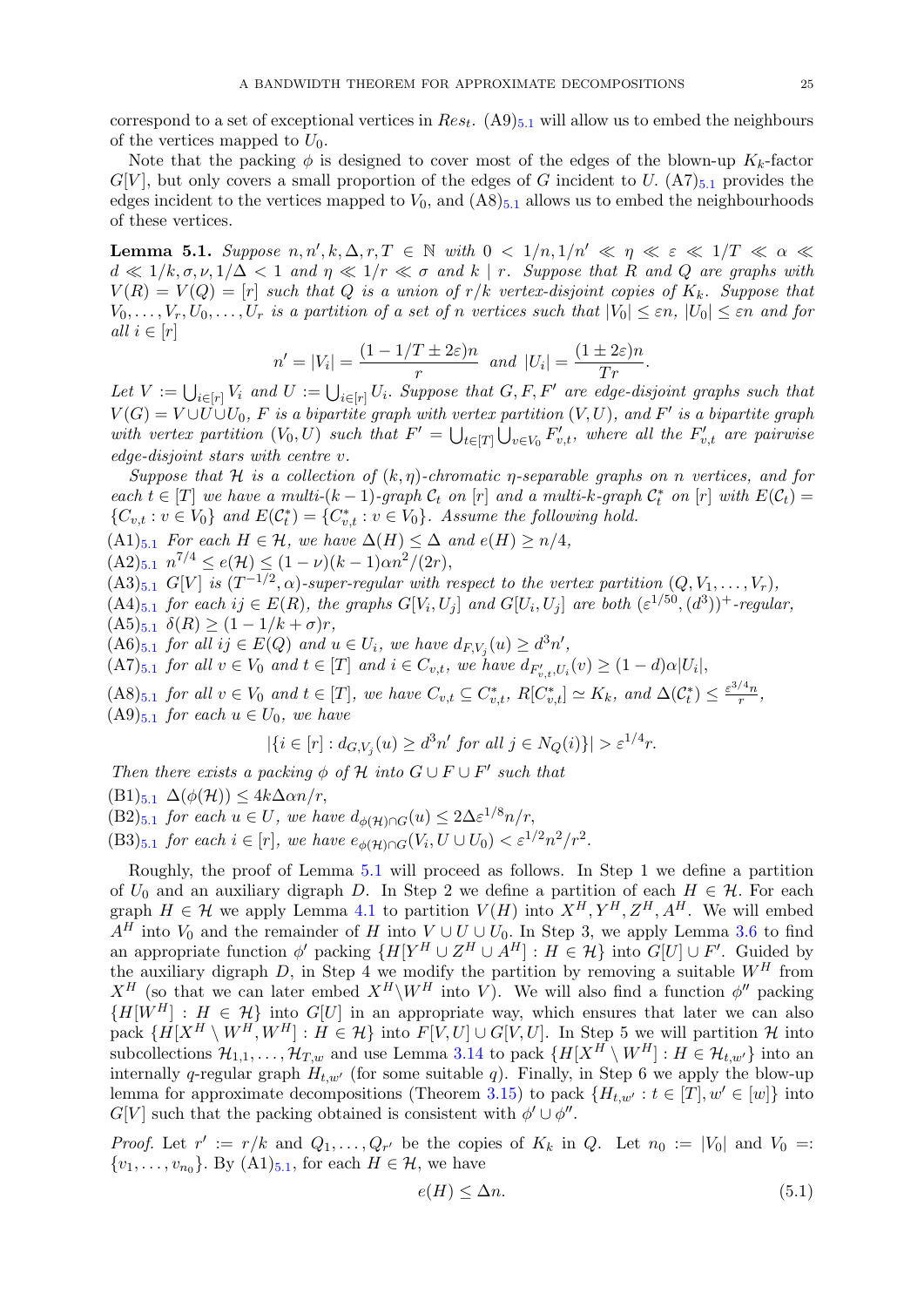Moreover,

<span id="page-26-3"></span>
$$
\kappa := |\mathcal{H}| \stackrel{\text{(A1)}_{5.1},\text{(A2)}_{5.1}}{\leq} 2(1-\nu)(k-1)\alpha n/r. \tag{5.2}
$$

Step 1. Partition of  $U_0$  and the construction of an auxiliary digraph D. In Step 2, we will find a partition of each  $H \in \mathcal{H}$  which closely reflects the structure of G. However we need the partitions to match up exactly. The following auxiliary graph will enable us to carry out this adjustment in Step 4. Let D be the directed graph with  $V(D) = [r]$  and

$$
E(D) = \{\vec{ij} : i \neq j \in [r], N_Q(i) \subseteq N_R(j)\}.
$$
\n(5.3)

For each  $ij \in E(R)$ , we let

$$
U_i(j) := \{ u \in U_i : d_{G,V_j}(u) \ge (d^3 - \varepsilon^{1/50}) n' \}.
$$

Then  $(A4)_{5,1}$  $(A4)_{5,1}$  $(A4)_{5,1}$  with Proposition [3.4](#page-8-2) implies that  $|U_i(j)| \geq (1 - 2\varepsilon^{1/50})|U_i|$ . For each  $i\vec{j} \in E(D)$ , we define

<span id="page-26-6"></span><span id="page-26-5"></span><span id="page-26-0"></span>
$$
U_j^D(i) := \bigcap_{i' \in N_Q(i)} U_j(i'),\tag{5.4}
$$

then we have

$$
|U_j^D(i)| \ge (1 - 2(k - 1)\varepsilon^{1/50})|U_j| \ge n/(2Tr). \tag{5.5}
$$

In Step 4 we will map some vertices  $x \in V(H)$  whose 'natural' image would have been in  $V_i$  to  $U_j^D(i)$  instead, in order to 'balance out' the vertex class sizes.

<span id="page-26-1"></span>**Claim 3.** There exists a set  $I^* = \{i_1^*, \ldots, i_k^*\} \subseteq [r]$  of k distinct numbers such that for any  $k' \in [k]$  and  $j \in [r]$ , there exists a directed path  $P(i_{k'}^*, j)$  from  $i_{k'}^*$  to j in D.

*Proof.* First, we claim that all  $i \neq j \in [r]$  satisfy that  $N_D^-(i) \cap N_D^-(j) \neq \emptyset$ . Indeed, as  $|N_R(\{i, j\})| \geq 2\delta(R) - r \geq (1 - 2/k + 2\sigma)r$ , we have that

$$
|\{s \in [r'] : |N_{R,V(Q_s)}(\{i,j\})| \ge k-1\}| \ge \sigma r \ge 3.
$$

Thus there exists  $s \in [r']$  such that  $i, j \notin V(Q_s)$  while  $|N_{R,V(Q_s)}(\{i,j\})| \geq k-1$ . We choose  $j' \in V(Q_s)$  such that  $Q_s \setminus \{j'\} \subseteq N_R(\{i, j\}),$  then  $(5.3)$  implies that  $i, j \in N_D^+(j').$ Now, we consider a number  $i \in [r]$  which maximizes  $|A(i)|$ , where

 $A(i) = \{j \in [r]: \text{ there exists a directed path from } i \text{ to } j \text{ in } D\}.$ 

If there exists  $j \in [r]$  such that  $j \notin A(i)$ , then by the above claim, there exists  $j' \in [r]$  such that  $i, j \in N_D^+(j')$ . Then  $A(i) \cup \{j\} \subseteq A(j')$ , which is a contradiction to the maximality of  $A(i)$ . Thus, we have  $A(i) = [r]$ . Let  $i_1^* := i$ .

Since  $d_R(i_1^*) \geq \delta(R) \geq (1 - 1/k + \sigma)r$  by  $(A5)_{5,1}$  $(A5)_{5,1}$  $(A5)_{5,1}$ , we have  $|\{s \in [r'] : N_{R,V(Q_s)}(i_1^*) = k\}| \geq \sigma r$ . Thus, there exists  $s \in [r']$  such that  $V(Q_s) \subseteq N_R(i_1^*)$ , and this with  $(5.3)$  implies that  $V(Q_s) \subseteq$  $N_D^-(i_1^*)$ . We let  $i_2^*, \ldots, i_k^*$  be  $k-1$  arbitrary numbers in  $V(Q_s)$ . Then for all  $k' \in [k]$  and  $j \in [r]$ , there exists a directed path from  $i^*_{k'}$  to  $i^*_{1}$  and a directed path from  $i^*_{1}$  to j in D. Thus there exists a directed path from  $i_{k'}^*$  to j in D. This proves the claim.

We will now determine the approximate class sizes  $\tilde{n}_i$  that our partition of H will have. For this, we first partition  $U_0$  into  $U'_1, \ldots, U'_r$  in such a way that the vertices in  $U'_i$  are 'well connected' to the blow-up of the  $k$ -clique in  $Q$  to which i belongs.

<span id="page-26-4"></span>For all 
$$
i \in [r]
$$
,  $u \in U'_i$  and  $j \in N_Q(i)$ , we have  $d_{G,V_j}(u) \geq d^3n'$  and  $|U'_i| \leq 2\varepsilon^{3/4}n/r$ . (5.6)

Indeed, it is easy to greedily construct such a partition by using the fact that  $|U_0| \leq \varepsilon n$  and  $(A9)_{5.1}$  $(A9)_{5.1}$  $(A9)_{5.1}$ .

For  $i \in I^*$ , we will slightly increase the partition class sizes (cf.  $(5.9)$  and  $(X5)_{5.1}$  $(X5)_{5.1}$  $(X5)_{5.1}$  $(X5)_{5.1}$ ) as this will allow us to subsequently move any excess vertices from classes corresponding to  $I^*$  to another arbitrary class via the paths provided by Claim [3.](#page-26-1) For each  $i \in [r]$ , we let

<span id="page-26-2"></span>
$$
n_i := n' + |U_i| + |U'_i| = |V_i| + |U_i| + |U'_i|,\tag{5.7}
$$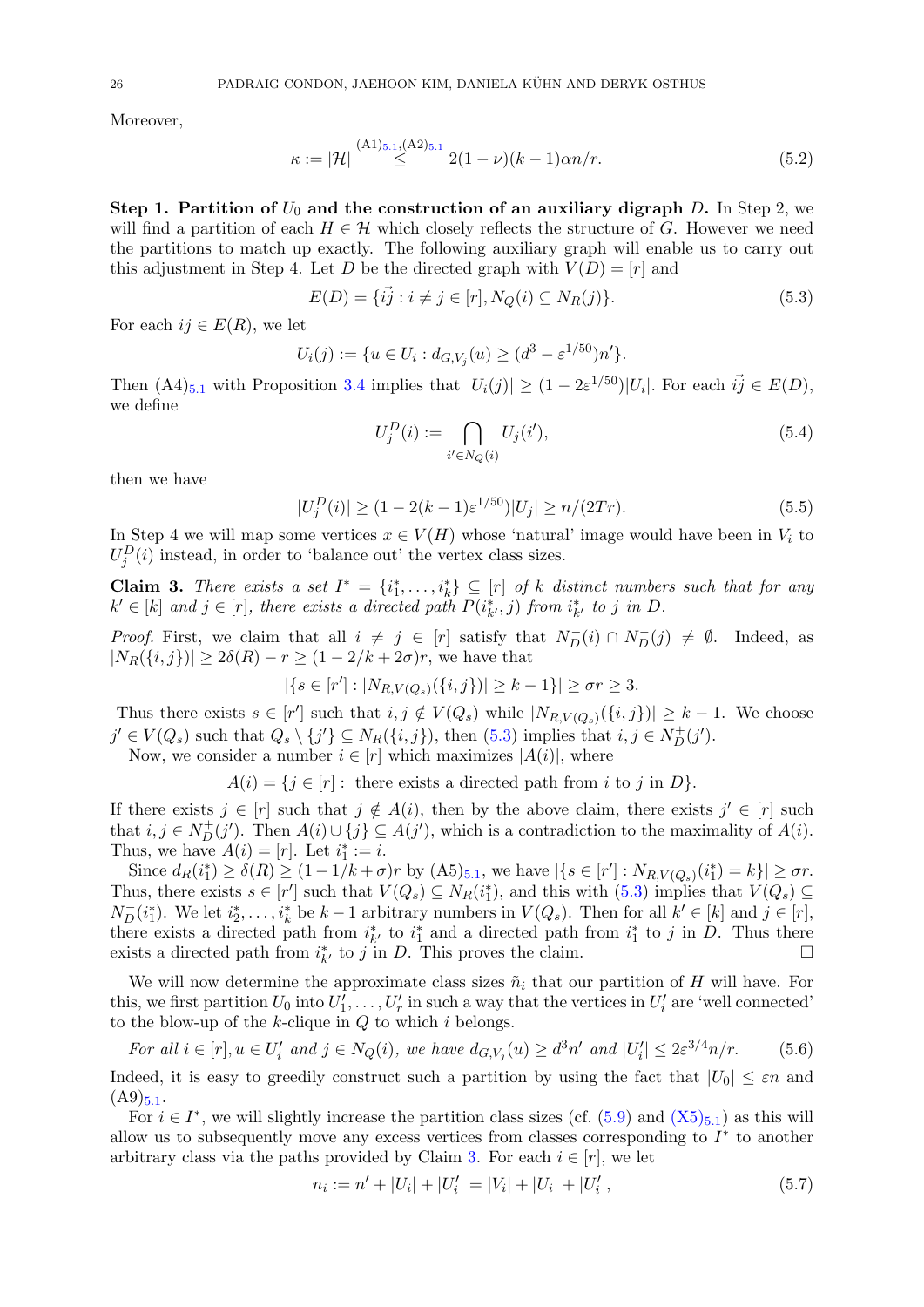then we have

$$
n_i = (1 - 1/T \pm 2\varepsilon)n/r + (1 \pm 2\varepsilon)n/(Tr) \pm 2\varepsilon^{3/4}n/r = (1 \pm \varepsilon^{2/3}/2)n/r \text{ and } \sum_{i \in [r]} n_i = n - n_0.
$$
\n(5.8)

For each  $i \in [r]$  we let

<span id="page-27-3"></span><span id="page-27-2"></span><span id="page-27-0"></span>
$$
\tilde{n}_i := \begin{cases} n_i + (r'-1)\eta^{1/5}n & \text{if } i \in I^*, \\ n_i - \eta^{1/5}n & \text{if } i \in [r] \setminus I^*. \end{cases} (5.9)
$$

This with  $(5.8)$  implies that for each  $i \in [r]$ ,

$$
\tilde{n}_i = \frac{(1 \pm \varepsilon^{2/3})n}{r} \text{ and } \sum_{i \in [r]} \tilde{n}_i = \sum_{i \in [r]} n_i = n - n_0. \tag{5.10}
$$

Step 2. Preparation of the graphs in  $H$ . First, we will partition  $H$  into T collections  $\mathcal{H}_1,\ldots,\mathcal{H}_T$ . Later we will pack each  $\mathcal{H}_t$  into  $G \cup F \cup \bigcup_{v \in V_0} F'_{v,t}$ . (Recall that the  $F'_{v,t}$  form a decomposition of F'.) As  $G \cup F \cup F'$  has vertex partition  $V_0, \ldots, V_r, U_1, \ldots, U_r, U'_1, \ldots, U'_r$ , for each  $H \in \mathcal{H}$ , we also need a suitable partition of  $V(H)$  which is compatible with the partition of the host graph  $G \cup F \cup F'$ . To achieve this, we will apply Lemma [4.1](#page-17-0) to each graph  $H \in \mathcal{H}_t$ with the hypergraphs  $\mathcal{C}_t$  and  $\mathcal{C}_t^*$  to find the desired partition of  $V(H)$ .

By [\(5.1\)](#page-25-1) we can partition H into  $\mathcal{H}_1, \ldots, \mathcal{H}_T$  such that for each  $t \in [T]$ ,

<span id="page-27-4"></span>
$$
e(\mathcal{H}_t) = e(\mathcal{H})/T \pm \Delta n \stackrel{\text{(A2)}_{5,1}}{\leq} (1 - 2\nu/3)\alpha(k - 1)n^2/(2Tr), \text{ and}
$$
  

$$
|\mathcal{H}_t| \stackrel{\text{(A1)}_{5,1}}{\leq} 4e(\mathcal{H}_t)/n \leq 2\alpha(k - 1)n/(Tr).
$$
 (5.11)

For each  $t \in [T]$ , we wish to apply the randomised algorithm given by Lemma [4.1](#page-17-0) with the following objects and parameters independently for all  $H \in \mathcal{H}_t$ .

object/parameter H R Q C<sup>t</sup> C ∗ <sup>t</sup> n<sup>0</sup> Cv`,t C ∗ <sup>v</sup>`,t d3/de η ε k ∆ r n˜<sup>i</sup> playing the role of H R Q F F <sup>∗</sup> n <sup>0</sup> C` C ∗ ` h η ε k ∆ r n<sup>i</sup>

Indeed,  $(A5)_{5,1}$  $(A5)_{5,1}$  $(A5)_{5,1}$ ,  $(A8)_{5,1}$  imply that  $(A1)_{4,1}$  $(A1)_{4,1}$  $(A1)_{4,1}$ ,  $(A2)_{4,1}$  and  $(A3)_{4,1}$  hold with the above objects and parameters, respectively. Moreover,  $(5.10)$  implies that  $(A4)_{4.1}$  $(A4)_{4.1}$  $(A4)_{4.1}$  holds too. Thus we obtain a partition  $X_1^H, \ldots, X_r^H, Y_1^H, \ldots, Y_r^H, Z_r^H, \ldots, Z_r^H, A^H$  of  $V(H)$  such that  $A^H = \{a_1^H, \ldots, a_{n_0}^H\}$ is a 3-independent set of H and the following hold, where  $X^H := \bigcup_{i \in [r]} X_i^H$ ,  $Y^H := \bigcup_{i \in [r]} Y_i^H$ , and  $Z^H := \bigcup_{i \in [r]} Z_i^H$ .

- <span id="page-27-5"></span> $(X1)_{5.1}$  $(X1)_{5.1}$  $(X1)_{5.1}$  For each  $\ell \in [n_0]$ , we have  $d_H(a_{\ell}^H) \leq \frac{(2+d)e(H)}{n}$  $\frac{i}{n}$ ,
- <span id="page-27-8"></span> $(X2)_{5.1}$  $(X2)_{5.1}$  $(X2)_{5.1}$  for each  $\ell \in [n_0]$ , we have  $N_H(a_{\ell}^H) \subseteq \bigcup_{i \in C_{v_{\ell},t}} Y_i^H \setminus N_H^1(Z^H)$ ,
- <span id="page-27-7"></span> $(X3)_{5,1}$  $(X3)_{5,1}$  $(X3)_{5,1}$  H[X<sup>H</sup>] admits the vertex partition  $(Q, X_1^H, \ldots, X_r^H)$ , and  $H \setminus E(H[X^H])$  admits the vertex partition  $(R, X_1^H \cup Y_1^H \cup Z_1^H, \ldots, X_r^H \cup Y_r^H \cup Z_r^H)$ ,
- <span id="page-27-9"></span> $(X4)_{5,1}$  $(X4)_{5,1}$  $(X4)_{5,1}$  for each  $ij \in E(Q)$ , we have  $e_H(X_i^H, X_j^H) = \frac{2e(H) \pm \varepsilon^{1/5} n}{(k-1)r}$  $\frac{H(\mathcal{F}^{\pm})^{\infty}n}{(k-1)r},$
- <span id="page-27-1"></span> $(X5)_{5,1}$  $(X5)_{5,1}$  $(X5)_{5,1}$  for each  $i \in [r]$ , we have  $|Y_i^H| \leq 2\varepsilon^{1/3}n/r$  and  $|X_i^H| + |Y_i^H| + |Z_i^H| = \tilde{n}_i \pm \eta^{1/4}n$ ; in particular, this with  $(5.9)$  implies that for each  $i \in [r]$ , we have

$$
\widehat{n}_i^H := |X_i^H| + |Y_i^H| + |Z_i^H| \in \left\{ \begin{array}{c} [n_i, n_i + \eta^{1/6} n] & \text{if } i \in I^*, \\ [n_i - \eta^{1/6} n, n_i] & \text{otherwise,} \end{array} \right.
$$

<span id="page-27-6"></span> $(X6)_{5.1} N_H^1(X^H) \setminus X^H \subseteq Z^H$  $(X6)_{5.1} N_H^1(X^H) \setminus X^H \subseteq Z^H$  $(X6)_{5.1} N_H^1(X^H) \setminus X^H \subseteq Z^H$ , and  $|Z^H| \leq 4\Delta^{3k^3} \eta^{0.9} n$ ,  $(X7)_{5.1}$  $(X7)_{5.1}$  $(X7)_{5.1}$  for all  $\ell \in [n_0]$  and  $i \in C_{v_{\ell},t}$ , we have  $\mathbb{E}[N_H(a_{\ell}^H) \cap Y_i^H] \leq \frac{(2+d)e(H)}{(k-1)n}$  $\frac{(k-1)n}{(k-1)n}$ .

By applying this randomised algorithm independently for each  $H \in H_1 \cup \cdots \cup H_T$ , we obtain that for all  $t \in [T]$ ,  $\ell \in [n_0]$  and  $i \in C_{v_{\ell},t}$ , we have  $\mathbb{E}[\sum_{H \in \mathcal{H}_t} |N_H(a_{\ell}^H) \cap Y_i^H|] \leq \frac{(2+d)e(\mathcal{H}_t)}{(k-1)n}$  $\frac{+a)e(H_t)}{(k-1)n}$ . Note that for each  $H \in \mathcal{H}_t$ , we have  $|N_H(a_\ell^H) \cap Y_i^H| \leq \Delta$ . As our applications of the randomised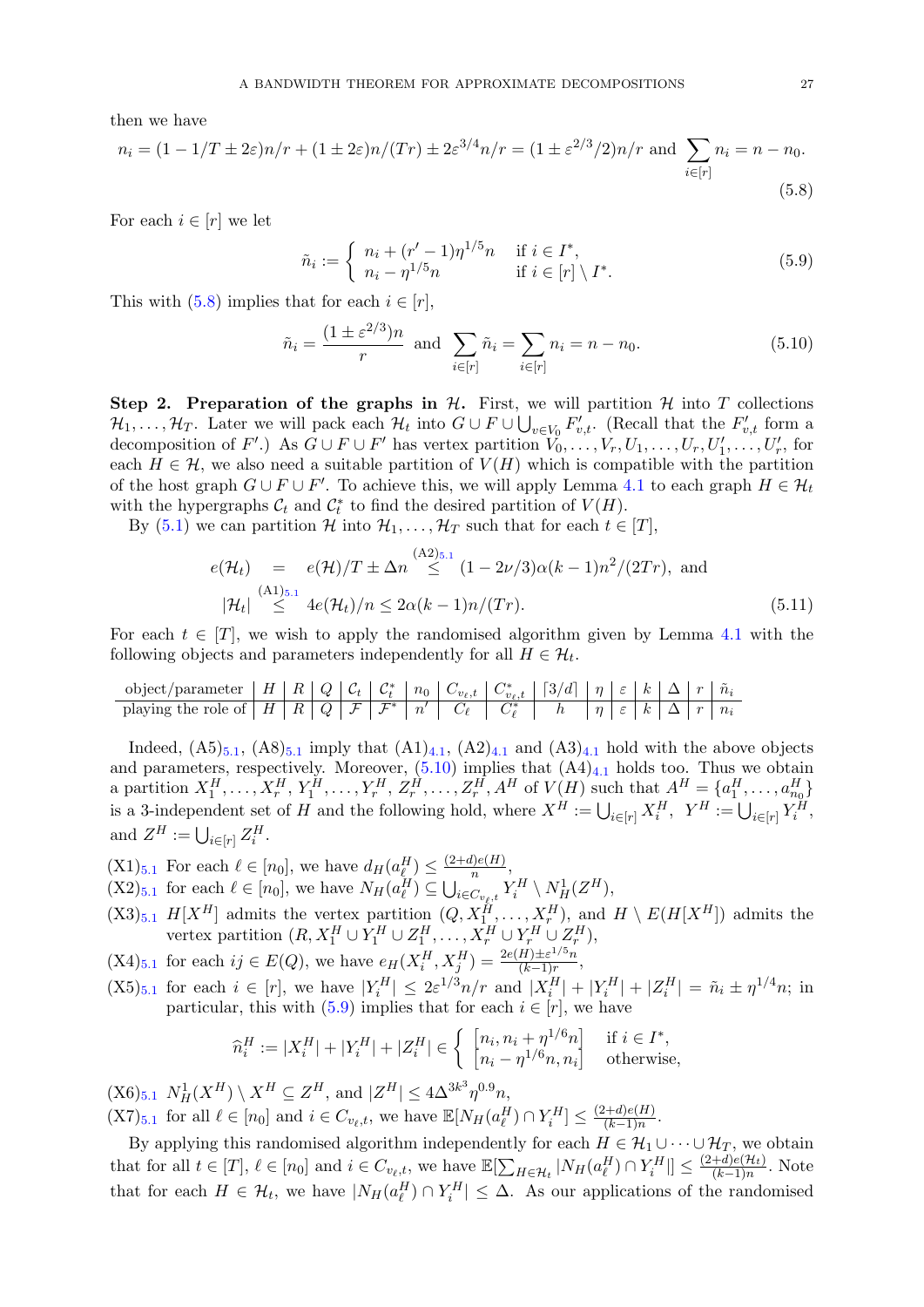algorithm are independent for all  $H \in \mathcal{H}_t$ , a Chernoff bound (Lemma [3.1\)](#page-8-3) together with  $(A2)_{5,1}$  $(A2)_{5,1}$  $(A2)_{5,1}$ implies that for all  $t \in [T], \ell \in [n_0]$  and  $i \in C_{v_\ell,t}$ , we have

$$
\mathbb{P}\Big[\sum_{H\in\mathcal{H}_t}|N_H(a_\ell^H)\cap Y_i^H|\geq \frac{2(1+d)e(\mathcal{H}_t)}{(k-1)n}\Big]\leq 2\exp\left(-\frac{d^2e(\mathcal{H}_t)^2/((k-1)^2n^2)}{2\Delta^2|\mathcal{H}_t|}\right)^{(5.11),(A2)_{5.1}}\leq e^{-n^{1/3}}.
$$

By taking a union bound over all  $t \in [T], \ell \in [n_0]$  and  $i \in C_{v_{\ell},t}$ , we can show that the following property  $(X8)_{5.1}$  $(X8)_{5.1}$  $(X8)_{5.1}$  $(X8)_{5.1}$  holds with probability at least  $1 - kT n_0 e^{-n^{1/3}} > 0$ .

<span id="page-28-0"></span> $(X8)_{5,1}$  $(X8)_{5,1}$  $(X8)_{5,1}$  For all  $t \in [T]$ ,  $\ell \in [n_0]$  and  $i \in C_{v_{\ell},t}$ , we have  $\sum_{H \in \mathcal{H}_t} |N_H(a_{\ell}^H) \cap Y_i^H| \leq \frac{2(1+d)e(\mathcal{H}_t)}{(k-1)n}$ .

Thus we conclude that for all  $H \in \mathcal{H}$  there exist partitions  $X_1^H, \ldots, X_r^H, Y_1^H, \ldots, Y_r^H, Z_r^H, \ldots, Z_r^H$  $A^H$  of  $V(H)$  such that  $A^H = \{a_1^H, \ldots, a_{n_0}^H\}$  is a 3-independent set of H and such that  $(X1)_{5,1}$  $(X1)_{5,1}$  $(X1)_{5,1}$  $(X1)_{5,1}$  $(X6)_{5.1}$  $(X6)_{5.1}$  $(X6)_{5.1}$  $(X6)_{5.1}$  and  $(X8)_{5.1}$  $(X8)_{5.1}$  hold.

Note that  $\sum_{i\in[r]} \widehat{n}_i^H = |V(H)| - |A^H| = n - n_0$ . This with [\(5.8\)](#page-27-2) implies that for each  $H \in \mathcal{H}$ , we have

<span id="page-28-1"></span>
$$
\sum_{i \in I^*} (\hat{n}_i^H - n_i) = \sum_{i \in [r] \setminus I^*} (n_i - \hat{n}_i^H).
$$
\n(5.12)

The following claim determines the number of vertices that we will redistribute via D.

<span id="page-28-3"></span>**Claim 4.** For each  $H \in \mathcal{H}$ , there exists a function  $f^H : E(D) \to [\eta^{1/7}n] \cup \{0\}$  such that for each  $i \in [r]$ , we have

$$
\sum_{j \in N_{D}^{+}(i)} f^{H}(\vec{i}) - \sum_{j \in N_{D}^{-}(i)} f^{H}(\vec{j}) = \hat{n}_{i}^{H} - n_{i}.
$$

*Proof.* By  $(X5)_{5,1}$  $(X5)_{5,1}$  $(X5)_{5,1}$  $(X5)_{5,1}$ , for each  $i \in I^*$ , we have  $\hat{n}_i^H - n_i \geq 0$  and for each  $i \in [r] \setminus I^*$ , we have  $n_i - \hat{n}_i^H \ge 0$ . Thus by [\(5.12\)](#page-28-1), there exists a bijection  $g^H$  from

$$
\bigcup_{i \in I^*} \{i\} \times [\widehat{n}_i^H - n_i] \text{ to } \bigcup_{i \in [r] \setminus I^*} \{i\} \times [n_i - \widehat{n}_i^H].
$$

For all  $i \in I^*$  and  $m \in [\hat{n}_i^H - n_i]$ , let  $g^H(i, m) =: (g_1^H(i, m), g_2^H(i, m))$  and let  $P_{i,m}$  be a directed<br>path from i to  $g^H(i, m)$  in D, which evidence by Claim 2. As  $g^H$  is a bijection for each i  $\in [n]$ , we path from i to  $g_1^H(i,m)$  in D, which exists by Claim [3.](#page-26-1) As  $g^H$  is a bijection, for each  $i \in [r]$ , we have

<span id="page-28-2"></span>
$$
|(g_1^H)^{-1}(i)| = \begin{cases} 0 & \text{if } i \in I^*, \\ n_i - \widehat{n}_i^H & \text{otherwise.} \end{cases}
$$
 (5.13)

For each  $i\vec{j} \in E(D)$ , we let

$$
f^H(i\vec{j}) := |\{(i', m) : i' \in I^*, m \in [\hat{n}_{i'}^H - n_{i'}] \text{ and } i\vec{j} \in E(P_{i',m})\}|.
$$

Then for each  $i\vec{j} \in E(D)$ , we have

$$
f^H(i\vec{j}) \leq \Big| \bigcup_{i' \in I^*} \{i'\} \times [\widehat{n}_{i'}^H - n_{i'}] \Big| \stackrel{(X5)_{5,1}}{\leq} k\eta^{1/6} n \leq \eta^{1/7} n.
$$

Note that for any  $i \in I^*$  and  $m \in [\hat{n}_i^H - n_i]$ , the path  $P_{i,m}$  starts from a vertex in  $I^*$  and ends at  $[n] \setminus I^*$ . Thus for each  $i \in [n]$  we have at  $[r] \setminus I^*$ . Thus for each  $i \in [r]$  we have

$$
\sum_{j \in N_D^+(i)} f^H(ij) - \sum_{j \in N_D^-(i)} f^H(ji)
$$
\n
$$
= |\{(i', m) : m \in [\hat{n}_{i'}^H - n_{i'}], i = i' \in I^* \}| - |\{(i', m) : i' \in I^*, m \in [\hat{n}_{i'}^H - n_{i'}], g_1^H(i', m) = i \}|
$$
\n
$$
= \begin{cases} (\hat{n}_i^H - n_i) - 0 = \hat{n}_i^H - n_i & \text{if } i \in I^*, \\ 0 - (g_1^H)^{-1}(i) \stackrel{(5.13)}{=} \hat{n}_i^H - n_i & \text{otherwise.} \end{cases}
$$

This proves the claim.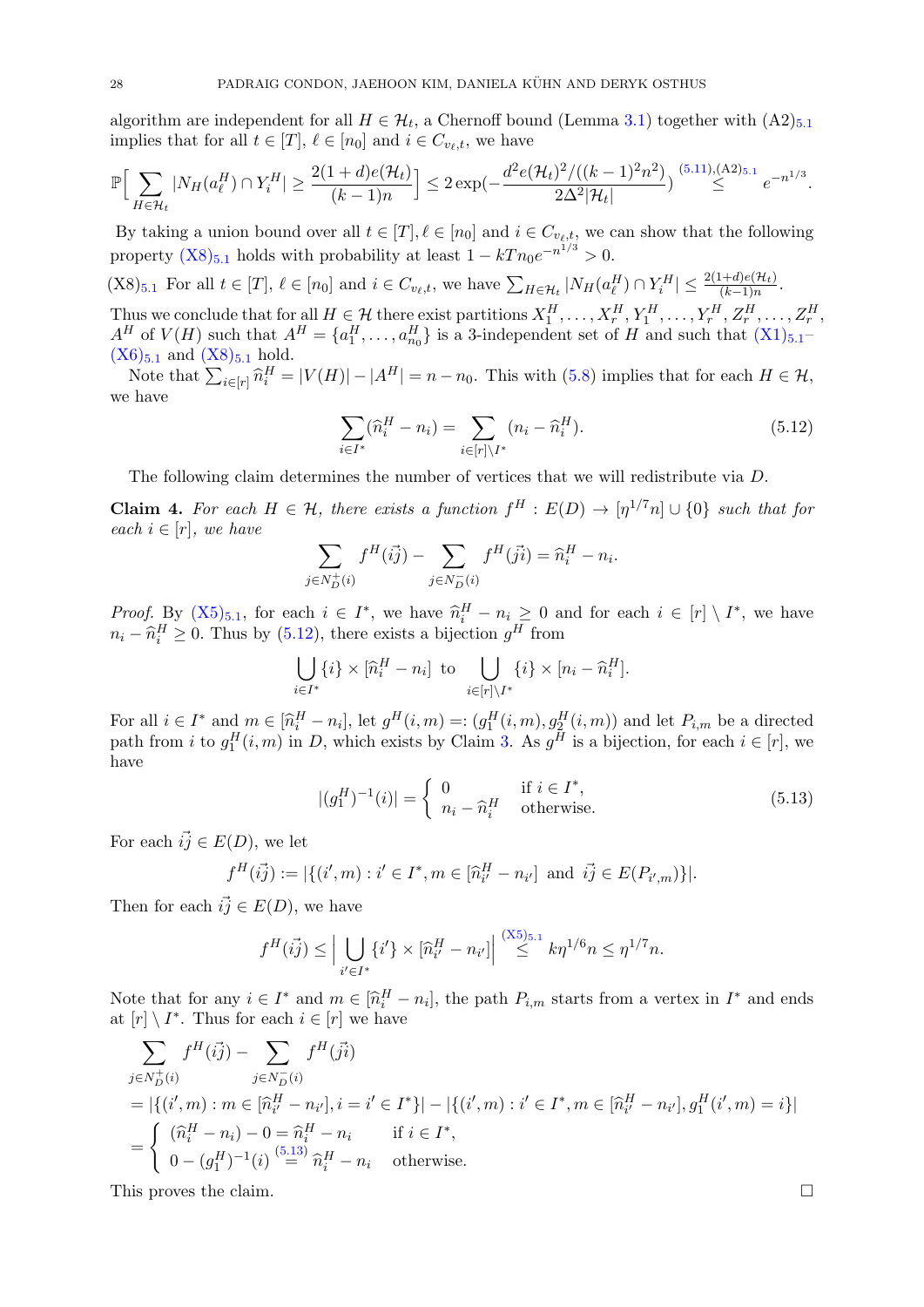For each  $H \in \mathcal{H}$ , we fix a function  $f^H$  satisfying Claim [4.](#page-28-3) For each  $\vec{ij} \notin E(D)$ , it will be convenient to set  $f^H(i\vec{j}) := 0$ .

We aim to embed vertices in  $X_i^H \cup Y_i^H \cup Z_i^H$  into  $V_i \cup U_i \cup U'_i$ . As  $|V_i \cup U_i \cup U'_i| = n_i$ , by [\(5.7\)](#page-26-2), it would be ideal if  $|X_i^H \cup Y_i^H \cup Z_i^H| = n_i$  and  $|X_i^H| = n'$ . However,  $(X_5)_{5,1}$  $(X_5)_{5,1}$  $(X_5)_{5,1}$  only guarantees that this is approximately true. In order to deal with this, we will use D and  $f^H$  to assign a small number of 'excess' vertices  $u \in X_i^H$  into  $U_j$  when  $\vec{ij} \in E(D)$ . The definition of D will ensure that the image of u still has many neighbours in  $V_{i'}$  for all  $i' \in N_Q(i)$ .

Step 3. Packing the graphs  $H[Y^H \cup Z^H \cup A^H]$  into  $G[U] \cup F'$ . Now, we aim to find a suitable function  $\phi'$  which packs  $\{H[Y^H \cup Z^H \cup A^H] : H \in \mathcal{H}\}\$ into  $G[U] \cup F'$ . In order to find  $\phi'$ , we will use Lemma [3.6.](#page-9-0) Moreover, we choose  $\phi'$  in such a way that we can later extend  $\phi'$  into a packing of the entire graphs  $H \in \mathcal{H}$ . One important property we need to ensure is the following: for any vertex  $x \in X_j^H$  which is not embedded by  $\phi'$ , and any vertices  $y_1, \ldots, y_i \in N_H(x) \cap (Y^H \cup Z^H)$ which are already embedded by  $\phi'$ , we need  $N_G(\phi'(\{y_1,\ldots,y_i\})) \cap V_j$  to be large, so that x can be later embedded into  $N_G(\phi'(\{y_1,\ldots,y_i\})) \cap V_j$ . For this, we will introduce a hypergraph  $\mathcal{N}_H$ which encodes information about the set  $N_H(x) \cap (Y^H \cup Z^H)$  for each vertex  $x \in X^H$ . In order to describe the structure of G and H more succinctly, we also introduce a graph  $R'$  on [2r] such that

$$
E(R') = \{ ij : (i - r)(j - r) \in E(R) \text{ or } i(j - r) \in E(R) \}.
$$

For all  $i \in [r]$  and  $H \in \mathcal{H}$ , let  $V_{i+r} := U_i$  and  $X_{i+r}^H := Y_i^H \cup Z_i^H$ . Note that  $(X3)_{5,1}$  $(X3)_{5,1}$  $(X3)_{5,1}$  $(X3)_{5,1}$  and  $(A4)_{5,1}$ imply that for each  $H \in \mathcal{H}$ ,

<span id="page-29-5"></span> $H[Y^H \cup Z^H]$  admits the vertex partition  $(R', \emptyset, \ldots, \emptyset, X^H_{r+1}, \ldots, X^H_{2r}),$  and G is  $(\varepsilon^{1/50}, (d^3))^+$ -regular with respect to the partition  $(R', V_1, \ldots, V_{2r})$ . (5.14)

For all  $H \in \mathcal{H}$  and  $x \in X^H$ , let

$$
e_{H,x} := N_H(x) \setminus X^H \stackrel{(\text{X6})_{5,1}}{=} N_H(x) \cap Z^H.
$$

Let  $\mathcal{N}_H$  be a multi-hypergraph on vertex set  $Z^H$  with

<span id="page-29-8"></span>
$$
E(\mathcal{N}_H) := \{ e_{H,x} : x \in N_H^1(Z^H) \cap X^H \},\tag{5.15}
$$

and let  $f_H: E(\mathcal{N}_H) \to [r]$  be a function such that for all  $x \in X^H$ , we have that  $x \in X^H_{f_H(e_{H,x})}$ . Then  $\Delta(\mathcal{N}_H) \leq \Delta$  and  $\mathcal{N}_H$  has edge-multiplicity at most  $\Delta$ . Note that, as  $\mathcal{N}_H$  is a multihypergraph, there could be two distinct vertices  $x \neq x' \in X^H$  such that  $e_{H,x}$  and  $e_{H,x'}$  consists of exactly the same vertices while  $f_H(e_{H,x}) \neq f_H(e_{H,x'})$ .

Our next aim is to construct a function  $\phi'$  which packs  $\{H[Y^H \cup Z^H \cup A^H] : H \in \mathcal{H}\}\$ into  $G[U] \cup F'$  in such a way that the following hold for all  $H \in \mathcal{H}$ .

<span id="page-29-7"></span><span id="page-29-6"></span><span id="page-29-0"></span> $(\Phi'1)_{5.1}$  $(\Phi'1)_{5.1}$  $(\Phi'1)_{5.1}$  For each  $e \in E(\mathcal{N}_H)$ , we have  $|N_G(\phi'(e)) \cap V_{f_H(e)}| \geq d^{5\Delta} |V_{f_H(e)}|$ ,  $(\Phi'2)_{5.1}$  $(\Phi'2)_{5.1}$  $(\Phi'2)_{5.1}$  for each  $v \in V(G)$ , we have  $|\{H \in \mathcal{H} : v \in \phi'(H[Y^H \cup Z^H])\}| \leq \varepsilon^{1/8} n/r$ ,  $(\Phi'3)_{5.1}$  $(\Phi'3)_{5.1}$  $(\Phi'3)_{5.1}$  for all  $i \in [r]$  and  $H \in \mathcal{H}$ , we have  $\phi'(Y_i^H \cup Z_i^H) \subseteq U_i$ , and  $(\Phi'4)_{5.1}$  $(\Phi'4)_{5.1}$  $(\Phi'4)_{5.1}$   $\phi'(A^H) = V_0.$ 

<span id="page-29-1"></span>**Claim 5.** There exists a function  $\phi'$  packing  $\{H[Y^H \cup Z^H \cup A^H] : H \in \mathcal{H}\}\$ into  $G[U] \cup F'$  which satisfies  $(\Phi'1)_{5,1}-(\Phi'4)_{5,1}$  $(\Phi'1)_{5,1}-(\Phi'4)_{5,1}$  $(\Phi'1)_{5,1}-(\Phi'4)_{5,1}$ .

*Proof.* Let  $\phi_0': \emptyset \to \emptyset$  be an empty packing. Let  $H_1, \ldots, H_\kappa$  be an enumeration of  $\mathcal{H}$ . For each  $s \in [\kappa]$ , let

$$
\mathcal{H}^s := \{H_{s'}[Y^{H_{s'}} \cup Z^{H_{s'}} \cup A^{H_{s'}}] : s' \in [s]\}.
$$

Our aim is to successively extend  $\phi'_0$  into  $\phi'_1,\ldots,\phi'_\kappa$  in such a way that each  $\phi'_s$  satisfies the following.

<span id="page-29-4"></span><span id="page-29-3"></span><span id="page-29-2"></span> $(\Phi' 1)_{5.1}^s$  $(\Phi' 1)_{5.1}^s$  $(\Phi' 1)_{5.1}^s$   $\phi'_s$  packs  $\mathcal{H}^s$  into  $G[U] \cup F'$ ,  $(\Phi'_{s})_{\delta,1}^s$  for all  $s' \in [s]$  and  $e \in E(\mathcal{N}_{H_{s'}})$ , we have  $|N_G(\phi'_{s}(e)) \cap V_{f_{H_{s'}}(e)}| \geq d^{5\Delta}|V_{f_{H_{s'}}(e)}|$  $|N_G(\phi'_{s}(e)) \cap V_{f_{H_{s'}}(e)}| \geq d^{5\Delta}|V_{f_{H_{s'}}(e)}|$  $|N_G(\phi'_{s}(e)) \cap V_{f_{H_{s'}}(e)}| \geq d^{5\Delta}|V_{f_{H_{s'}}(e)}|$ ,  $(\Phi'3)_{5.1}^s$  $(\Phi'3)_{5.1}^s$  $(\Phi'3)_{5.1}^s$  for each  $v \in V(G)$ , we have  $|\{s' \in [s] : v \in \phi'_s(H_{s'}[Y^{H_{s'}} \cup Z^{H_{s'}}])\}| \leq \varepsilon^{1/8} n/r$ ,  $(\Phi'4)_{5.1}^s$  $(\Phi'4)_{5.1}^s$  $(\Phi'4)_{5.1}^s$  for all  $i \in [2r] \setminus [r]$  and  $s' \in [s]$ , we have  $\phi'_s(X_i^{H_{s'}}) \subseteq V_i$ ,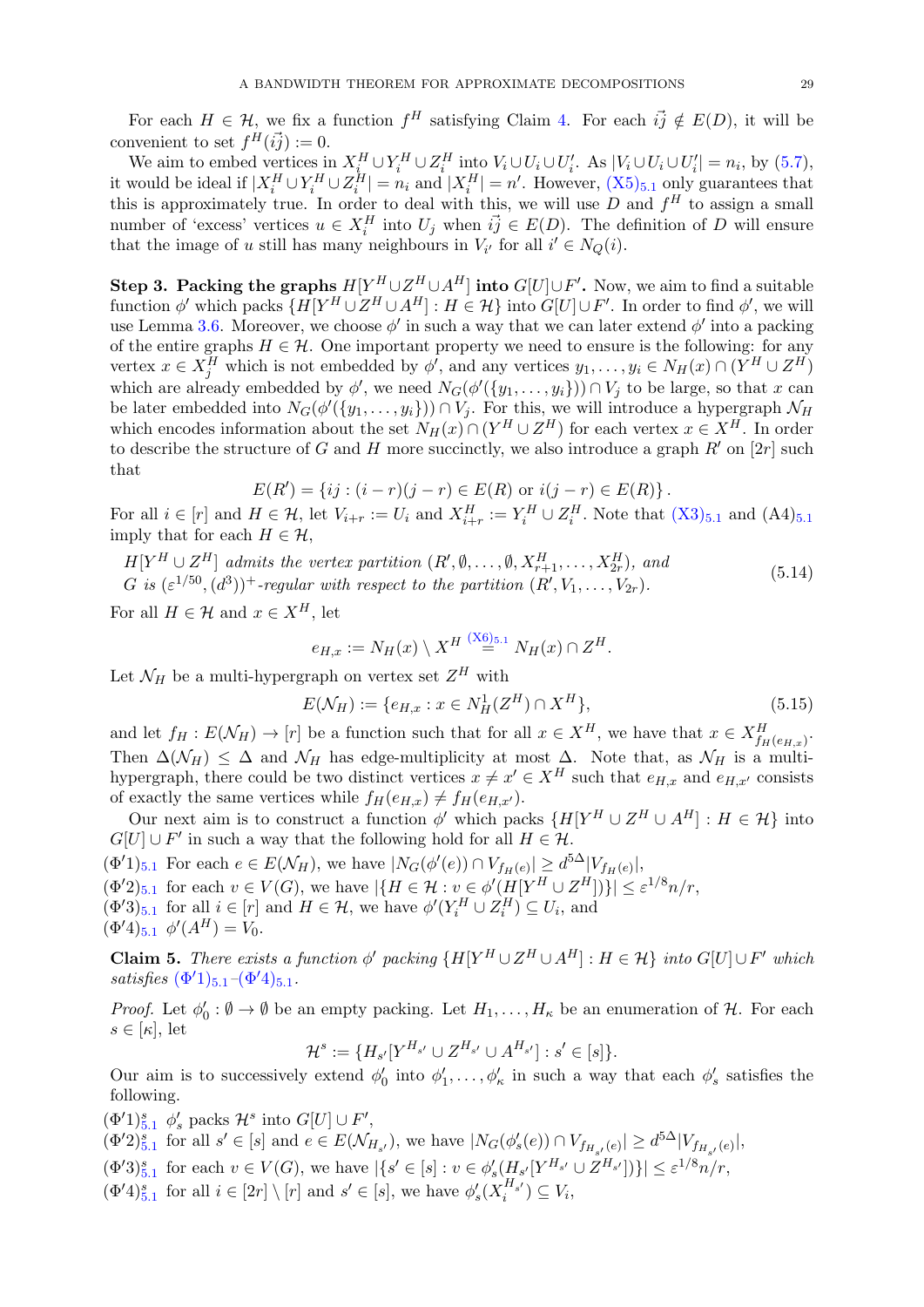<span id="page-30-2"></span><span id="page-30-0"></span> $(\Phi'5)_{5.1}^s$  $(\Phi'5)_{5.1}^s$  $(\Phi'5)_{5.1}^s$  for all  $s' \in [s]$  and  $\ell \in [n_0]$ , we have  $\phi'_s(a_{\ell}^{H_{s'}}) = v_{\ell}$ ,  $(\Phi'6)_{5.1}^s$  $(\Phi'6)_{5.1}^s$  $(\Phi'6)_{5.1}^s$  for all  $s' \in [s], t \in [T]$  with  $H_{s'} \in \mathcal{H}_t$ , we have  $\phi'_s(H_{s'}[Y^{H_{s'}} \cup Z^{H_{s'}} \cup A^{H_{s'}}]) \subseteq G[U] \cup$  $\bigcup_{v\in V_0} F'_{v,t}.$ 

Note that  $\phi'_0$  vacuously satisfies  $(\Phi'1)_{5,1}^0$  $(\Phi'1)_{5,1}^0$  $(\Phi'1)_{5,1}^0$  – $(\Phi'6)_{5,1}^0$ . Assume we have already constructed  $\phi'_s$ satisfying  $(\Phi'1)_{5,1}^s - (\Phi'6)_{5,1}^s$  $(\Phi'1)_{5,1}^s - (\Phi'6)_{5,1}^s$  $(\Phi'1)_{5,1}^s - (\Phi'6)_{5,1}^s$  for some  $s \in [\kappa-1] \cup \{0\}$ . We will show that we can construct  $\phi'_{s+1}$ . Let

$$
G(s) := G \setminus \phi'_s(\mathcal{H}^s).
$$

For all  $\ell \in [n_0]$  and  $a_{\ell}^{H_{s+1}} \in A^{H_{s+1}}$ , we first let

<span id="page-30-4"></span>
$$
\psi(a_{\ell}^{H_{s+1}}) := v_{\ell}.\tag{5.16}
$$

For each  $i \in [2r] \setminus [r]$ , let

$$
V_i^{\text{bad}} := \Big\{ v \in V_i : |\{s' \in [s] : v \in \phi'_{s'}(H_{s'}[Y^{H_{s'}} \cup Z^{H_{s'}}])\}| \geq \frac{\varepsilon^{1/8}n}{r} - 1 \Big\}.
$$

Note that

<span id="page-30-1"></span>
$$
|V_i^{\text{bad}}| \stackrel{(\Phi'4)^s_{5,1}}{\leq} \frac{\sum_{s' \in [s]} |Y_{i-r}^{H_{s'}} \cup Z_{i-r}^{H_{s'}}|}{\frac{\varepsilon^{1/s} n}{r} - 1} \stackrel{\text{(X5)}_{5,1},\text{(X6)}_{5,1}}{\leq} 3\varepsilon^{1/3 - 1/8} \kappa \stackrel{\text{(5.2)}}{\leq} \frac{\varepsilon^{1/5} n}{r}.
$$

Let  $t \in [T]$  be such that  $H_{s+1} \in \mathcal{H}_t$ . For all  $i \in [2r] \setminus [r]$  and  $x \in X_i^{H_{s+1}}$  $i^{H_{s+1}}$ , we let

$$
B_x := \begin{cases} N_{F'_{v_\ell,t}, V_i}(v_\ell) \setminus (N_{\phi'_s(\mathcal{H}^s)}(v_\ell) \cup V_i^{\text{bad}}) & \text{if } x \in N_{H_{s+1}}(a_\ell^{H_{s+1}}) \cap X_i^{H_{s+1}} \text{ for some } \ell \in [n_0],\\ V_i \setminus V_i^{\text{bad}} & \text{otherwise.} \end{cases}
$$

We will later embed x into  $B_x$ . Note that if  $x \in N_{H_{s+1}}(a_{\ell}^{H_{s+1}})$  $_{\ell}^{H_{s+1}}$ ), then  $x \notin N_{H_{s+1}}(a_{\ell'}^{H_{s+1}})$  $\binom{n_{s+1}}{l'}$  for any  $\ell' \in [n_0] \setminus {\ell}$  as  $A^{H_{s+1}}$  is a 3-independent set in  $H_{s+1}$ . Also, if  $x \in N_{H_{s+1}} (a_{\ell}^{H_{s+1}})$  $\binom{H_{s+1}}{\ell} \cap X_i^{H_{s+1}}$  $i^{H_{s+1}}$ , then by  $(X2)_{5.1}$  $(X2)_{5.1}$  $(X2)_{5.1}$  $(X2)_{5.1}$  we have  $i - r \in C_{v_{\ell},t}$ . Thus in this case

$$
|B_{x}| \geq d_{F'_{v_{\ell}}, V_{i}}(v_{\ell}) - d_{\phi'_{s}(\mathcal{H}^{s}) \cap F'_{v_{\ell}}, V_{i}}(v_{\ell}) - |V_{i}^{\text{bad}}|
$$
\n
$$
\leq (A7)_{5.1, (5.17)} \leq (1-d) \alpha |U_{i-r}| - d_{\phi'_{s}(\mathcal{H}^{s}) \cap F'_{v_{\ell}, t}, V_{i}}(v_{\ell}) - \varepsilon^{1/5} n/r
$$
\n
$$
\leq (X2)_{5.1, (\Phi^{'}4)_{5.1}^{s}},
$$
\n
$$
\leq (Y^{\text{total}})_{5.1, (\Phi^{'}4)_{5.1}^{s}},
$$
\n
$$
\leq (1-d) \alpha |U_{i-r}| - \sum_{s' \in [s], H_{s'} \in \mathcal{H}_{t}} |N_{H_{s'}}(a_{\ell}^{H_{s'}}) \cap Y_{i-r}^{H_{s'}}| - \varepsilon^{1/5} n/r
$$
\n
$$
\leq (1-d) \alpha |U_{i-r}| - \frac{2(1+d)e(\mathcal{H}_{t})}{(k-1)n} - \varepsilon^{1/5} n/r
$$
\n
$$
\leq (1-d) \alpha |U_{i-r}| - \frac{(1+d)(1-2\nu/3)\alpha n}{Tr} - \varepsilon^{1/5} n/r \geq \alpha^{2} |U_{i-r}| = \alpha^{2} |V_{i}|.
$$

If  $x \notin N_{H_{s+1}}(a_{\ell}^{H_{s+1}})$  $\binom{H_{s+1}}{\ell}$  for any  $\ell \in [n_0]$ , then  $|B_x| \geq |V_i| - |V_i^{\text{bad}}| \geq (1 - \varepsilon^{1/10})|V_i|$ . So, for all  $i \in [2r] \setminus [r]$  and  $x \in X_i^{H_{s+1}}$  $i^{n_{s+1}},$  we have

<span id="page-30-3"></span>
$$
B_x \subseteq V_i, \text{ and } |B_x| \ge \alpha^2 |V_i|. \tag{5.18}
$$

For each  $i \in [r]$ , let  $P_i := \emptyset$ , and for each  $i \in [2r] \setminus [r]$ , let  $P_i := X_i^{H_{s+1}}$  $i^{n_{s+1}}$ . We wish to apply Lemma [3.6](#page-9-0) with  $H[Y^{H_{s+1}} \cup Z^{H_{s+1}}]$  playing the role of H and with the following objects and parameters.

| object/parameter $  G(s)   R'   V_i   P_i   \varepsilon^{1/60}   \Delta   n'   \alpha^2   d^3   \mathcal{N}_{H_{s+1}}   f_{H_{s+1}}   1/(2T)   B_x$ |  |  |  |  |  |  |  |
|-----------------------------------------------------------------------------------------------------------------------------------------------------|--|--|--|--|--|--|--|
| playing the role of $ G   R   V_i  X_i   \varepsilon  \Delta  n  \alpha   d  M   f  \beta   A_x$                                                    |  |  |  |  |  |  |  |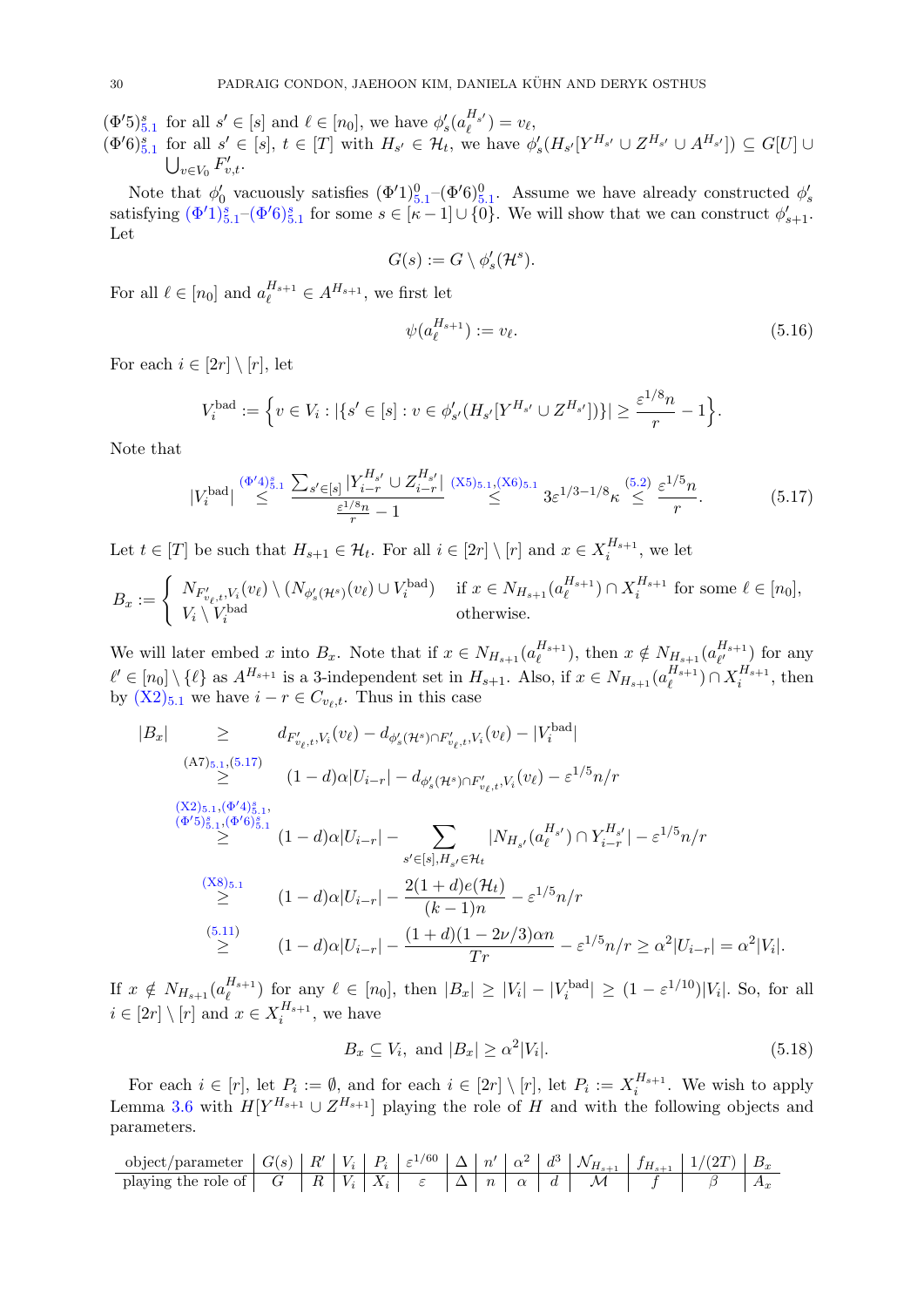Let us first check that we can indeed apply Lemma [3.6.](#page-9-0) Note that for each  $ij \in E(R')$  with  $i \in [2r] \setminus [r],$ 

$$
e_{G(s)}(V_i, V_j) \ge e_G(V_i, V_j) - \Delta \sum_{v \in V_i} |\{s' \in [s] : v \in \phi'_s(H_{s'}[Y^{H_{s'}} \cup Z^{H_{s'}}])\}|
$$
  

$$
\ge \sum_{i=1}^{(\Phi'3)_{5,1}^s} e_G(V_i, V_j) - \Delta \varepsilon^{1/8} n|V_i|/r \ge \sum_{i=1}^{(\Lambda4)_{5,1}} (1 - \varepsilon^{1/9}) e_G(V_i, V_j).
$$

Thus  $(5.14)$  with Proposition [3.3](#page-8-4) implies that  $(A1)_{3.6}$  $(A1)_{3.6}$  $(A1)_{3.6}$  of Lemma [3.6](#page-9-0) holds. Again  $(5.14)$  implies that  $(A2)_{3.6}$  $(A2)_{3.6}$  $(A2)_{3.6}$  holds. Conditions  $(A3)_{3.6}$  and  $(A4)_{3.6}$  are obvious from  $(A1)_{5.1}$  $(A1)_{5.1}$  $(A1)_{5.1}$ ,  $(X3)_{5.1}$  $(X3)_{5.1}$  and the definition of  $\mathcal{N}_{H_{s+1}}$ . Moreover, [\(5.18\)](#page-30-3) implies that  $(A5)_{3.6}$  $(A5)_{3.6}$  $(A5)_{3.6}$  also holds. Thus by Lemma [3.6,](#page-9-0) we obtain an embedding  $\psi': H_{s+1}[Y^{H_{s+1}} \cup Z^{H_{s+1}}] \to G(s)[U]$  satisfying the following.

$$
(P1)_{5,1}^{s+1}
$$
 For each  $x \in Y^{H_{s+1}} \cup Z^{H_{s+1}}$ , we have  $\psi'(x) \in B_x$ ,

 $(P2)_{5,1}^{s+1}$  $(P2)_{5,1}^{s+1}$  $(P2)_{5,1}^{s+1}$  for each  $e \in E(\mathcal{N}_{H_{s+1}})$ , we have  $|N_G(\psi'(e)) \cap V_{f_{H_{s+1}}(e)}| \geq (d^3/2)^{\Delta} |V_{f_{H_{s+1}}(e)}|$ .

Let  $\phi'_{s+1} := \phi_s \cup \psi \cup \psi'$ . By [\(5.16\)](#page-30-4) with the definitions of  $G(s)$  and  $B_x$ , this implies  $(\Phi'1)_{5,1}^{s+1}$  $(\Phi'1)_{5,1}^{s+1}$  $(\Phi'1)_{5,1}^{s+1}$  and  $(\Phi'6)^{s+1}_{5,1}$  $(\Phi'6)^{s+1}_{5,1}$  $(\Phi'6)^{s+1}_{5,1}$ . As  $d \ll 1$ ,  $(\text{P2})^{s+1}_{5,1}$  implies  $(\Phi'2)^{s+1}_{5,1}$ , and the definitions of  $B_x$  and  $V_i^{\text{bad}}$  with  $(\text{P1})^{s+1}_{5,1}$  and  $(\Phi'3)^{s}_{5,1}$  imply  $(\Phi'3)^{s+1}_{5,1}$ . Property  $(\text{P1})^{s+1}_{5,1}$  and  $(5.18)$ is obvious from [\(5.16\)](#page-30-4). By repeating this for each  $s \in [\kappa - 1]$ , we can obtain our desired packing  $\phi' := \phi'_\kappa$ . Since  $(\Phi'1)_{5,1}^{\kappa} - (\Phi'5)_{5,1}^{\kappa}$  $(\Phi'1)_{5,1}^{\kappa} - (\Phi'5)_{5,1}^{\kappa}$  $(\Phi'1)_{5,1}^{\kappa} - (\Phi'5)_{5,1}^{\kappa}$  imply that  $\phi'$  is a packing of  $\mathcal{H}^{\kappa}$  into  $G[U] \cup F'$  satisfying  $(\Phi'1)_{5,1}$  $(\Phi'1)_{5,1}$  $(\Phi'1)_{5,1}$ – $(\Phi'4)_{5,1}$ , this proves the claim.

Step 4. Packing a 3-independent set  $W^H \subseteq X^H$  into  $U \cup U_0$ . In the previous step, we constructed a function  $\phi'$  packing  $\{H[Y^H \cup Z^H \cup A^H] : H \in \mathcal{H}\}\$ into  $G[U] \cup F'$ . However, for each graph  $H \in \mathcal{H}$ , the set  $\phi'(H)$  only covers a small part of U. Eventually we need to cover every vertex of G with a vertex of H. Hence, for each  $H \in \mathcal{H}$  we will choose a subset  $W^H \subseteq X^H$  of size exactly  $|U \cup U_0| - |Y^H \cup Z^H|$ , and we will construct a function  $\phi''$  which packs  $\{H[W^H] : H \in \mathcal{H}\}\$  into  $G[U \cup U_0]$ . As later we will extend  $\phi' \cup \phi''$  into a packing of  $\mathcal{H}$ into  $G \cup F \cup F'$ , we again have to make sure that for any  $x \in X_i^H \setminus W^H$  with neighbours in  $W^H$ , there is a sufficiently large set of candidates to which  $x$  can be embedded. In other words, the set  $V_i \cap N(\phi''(N_H(x) \cap W^H))$  needs to be reasonably large. To achieve this, we choose  $W^H$  to be a 3-independent set, so  $|N_H(x) \cap W^H| \leq 1$ , and we will map each vertex  $y \in N_H(x) \cap W^H$ into a vertex  $v$  which has a large neighbourhood in  $V_i$ .

<span id="page-31-2"></span><span id="page-31-0"></span>Accordingly, for all  $H \in \mathcal{H}$  and  $i \in [r]$ , we choose a subset  $W_i^H \subseteq X_i^H$  satisfying the following:  $(W1)_{5.1}$  $(W1)_{5.1}$  $(W1)_{5.1}$   $\bigcup_{i \in [r]} W_i^H$  is a 3-independent set of H,  $(W2)_{5.1}$  $(W2)_{5.1}$  $(W2)_{5.1}$  for each  $i \in [r]$ , we have

$$
|W_i^H| = |X_i^H| - n' \stackrel{(\text{X5})_{5,1}}{=} n_i - n' - |Y_i^H| - |Z_i^H| \pm n^{1/6} n^{(5.7),(5.6),(\text{X5})_{5,1}} \frac{(1 \pm \varepsilon^{1/4})n}{Tr}.
$$

<span id="page-31-1"></span> $(W3)_{5.1}$  $(W3)_{5.1}$  $(W3)_{5.1}$   $\bigcup_{i \in [r]} W_i^H \cap N_H^2(Z^H) = \emptyset.$ 

Indeed, the following claim ensures that there exist such sets  $W_i^H$ .

**Claim 6.** For all  $H \in \mathcal{H}$  and  $i \in [r]$ , there exists  $W_i^H \subseteq X_i^H$  such that  $(W_1)_{5,1}-(W_3)_{5,1}$  $(W_1)_{5,1}-(W_3)_{5,1}$  $(W_1)_{5,1}-(W_3)_{5,1}$  hold.

*Proof.* We fix  $H \in \mathcal{H}$ . Assume that for some  $i \in [r]$ , we have already defined  $W_1^H, \ldots, W_{i-1}^H$ satisfying the following.

 $(W'1)^{i-1}_{5.1} \bigcup_{i' \in [i-1]} W^H_{i'}$  $(W'1)^{i-1}_{5.1} \bigcup_{i' \in [i-1]} W^H_{i'}$  $(W'1)^{i-1}_{5.1} \bigcup_{i' \in [i-1]} W^H_{i'}$  is a 3-independent set of  $H$ ,

 $(W'2)^{i-1}_{5,1}$  $(W'2)^{i-1}_{5,1}$  $(W'2)^{i-1}_{5,1}$  for each  $i' \in [i-1]$ , we have  $|W^H_{i'}| = |X^H_{i'}| - n' = \frac{(1 \pm \varepsilon^{1/4})n}{Tr}$ ,  $(W'3)_{5.1}^{i-1}$  $(W'3)_{5.1}^{i-1}$  $(W'3)_{5.1}^{i-1}$   $\bigcup_{i' \in [i-1]} W_{i'}^H \cap N_H^2(Z^H) = \emptyset.$ 

Consider  $W_i^{\prime H} := X_i^H \setminus (\bigcup_{i' \in [i-1]} N_H^2(W_{i'}^H) \cup N_H^2(Z^H))$ . Note that  $(X6)_{5.1}$  $(X6)_{5.1}$  $(X6)_{5.1}$  $(X6)_{5.1}$  implies that  $|N_H^2(Z^H)| \le$  $8\Delta^{3k^3+2}\eta^{0.9}n$ . Also,  $(X3)_{5.1}$  $(X3)_{5.1}$  $(X3)_{5.1}$  $(X3)_{5.1}$  with  $(X6)_{5.1}$  $(X6)_{5.1}$  implies that

$$
\bigcup_{i' \in [i-1]} N_H^2(W_{i'}^H) \cap X_i^H \subseteq N_H^1(Z^H) \cup \bigcup_{i' \in N_Q(i) \cap [i-1]} N_H^2(W_{i'}^H).
$$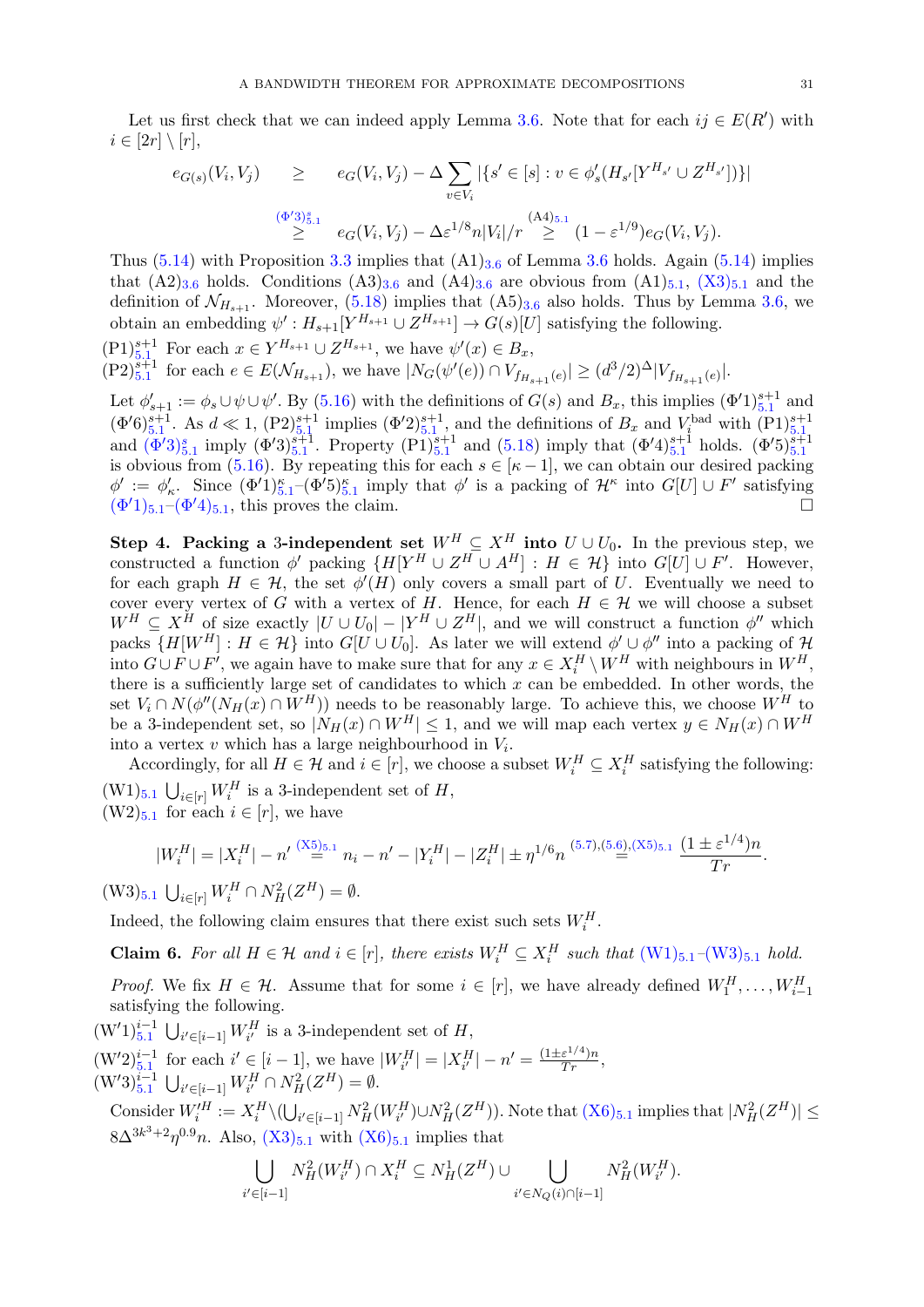Thus

$$
|W_i'^H| \ge |X_i^H| - |N_H^2(Z^H)| - \sum_{i' \in N_Q(i) \cap [i-1]} |N_H^2(W_{i'}^H)|
$$
  

$$
\ge |W_2^{i-1}|
$$
  

$$
\ge |X_i^H| - 8\Delta^{3k^3 + 2}\eta^{0.9}n - \frac{2k\Delta^2 n}{Tr} \stackrel{(X5)_{5,1}(5,10)}{\ge} \Delta^3(|X_i^H| - n').
$$

Thus, by Lemma [3.21,](#page-16-4)  $W_i^H$  contains a 3-independent set  $W_i^H$  of size  $|X_i^H| - n'$ . Then, by the choice of  $W_i^H$ ,  $(W'1)_{5,1}^i$  $(W'1)_{5,1}^i$  $(W'1)_{5,1}^i$  (W'3) $_{5,1}^i$  hold. By repeating this for all  $i \in [r]$  in increasing order, we obtain  $W_i^H$  satisfying  $(W'1)_{5,1}^r$  $(W'1)_{5,1}^r$  $(W'1)_{5,1}^r$  –  $(W'3)_{5,1}^r$ , and thus satisfying  $(W1)_{5,1}$  $(W1)_{5,1}$ – $(W3)_{5,1}$ . This proves the claim.

For all  $H \in \mathcal{H}$  and  $i \in [r]$ , let  $W^H := \bigcup_{i' \in [r]} W_{i'}^H$  and  $W_i := \bigcup_{H \in \mathcal{H}} W_i^H$ , where we consider the sets  $V(H)$  to be disjoint for different  $H \in \mathcal{H}$ . Note that for all  $H \in \mathcal{H}$  and  $i \in [r]$ , Claim [4](#page-28-3) implies that  $0 \le \sum_{j \in N_{D}^{+}(i)} f^{H}(i\vec{j}) \le r\eta^{1/7}n$ . For all  $H \in \mathcal{H}$  and  $i \in [r]$ , we choose a partition  $W_i^{H,F}$  $\overline{W_i^{H,F}}, W_i^{H,U'}, W_i^{H,D}$  of  $\overline{W_i^H}$  such that

<span id="page-32-0"></span>
$$
|W_i^{H,U'}| = |U'_i| \text{ and } |W_i^{H,D}| = \sum_{j \in N_D^+(i)} f^H(ij) \le r\eta^{1/7}n. \tag{5.19}
$$

Such partitions exist by  $(5.6)$ ,  $(W2)_{5.1}$  $(W2)_{5.1}$  $(W2)_{5.1}$  $(W2)_{5.1}$  and the fact that  $\eta \ll \varepsilon \ll 1/T$ . For each  $S \in \{F, D, U'\}$ , we let  $W^{H,S} := \bigcup_{i \in [r]} W_i^{H,S}$  $i^{H,5}$ .

We now construct a function  $\phi''$  which maps all the vertices of  $W^H$  into  $U_0 \cup (U \setminus \phi'(Y^H \cup Z^H))$ for each  $H \in \mathcal{H}$ . (In Step 6 we will then apply Theorem [3.15](#page-13-0) to embed all the vertices of  $X^H \setminus W^H$  into V.) We will define  $\phi''$  separately for  $W^{H,F}$ ,  $W^{H,D}$  and  $W^{H,U'}$ . We first cover the 'exceptional' set  $U_0$  with  $W^{H,U'}$ . [\(5.19\)](#page-32-0) implies that for all  $H \in \mathcal{H}$  and  $i \in [r]$ , there exists a bijection  $\phi_{U',i}^{\prime\prime H}$  from  $W_i^{H,U'}$  $\mathcal{U}_i^{H,U'}$  to  $U_i'$ . We let  $\phi_{U'}'' := \bigcup_{H \in \mathcal{H}} \bigcup_{i \in [r]} \phi_{U',i}''^H$ . Then [\(5.6\)](#page-26-4) implies the following.

<span id="page-32-3"></span>For all  $i \in [r]$  and  $H \in \mathcal{H}$ , the function  $\phi''_{U'}$  is bijective between  $W_i^{H,U'}$  $U_i^{H,U'}$  and  $U_i'$ . Moreover, for all  $x \in W_i^{H,U'}$  $i_t^{H,U'}$  and  $j \in N_Q(i)$ , we have  $d_{G,V_j}(\phi''_{U'}(x)) \geq d^3n'.$  $(5.20)$ 

We intend to embed the neighbours of  $W_i^H$  into  $\bigcup_{j\in N_Q(i)} V_j$ . Thus it is natural to embed  $W_i^H$ into  $U_i$  and make use of  $(A6)_{5,1}$  $(A6)_{5,1}$  $(A6)_{5,1}$ . This is in fact what we will do for  $W_i^{H,F}$  $i^{H,F}$ . However, the vertices of  $W_i^{H,D}$  will first be mapped to a suitable set of vertices in  $U_j^D(i) \subseteq U_j$  for  $j \in N_D^+(i)$ . The definition of D and  $f^H$  will ensure that the remaining uncovered part of each  $U_j$  matches up exactly with the size of each  $W_i^{H,F}$  $_j^{H,F}$  .

By [\(5.5\)](#page-26-5), for all  $\vec{ij} \in E(D)$  and  $H \in \mathcal{H}$ , we have

$$
|U_j^D(i) \setminus \phi'(Y^H \cup Z^H)| \ge n/(2Tr) - |Y_j^H \cup Z_j^H| \stackrel{(X5)_{5,1}, (X6)_{5,1}}{\ge} |U_j|/3.
$$

For  $i \in [r]$  and  $H \in \mathcal{H}$ , we let

$$
b_i^H := \sum_{j \in N_D^-(i)} f^H(j_i^i) \stackrel{\text{Claim } 4}{\leq} r \eta^{1/7} n \leq \eta^{1/10} |U_i|.
$$

Thus, for each  $i \in [r]$ , we can apply Lemma [3.18](#page-14-2) with the following objects and parameters.

$$
\text{object/parameter } \mid \kappa \mid r \mid H \in \mathcal{H} \mid U_i \mid j \in [r] \mid U_i^D(j) \setminus \phi'(Y^H \cup Z^H) \mid \eta^{1/10} \mid f^H(j_i) \mid b_i^H \mid 1/3
$$
\n
$$
\text{playing the role of } s \mid r \mid i \in [s] \mid A \mid j \in [r] \mid A_{i,j} \mid A_{i,j} \mid \varepsilon \mid m_{i,j} \mid \sum_{j \in [r]} m_{i,j} \mid d
$$

(Recall that  $f^H(\vec{ji}) = 0$  if  $\vec{ji} \notin E(D)$ .) Then we obtain sets  $U_{i,j}^H \subseteq U_i$  satisfying the following for each  $i \in [r]$ , where  $U_i^H := \bigcup_{j \in [r]} U_{i,j}^H$ .

<span id="page-32-2"></span><span id="page-32-1"></span> $(U1)_{5,1}$  $(U1)_{5,1}$  $(U1)_{5,1}$  For each  $j \in [r]$  and  $H \in \mathcal{H}$ , we have  $|U_{i,j}^H| = f^H(ji)$  and  $U_{i,j}^H \subseteq U_i^D(j) \setminus \phi'(Y^H \cup Z^H)$ ,  $(U2)_{5,1}$  $(U2)_{5,1}$  $(U2)_{5,1}$  for  $j \neq j' \in [r]$  and  $H \in \mathcal{H}$ , we have  $U_{i,j}^H \cap U_{i,j'}^H = \emptyset$ ,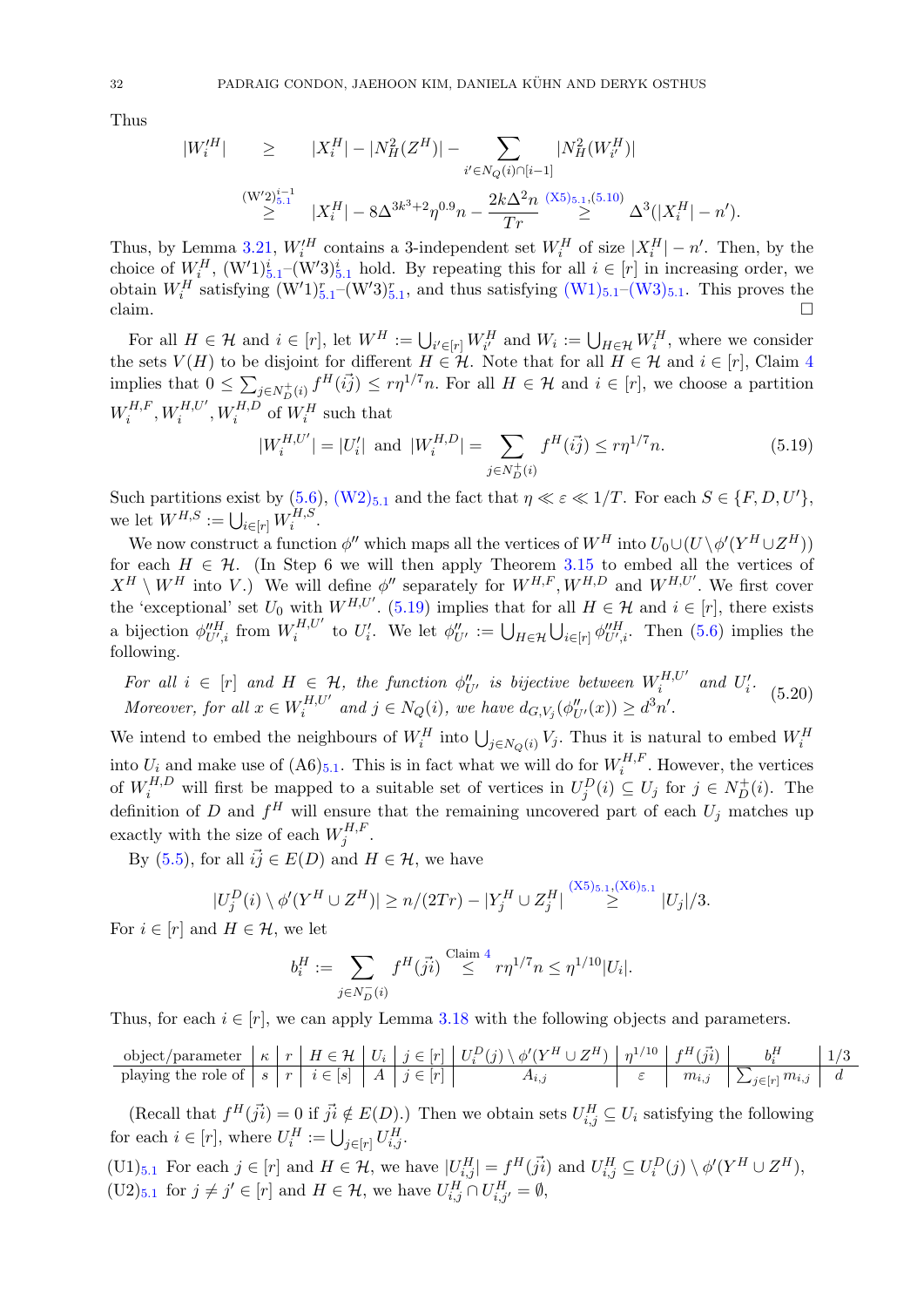<span id="page-33-2"></span>(U3)<sub>[5](#page-25-0).1</sub> for each  $v \in U_i$ , we have  $|\{H \in \mathcal{H} : v \in U_i^H\}| \leq \eta^{1/20} |\mathcal{H}| \stackrel{(5.2)}{\leq} \eta^{1/20} n$  $|\{H \in \mathcal{H} : v \in U_i^H\}| \leq \eta^{1/20} |\mathcal{H}| \stackrel{(5.2)}{\leq} \eta^{1/20} n$  $|\{H \in \mathcal{H} : v \in U_i^H\}| \leq \eta^{1/20} |\mathcal{H}| \stackrel{(5.2)}{\leq} \eta^{1/20} n$ . Now for all  $H \in \mathcal{H}$  and  $i \in [r]$ , we partition  $W_i^{H,D}$  $W^{H,D}_{i}$  into  $W^{H,D}_{i,1}$  $W_{i,1}^{H,D}, \ldots, W_{i,r}^{H,D}$  in such a way that  $|W_{i,j}^{H,D}| = f^H(ij)$ . Clearly, this is possible by [\(5.19\)](#page-32-0). Thus  $(U1)_{5,1}$  $(U1)_{5,1}$  $(U1)_{5,1}$  $(U1)_{5,1}$  implies that for all  $(i, j) \in [r] \times [r]$  and  $H \in \mathcal{H}$ , we have  $|W_{i,j}^{H,D}| = f^H(ij) = |U_{j,i}^H|$ . Thus there exists a bijection  $\phi_{D,i,j}^{\prime\prime H}: W_{i,j}^{H,D} \to U_{j,i}^H$ . Let  $\phi_{D}^{\prime\prime} := \bigcup_{(i,j)\in [r]\times [r]} \bigcup_{H\in\mathcal{H}} \phi_{D,i,j}^{\prime\prime H}$ . Then, for  $\vec{ij} \in E(D), H \in \mathcal{H}$  and  $y \in W_{i,j}^{H,D}$ , we have that

$$
\phi_D''(y) \in U_{j,i}^H \subseteq U_j^D(i) \setminus \phi'(Y^H \cup Z^H).
$$

Thus,  $(5.4)$  with  $(U1)_{5.1}$  $(U1)_{5.1}$  $(U1)_{5.1}$  $(U1)_{5.1}$  and  $(U2)_{5.1}$  $(U2)_{5.1}$  implies the following.

<span id="page-33-0"></span>For each  $H \in \mathcal{H}$ , the function  $\phi''_D$  is bijective between  $\bigcup_{i \in [r]} W_i^{H,D} = W^{H,D}$  and  $\bigcup_{i\in[r]}U_i^H$ . Moreover, for all  $x \in W_i^{H,D}$  $i_t^{H,D}$  and  $j' \in N_Q(i)$ , we have  $d_{G,V_{j'}}(\phi''_D(x)) \geq (5.21)$  $d^3n^i/2$ .

Now, for all  $H \in \mathcal{H}$  and  $i \in [r]$ 

$$
|W_i^{H,F}| = |W_i^H| - |W_i^{H,U'}| - |W_i^{H,D}| \stackrel{(5.19),(W2)_{5.1}}{=} (|X_i^H| - n') - |U_i'| - \sum_{j \in N_D^+(i)} f^H(ij)
$$
  
\n
$$
\stackrel{(X5)_{5.1}}{=} \hat{n}_i^H - \sum_{j \in N_D^+(i)} f^H(ij) - |Y_i^H| - |Z_i^H| - n' - |U_i'|
$$
  
\n
$$
\stackrel{\text{Claim 4}}{=} n_i - \sum_{j \in N_D^-(i)} f^H(ji) - |Y_i^H| - |Z_i^H| - n' - |U_i'|
$$
  
\n
$$
\stackrel{(5.7),\underline{(U1)_{5.1}}}{=} |U_i| - |Y_i^H| - |Z_i^H| - \sum_{j \in N_D^-(i)} |U_{i,j}^H| \stackrel{(\Phi'3)_{5.1}}{=} |U_i \setminus (\phi'(Y_i^H \cup Z_i^H) \cup U_i^H)|.
$$

Thus, there exists a bijection  $\phi_{F,i}^{\prime\prime H}$  from  $W_i^{H,F}$  $\iota^{H,F}$  to  $U_i \setminus (\phi'(Y_i^H \cup Z_i^H) \cup U_i^H)$ . Let  $\phi''_F :=$  $\bigcup_{H \in \mathcal{H}} \bigcup_{i \in [r]} \phi_{F,i}^{\prime\prime H}$ . Then  $(A6)_{5.1}$  $(A6)_{5.1}$  $(A6)_{5.1}$  implies the following.

<span id="page-33-1"></span>For all  $H \in \mathcal{H}$  and  $i \in [r]$ , the function  $\phi''_F$  is bijective between  $W_i^{H,F}$  $V_i^{H,F}$  and  $U_i \setminus (\phi'(Y_i^H \cup$  $(Z_i^H) \cup U_i^H$ ). Moreover, for all  $x \in W_i^{H,F}$  $i_t^{H,F}$  and  $j \in N_Q(i)$ , we have  $d_{F,V_j}(\phi''_F(x)) \geq d^3n'.$ (5.22)

We define

<span id="page-33-7"></span>
$$
\phi'' := \phi''_{U'} \cup \phi''_D \cup \phi''_F \text{ and } \phi_* := \phi' \cup \phi''.
$$
\n
$$
(5.23)
$$

Then [\(5.20\)](#page-32-3), [\(5.21\)](#page-33-0) and [\(5.22\)](#page-33-1) imply that  $\phi''$  is bijective between  $W^H$  and  $(U \cup U_0) \setminus \phi'(Y^H \cup Z^H)$ , when restricted to  $W^H$  for each  $H \in \mathcal{H}$ . Thus, we know that

<span id="page-33-6"></span><span id="page-33-4"></span><span id="page-33-3"></span> $\phi_*$  is bijective between  $W^H \cup Y^H \cup Z^H \cup A^H$  and  $U \cup U_0 \cup V_0$  for each  $H \in \mathcal{H}$ . (5.24) Moreover, [\(5.20\)](#page-32-3), [\(5.21\)](#page-33-0) and [\(5.22\)](#page-33-1) imply that the following hold for all  $i \in [r]$  and  $H \in \mathcal{H}$ .  $(\Phi_* 1)_{5.1}$  $(\Phi_* 1)_{5.1}$  $(\Phi_* 1)_{5.1}$  If  $x \in W_i^{H,F}$  $i_t^{H,F}$ , then  $\phi_*(x) \in U$  and, for each  $j \in N_Q(i)$ , we have  $d_{F,V_j}(\phi_*(x)) \geq d^3n'$ ,  $(\Phi_* 2)_{5.1}$  $(\Phi_* 2)_{5.1}$  $(\Phi_* 2)_{5.1}$  if  $x \in W_i^{H,D}$  $i_t^{H,D}$ , then  $\phi_*(x) \in U$  and, for each  $j \in N_Q(i)$ , we have  $d_{G,V_j}(\phi_*(x)) \geq d^3n'/2$ ,  $(\Phi_* 3)_{5.1}$  $(\Phi_* 3)_{5.1}$  $(\Phi_* 3)_{5.1}$  if  $x \in W_i^{H,U'}$  $i_t^{H,U'}$ , then  $\phi_*(x) \in U_0$  and, for each  $j \in N_Q(i)$ , we have  $d_{G,V_j}(\phi_*(x)) \geq d^3n'.$ Furthermore,  $(\Phi'2)_{5,1}$  $(\Phi'2)_{5,1}$  $(\Phi'2)_{5,1}$  with  $(\text{U3})_{5,1}$  implies that

<span id="page-33-8"></span><span id="page-33-5"></span> $(\Phi_* 4)_{5,1}$  $(\Phi_* 4)_{5,1}$  $(\Phi_* 4)_{5,1}$  for  $u \in U$ , we have  $|\{H \in \mathcal{H} : u \in \phi_*(Y^H \cup Z^H \cup W^{H,D})\}| \leq 2\varepsilon^{1/8} n/r$ .

Step 5. Packing the graphs  $H[X^H \setminus W^H]$  into internally regular graphs. Note that  $(X6)_{5.1}$  $(X6)_{5.1}$  $(X6)_{5.1}$  and  $(W3)_{5.1}$  together imply that  $N_H(W^H) \cap (Y^H \cup Z^H \cup A^H) = \emptyset$  for each  $H \in \mathcal{H}$ . This implies that  $\phi_*$  is a function packing  $\{H[Y^H \cup Z^H \cup W^H \cup A^H] : H \in \mathcal{H}\}\$ into  $G[U \cup U_0] \cup F'$ . We wish to pack the remaining part  $H[X^H \setminus W^H]$  of each  $H \in \mathcal{H}$  into  $G[V]$  by using Theorem [3.15.](#page-13-0) In order to be able to apply Theorem [3.15,](#page-13-0) we first need to pack suitable subcollections of  $H$ into internally q-regular graphs. More precisely, for each  $t \in [T]$ , we will partition  $\mathcal{H}_t$  into  $\mathcal{H}_{t,1}, \ldots, \mathcal{H}_{t,w}$  and apply Lemma [3.14](#page-13-1) to the unembedded part of each graph in  $\mathcal{H}_{t,w'}$  to pack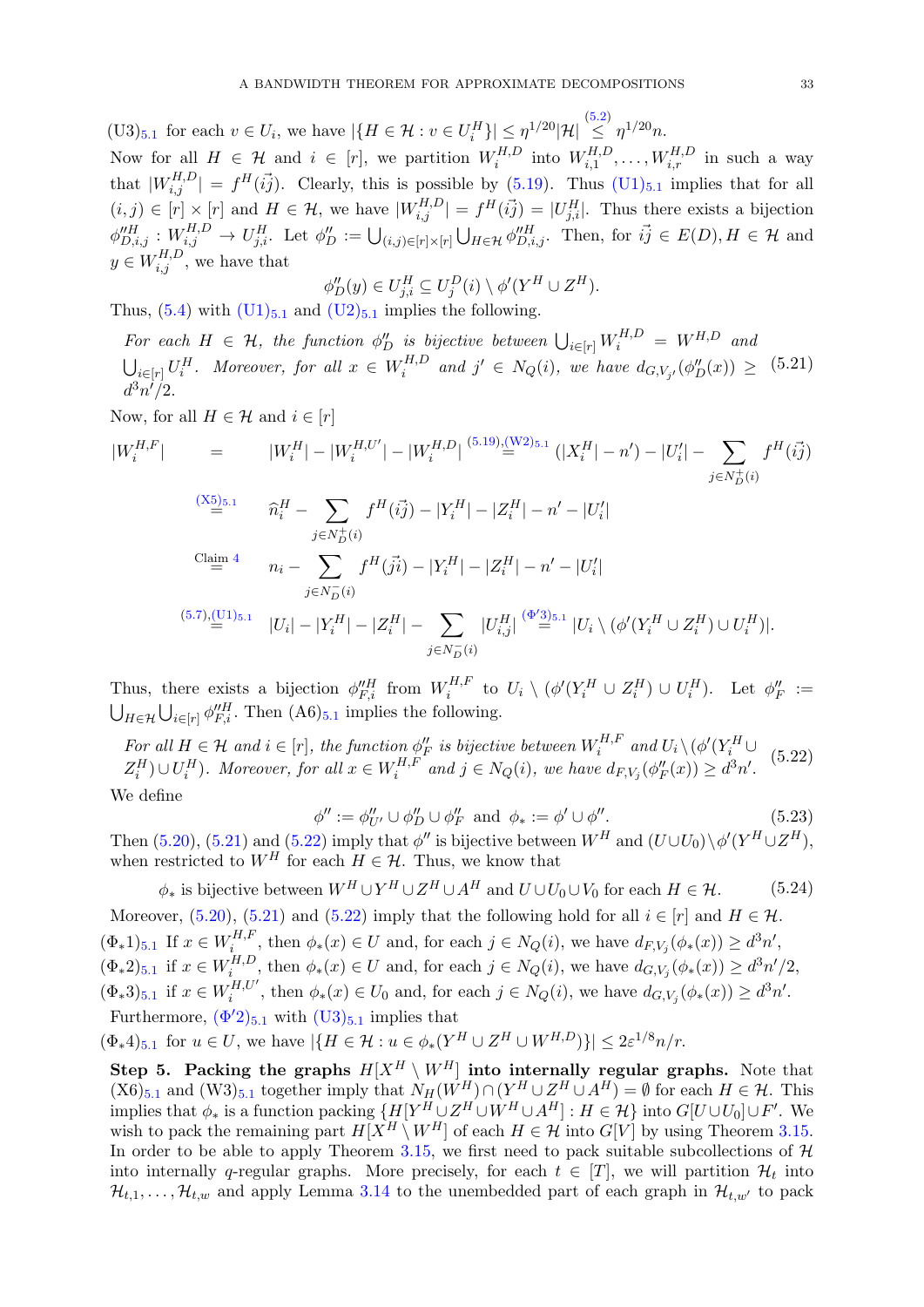all these parts into a graph  $H_{t,w'}$  on |V| vertices which is internally q-regular. We can then use Theorem [3.15](#page-13-0) to pack all the  $H_{t,w'}$  into  $G[V]$  in Step 6.

For this purpose, we choose an integer q and a constant  $\xi$  such that  $1/T \ll 1/q \ll \xi \ll \alpha$  and let

$$
w := \frac{e(\mathcal{H})}{(1 - 3\xi)T(k - 1)qn/2} \stackrel{\text{(A2)}_{5,1}}{\leq} \frac{(1 - \nu/2)\alpha n'}{qT}.
$$
\n(5.25)

By using [\(5.1\)](#page-25-1) and [\(5.11\)](#page-27-4), for each  $t \in [T]$ , we can further partition  $\mathcal{H}_t$  into  $\mathcal{H}_{t,1}, \ldots, \mathcal{H}_{t,w}$  such that for each  $(t, w') \in [T] \times [w]$ , we have

<span id="page-34-0"></span>
$$
e(\mathcal{H}_{t,w'}) = (1 - 3\xi)(k - 1)qn/2 \pm 2\Delta n = (1 - 3\xi \pm \xi/2)(k - 1)qn/2.
$$
 (5.26)

By  $(A1)_{5,1}$  $(A1)_{5,1}$  $(A1)_{5,1}$ , we have

<span id="page-34-6"></span><span id="page-34-2"></span>
$$
|\mathcal{H}_{t,w'}| \le 2(k-1)q \le (q\xi)^{3/2}.
$$
\n(5.27)

For all  $H \in \mathcal{H}$  and  $i \in [r]$ , let  $\widetilde{X}_i^H := X_i^H \setminus W_i^H$  and  $\widetilde{X}^H := \bigcup_{i \in [r]} \widetilde{X}_i^H$ . Thus, by  $(W2)_{5,1}$  $(W2)_{5,1}$  $(W2)_{5,1}$  $(W2)_{5,1}$  we have  $|\widetilde{X}_i^H| = n'$  for all  $H \in \mathcal{H}$  and  $i \in [r]$ . Moreover, for all  $t \in [T]$ ,  $w' \in [w]$  and  $ij \in E(Q)$ , we have

<span id="page-34-3"></span>
$$
\sum_{H \in \mathcal{H}_{t,w'}} e(H[\tilde{X}_i^H, \tilde{X}_j^H]) = \sum_{H \in \mathcal{H}_{t,w'}} (e(H[X_i^H, X_j^H]) \pm \Delta(|W_i^H| + |W_j^H|)
$$
\n
$$
\xrightarrow{(X4)_{5.1} \underline{\mathbf{i}}_{\mathbf{k}}} \sum_{H \in \mathcal{H}_{t,w'}} \left( \frac{2e(H) \pm \varepsilon^{1/5} n}{(k-1)r} \pm \frac{3\Delta n}{Tr} \right) \stackrel{(5.26)}{=} (1 - 3\xi \pm \xi) q n'(5.28)
$$

When packing  $H[\tilde{X}^H]$  and  $H'[\tilde{X}^{H'}]$  (say) into the same graph  $H_{t,w'}$ , we need to make sure that the 'attachment sets' of  $H[\tilde{X}^H]$  and  $H'[\tilde{X}^{H'}]$  are not mapped to the same vertex sets in  $H_{t,w'}$ . The attachment set for  $H[\tilde{X}^H]$  contains those vertices of  $\tilde{X}^H$  which have a neighbour in  $W^H \cup Y^H \cup Z^H \cup A^H$  (more precisely, a neighbour in  $W^H \cup Z^H$ ) and is defined in [\(5.29\)](#page-34-1). Keeping these attachment sets disjoint in  $H_{t,w'}$  ensures that we can make the embedding of each  $\tilde{X}^H$  consistent with the existing partial embedding of H without attempting to use an edge of F or G twice. For all  $i \in [r]$  and  $H \in \mathcal{H}$ , we let

$$
N_i^{H,F} := \bigcup_{i' \in N_Q(i)} N_H^1(W_{i'}^{H,F}) \cap \widetilde{X}_i^H \text{ and } N_i^{H,G} := N_H^1(Z^H \cup W^{H,D} \cup \bigcup_{i' \in N_Q(i)} W_{i'}^{H,U'}) \cap \widetilde{X}_i^H.
$$
\n(5.29)

Note that  $(W1)_{5.1}$  $(W1)_{5.1}$  $(W1)_{5.1}$  $(W1)_{5.1}$ ,  $(W3)_{5.1}$  $(W3)_{5.1}$  and the fact that  $W^{H,F}, W^{H,D}, W^{H,U'}$  form a partition of  $W^H$ implies that

<span id="page-34-5"></span><span id="page-34-1"></span>
$$
N_i^{H,F} \cap N_i^{H,G} = \emptyset. \tag{5.30}
$$

Moreover, if  $x \in N_i^{H,F}$  $t_i^{H,F}$  then x has a unique neighbour in  $W^{H,F}$ . Similarly, if  $x \in N_i^{H,G}$  $i^{H,\mathsf{G}},$  then either x has a unique neighbour in  $W^{H,D} \cup W^{H,U'}$  or x has at least one neighbour in  $Z^H$  (but not both). Note that for  $i \in [r]$  and  $H \in \mathcal{H}$ ,

<span id="page-34-4"></span>
$$
|N_i^{H,F} \cup N_i^{H,G}| \leq \sum_{i' \in N_Q(i)} \Delta(|W_{i'}^{H,F}| + |W_{i'}^{H,U'}|) + \Delta(|Z^H| + |W^{H,D}|)
$$
  

$$
\leq \sum_{\substack{(W2)_{5.1},(5.19) \\ \leq}} \frac{\Delta(kn)}{Tr} + 4\Delta^{3k^3+1} \eta^{0.9} n + \Delta r^2 \eta^{1/7} n \leq T^{-2/3} n'.
$$
 (5.31)

For each  $i \in [r]$ , we consider a set  $\widehat{X}_i$  with  $|\widehat{X}_i| = n'$  such that  $\widehat{X}_1, \ldots, \widehat{X}_r$  are pairwise vertexdisjoint. For each  $(t, w') \in [T] \times [w]$ , let  $\mathcal{H}_{t, w'} =: \{H_{t, w'}^{1}, \ldots, H_{t, w'}^{h(t, w')}\}.$  Then, by  $(5.27), (5.28),$  $(5.27), (5.28),$  $(5.27), (5.28),$  $(5.27), (5.28),$  $(5.31)$  and  $(X3)_{5,1}$  $(X3)_{5,1}$  $(X3)_{5,1}$  $(X3)_{5,1}$ , we can apply Lemma [3.14](#page-13-1) with the following objects and parameters for each  $(t, w') \in [T] \times [w].$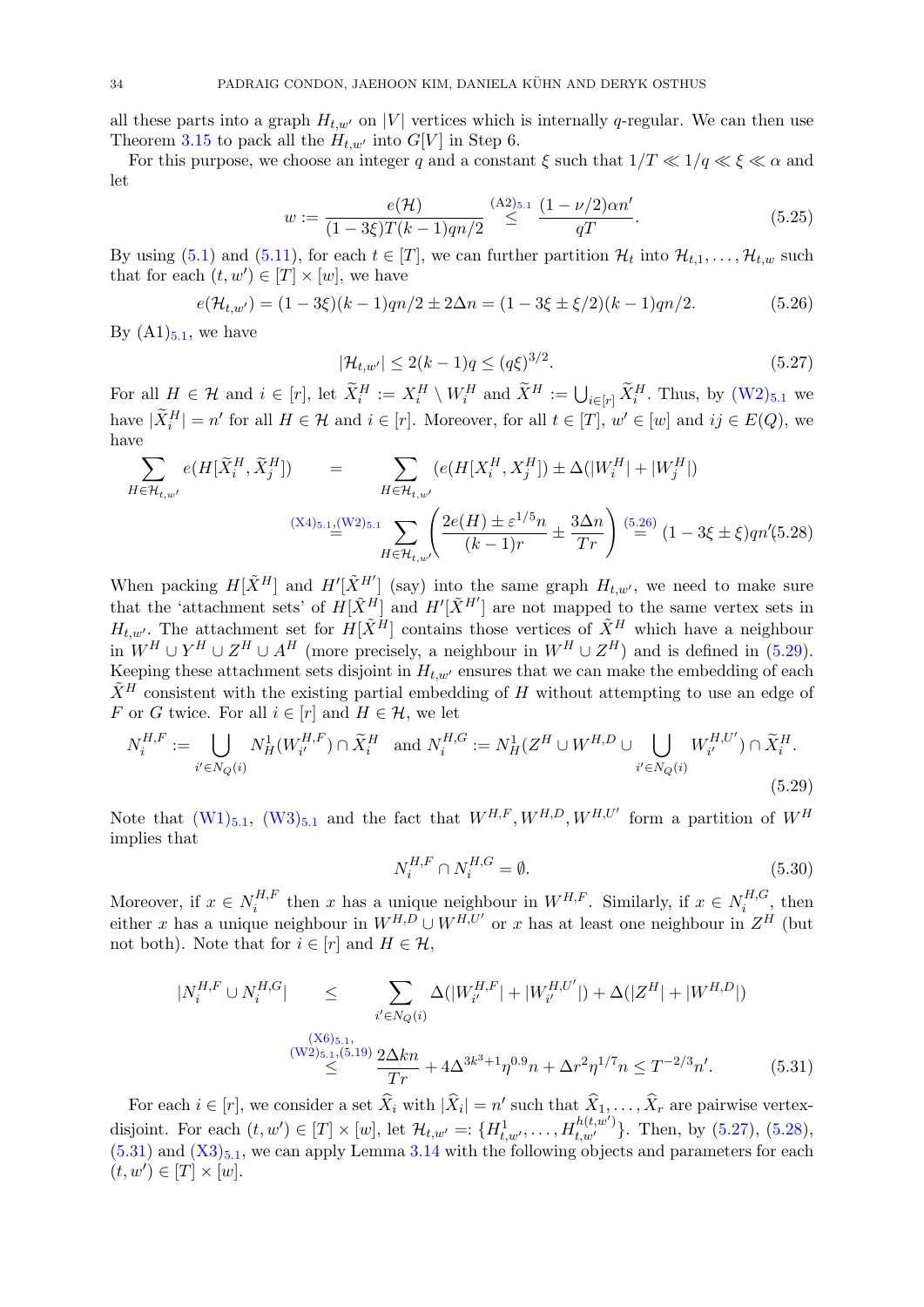$$
\text{object/parameter } \left\lvert H^j_{t,w'}[\widetilde{X}^{H^j_{t,w'}}] \left\lvert \begin{array}{c|c} \widetilde{X}^{H^j_{t,w'}} & \widetilde{X}_i & n' & q & \xi \\ \hline \widetilde{X}^{j}_i & K_i & K_i & n & q & \xi \\ \end{array} \right\rvert \left\lvert \begin{array}{c|c} \widetilde{X}^{j}_i & n' & q & \xi & T^{-2/3} & h(t,w') & N^{H^j_{t,w'},F}_i \cup N^{H^j_{t,w'},G}_i & Q \\ \hline \widetilde{X}^{j}_i & K_i & n & q & \xi & \varepsilon & s \\ \end{array} \right\rvert \left\lvert H^j_{t,w'} \right\rvert \left\lvert H^j_{t,w'} \left\lvert H^j_{t,w'} \right\rvert \right\rvert \left\lvert H^j_{t,w'} \left\lvert H^j_{t,w'} \right\rvert \right\rvert \left\lvert H^j_{t,w'} \left\lvert H^j_{t,w'} \right\rvert \right\rvert \left\lvert H^j_{t,w'} \left\lvert H^j_{t,w'} \right\rvert \right\rvert \right\rvert
$$

Then for each  $(t, w') \in [T] \times [w]$ , we obtain a function  $\Phi_{t, w'}$  packing  $\{H[\tilde{X}^H] : H \in$  $\mathcal{H}_{t,w'}$  into some graph  $H_{t,w'}$  which is internally q-regular with respect to the vertex partition  $(Q, \hat{X}_1, \ldots, \hat{X}_r)$ . Moreover, for all  $i \in [r]$  and  $H \in \mathcal{H}_{t,w'}$  we have  $\Phi_{t,w'}(\tilde{X}_i^H) = \hat{X}_i$  and for distinct  $H, H' \in \mathcal{H}_{t,w'}$  and  $i \in [r]$ , we have

<span id="page-35-0"></span>
$$
\Phi_{t,w'}(N_i^{H,F} \cup N_i^{H,G}) \cap \Phi_{t,w'}(N_i^{H',F} \cup N_i^{H',G}) = \emptyset.
$$
\n(5.32)

Note that for all  $(t, w') \in [T] \times [w]$ , the graphs  $H_{t,w'}$  have same vertex set  $\bigcup_{i \in [r]} \hat{X}_i$ . For all  $i \in [r]$  and  $(t, w') \in [T] \times [w]$ , we let

$$
L_i^{t,w'} := \bigcup_{H \in \mathcal{H}_{t,w'}} \Phi_{t,w'}(N_i^{H,F}) \text{ and } M_i^{t,w'} := \bigcup_{H \in \mathcal{H}_{t,w'}} \Phi_{t,w'}(N_i^{H,G}).
$$
 (5.33)

Then by  $(5.30)$  and  $(5.32)$  we have

<span id="page-35-1"></span>
$$
L_i^{t,w'} \cup M_i^{t,w'} \subseteq \widehat{X}_i \quad \text{and} \quad L_i^{t,w'} \cap M_i^{t,w'} = \emptyset. \tag{5.34}
$$

By  $(5.27)$  and  $(5.31)$ , for all  $(t, w') \in [T] \times [w]$  and  $i \in [r]$ 

<span id="page-35-3"></span>
$$
|L_i^{t,w'} \cup M_i^{t,w'}| \le q^{3/2} T^{-2/3} n' \le T^{-1/2} n'. \tag{5.35}
$$

Step 6. Packing the internally regular graphs  $H_{t,w'}$  into  $G[V]$ . In the previous step, we constructed a collection  $\hat{\mathcal{H}} := \{H_{1,1}, \ldots, H_{T,w}\}$  of internally q-regular graphs on |V| vertices. We now wish to apply Theorem [3.15](#page-13-0) to pack  $\hat{\mathcal{H}}$  into  $G[V]$ . However, our packing needs to be consistent with the packing  $\phi_*$ . Note that for each  $H \in \mathcal{H}$  the set  $W^H \cup Y^H \cup Z^H \cup A^H$  consists of exactly those vertices of H which are already embedded by  $\phi_*$ . Thus by  $(X3)_{5.1}$  $(X3)_{5.1}$  $(X3)_{5.1}$  $(X3)_{5.1}$ ,  $(X6)_{5.1}$  $(X6)_{5.1}$ , [\(5.29\)](#page-34-1) and [\(5.33\)](#page-35-1), it follows that whenever  $x \in \hat{X}_i$  is a vertex of  $H_{t,w'}$  such that the set  $\Phi_{t,w'}^{-1}(x)$ of pre-images of x contains a neighbour of some vertex which is already embedded by  $\phi_*$ , then  $x \in L_i^{t,w'} \cup M_i^{t,w'}$ <sup>t,*w*</sup>. Thus in order to ensure that our packing of H is consistent with  $\phi_*$ , for each  $i \in [r]$ , each  $(t, w') \in [T] \times [w]$  and each  $y \in L_i^{t, w'} \cup M_i^{t, w'}$  we will choose a suitable target set  $A_{y}^{t,w'}$  of vertices of  $G[V]$  and will map y into this set.

For all  $(t, w') \in [T] \times [w]$ ,  $i \in [r]$  and any vertex  $y \in L_i^{t, w'} \cup M_i^{t, w'}$  $i_i^{t,w}$ , [\(5.32\)](#page-35-0) implies that there exists a unique graph  $H_y^{t,w'} \in \mathcal{H}_{t,w'}$  and a unique vertex  $x_y^{t,w'} \in N_i^{H_y^{t,w'},F} \cup N_i^{H_y^{t,w'},G}$  $\int_{i}^{H_y}$  such that  $y = \Phi_{t,w'}(x^{t,w'}_y)$ . Let

$$
J_y^{t,w'} := N_{H_y^{t,w'}}(x_y^{t,w'}) \cap (W^{H_y^{t,w'}} \cup Z^{H_y^{t,w'}}) = N_{H_y^{t,w'}}(x_y^{t,w'}) \cap (W^{H_y^{t,w'}} \cup Y^{H_y^{t,w'}} \cup Z^{H_y^{t,w'}} \cup A^{H_y^{t,w'}}).
$$

The final equality follows from  $(X6)_{5,1}$  $(X6)_{5,1}$  $(X6)_{5,1}$  $(X6)_{5,1}$ . For all  $(t, w') \in [T] \times [w]$ ,  $i \in [r]$  and any vertex  $y \in L_i^{t,w'} \cup M_i^{t,w'}$  $i^{t,w}$ , we define the target set

$$
A_y^{t,w'} := \begin{cases} N_F(\phi_*(J_y^{t,w'})) \cap V_i & \text{if } x_y^{t,w'} \in N_i^{H_y^{t,w'},F}, \\ N_G(\phi_*(J_y^{t,w'})) \cap V_i & \text{if } x_y^{t,w'} \in N_i^{H_y^{t,w'},G}. \end{cases}
$$

Note that  $A_y^{t,w'}$  is well-defined as [\(5.30\)](#page-34-5) implies that exactly one of the above cases holds. Moreover, the following claim implies that these target sets are sufficiently large.

<span id="page-35-2"></span>**Claim 7.** For all 
$$
(t, w') \in [T] \times [w]
$$
,  $i \in [r]$  and any vertex  $y \in L_i^{t, w'} \cup M_i^{t, w'}$ , we have  

$$
|A_y^{t, w'}| \ge d^{5\Delta} |V_i|.
$$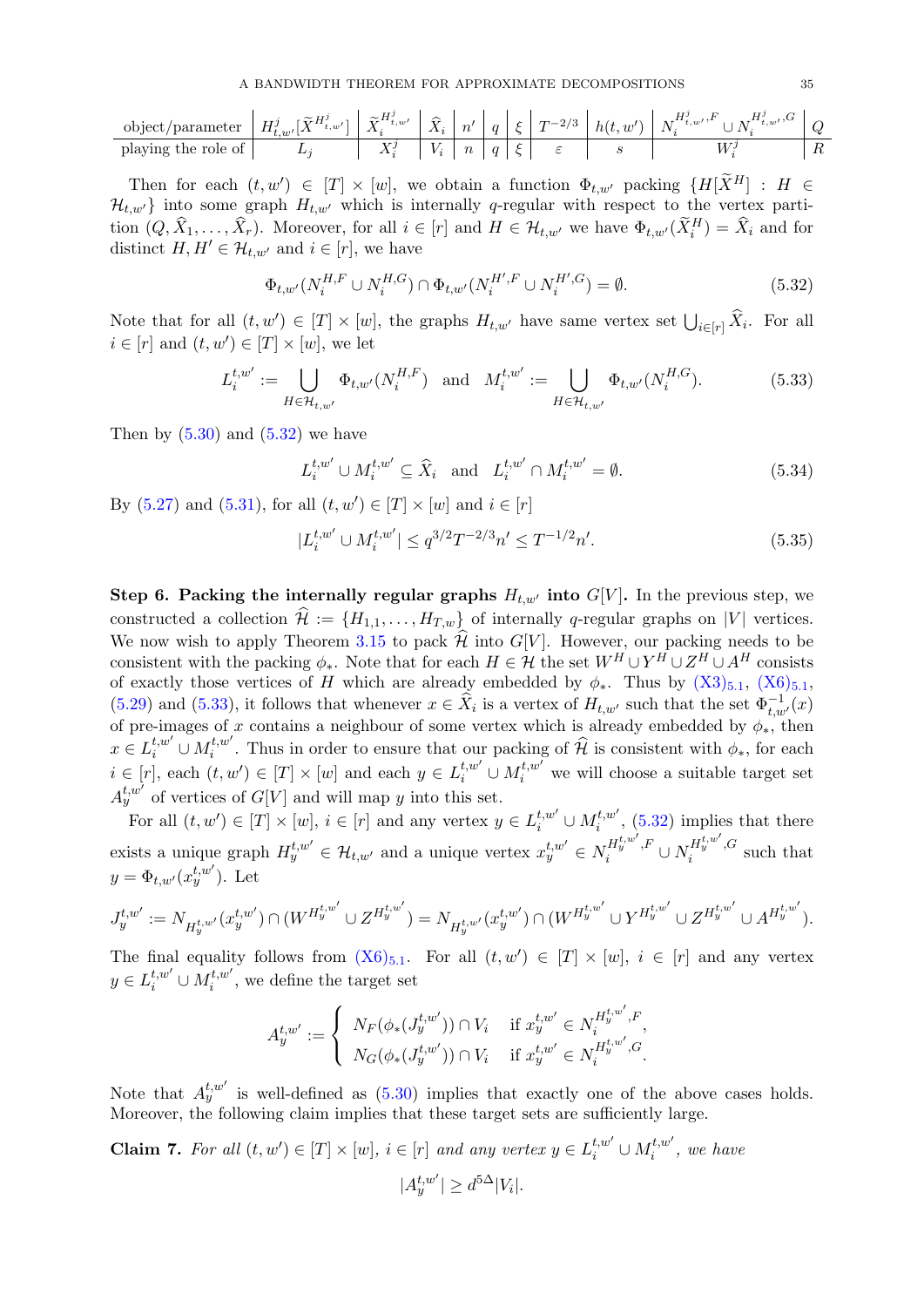*Proof.* We fix  $(t, w') \in [T] \times [w]$ ,  $i \in [r]$  and a vertex  $y \in L_i^{t, w'} \cup M_i^{t, w'}$  $i_i^{t,w}$ . For simplicity, we write  $H := H_y^{t,w'}, x := x_y^{t,w'}$  and  $J := J_y^{t,w'}$ . Then [\(5.30\)](#page-34-5) implies that exactly one of the following two cases holds.

Case 1.  $x \in N_i^{H,F}$  $i_i^{H,r}$ . In this case,  $(W1)_{5.1}$  $(W1)_{5.1}$  $(W1)_{5.1}$  $(W1)_{5.1}$  and  $(W3)_{5.1}$  $(W3)_{5.1}$  imply that

$$
J = N_H(x) \cap W^{H,F} \stackrel{(\text{X3})_{5.1}}{=} N_H(x) \cap \bigcup_{i' \in N_Q(i)} W^{H,F}_{i'} \text{ and } |J| = 1.
$$

Then by  $(\Phi_* 1)_{5.1}$  $(\Phi_* 1)_{5.1}$  $(\Phi_* 1)_{5.1}$ , we know  $|A_y^{t,w'}| \ge d^3 |V_i|$ .

Case 2.  $x \in N_i^{H,G}$  $i^{H,G}$ . In this case, by  $(5.29)$  and  $(W3)_{5.1}$  $(W3)_{5.1}$  $(W3)_{5.1}$  $(W3)_{5.1}$ , we have exactly one of the following cases.

**Case 2.1**  $x \in N^1_H(Z^H)$ . In this case,  $N_H(x) \cap W^H = \emptyset$  by  $(W3)_{5,1}$  $(W3)_{5,1}$  $(W3)_{5,1}$  $(W3)_{5,1}$ . Thus we have  $J =$  $N_H(x) \cap Z^H$ . Then [\(5.15\)](#page-29-8) and  $(\Phi'1)_{5,1}$  $(\Phi'1)_{5,1}$  $(\Phi'1)_{5,1}$  imply that  $|A_y^{t,w'}| = |N_G(\phi'(e_{H,x})) \cap V_{f_H(e_{H,x})}| \geq d^{5\Delta} |V_i|$ . **Case 2.2**  $x \in N^1_H(W^{H,D} \cup W^{H,U'})$ . In this case, again  $(W_1)_{5,1}$  $(W_1)_{5,1}$  $(W_1)_{5,1}$ ,  $(W_3)_{5,1}$  and  $(X_3)_{5,1}$  imply that

$$
J = N_H(x) \cap (W^{H,D} \cup W^{H,U'}) = N_H(x) \cap \bigcup_{i' \in N_Q(i)} (W^{H,D}_{i'} \cup W^{H,U'}_{i'}) \text{ and } |J| = 1.
$$

Thus  $(\Phi_* 2)_{5.1}$  $(\Phi_* 2)_{5.1}$  $(\Phi_* 2)_{5.1}$  or  $(\Phi_* 3)_{5.1}$  imply that  $|A_y^{t,w'}| \ge d^3 |V_i|/2$ . This proves the claim.

Let  $\mathbf{S} := [T] \times [w]$ . Let  $\Lambda$  be the graph with

$$
V(\Lambda) := \{ (\vec{s}, y) : \vec{s} \in \mathbf{S}, y \in \bigcup_{\vec{s} \in \mathbf{S}, i \in [r]} L_i^{\vec{s}} \cup M_i^{\vec{s}} \}
$$

and

$$
E(\Lambda) := \left\{ (\vec{s}, y)(\vec{t}, y') : \vec{s} \neq \vec{t} \in \mathbf{S}, i \in [r], (y, y') \in (L_i^{\vec{s}} \times L_i^{\vec{t}}) \cup (M_i^{\vec{s}} \times M_i^{\vec{t}}) \text{ and } \phi_*(J_{y'}^{\vec{s}}) \cap \phi_*(J_{y'}^{\vec{t}}) \neq \emptyset \right\}.
$$

Note that  $\Lambda$  is the graph indicating possible overlaps of images of distinct edges when we extend  $\phi_*$ . Indeed, if  $(\vec{s}, y)$  and  $(\vec{t}, y')$  are adjacent in  $\Lambda$ , there are  $z \in N_{H^{\vec{s}}_y}(x^{\vec{s}}_y)$  and  $z' \in N_{H^{\vec{t}}_{y'}}(x^{\vec{t}}_{y'})$  such that  $\phi_*(z) = \phi_*(z')$ . If we embed y and y' onto the same vertex, then the two edges  $x_y^{\vec{s}} z$  and  $x_{y'}^{\vec{t}} z'$ would be embedded onto the same edge of  $G \cup F$ . Thus we need to ensure that  $\phi(y) \neq \phi(y')$ .

Note that for all  $(\vec{s}, y) \in V(\Lambda)$  and  $\vec{t} \in \mathbf{S}$ , we have

<span id="page-36-0"></span>
$$
|\{( \vec{t}, y') \in N_{\Lambda}((\vec{s}, y)) \}| \leq |\{ y' : H_{y'}^{\vec{t}} \in \mathcal{H}_{\vec{t}}, \phi_*(J_{y'}^{\vec{t}}) \cap \phi_*(J_{y}^{\vec{s}}) \neq \emptyset \}|
$$
  
\n
$$
\leq \sum_{v \in \phi_*(J_{y}^{\vec{s}})} |\{ y' : H_{y'}^{\vec{t}} \in \mathcal{H}_{\vec{t}}, v \in \phi_*(J_{y'}^{\vec{t}}) \}|
$$
  
\n
$$
\leq \sum_{v \in \phi_*(J_{y}^{\vec{s}})} \sum_{H \in \mathcal{H}_{\vec{t}}} |\{ x \in V(H) : v \in \phi_*(N_H(x)) \}|
$$
  
\n
$$
\leq \sum_{v \in \phi_*(J_{y}^{\vec{s}})} \sum_{H \in \mathcal{H}_{\vec{t}}} |\{ x \in N_H(x') : v = \phi_*(x'), x' \in V(H) \}|
$$
  
\n
$$
\leq \sum_{v \in \phi_*(J_{y}^{\vec{s}})} \sum_{H \in \mathcal{H}_{\vec{t}}} \Delta \leq \Delta^2 |\mathcal{H}_{\vec{t}}| \leq \Delta^2 (\xi q)^{3/2} \leq q^2.
$$
 (5.36)

(Here the third inequality holds by the definition of  $J_{y'}^{\vec{t}}$  and the definition of  $x_{y'}^{\vec{t}}$ , the fifth inequality holds since [\(5.24\)](#page-33-6) implies that there is at most one  $x' \in V(H)$  with  $\phi_*(x') = v$ , and the sixth inequality holds since  $|J_y^{\vec{s}}| \leq |N_{H_y^{\vec{s}}}(x_y^{\vec{s}})| \leq \Delta$ .)

Consider any  $(\vec{s}, y) \in V(\Lambda)$ . Then similarly as above we have

$$
d_{\Lambda}((\vec{s},y)) \leq \sum_{v \in \phi_*(J_y^{\vec{s}})} \sum_{H \in \mathcal{H}} |\{x \in N_H(x') : v = \phi_*(x'), x' \in V(H)\}| \leq \Delta^2 |\mathcal{H}| \stackrel{(5.2)}{\leq} \alpha^{1/2} n'.
$$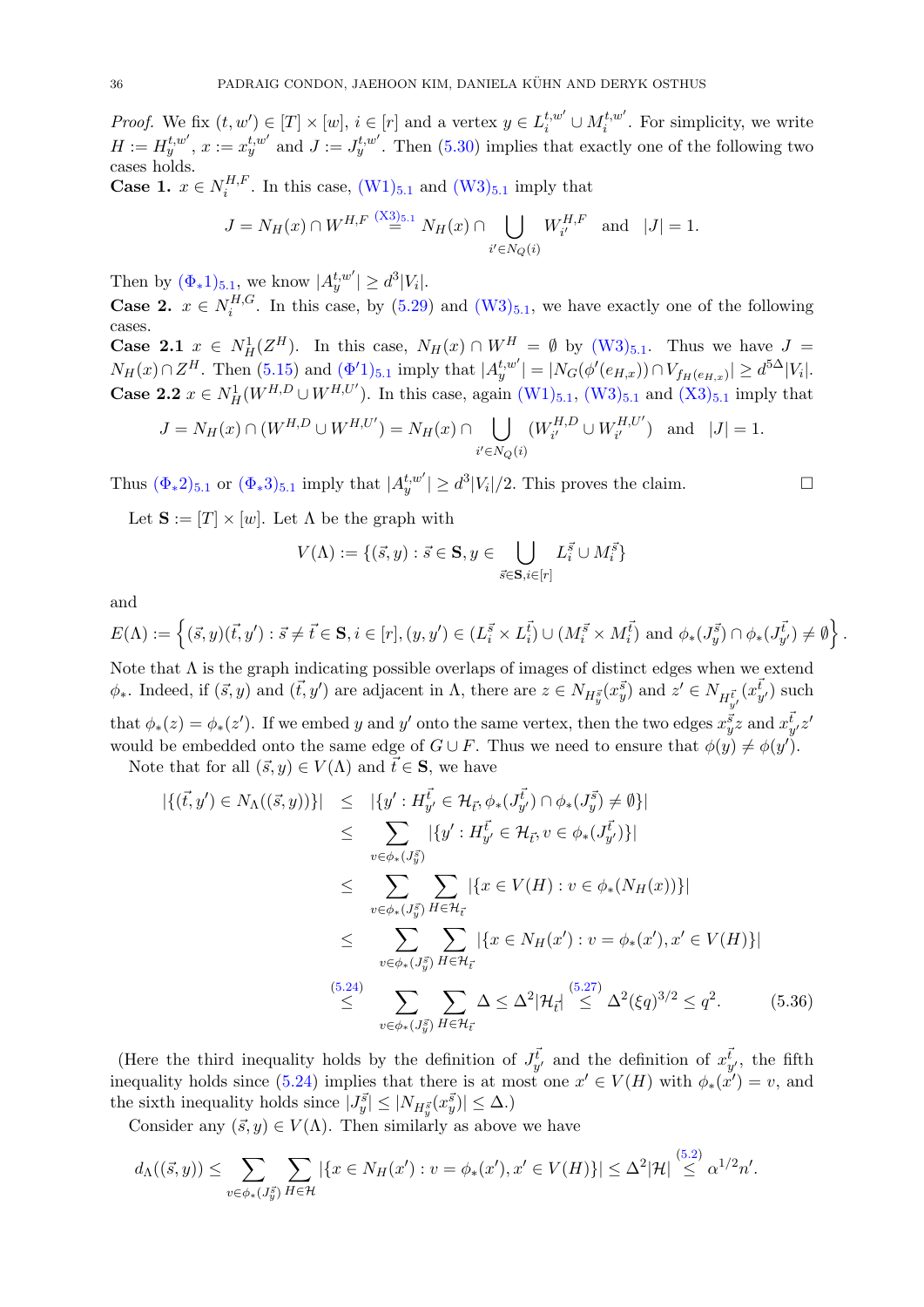This shows that

<span id="page-37-0"></span>
$$
\Delta(\Lambda) \le \alpha^{1/2} n' < d^{5\Delta} n'/2. \tag{5.37}
$$

We can now apply the blow-up lemma for approximate decompositions (Theorem [3.15\)](#page-13-0) with the following objects and parameters.

| object/parameter    | আ |                         |       | $H_{t,w'}$ | $\times$<br> w | $T-1$ . |        |
|---------------------|---|-------------------------|-------|------------|----------------|---------|--------|
| playing the role of |   |                         |       |            |                |         |        |
| object/parameter    | m | $\tau t.w$<br>$M^{t,w}$ | A t.w |            |                |         |        |
| playing the role of |   |                         |       |            | ur             |         | $\, n$ |

Indeed,  $(A3)_{5.1}$  $(A3)_{5.1}$  $(A3)_{5.1}$  implies that  $(A1)_{3.15}$  $(A1)_{3.15}$  $(A1)_{3.15}$  holds, and  $(A2)_{3.15}$  holds by the definition of  $H_{t,w'}$ . Claim [7](#page-35-2) and  $(5.35)$  imply that  $(A3)_{3.15}$  $(A3)_{3.15}$  $(A3)_{3.15}$  holds, and  $(5.35)$ ,  $(5.36)$  and  $(5.37)$  imply that  $(A4)_{3.15}$  holds. Moreover,  $(5.25)$  implies that the upper bound on s in the assumption of Theorem [3.15](#page-13-0) holds.

Thus by Theorem [3.15](#page-13-0) we obtain a function  $\phi^*$  that packs  $\{H_{\vec{s}}: \vec{s} \in \mathbf{S}\}\$  into  $G[V]$  and satisfies the following, where  $\phi_{\vec s}^*$  denotes the restriction of  $\phi^*$  to  $H_{\vec s}.$ 

<span id="page-37-2"></span><span id="page-37-1"></span> $(\Phi^*1)_{5,1}$  $(\Phi^*1)_{5,1}$  $(\Phi^*1)_{5,1}$  for each  $\vec{s} \in \mathbf{S}$  and  $y \in \bigcup_{i \in [r]} L_i^{\vec{s}} \cup M_i^{\vec{s}},$  we have  $\phi^*_{\vec{s}}(y) \in A_{\vec{y}}^{\vec{s}},$  $(\Phi^*2)_{5.1}$  $(\Phi^*2)_{5.1}$  $(\Phi^*2)_{5.1}$  for any  $(\vec{s}, y)(\vec{t}, y') \in E(\Lambda)$ , we have that  $\phi_{\vec{s}}^*(y) \neq \phi_{\vec{t}}^*(y')$ . We let

<span id="page-37-3"></span>
$$
\phi := \phi^*(\bigcup_{\vec{s} \in \mathbf{S}} \Phi_s) \cup \phi_*.
$$

Recall from Step 3 and [\(5.23\)](#page-33-7) that  $\phi_* = \phi' \cup \phi''$ , and that  $\phi'$  packs  $\{H[Y^H \cup Z^H \cup A^H] : H \in \mathcal{H}\}\$ into  $G[U] \cup F'$ . Since each  $\Phi_{\vec{s}}$  is a packing of  $\{H[X^H \setminus W^H] : H \in \mathcal{H}_{\vec{s}}\}$  into  $H_{\vec{s}}$  and  $\phi^*$ is a packing of  $\{H_{\vec{s}} : \vec{s} \in S\}$  into  $G[V]$ , we know that  $\phi$  packs  $\{H[X^H \setminus W^H] : H \in \mathcal{H}\}$ into G[V]. Moreover,  $(\Phi^*1)_{5,1}$  $(\Phi^*1)_{5,1}$  $(\Phi^*1)_{5,1}$ ,  $(\Phi^*2)_{5,1}$  with the definitions of  $A_y^{\vec{s}}$  and  $\Lambda$  imply that  $\phi$  packs  $\{H[X^H \setminus W^H, W^{H,F}] : H \in \mathcal{H}\}\$ into F, and  $\phi$  packs  $\{H[X^H \setminus W^H, W^{H,U'}] : H \in \mathcal{H}\}\$ into  $G[V, U_0]$ , and  $\phi$  packs  $\{H[X^H \setminus W^H, W^{H,D} \cup Z^H] : H \in \mathcal{H}\}\$  into  $G[V, U]$ . Thus, we have the following.

$$
\phi(\bigcup_{H \in \mathcal{H}} E_H(Y^H \cup Z^H \cup A^H)) \subseteq E_G(U) \cup E(F'), \qquad \phi(\bigcup_{H \in \mathcal{H}} E_H(X^H \setminus W^H)) \subseteq E_G(V),
$$
  
\n
$$
\phi(\bigcup_{H \in \mathcal{H}} E_H(X^H \setminus W^H, W^{H, F})) \subseteq E_F(V, U), \qquad \phi(\bigcup_{H \in \mathcal{H}} E_H(X^H \setminus W^H, W^{H, U'})) \subseteq E_G(V, U_0),
$$
  
\n
$$
\phi(\bigcup_{H \in \mathcal{H}} E_H(X^H \setminus W^H, W^{H, D} \cup Z^H)) \subseteq E_G(V, U).
$$
\n(5.38)

Also, it is obvious that the restriction of  $\phi$  to  $V(H)$  is injective for each  $H \in \mathcal{H}$ . As  $G[U] \cup$  $F', G[V], F, G[V, U_0]$  and  $G[V, U]$  are pairwise edge-disjoint, we conclude that  $\phi$  packs  $\mathcal{H}$  into  $G \cup F \cup F'$ . Moreover, by  $(5.2)$  we have  $\Delta(\phi(\mathcal{H})) \leq \Delta |\mathcal{H}| \leq 4k\Delta \alpha n/r$ , thus  $(B1)_{5,1}$  $(B1)_{5,1}$  $(B1)_{5,1}$  holds. By  $(5.38)$  and  $(\Phi'4)_{5.1}$  $(\Phi'4)_{5.1}$  $(\Phi'4)_{5.1}$ , for  $u \in U$ , we have

$$
d_{\phi(\mathcal{H})\cap G}(u) \leq \Delta |\{H \in \mathcal{H} : u \in \phi_*(Y^H \cup Z^H \cup W^{H,D})\}| \stackrel{(\Phi_* 4)_{5,1}}{\leq} \frac{2\Delta \varepsilon^{1/8} n}{r}.
$$

Thus  $(B2)_{5,1}$  $(B2)_{5,1}$  $(B2)_{5,1}$  holds.

Finally, for  $i \in [r]$ , by  $(X3)_{5,1}$  $(X3)_{5,1}$  $(X3)_{5,1}$  $(X3)_{5,1}$ ,  $(X6)_{5,1}$  $(X6)_{5,1}$ ,  $(5.38)$  we have

$$
e_{\phi(\mathcal{H})\cap G}(V_{i},U\cup U_{0}) \leq \sum_{H\in\mathcal{H}} \Delta\Big(|Z^{H}| + \sum_{j\in N_{Q}(i)} |W_{j}^{H,U'}| + \sum_{j\in N_{Q}(i)} |W_{j}^{H,D}|\Big)
$$
  
\n(5.2),(X6)5.1,  
\n(5.6),(5.19)  
\n
$$
\leq \frac{2k\Delta\alpha n}{r} \left(4\Delta^{3k^{3}}\eta^{0.9}n + 2(k-1)\varepsilon^{3/4}n/r + (k-1)r\eta^{1/7}n\right)
$$
  
\n
$$
\leq \frac{\varepsilon^{1/2}n^{2}}{r^{2}},
$$

which shows that  $(B3)_{5.1}$  $(B3)_{5.1}$  $(B3)_{5.1}$  holds.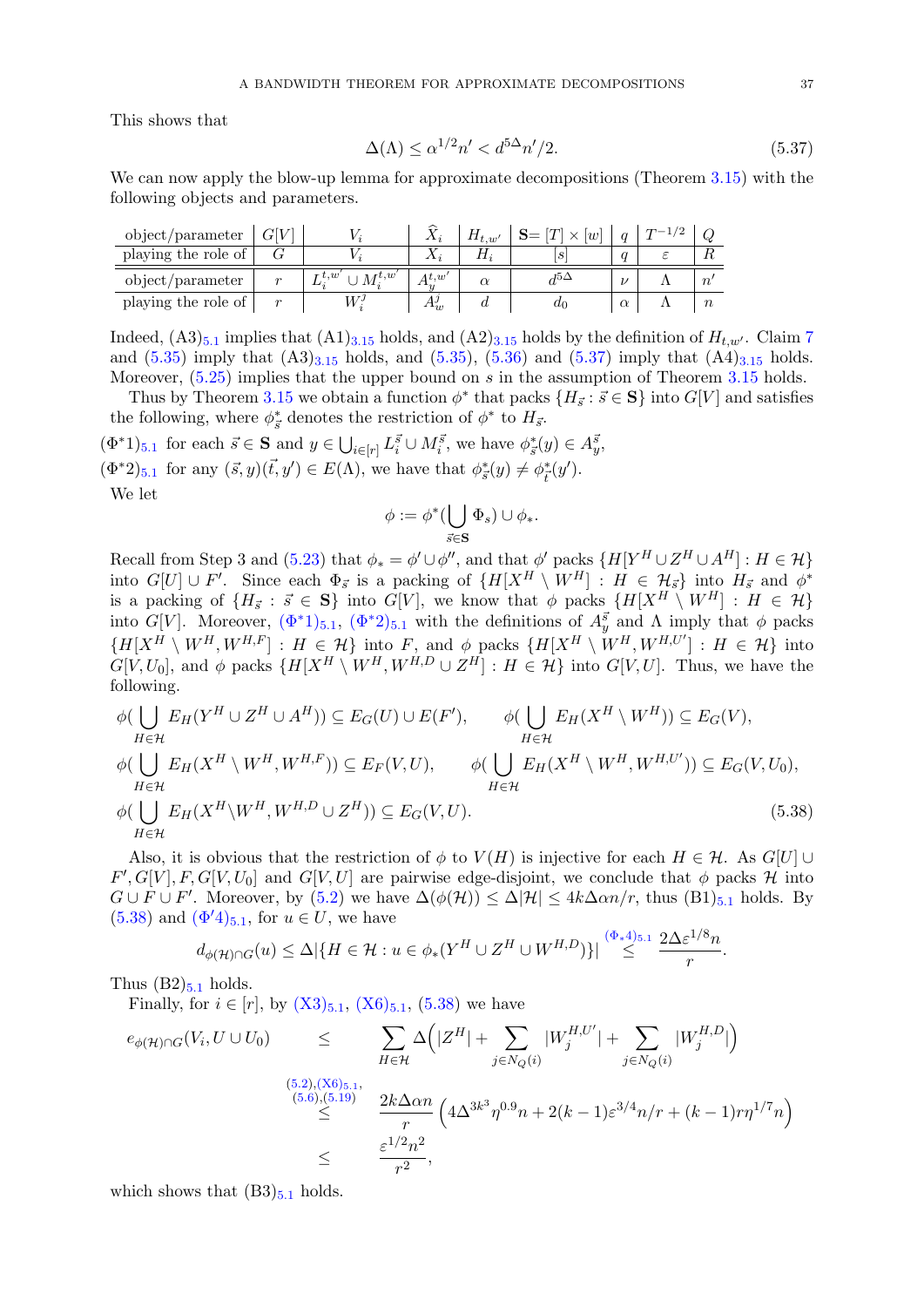#### <span id="page-38-8"></span> $\Box$

#### 6. Proof of Theorem [1.2](#page-3-0)

<span id="page-38-0"></span>The proof of Theorem [1.2](#page-3-0) proceeds in three steps. In the first step we will apply the results of Section 3 to construct suitable edge-disjoint subgraphs  $G_{t,s}, G_t^*, F_{t,s}$  and  $F'_t$  of G, where  $G_{t,s}$  is a  $K_k$ -factor blow-up spanning almost all vertices while  $G_t^*, F_{t,s}$  and  $F_t'$  are comparatively sparse. In the (straightforward) second step, we simply partition  $H$  into collections  $\mathcal{H}_{t,s}$  such that the  $e(\mathcal{H}_{t,s})$  are approximately equal to each other. Finally, in the third step we will pack each  $\mathcal{H}_{t,s}$ into  $G_{t,s} \cup G_t^* \cup F_{t,s} \cup F_t'$  via Lemma [5.1.](#page-25-0)

*Proof of Theorem [1.2.](#page-3-0)* Let  $\sigma := \delta - \max\{1/2, \delta_k^{\text{reg}}\} > 0$ . By [\(3.6\)](#page-10-4), we have  $\delta \geq 1 - 1/k + \sigma$  for any  $k \geq 2$ . Without loss of generality, we may assume that  $\nu < \sigma/2$ . For given  $\nu, \sigma > 0$  and  $\Delta$ ,  $k \in \mathbb{N} \backslash \{1\}$ , we choose constants  $n_0, \xi, \eta, M, M', \varepsilon, T, q, d$  such that  $q \mid T$  and

$$
0 < 1/n_0 \ll \eta \ll 1/M \ll 1/M' \ll \varepsilon \ll 1/T \ll 1/q \ll \xi \ll d \ll \nu, \sigma, 1/\Delta, 1/k \le 1/2. \tag{6.1}
$$

Suppose  $n \geq n_0$  and let G be an *n*-vertex graph satisfying condition (i) of Theorem [1.2.](#page-3-0) Furthermore, suppose H is a collection of  $(k, \eta)$ -chromatic  $\eta^2$ -separable graphs satisfying conditions (ii) and (iii) of Theorem [1.2.](#page-3-0) We will show that  $H$  packs into G. Note that we assume  $H$  to consist of  $\eta^2$ -separable graphs here (instead of  $\eta$ -separable graphs). This is more convenient for our purposes, but still implies Theorem 1.2.

Step 1. Decomposing G into host graphs. In this step, we apply Szemerédi's regularity lemma to G and then apply Lemma [3.16](#page-14-0) to obtain a partition of  $V(G)\backslash V_0$  into T reservoir sets  $Res_t$ , where  $V_0$  is the exceptional set obtained from Szemerédi's regularity lemma. We use Lemma [3.13](#page-11-0) to obtain an approximate decomposition of the reduced multi-graph  $R'_{\text{multi}}$ of G into almost  $K_k$ -factors and partition these factors into T collections. Each such almost  $K_k$ -factor Q gives us an  $\varepsilon$ -regular Q-blow-up  $G_{t,s}$  in G, and we modify it into a super-regular Q-blow-up. We also put aside several sparse 'connection graphs'  $F_{t,s}$  and  $F'_t$ , which will be used to link vertices in the reservoir and exceptional set with vertices in the rest of the graph. These connection graphs will play the roles of  $F$  and  $F'$  in Lemma [5.1.](#page-25-0) We also put aside a further sparse connection graph  $G_t^*$  which provides additional connections within  $V(G) \setminus V_0$ .

We apply Szemerédi's regularity lemma (Lemma [3.5\)](#page-8-0) with  $(\varepsilon^2, d)$  playing the role of  $(\varepsilon, d)$  to obtain a partition  $V'_0, \ldots, V'_{r'}$  of  $V(G)$  and a spanning subgraph  $G' \subseteq G$  such that

- $(R1)$   $M' \leq r' \leq M$ ,
- <span id="page-38-3"></span>(R2)  $|V'_0| \leq \varepsilon^2 n$ ,
- <span id="page-38-1"></span>(R3)  $|V'_i| = |V'_j| = (1 \pm \varepsilon^2)n/r'$  for all  $i, j \in [r'],$
- <span id="page-38-4"></span>(R4) for all  $v \in V(G)$  we have  $d_{G'}(v) > d_G(v) - 2dn$ ,
- <span id="page-38-2"></span>(R5)  $e(G'[V'_i]) = 0$  for all  $i \in [r']$ ,
- <span id="page-38-6"></span>(R6) for any  $i, j$  with  $1 \leq i \leq j \leq r'$ , the graph  $G'[V'_i, V'_j]$  is either empty or  $(\varepsilon^2, d_{i,j})$ -regular for some  $d_{i,j} \in [d,1]$ .

Let  $R'$  be the graph with

$$
V(R') = [r']
$$
 and  $E(R') := \{ij : e_{G'}(V'_i, V'_j) > 0\}.$ 

Note that for  $i, j \in [r']$ ,  $ij \in E(R')$  if and only if  $G'[V'_i, V'_j]$  is  $(\varepsilon^2, d_{i,j})$ -regular with  $d_{i,j} \geq d$ . Now, we let  $R'_{\text{multi}}$  be a multi-graph with  $V(R'_{\text{multi}}) = [r']$  and with exactly

<span id="page-38-7"></span>
$$
q_{i,j} := \lfloor (1 - 6d)d_{i,j}q \rfloor \tag{6.2}
$$

edges between i and j for each  $ij \in E(R')$ . Note that  $R'_{\text{multi}}$  has edge-multiplicity at most q. For each  $i \in [r']$ , we have

<span id="page-38-5"></span>
$$
d_{R'_{\text{multi}}}(i) = \sum_{j \in N_{R'}(i)} \left[ (1 - 6d)q \left( \frac{e_{G'}(V'_i, V'_j)}{|V'_i||V'_j|} \pm \varepsilon^2 \right) \right] \xrightarrow{\text{(R3)}_{\text{m}}(R5)} \frac{\sum_{v \in V'_i} (1 - 6d)q d_{G', V(G) \setminus V_0}(v)}{|V'_i|^2} \pm \varepsilon^2 qr' \pm r'
$$
\n
$$
\xrightarrow{\text{(R2)}_{\text{m}}(R4)} \frac{q}{|V'_i|^2} \sum_{v \in V'_i} (d_G(v) \pm 10dn) \pm 2r' \xrightarrow{\text{(i)}} \frac{(\delta \pm 11d)qn}{|V'_i|} \pm 2r' \xrightarrow{\text{(R3)}} (\delta \pm d^{3/4})qr'.
$$
\n
$$
(6.3)
$$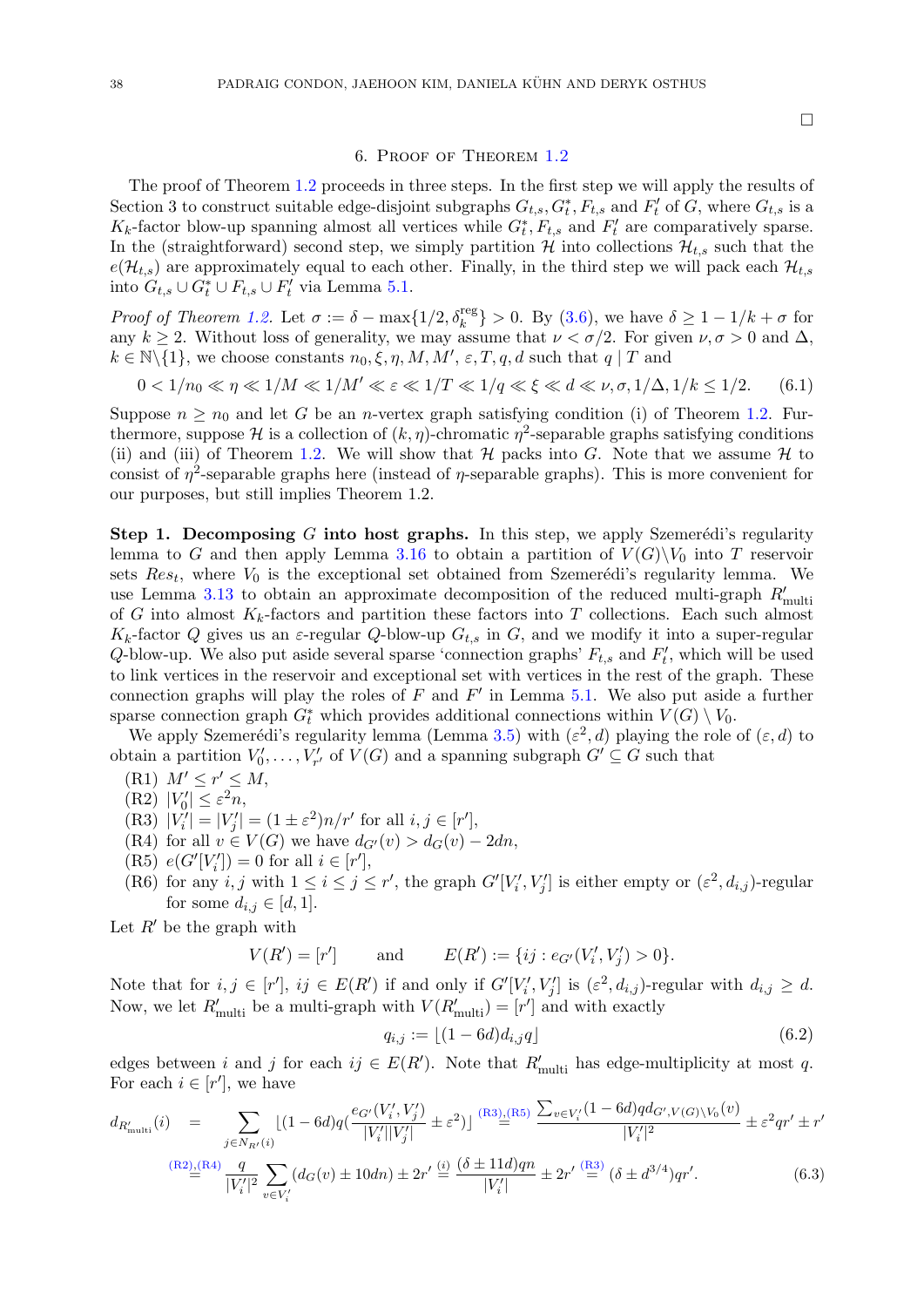We apply Lemma [3.13](#page-11-0) with  $R'_{\rm multi}$ ,  $r', \varepsilon^2, k, \sigma, d^{3/4}, \nu/5, T$  and q playing the roles of  $G, n, \varepsilon, k, \sigma, \xi, \nu, T$ and q, respectively. Then, by permuting indices in  $[r']$  if necessary, we obtain  $R_{\text{multi}} \subseteq R'_{\text{multi}}$ and a collection  $\mathcal{Q} := \{Q_{1,1}, \ldots, Q_{1,\kappa/T}, Q_{2,1}, \ldots, Q_{T,\kappa/T}\}\$  of edge-disjoint subgraphs of  $R_{\text{multi}}$ such that the following hold.

- <span id="page-39-1"></span>(Q1)  $R_{\text{multi}} = R'_{\text{multi}}[[r]]$  with  $(1 - \varepsilon^2)r' \le r \le r'$ , and  $k \mid r$ ,
- <span id="page-39-11"></span> $(Q2) \; \kappa = \frac{(\delta - \nu/5 \pm \varepsilon^2)qr'}{k-1} = \frac{(\delta - \nu/5 \pm \varepsilon)qr}{k-1}$  $\frac{\gamma_1 \circ \pm \varepsilon)qr}{k-1}$  and  $T \mid \kappa$ ,
- <span id="page-39-6"></span>(Q3) for each  $(t, s) \in [T] \times [\kappa/T]$ ,  $Q_{t,s}$  is a vertex-disjoint union of at least  $(1 - \varepsilon)r/k$  copies of  $K_k$ ,
- <span id="page-39-10"></span>(Q4) for each  $i \in [r]$ , we have  $|\{(t, s) \in [T] \times [\kappa/T] : i \in V(Q_{t,s})\}| \geq \kappa - \varepsilon r$ .
- <span id="page-39-0"></span>(Q5) for all  $t \in [T]$  and  $i, j \in [r]$ , we have  $|\{s \in [\kappa/T] : j \in N_{Q_{t,s}}(i)\}| \leq 1$ .

For each  $t \in [T]$ , let  $\mathcal{Q}_t := \{Q_{t,1}, \ldots, Q_{t,\kappa/T}\}\.$  We define  $R := R'[[r]]$  to be the induced subgraph of R' on [r]. Note that each  $Q_{t,s} \in \mathcal{Q}$  can be viewed as a subgraph of R. Moreover, for fixed  $t \in [T], (Q5)$  $t \in [T], (Q5)$  implies that the graphs  $Q_{t,1}, \ldots, Q_{t,\kappa/T}$  are pairwise edge-disjoint when viewed as subgraphs of  $R$ . Also, we have

<span id="page-39-13"></span>
$$
\delta(R) \ge q^{-1} \delta(R'_{\text{multi}}) - (r' - r) \stackrel{(6.3),(Q1)}{\ge} (\delta - d^{1/2})r. \tag{6.4}
$$

We need to modify the sets  $V_i'$  later to ensure that we obtain appropriate super-regular  $Q_{t,s}$ blow-ups. For this, we need to move some 'bad' vertices in  $V_i'$  into  $V_0'$ . For each  $i \in [r]$  and each  $j \in N_R(i)$ , we define

<span id="page-39-9"></span>
$$
U_i(j) := \{ v \in V'_i : d_{G',V'_j}(v) \neq (d_{i,j} \pm \varepsilon^2) |V'_j| \} \text{ and } U'_i := \{ v \in V'_i : |\{ j : v \in U_i(j) \}| > \varepsilon r \}. \tag{6.5}
$$

By Proposition [3.4](#page-8-2) and [\(R6\),](#page-38-6) for any  $i \in [r]$  and  $j \in N_R(i)$  we have

<span id="page-39-4"></span>
$$
|U_i(j)| \le 5\varepsilon^2 n/r \qquad \text{and} \qquad |U_i'| \le (\varepsilon r)^{-1} \sum_{j \in N_R(i)} |U_i(j)| \le 5\varepsilon n/r. \tag{6.6}
$$

For each  $i \in [r]$ , we let  $V_i := V'_i \setminus U'_i$  and  $V_0 := V'_0 \cup \bigcup_{i=1}^r U'_i \cup \bigcup_{i=r+1}^{r'} V'_i$ .

By  $(R2)$  and  $(R3)$ , for each  $i \in [r]$ , we have

<span id="page-39-2"></span>
$$
(1 - 6\varepsilon)n/r \le |V_i| \le n/r \qquad \text{and} \qquad |V_0| \le 6\varepsilon n. \tag{6.7}
$$

We apply Lemma [3.16](#page-14-0) with  $G', V(G) \setminus V_0, \{V_i\}_{i=1}^r$  and T playing the roles of  $G, V, \{V_i\}_{i=1}^r$  and t to obtain a partition  $\{Res_1, \ldots, Res_T\}$  of  $V(G) \backslash V_0$  satisfying the following, where we define  $V_i^t := V_i \cap Res_t.$ 

<span id="page-39-8"></span><span id="page-39-5"></span>(Res1) For all  $t \in [T]$  and  $v \in V(G)$ , we have  $d_{G', V_i^t}(v) = \frac{1}{T} d_{G', V_i}(v) \pm n^{2/3}$ , i (Res2) for all  $t \in [T]$  and  $i \in [r]$ , we have  $|V_i^t| = \left(\frac{1}{T} \pm \varepsilon^2\right)|V_i| \stackrel{(6.7)}{=} \frac{(1 \pm 7\varepsilon)n}{Tr}$  $|V_i^t| = \left(\frac{1}{T} \pm \varepsilon^2\right)|V_i| \stackrel{(6.7)}{=} \frac{(1 \pm 7\varepsilon)n}{Tr}$  $|V_i^t| = \left(\frac{1}{T} \pm \varepsilon^2\right)|V_i| \stackrel{(6.7)}{=} \frac{(1 \pm 7\varepsilon)n}{Tr}$ ,

<span id="page-39-12"></span>(Res3) for all  $t \in [T]$ , we have  $|Res_t| \in {\{\lfloor \frac{n-|V_0|}{T}\rfloor, \lfloor \frac{n-|V_0|}{T}\rfloor\}}$  $\frac{-|V_0|}{T}$  | + 1 }.

Next, we partition the edges in  $G' \setminus V_0$  into  $L_1, \ldots, L_7$  which will be the building blocks for the graphs  $G, F$  and  $F'$  in Lemma [5.1.](#page-25-0) Let  $p_1 := 1 - 6d$  and  $p_j := d$  for  $2 \le j \le 7$ . Apply Lemma [3.17](#page-14-1) with  $G' \setminus V_0$ ,  $\{V_i^t : i \in [r], t \in [T]\}, \{(V_i, V_j) : ij \in E(R)\}\$  and 7 playing the roles of G, U, U' and s. Then we obtain a decomposition  $L_1, \ldots, L_7$  of  $G' \backslash V_0$  satisfying the following for all  $t \in [T], i \in [r], \ell \in [7]$  and  $v \in V(G) \setminus V_0$ :

<span id="page-39-7"></span>(L1)  $d_{L_{\ell}, V_i^t}(v) = p_{\ell} d_{G', V_i^t}(v) \pm n^{2/3},$ 

<span id="page-39-3"></span>(L2) for each  $ij \in E(R)$ , we have that  $L_{\ell}[V_i, V_j]$  is  $(4\varepsilon^2, d_{i,j}p_{\ell})$ -regular.

Let  $G'' := L_1$ . For each  $t \in [T]$ , let  $G_t^*$ ,  $F_t$  and  $F_t^*$  be the graphs on vertex set  $V(G) \setminus V_0$  with

<span id="page-39-14"></span>
$$
E(G_t^*) := \bigcup_{t'=1}^{t-1} E(L_2[Res_t, Res_{t'}]) \cup \bigcup_{t'=t+1}^{T} E(L_3[Res_t, Res_{t'}]) \cup L_2[Res_t],
$$
\n
$$
E(F_t) := \bigcup_{t'=1}^{t-1} E(L_4[Res_t, Res_{t'}]) \cup \bigcup_{t'=t+1}^{T} E(L_5[Res_t, Res_{t'}]),
$$
\n(6.8)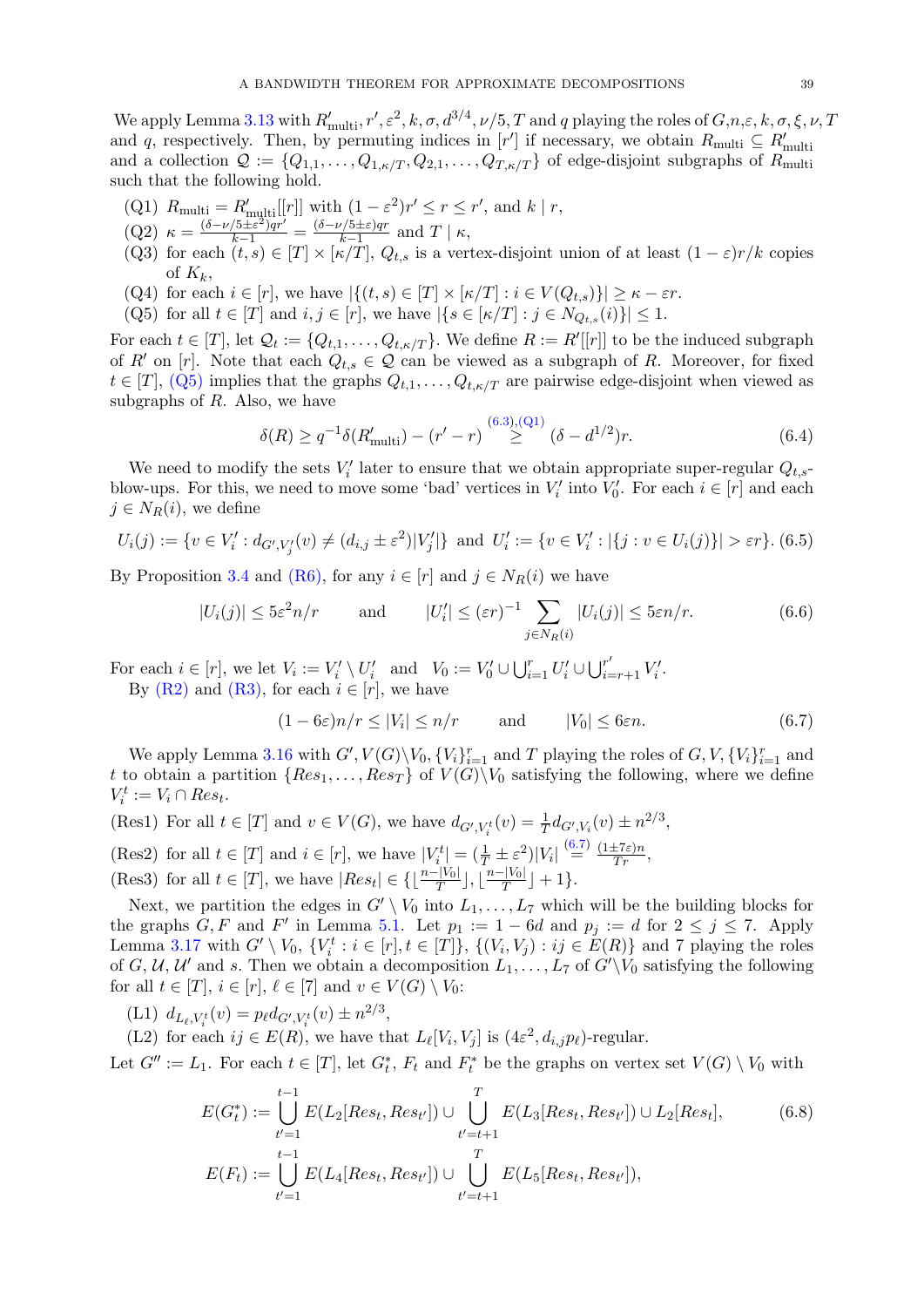40 PADRAIG CONDON, JAEHOON KIM, DANIELA KÜHN AND DERYK OSTHUS

$$
E(F_t^*) := \bigcup_{t'=1}^{t-1} E(L_6[Res_t, Res_{t'}]) \cup \bigcup_{t'=t+1}^{T} E(L_7[Res_t, Res_{t'}]).
$$

For each  $t \in [T]$ , we let  $F_{t,1}, \ldots, F_{t,\kappa/T}$  be subgraphs of  $F_t$  such that for all  $s \in [\kappa/T]$ 

<span id="page-40-1"></span>
$$
F_{t,s} := \bigcup_{i \in V(Q_{t,s})} \bigcup_{j \in N_{Q_{t,s}}(i)} F_t[V_i^t, V_j \setminus Res_t].
$$
\n(6.9)

Note that [\(Q5\)](#page-39-0) implies that for  $s \neq s' \in [\kappa/T]$ , the graphs  $F_{t,s}$  and  $F_{t,s'}$  are edge-disjoint. Thus  $G'', G_1^*, \ldots, G_T^*, F_{1,1}, \ldots, F_{T,\kappa/T}, F_1^*, \ldots, F_T^*$  form edge-disjoint subgraphs of  $G' \setminus V_0$ . The edges in  $G_t^*$  will be used to satisfy condition  $(A4)_{5,1}$  $(A4)_{5,1}$  $(A4)_{5,1}$  when applying Lemma [5.1.](#page-25-0) The graphs  $F_{t,s}$  will play the role of F in Lemma [5.1.](#page-25-0) The graphs  $F_t^*$  will be used in the construction of the graph  $F'$ , which will play the role of  $F'$  in Lemma [5.1.](#page-25-0)

We will now further partition the edges in  $G'' = L_1$ . Note that for each  $ij \in E(R)$ , by [\(6.2\)](#page-38-7) we have  $q_{i,j} = |d_{i,j}p_1q|$ . To further partition G'', we apply Lemma [3.17](#page-14-1) for each  $ij \in E(R)$  with the following objects and parameters.

$$
\text{object/parameter } G''[V_i,V_j] \mid \{V_i^t,V_j^t : t \in [T] \} \mid \{ (V_i,V_j) \} \mid q_{i,j}+1 \mid 1/(d_{i,j}p_1q) \mid 1-q_{i,j}/(d_{i,j}p_1q) \text{ playing the role of } G''[V_i,V_j^t] \mid \text{if} \quad U'' \mid s \mid p_i : i < s \mid p_s
$$

Then by [\(L2\),](#page-39-3) for each  $ij \in E(R)$ , we obtain edge-disjoint subgraphs  $E^1_{i,j}, \ldots, E^{q_{i,j}+1}_{i,j}$  of  $G''[V_i, V_j]$  satisfying the following for all  $t \in [T]$  and  $\ell \in [q_{i,j}]$ :

- <span id="page-40-3"></span>(E1) for each  $v \in V_i$ , we have  $d_{E_{i,j}^{\ell}, V_j^t}(v) = \frac{1}{d_{i,j}p_1q} d_{G'', V_j^t}(v) \pm n^{2/3}$ ,
- <span id="page-40-2"></span>(E2)  $E_{i,j}^{\ell}$  is  $(8\varepsilon^2, 1/q)$ -regular.

Recall that we have chosen a collection  $\mathcal{Q} = \{Q_{1,\kappa/T}, \ldots, Q_{T,\kappa/T}\}\$  of edge-disjoint subgraphs of  $R_{\text{multi}}$  satisfying [\(Q1\)–](#page-39-1)[\(Q5\).](#page-39-0) Let  $\psi : E(R_{\text{multi}}) \to \mathbb{N}$  be a function such that

$$
\psi(E_{R_{\text{multi}}}(i,j)) = [q_{i,j}].
$$

For all  $ij \in E(R')$ , there are exactly  $q_{i,j}$  edges between i and j in  $R_{\text{multi}}$ , so such a function  $\psi$ exists. Now, for all  $t \in [T], s \in [\kappa/T],$  we let

<span id="page-40-4"></span>
$$
G_{t,s} := \bigcup_{ij \in E(Q_{t,s})} E_{i,j}^{\psi(ij)}.
$$
\n(6.10)

Since Q is a collection of edge-disjoint subgraphs of  $R_{\text{multi}}$  and  $E^1_{i,j}, \ldots, E^{q_{i,j}+1}_{i,j}$  are edge-disjoint subgraphs of G'', the graphs  $G_{1,1}, \ldots, G_{T,\kappa/T}$  form edge-disjoint subgraphs of G''.

We would like to use  $G_{t,s} \setminus Res_t$  and  $Res_t$  to play the roles of  $G[\bigcup_{i \in [r]} V_i]$  and U in Lemma [5.1,](#page-25-0) respectively. However,  $E_{i,j}^{\ell} \setminus Res_t$  is not necessarily super-regular and the sizes of  $V_i \setminus Res_t$  are not necessarily the same for all  $i \in [r]$ . To ensure this, we will now choose an appropriate subset  $V_i^{t,s}$  $i^{t,s}$  of  $V_i$  which can play the role of  $V_i$  in Lemma [5.1.](#page-25-0)

For all  $t \in [T], i \in [r]$  and  $s \in [\kappa/T],$  let

$$
V_i(t,s) := V_i \setminus (Res_t \cup \bigcup_{j \in N_{Q_{t,s}}(i)} U_i(j)) \text{ and } m := \frac{(T-1)n}{Tr} - \frac{10\varepsilon n}{r}.
$$
 (6.11)

Then by  $(6.6)$ ,  $(6.7)$  and  $(Res2)$ , we have

<span id="page-40-0"></span>
$$
0 \le |V_i(t, s)| - m \le 15\epsilon n/r. \tag{6.12}
$$

For all  $t \in [T]$  and  $i \in [r]$ , we apply Lemma [3.18](#page-14-2) with the following objects and parameters.

$$
\text{object/parameter } \mid \kappa/T \mid 1 \mid s \in [\kappa/T] \mid V_i \setminus Res_t \mid V_i(t,s) \mid 20\varepsilon \mid |V_i(t,s)| - m \mid d \text{ playing the role of } \mid s \mid r \mid i \in [s] \mid A \mid A_{i,1} \mid \varepsilon \mid m_{i,1} \mid 1/2
$$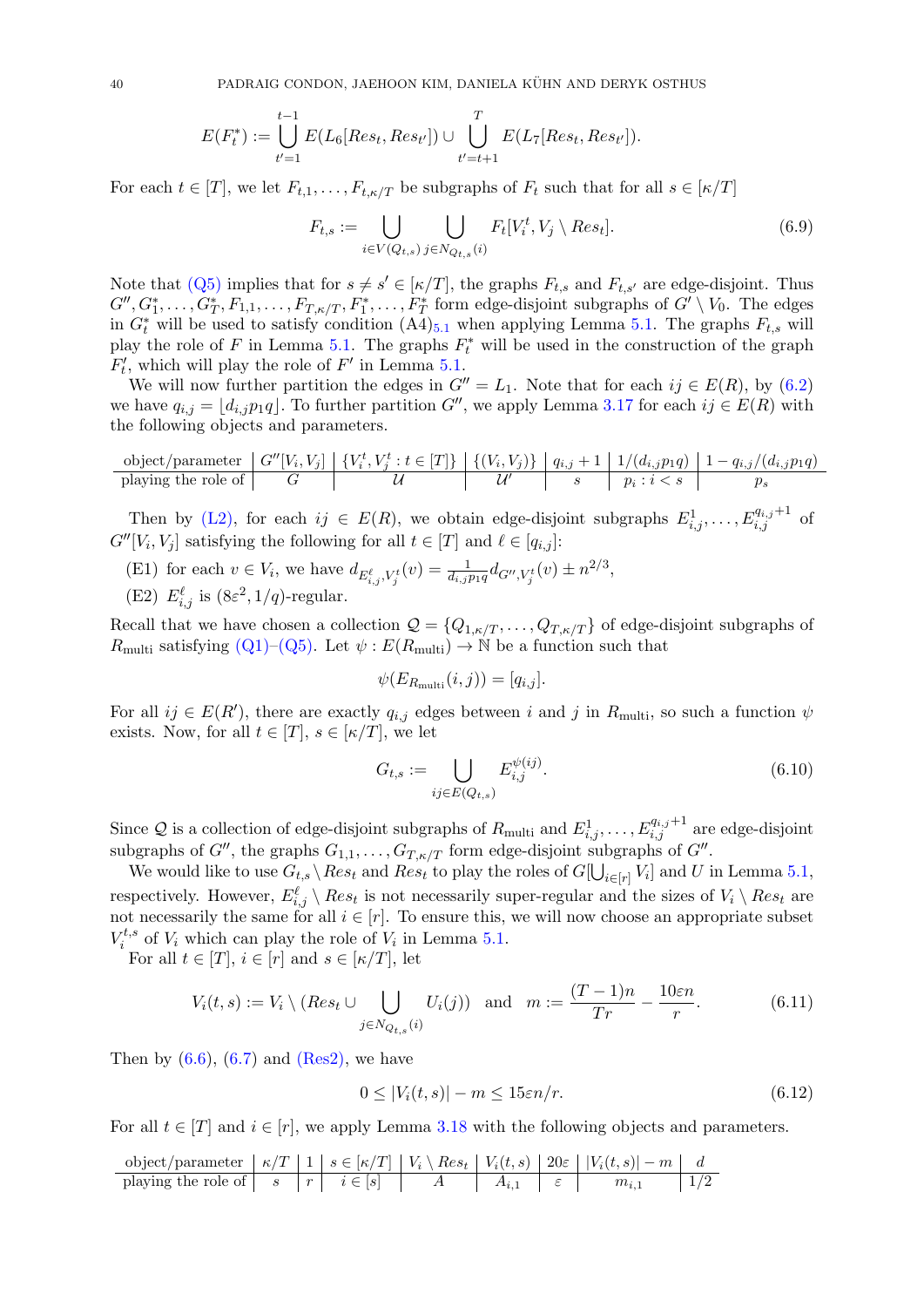Then we obtain sets  $W_i(t,1), \ldots, W_i(t,\kappa/T)$  such that  $W_i(t,s) \subseteq V_i(t,s)$  with  $|V_i(t,s)| \setminus$  $W_i(t,s)| = m$  and for any  $v \in V_i \setminus Res_t$ , we have

<span id="page-41-5"></span>
$$
|\{s \in [\kappa/T] : v \in W_i(t,s)\}| \le 10\varepsilon^{1/2} \kappa/T.
$$
\n(6.13)

For all  $t \in [T]$ ,  $s \in [\kappa/T]$  and  $i \in V(Q_{t,s})$ , let  $V_i^{t,s}$  $V_i^{t,s} := V_i(t,s) \setminus W_i(t,s)$ . Let

$$
V_0^{t,s} := V_0 \cup \bigcup_{i \in [r]} \bigcup_{j \in N_{Q_{t,s}}(i)} (U_i(j) \setminus Res_t) \cup \bigcup_{i \in [r]} W_i(t,s) \cup \bigcup_{i \in [r] \setminus V(Q_{t,s})} (V_i \setminus Res_t).
$$

Then the sets  $V_0^{t,s}$  $U^{t,s}_0,\{V^{t,s}_i$  $i_i^{\tau,s}: i \in V(Q_{t,s})\}, Res_t$  form a partition of  $V(G)$ , and for each  $i \in V(Q_{t,s})$ 

<span id="page-41-0"></span>
$$
|V_i^{t,s}| = m := \frac{(T-1)n}{Tr} - \frac{10\varepsilon n}{r}, \text{ and}
$$
(6.14)  

$$
|V_0^{t,s}| \leq 6\varepsilon n + (k-1)r(5\varepsilon^2 n/r) + 15\varepsilon n + (r - |V(Q_{t,s})|)n/r
$$
  

$$
\leq 25\varepsilon n.
$$
(6.15)

We now further modify  $V_i^t$  into  $U_i^{t,s}$  which can play the role of  $U_i$  in Lemma [5.1.](#page-25-0) For all  $(t, s) \in [T] \times [\kappa/T]$  and  $i \in V(Q_{t,s}),$  we define

$$
U_i^{t,s} := V_i^t \setminus \bigcup_{j \in N_{Q_{t,s}}(i)} U_i(j) \text{ and } U_0^{t,s} := \bigcup_{i \in [r] \setminus V(Q_{t,s})} V_i^t \cup \bigcup_{i \in V(Q_{t,s})} \bigcup_{j \in N_{Q_{t,s}}(i)} U_i(j).
$$

Note that for each  $(t, s) \in [T] \times [\kappa/T]$ , the sets  $\{U_0^{t,s}$  $\{U_i^{t,s}\}\cup\{U_i^{t,s}$  $i_i^{\tau,s}: i \in V(Q_{t,s})\}$  form a partition of *Res<sub>t</sub>*. By [\(6.6\)](#page-39-4), for all  $(t, s) \in [T] \times [\kappa/T]$  and  $i \in V(Q_{t,s})$ , we have

<span id="page-41-1"></span>
$$
|U_i^{t,s}| = |V_i^t| \pm 5k\varepsilon^2 n/r \stackrel{\text{(Res2)}}{=} \frac{(1 \pm 8\varepsilon)n}{Tr} \text{ and } |U_0^{t,s}| \stackrel{(6.6)}{\leq} \sum_{i \in [r] \backslash V(Q_{t,s})} |V_i^t| + 5k\varepsilon^2 n \stackrel{(Q3)}{\leq} 2\varepsilon n.(6.16)
$$

Note that for all  $(t, s) \in [T] \times [\kappa/T]$  and  $i \in V(Q_{t,s}),$  we have  $U_i^{t,s}$  $i_t^{t,s}, V_i^{t,s} \subseteq V_i$ . Thus Proposition [3.2](#page-8-1) with [\(6.14\)](#page-41-0), [\(6.16\)](#page-41-1), [\(L2\)](#page-39-3) and the definition of  $p_\ell$  implies that for all  $(t, s) \in [T] \times [\kappa/T]$ ,  $ij \in$  $E(R[V(Q_{t,s})])$  and  $i'j' \in E(Q_{t,s})$ , we have

<span id="page-41-2"></span>
$$
G_t^*[U_i^{t,s}, U_j^{t,s}], G_t^*[V_i^{t,s}, U_j^{t,s}] \text{ and } F_{t,s}[V_{i'}^{t,s}, U_{j'}^{t,s}] \text{ are } (\varepsilon, (d^2))^+\text{-regular.}
$$
 (6.17)

Moreover, for all  $(t, s) \in [T] \times [\kappa/T]$ ,  $ij \in E(Q_{t,s})$  and  $u \in U_i^{t,s}$  $i^{t,s}$ , we have

<span id="page-41-4"></span>
$$
d_{F_{t,s}, V_j^{t,s}}(u) \geq \begin{cases} (6.9), (6.14), (\text{Res2}) \ 0 & \text{if } t \geq 0 \\ \geq \end{cases} d_{F_t[V_t^t, V_j \setminus Res_t]}(u) - n/(Tr) \geq d \cdot d_{G', V_j}(u) - 3n/(Tr) \\ \geq \begin{cases} (6.5), (6.6) \ 0 & \text{if } t \geq 0 \\ d \cdot (d_{i,j} - \varepsilon^2) |V_j| - 4n/(Tr) \geq (2d^2/3) |V_j \setminus Res_t|. \end{cases} \tag{6.18}
$$

We obtain the third inequality from the definition of  $U_i^{t,s}$  $i_i^{t,s}$  and the fact that  $ij \in E(Q_{t,s})$ .

<span id="page-41-3"></span>**Claim 8.** For all  $t \in [T], s \in [\kappa/T]$  and  $ij \in E(Q_{t,s})$ , the graph  $G_{t,s}[V_i^{t,s}]$  $[v_i^{t,s}, V_j^{t,s}]$  is  $(\varepsilon^{1/2}, 1/q)$ super-regular.

*Proof.* Let  $\ell \in [q_{i,j}]$  be such that  $G_{t,s}[V_i, V_j] = E_{i,j}^{\ell}$ . Such an  $\ell$  exists by the definition of  $G_{t,s}$  and the assumption that  $ij \in E(Q_{t,s})$ . Note that for  $i' \in \{i, j\}$  we have  $V_{i'}^{t,s}$  $V^{t,s}_{i'} \subseteq V_{i'}$  with  $|V^{t,s}_{i'}|$  $\left|\frac{a}{i'}^{t,s}\right|=m>$ 1  $\frac{1}{2}|V_{i'}|$  by [\(6.14\)](#page-41-0). Thus Proposition [3.2](#page-8-1) with [\(E2\)](#page-40-2) implies that  $G_{t,s}[V_i^{\tilde{t},s}]$  $[x_i^{\widetilde{t},s},V_j^{t,s}]=E_{i,j}^\ell[\check{V}_i^{t,s}]$  $\mathbf{V}_i^{t,s}, V_j^{t,s}]$  is  $(16\varepsilon^2, 1/q)$ -regular.

Consider  $v \in V_i^{t,s}$  $\mathbf{y}_i^{t,s}$ . By the definition of  $V_i^{t,s}$  $v_i^{t,s}$ , we have  $v \notin U_i(j)$ . Thus

$$
d_{G_{t,s}, V_j^{t,s}}(v) \stackrel{(6.6),(6.12)}{=} d_{E_{i,j}^{\ell}, V_j \setminus Res_t}(v) \pm \frac{16\varepsilon n}{r} = \sum_{t' \in [T] \setminus \{t\}} d_{E_{i,j}^{\ell}, V_j^{t'}}(v) \pm \frac{16\varepsilon n}{r}
$$

$$
\stackrel{(E1)}{=} \sum_{t' \in [T] \setminus \{t\}} \frac{1}{d_{i,j}p_1 q} d_{G'', V_j^{t'}}(v) \pm \frac{17\varepsilon n}{r} \stackrel{(L1)}{=} \sum_{t' \in [T] \setminus \{t\}} \frac{1}{d_{i,j} q} d_{G', V_j^{t'}}(v) \pm \frac{18\varepsilon n}{r}
$$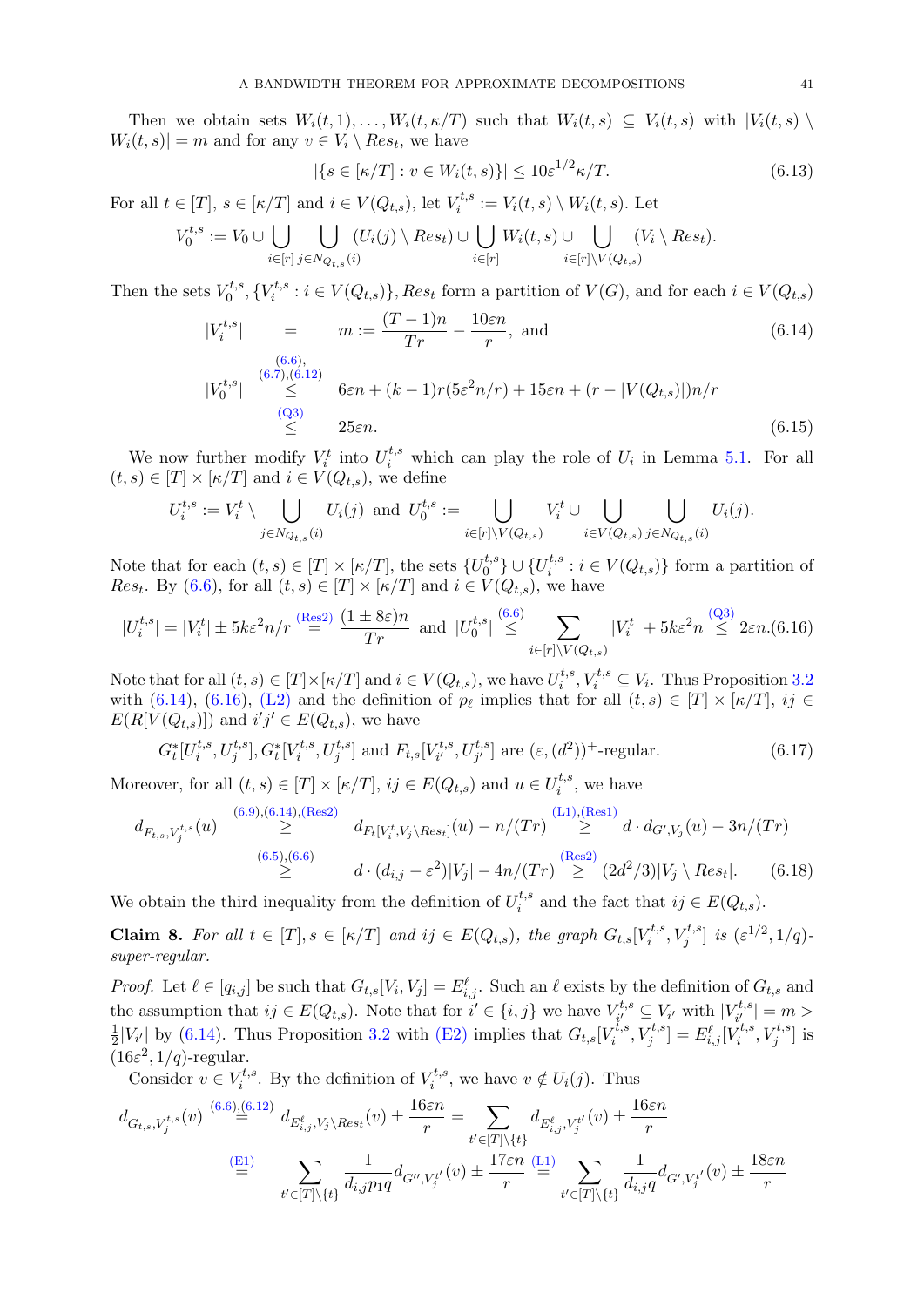42 PADRAIG CONDON, JAEHOON KIM, DANIELA KUHN AND DERYK OSTHUS ¨

$$
\begin{aligned}\n\frac{\text{(Res1)}}{\equiv} & \frac{(T-1)}{d_{i,j}qT} d_{G',V_j}(v) \pm \frac{19\varepsilon n}{r} \stackrel{(6.5)}{=} \frac{(T-1)}{d_{i,j}qT} ((d_{i,j} \pm \varepsilon^2)|V'_j| \pm |U'_j|) \pm \frac{19\varepsilon n}{r} \\
& \frac{(6.6)}{qTr} \pm \frac{30\varepsilon n}{r} \stackrel{(6.14)}{=} \left(\frac{1}{q} \pm \varepsilon^{1/2}\right)|V_j^{t,s}|.\n\end{aligned}
$$

Similarly, for  $v \in V_i^{t,s}$  $j^{t,s}$ , we have  $d_{G_{t,s}, V_i^{t,s}}(v) = (\frac{1}{q} \pm \varepsilon^{1/2})|V_i^{t,s}$  $\mathcal{F}_i^{t,s}$ . Thus  $G_{t,s}[V_i^{t,s}]$  $[v_i^{t,s}, V_j^{t,s}]$  is  $(\varepsilon^{1/2}, 1/q)$ super-regular. This proves the claim.

For all  $t \in [T]$ ,  $v \in Res_t$  and  $s \in [\kappa/T]$ , we know that

$$
d_{G_t^*, V_i^{t,s}}(v) = d_{G_t^*, V_i}(v) \pm |V_i \setminus V_i^{t,s}| \stackrel{\text{(L1)}}{=} \sum_{\ell \in [T]} (d \cdot d_{G', V_i^{\ell}}(v) \pm n^{2/3}) \pm |V_i \setminus V_i^{t,s}|
$$
\n
$$
\stackrel{\text{(Res1)}_{{}_{\text{min}}}(6.14)}{=} d \cdot d_{G', V_i}(v) \pm 2n/(Tr).
$$

This implies that

<span id="page-42-7"></span>
$$
|\{i \in V(Q_{t,s}) : d_{G_t^*, V_i^{t,s}}(v) \ge d^2 m/2\}| \ge |\{i \in V(Q_{t,s}) : d_{G', V_i}(v) \ge d|V_i|\}|
$$
  

$$
\ge \frac{d_{G'}(v) - |V_0| - dn}{\max_{i \in [r]} |V_i|} - |[r] \setminus V(Q_{t,s})| \stackrel{(6.7),(Q_3)}{\ge} (1 - 1/k + \sigma/2)r.
$$
 (6.19)

We obtain the final inequality since  $\delta(G') \geq (\delta - \xi - 2d)n \geq (1 - 1/k + 3\sigma/4)n$  by (i) and [\(R4\).](#page-38-4) This together with [\(6.17\)](#page-41-2) and Claim [8](#page-41-3) will ensure that  $G_{t,s} \cup G_t^*$  can play the role of G in Lemma [5.1,](#page-25-0) and [\(6.18\)](#page-41-4) shows that  $F_{t,s}$  can play the role of F in Lemma [5.1.](#page-25-0)

The remaining part of this step is to construct a graph which can play the role of  $F'$  in Lemma [5.1.](#page-25-0) F' needs to contain suitable stars centred at v whenever  $v \in V_0^{t,s}$  $v_0^{t,s}$ . (For each t, the number of stars we will need for v in order to deal with all  $s \in \lbrack \kappa/T \rbrack$  is bounded from above by [\(6.23\)](#page-42-0).) For all  $t \in [T]$ ,  $s \in [\kappa/T]$ ,  $v \in V(G)$  and  $u \in Res_t$ , let

<span id="page-42-3"></span>
$$
I_t(v) := \{ s' \in [\kappa/T] : v \in V_0^{t,s'} \} \quad \text{and} \quad i_t^s(v) := |I_t(v) \cap [s]|,
$$
  
\n
$$
J_t(u) := \{ s' \in [\kappa/T] : u \in U_0^{t,s'} \} \quad \text{and} \quad j_t^s(u) := |J_t(u) \cap [s]|.
$$
\n(6.20)

Note that if  $v \in V_0$ , then  $I_t(v) = [\kappa/T]$ . If  $v \in V_i \backslash Res_t$  for some  $i \in [r]$ , then  $s \in I_t(v)$  means  $v \in W_i(t, s) \cup \bigcup_{j \in N_{Q_{t,s}}(i)} U_i(j) \cup \bigcup_{i' \in [r] \setminus V(Q_{t,s})} V_{i'}$ . Together with the fact that  $U'_i \subseteq V_0$  and so  $v \notin U'_i$ , this implies

<span id="page-42-4"></span>
$$
|I_t(v)| \leq (Q5) \leq | \{ s \in [\kappa/T] : v \in W_i(t, s) \} | + | \{ j \in [r] : v \in U_i(j) \} | + | \{ s \in [\kappa/T] : i \notin V(Q_{t, s}) \} |
$$
  
\n
$$
\leq (6.5), (6.13), (Q4) \leq 10\varepsilon^{1/2}\kappa/T + \varepsilon r + \varepsilon r \leq 20\varepsilon^{1/2}r.
$$
  
\n(6.21)

Similarly, for  $u \in V_i^t$ , we have

<span id="page-42-6"></span>
$$
|J_t(u)| \leq |\{j \in [r] : u \in U_i(j)\}| + |\{s \in [\kappa/T] : i \notin V(Q_{t,s})\}| \stackrel{(6.5),(Q4)}{\leq} \varepsilon r + \varepsilon r \leq 2\varepsilon r. \tag{6.22}
$$

For each  $v \in V(G) \setminus Res_t$ , let

<span id="page-42-0"></span>
$$
\kappa_v := \begin{cases} (1+d)\kappa & \text{if } v \in V_0, \\ \lceil r/(2k) \rceil & \text{if } v \notin V_0. \end{cases}
$$
\n(6.23)

 $\kappa_v$  is the overall number of stars centred at v that we will construct for given t. Note that for all  $t \in [T]$  and  $s \in [\kappa/T]$ , no edge of  $E(G'[V_0, Res_t])$  belongs to any of the graphs  $G_{t,s}, G_t^*, F_t, F_t^*$ . Now for each  $t \in [T]$ , we use these edges and edges in  $F_t^*$  to construct stars  $F_t'(v, s)$  centred at v, and subsets  $C_{v,s}^t$ ,  $C_{v,s}^{*,t}$  of  $[r]$  for all  $v \in V(G) \setminus Res_t$  and  $s \in [\kappa_v]$ , in such a way that the following hold for all  $t \in [T]$  and  $v \in V(G) \setminus Res_t$ .

- <span id="page-42-5"></span><span id="page-42-1"></span>(F'1) For each  $s \in [\kappa_v]$ , we have  $C_{v,s}^t \subseteq C_{v,s}^{*,t}$ ,  $|C_{v,s}^t| = k - 1$ ,  $|C_{v,s}^{*,t}| = k$  and  $R[C_{v,s}^{*,t}] \simeq K_k$ , (F'2) for each  $i \in [r]$ , we have  $|\{s \in [\kappa_v] : i \in C_{v,s}^{*,t}\}| \leq (k+1)q$ ,
- <span id="page-42-2"></span>(F'3) for each  $s \in [\kappa_v]$ , if  $i \in C^t_{v,s}$ , then  $d_{F'_t(v,s), V^t_i}(v) \geq \frac{|V^t_i|}{q}$  $\frac{i}{q}$ .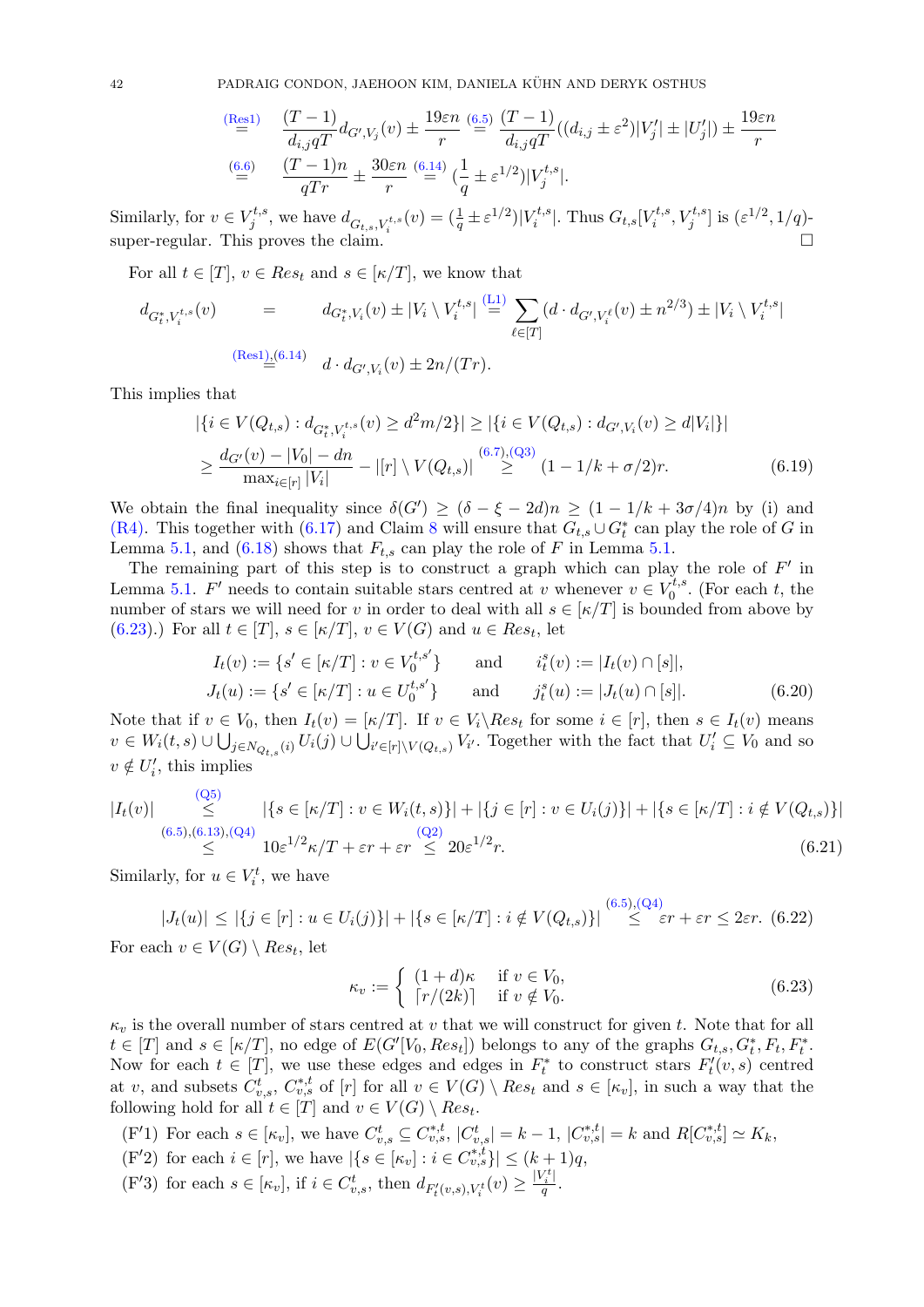<span id="page-43-2"></span>**Claim 9.** For all  $t \in [T]$ ,  $v \in V(G) \setminus Res_t$  and  $s \in [\kappa_v]$ , there exist edge-disjoint stars  $F'_t(v, s) \subseteq$  $G'[V_0, Res_t] \cup F_t^*$  centred at v, and subsets  $C_{v,s}^t$ ,  $C_{v,s}^{*,t}$  of  $[r]$  which satisfy  $(F'1) - (F'3)$  $(F'1) - (F'3)$ .

When applying Lemma [5.1](#page-25-0) in Step 3 to pack  $\mathcal{H}_{t,s}$ , we will only make use of those stars  $F'_t(v,s)$ with  $v \in V_0^{t,s}$  $U_0^{t,s}$ , but it is slightly more convenient to define them for all  $v \in V(G) \backslash Res_t$ .

*Proof.* First, consider  $t \in [T]$  and  $v \in V_0$ . Then we have

<span id="page-43-0"></span>
$$
d_{G',Res_t}(v) = \sum_{i \in [r]} d_{G',V_i^t}(v) \stackrel{\text{(Res1)}}{=} \frac{1}{T} \sum_{i \in [r]} d_{G',V_i}(v) \pm rn^{2/3} \stackrel{\text{(i),(R4),}}{=} (\delta \pm 3d) |Res_t|.
$$
 (6.24)

For all  $v \in V_0, t \in [T]$  and  $i \in [r]$ , let  $q_{v,i}^t := \lfloor \frac{q \cdot d_{G',V_i^t}(v)}{|V_i^t|} \rfloor$  $\frac{y_i, v_i^T \cdot y_i}{|V_i^t|}$ . Consider edge-disjoint subsets  $E_{v,i}^t(1), \ldots, E_{v,i}^t(q_{v,i}^t)$  of  $E_{G'}(\{v\}, V_i^t)$  such that  $|E_{v,i}^t(q')| = \frac{1}{q}$  $\frac{1}{q}|V_i^t|$  for each  $q' \in [q_{v,i}^t]$ . Let  $R_v^t$  be an auxiliary graph such that

 $V(R_v^t) := \{(i, q') : i \in [r], q' \in [q_{v,i}^t]\}$  and  $E(R_v^t) := \{(i, q')(j, q'') : ij \in E(R), q' \in [q_{v,i}^t], q'' \in [q_{v,j}^t]\}.$ 

Note that each  $(i, q')$  corresponds to the star  $E_{v,i}^t(q')$  centred at v. We aim to find a collection of vertex-disjoint cliques of size  $k-1$  in  $R_v^t$ , which will give us edge-disjoint stars in  $E_{G'}(\{v\}, Res_t)$ . From the definition, we have

<span id="page-43-1"></span>
$$
|V(R_v^t)| = \sum_{i \in [r]} q_{v,i}^t \stackrel{\text{(Res2)}}{=} \frac{(1 \pm 10\varepsilon)d_{G',Res_t}(v)q}{n/(Tr)} \pm r \stackrel{(6.24)}{=} \frac{(\delta \pm 4d)q|Res_t|}{n/(Tr)} \stackrel{\text{(Res3)}}{=} (\delta \pm 5d)qr. \tag{6.25}
$$

Then, for  $(i, q') \in V(R_v^t)$ , we have

$$
d_{R_v^t}((i,q')) \geq q \sum_{j \in N_R(i)} d_{G',V_j^t}(v)|V_j^t|^{-1} - d_R(i) \stackrel{\text{(Res2)}}{\geq} \frac{Tqr}{(1+7\varepsilon)n} \sum_{j \in N_R(i)} d_{G',V_j^t}(v) - r
$$
  
\n
$$
\geq \frac{Tqr}{(1+7\varepsilon)n} \Big( \sum_{j \in N_R(i)} |V_j^t| - \sum_{j \in [r]} (|V_j^t| - d_{G',V_j^t}(v)) \Big) - r
$$
  
\n
$$
\xrightarrow{\text{(6.4),(6.24),}} \sum_{\text{(Res3)},\text{(Res3)}} (2\delta - 2d^{1/2} - 1)qr - r \stackrel{\text{(6.25)}}{\geq} (1 - \frac{1}{k-1} + \sigma)|V(R_v^t)|. \tag{6.26}
$$

Here, the final inequality follows from  $(3.6)$ . By the Hajnal-Szemerédi theorem,  $R_v^t$  contains at least

$$
|V(R_v^t)|/(k-1) - 1 \overset{(6.25)}{\ge} (\delta - 5d)qr/(k-1) - 1 \overset{(Q2)}{\ge} (1+d)\kappa \overset{(6.23)}{=} \kappa_v
$$

vertex-disjoint copies of  $K_{k-1}$ . Let  $C_v^t(1), \ldots, C_v^t(\kappa_v)$  be such vertex-disjoint copies of  $K_{k-1}$  in  $R_v^t$ . For each  $s \in [\kappa_v]$ , we let

$$
F'_t(v, s) := \bigcup_{(i, q') \in V(C_v^t(s))} E_{v, i}^t(q') \quad \text{and} \quad C_{v, s}^t := \{i : (i, q') \in V(C_v^t(s)) \text{ for some } q' \in [q_{v, i}^t] \}.
$$

By construction  $|C_{v,s}^t| = k-1$  and  $R[C_{v,s}^t] \simeq K_{k-1}$ . Moreover, the maximum degree of the multi- $(k-1)$ -graph  $\{C_{v,s}^t : s \in [\kappa_v]\}$  is at most q. Thus we can apply Lemma [3.22](#page-16-2) with  $\{C_{v,s}^t : s \in [\kappa_v]\},$ R, q and k playing the roles of F, R, q and k. Then we obtain sets  $C_{v,s}^{*,t}$  satisfying the following for all  $s \in [\kappa_v]$  and  $i \in [r]$ :

$$
C_{v,s}^t \subseteq C_{v,s}^{*,t}, \ R[C_{v,s}^{*,t}] \simeq K_k, \text{ and } |\{s \in [\kappa_v] : i \in C_{v,s}^{*,t}\}| \leq (k+1)q. \tag{6.27}
$$

It is easy to see that for all  $s \in [\kappa_v]$  the sets  $C_{v,s}^t$ ,  $C_{v,s}^{*,t}$  and the stars  $F_t'(v, s)$  satisfy  $(F'1)$  $(F'1)$ – $(F'3)$ .

Now, we consider  $t \in [T]$  and  $v \in V_i \setminus Res_t$  with  $i \in [r]$ . Let  $S_v^t := N_R(i) \setminus \{j : v \in U_i(j)\}$ , and for each  $j \in S_v^t$ , let  $E_{v,j}^t$  be a subset of  $E_{F_t^*}(\{v\}, V_j^t)$  with  $|E_{v,j}^t| = \frac{1}{q}$  $\frac{1}{q}|V_j^t|$ . We can choose such a star as there exists  $\ell \in \{6, 7\}$  such that

$$
d_{F_t^*, V_j^t}(v) = d_{L_{\ell}, V_j^t}(v) \stackrel{\text{(L1)}}{=} d \cdot d_{G', V_j^t}(v) \pm n^{2/3} \stackrel{\text{(Res1)}_{\text{L}}(Res2)}{=} (1 \pm 10\varepsilon)d \cdot d_{i,j}|V_j^t| > \frac{1}{q}|V_j^t|.
$$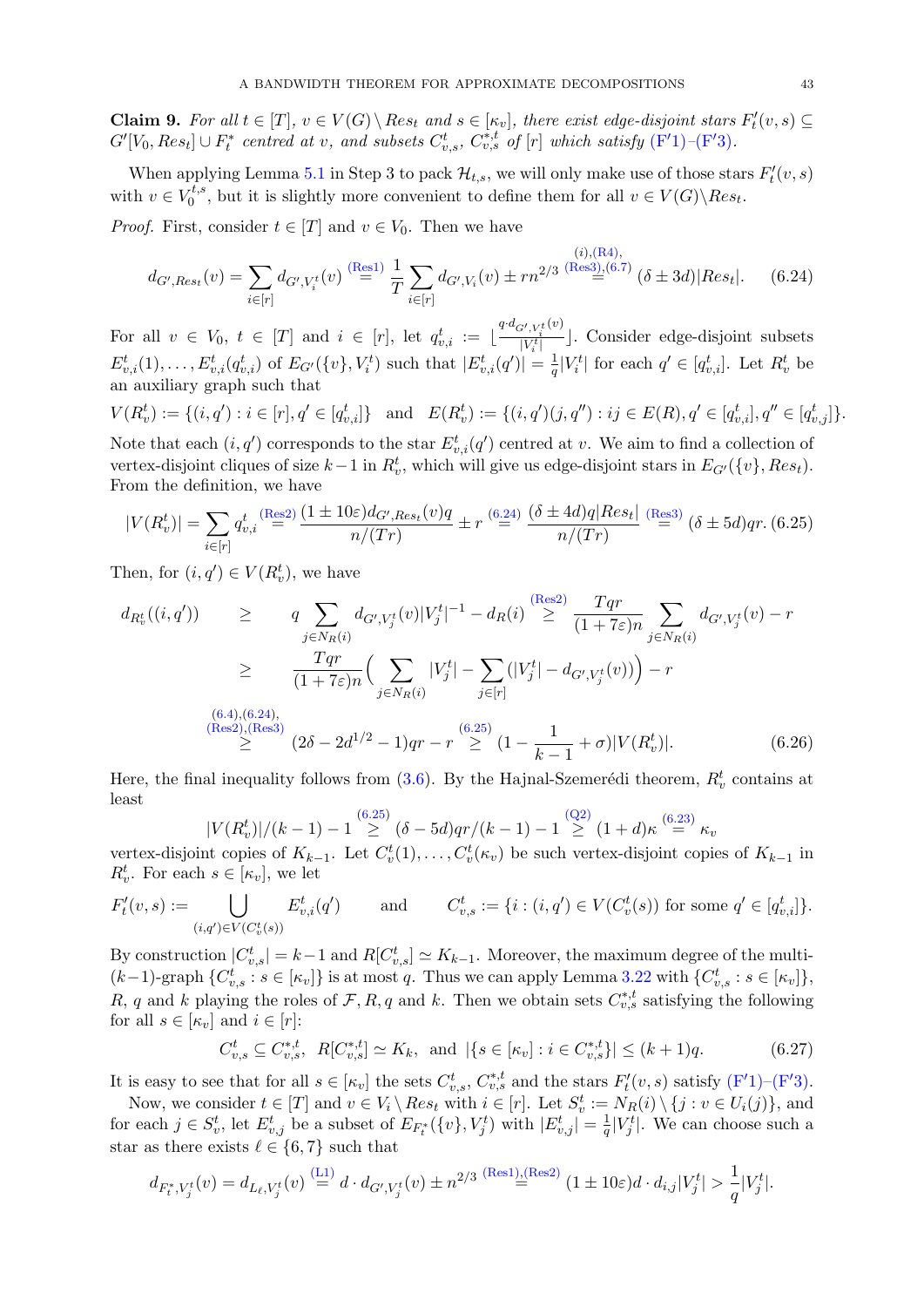Here, the third equality follows since  $v \notin U_i(j)$ . By [\(6.4\)](#page-39-13), [\(6.5\)](#page-39-9) and the fact that  $v \notin U'_i$ , we have  $|S_v^t| \ge (\delta - 2d^{1/2})r$ . Thus

$$
\delta(R[S_v^t]) \ge |S_v^t| - (r - \delta(R)) \stackrel{(6.4)}{\ge} (1 - \frac{1}{k-1}) |S_v^t|.
$$

Again, by the Hajnal-Szemerédi theorem,  $R[S_v^t]$  contains (at least)  $\kappa_v = \lceil r/(2k) \rceil$  vertex-disjoint copies of  $K_{k-1}$ . Denote their vertex sets by  $C_{v,1}^t, \ldots, C_{v,\kappa_v}^t$ . We apply Lemma [3.22](#page-16-2) with  $\{C_{v,s}^t:$  $s \in [\kappa_v]$ , R, 1 and k playing the roles of F, R, q and k respectively, to extend each  $C_{v,s}^t$  into a  $C_{v,s}^{*,t}$  with  $R[C_{v,s}^{*,t}] \simeq K_k$  and such that  $|\{s \in [\kappa_v] : i \in C_{v,s}^{*,t}\}| \leq k+1$  for each  $i \in [r]$ . For each  $s \in [\kappa_v]$ , let  $F'_t(v, s) := \bigcup_{j \in C_{v,s}^t} E^t_{v,j}$ . Again, it is easy to see that for all  $s \in [\kappa_v]$  the sets  $C_{v,s}^t$ ,  $C_{v,s}^{*,t}$  and the stars  $F'_t(v,s)$  satisfy  $(F'1)$  $(F'1)$ – $(F'3)$ . This proves the claim.

Altogether we will apply Lemma [5.1](#page-25-0)  $\kappa$  times in Step 3. In each application, we want the leaves of the stars that we use to be evenly distributed (see condition  $(A8)_{5,1}$  $(A8)_{5,1}$  $(A8)_{5,1}$ ). This will be ensured by Claim 13. More precisely, for each  $v \in V(G) \setminus Res_t$ , our aim is to choose a permutation  $\pi_v^t : [\kappa_v] \to [\kappa_v]$  satisfying the following.

- <span id="page-44-0"></span> $(F'4)$  For all  $t \in [T], i \in [r]$  and  $s \in [\kappa/T],$  we have  $C(t, s, i) \leq \varepsilon^{4/5} n/r$ , where  $C(t, s, i) :=$  $\{v \in V_0^{t,s}\}$  $\sigma^{t,s}_0:i\in C^{*,t}_{v,\pi}$ \*, $t_{v,\pi_v^t(s')}$  for some s' with  $(i_t^s(v) - 1)T + 1 \le s' \le i_t^s(v)T\}$ ,
- <span id="page-44-1"></span> $(F'5)$  for all  $t \in [T], s \in [K/T]$  and  $t' \in [T],$  we have that  $\bigcup_{v\in V_0^{t,s}}C_{v,\pi}^{*,t}$  $v, \pi_v^t((i_t^s(v)-1)T+t') \subseteq V(Q_{t,s}).$

Recall from [\(6.20\)](#page-42-3) that  $i_t^s(v)$  counts the number of  $s' \in [s]$  for which  $v \in V_0^{t,s'}$  $v_0^{\tau,s}$ . The number  $C(t, s, i)$  is well-defined because  $i_t^s(v) \leq \kappa_v/T$  for all  $v \in V(G) \setminus Res_t$  by [\(6.21\)](#page-42-4).

**Claim 10.** For each  $t \in [T]$  and each  $v \in V(G) \setminus Res_t$ , there exists a permutation  $\pi_v^t : [\kappa_v] \to [\kappa_v]$ satisfying  $(F'4)$  $(F'4)$ – $(F'5)$ .

*Proof.* We fix  $t \in [T]$ . We claim that for each  $s \in [\kappa/T] \cup \{0\}$  the following hold. For each  $v \in V(G) \setminus Res_t$ , there exists an injective map  $\pi_{v,s}^t : [i_t^s(v)T] \to [\kappa_v]$  satisfying the following.

 $(F'4)_s^t$  For all  $i \in [r]$  and  $\ell \in [s]$ , we have

$$
|\{v \in V_0^{t,\ell} : i \in C_{v,\pi_{v,s}^t(s')}^{*,t} \text{ for some } s' \text{ with } (i_t^{\ell}(v)-1)T+1 \leq s' \leq i_t^{\ell}(v)T\}| \leq \varepsilon^{4/5}n/r,
$$

 $(\mathbf{F}'5)^t_s$  for all  $\ell \in [s]$  and  $t' \in [T]$ , we have that  $\bigcup_{v \in V_0^{t,\ell}} C^{*,t}_{v,\tau}$  $v^{*,t}_{v,\pi^t_{v,s}((i^{\ell}_t(v)-1)T+t')} \subseteq V(Q_{t,\ell}).$ 

Note that both  $(F'4)_0^t$  and  $(F'5)_0^t$  hold by letting  $\pi_{v,0}^t : \emptyset \to \emptyset$  be the empty map for all  $v \in$  $V(G) \setminus Res_t$ . Assume that for some  $s \in [\kappa/T-1] \cup \{0\}$  we have already constructed injective maps  $\pi_{v,s}^t$  for all  $v \in V(G) \setminus Res_t$  which satisfy  $(\mathbf{F}'^t)^t_s$  and  $(\mathbf{F}'^t)^t_s$ . For each  $v \in V_0^{t,s+1}$  $\begin{array}{c} \n\sigma^{t,s+1}$ , we consider the set

$$
A_v := \{ s' \in [\kappa_v] \setminus \pi_{v,s}^t([i_t^s(v)T]): C_{v,s'}^{*,t} \subseteq V(Q_{t,s+1}) \}.
$$

Then we have

$$
|A_v| \geq \kappa_v - i_t^s(v)T - (k+1)q(r - |V(Q_{t,s+1})|)
$$
  
\n(6.21),(Q3)  
\n
$$
\geq \min\{d \cdot \kappa, r/(2k) - 20T\varepsilon^{1/2}r\} - (k+1)q\varepsilon r \geq r/(4k). \tag{6.28}
$$

We choose a subset  $I_v \subseteq A_v$  of size T uniformly at random. Then  $(F'2)$  $(F'2)$  implies that for each  $i \in V(Q_{t,s+1})$  we have

$$
\mathbb{P}[i \in \bigcup_{s' \in I_v} C_{v,s'}^{*,t}] \le (k+1)qT/|A_v| \le 10qk^2T/r.
$$

Thus

$$
\mathbb{E}[|\{v \in V_0^{t,s+1} : i \in \bigcup_{s' \in I_v} C_{v,s'}^{*,t}\}|] \le 10qk^2T|V_0^{t,s+1}|/r \stackrel{(6.15)}{\le} \varepsilon^{4/5}n/(2r).
$$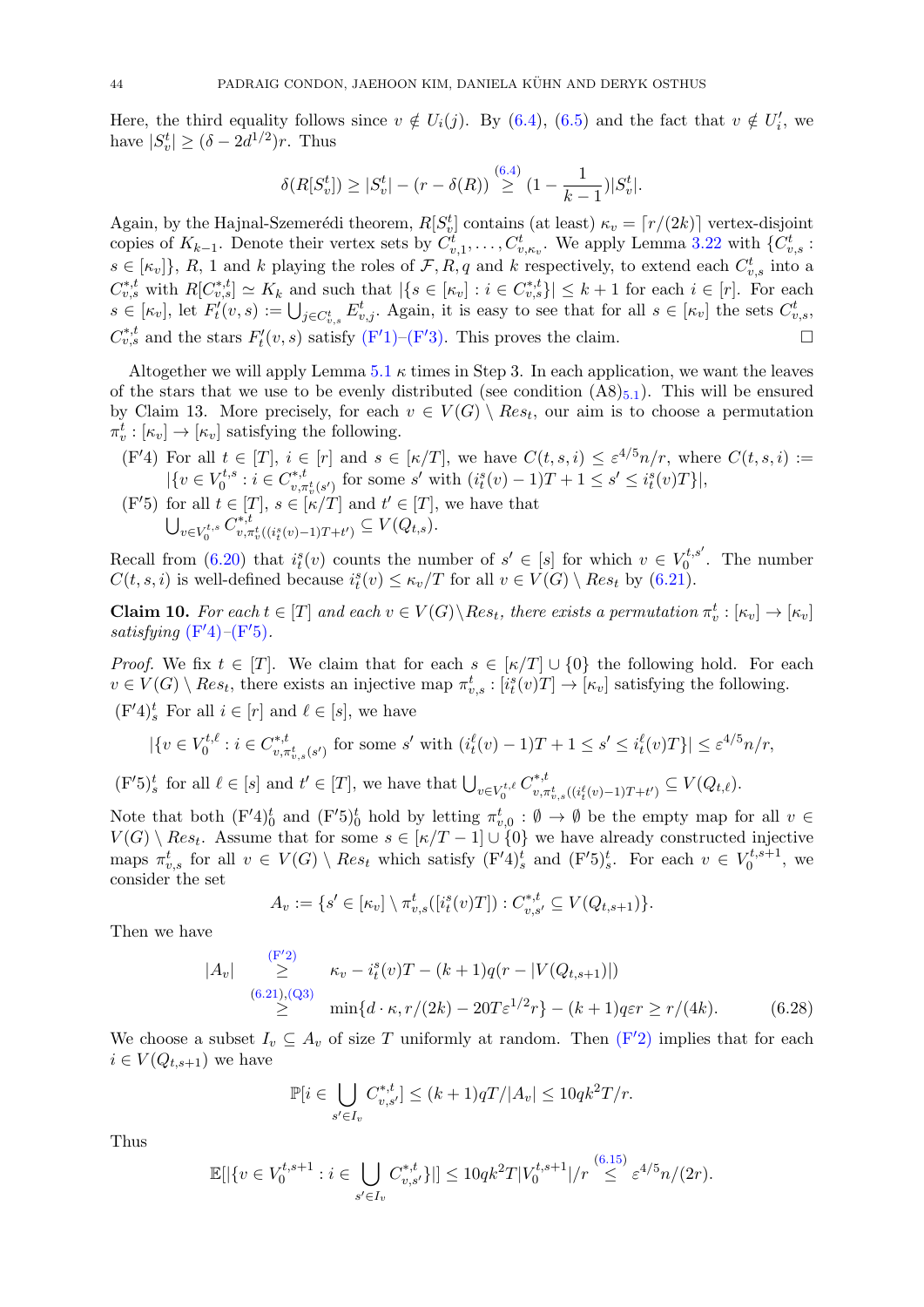A Chernoff bound (Lemma [3.1\)](#page-8-3) gives us that for each  $i \in V(Q_{t,s+1})$ 

$$
\mathbb{P}\Big[|\{v \in V_0^{t,s+1} : i \in \bigcup_{s' \in I_v} C_{v,s'}^{*,t}\}| \ge \varepsilon^{4/5} n/r\Big] \le \exp\left(-\frac{(\varepsilon^{4/5} n/(2r))^2}{2|V_0^{t,s+1}|}\right) \stackrel{(6.15)}{\le} e^{-n/r^3}.
$$

Since  $1 - |V(Q_{t,s+1})|e^{-n/r^3} > 0$ , the union bound implies that there exists a choice of  $I_v$  for each  $v \in V_0^{t,s+1}$  $S_0^{\tau,s+1}$  such that for all  $i \in V(Q_{t,s+1}),$  we have that

<span id="page-45-0"></span>
$$
|\{v \in V_0^{t,s+1} : i \in \bigcup_{s' \in I_v} C_{v,s'}^{*,t} \}| \le \varepsilon^{4/5} n/r. \tag{6.29}
$$

If  $v \in V(G) \setminus (Res_t \cup V_0^{t,s+1})$  $\mathbf{v}_0^{t,s+1}$  (and thus  $i_t^{s+1}(v) = i_t^s(v)$ ), we let  $\pi_{v,s+1}^t := \pi_{v,s}^t$ . For each  $v \in V_0^{t,s+1}$  $\begin{matrix} 0^{t,s+1} \ 0 \end{matrix}$ we extend  $\pi_{v,s}^t$  into  $\pi_{v,s+1}^t$  by defining  $\pi_{v,s+1}^t : [i_t^{s+1}(v)T] \setminus [i_t^s(v)T] \to I_v$  in an arbitrary injective way. Then, by the choice of  $I_v$ , we have that  $\pi_{v,s+1}^t$  is an injective map from  $[i_t^{s+1}(v)T]$  to  $[\kappa_v]$ satisfying  $(F'5)_{s+1}^t$ . Moreover,  $(6.29)$  implies that for any  $i \in V(Q_{t,s+1})$ , we have

$$
\begin{aligned} &|\{v \in V_0^{t,s+1} : i \in C_{v,\pi_{v,s+1}^t(s')}^{*,t} \text{ for some } s' \text{ with } (i_t^{s+1}(v)-1)T+1 \le s' \le i_t^{s+1}(v)T\}| \\ &= |\{v \in V_0^{t,s+1} : i \in \bigcup_{s' \in I_v} C_{v,s'}^{*,t} \}| \stackrel{(6.29)}{\le} \varepsilon^{4/5} n/r. \end{aligned}
$$

This with  $(F'4)_s^t$  implies  $(F'4)_{s+1}^t$ . By repeating this, we obtain injective maps  $\pi_{v,\kappa/T}^t$  satisfying both  $(\mathrm{F}'4)_{\kappa/T}^t$  and  $(\mathrm{F}'5)_{\kappa/T}^t$ . For each  $v \in V(G) \setminus Res_t$ , we extend  $\pi_{v,\kappa/T}^t$  into a permutation  $\pi_v^t : [\kappa_v] \to [\kappa_v]$  by assigning arbitrary values for the remaining values in the domain. It is easy to see that  $(F'4)_{\kappa/T}^t$  $(F'4)_{\kappa/T}^t$  implies  $(F'4)$  and  $(F'5)_{\kappa/T}^t$  implies  $(F'5)$ . We can find such permutations for all  $t \in [T]$ . Thus such collection satisfies both  $(F'4)$  $(F'4)$  and  $(F'5)$ .

For each  $t \in [T]$ , let

$$
G_t := G_t^* \cup \bigcup_{s \in [\kappa/T]} G_{t,s} \text{ and } F'_t := \bigcup_{v \in V(G) \setminus Res_t} \bigcup_{s \in [\kappa_v]} F'_t(v,s).
$$

Then  $G_1, \ldots, G_T, F_1, \ldots, F_T, F'_1, \ldots, F'_T$  form edge-disjoint subgraphs of G. (Recall that  $G_t^*$  was defined in [\(6.8\)](#page-39-14),  $G_{t,s}$  in [\(6.10\)](#page-40-4) and  $F'_v(\tilde{t},s)$  in Claim [9.](#page-43-2))

Step 2. Partitioning H. Now we will partition H. Recall that the graphs in H are  $\eta^2$ separable. By packing several graphs from  $\mathcal{H}$  with less than  $n/4$  edges suitably into a single graph in a way that no edges from distinct graphs intersect each other, we can assume that all but at most one graph in H have at least  $n/4$  edges, and that all graphs in H are  $(k, \eta)$ chromatic,  $\eta$ -separable and have maximum degree at most  $\Delta$ . By adding at most  $n/4$  edges to at most one graph if necessary, we can then assume that all graphs in  $\mathcal H$  have at least  $n/4$  edges. Moreover, if  $e(\mathcal{H})$  is too small, we can add some copies of *n*-vertex paths to H to assume that

<span id="page-45-1"></span>
$$
\varepsilon n^2 \le e(\mathcal{H}) \stackrel{(iii)}{\le} (1-\nu)e(G) + n/4.
$$

We partition H into  $\kappa$  collections  $\mathcal{H}_{1,1}, \ldots, \mathcal{H}_{T,\kappa/T}$  such that for all  $t \in [T]$  and  $s \in [\kappa/T]$ , we have

$$
n^{7/4} \stackrel{(Q2)}{\leq} \frac{\varepsilon n^2}{\kappa} - \Delta n \leq e(\mathcal{H}_{t,s}) < \frac{1}{\kappa} (1 - \nu) e(G) + 2\Delta n \stackrel{(i), (Q2)}{\leq} \frac{(1 - 2\nu/3)(k - 1)n^2}{2qr}.\tag{6.30}
$$

Indeed, this is possible since  $e(H) \leq \Delta n$  for all  $H \in \mathcal{H}$ . Now, we are ready to construct the desired packing.

Step 3. Construction of packings into the host graphs. As  $G_1, \ldots, G_T, F_1, \ldots, F_T, F_1', \ldots, F_T'$ are edge-disjoint subgraphs of G, and  $\mathcal{H}_{1,1}, \ldots, \mathcal{H}_{T,\kappa/T}$  is a partition of  $\mathcal{H}$ , it suffices to show that for each  $t \in [T]$ , we can pack  $\mathcal{H}_t := \bigcup_{s=1}^{\kappa/T} \mathcal{H}_{t,s}$  into  $G_t \cup \bigcup_{s \in [\kappa/T]} F_{t,s} \cup F'_t$ . (Recall from [\(6.9\)](#page-40-1)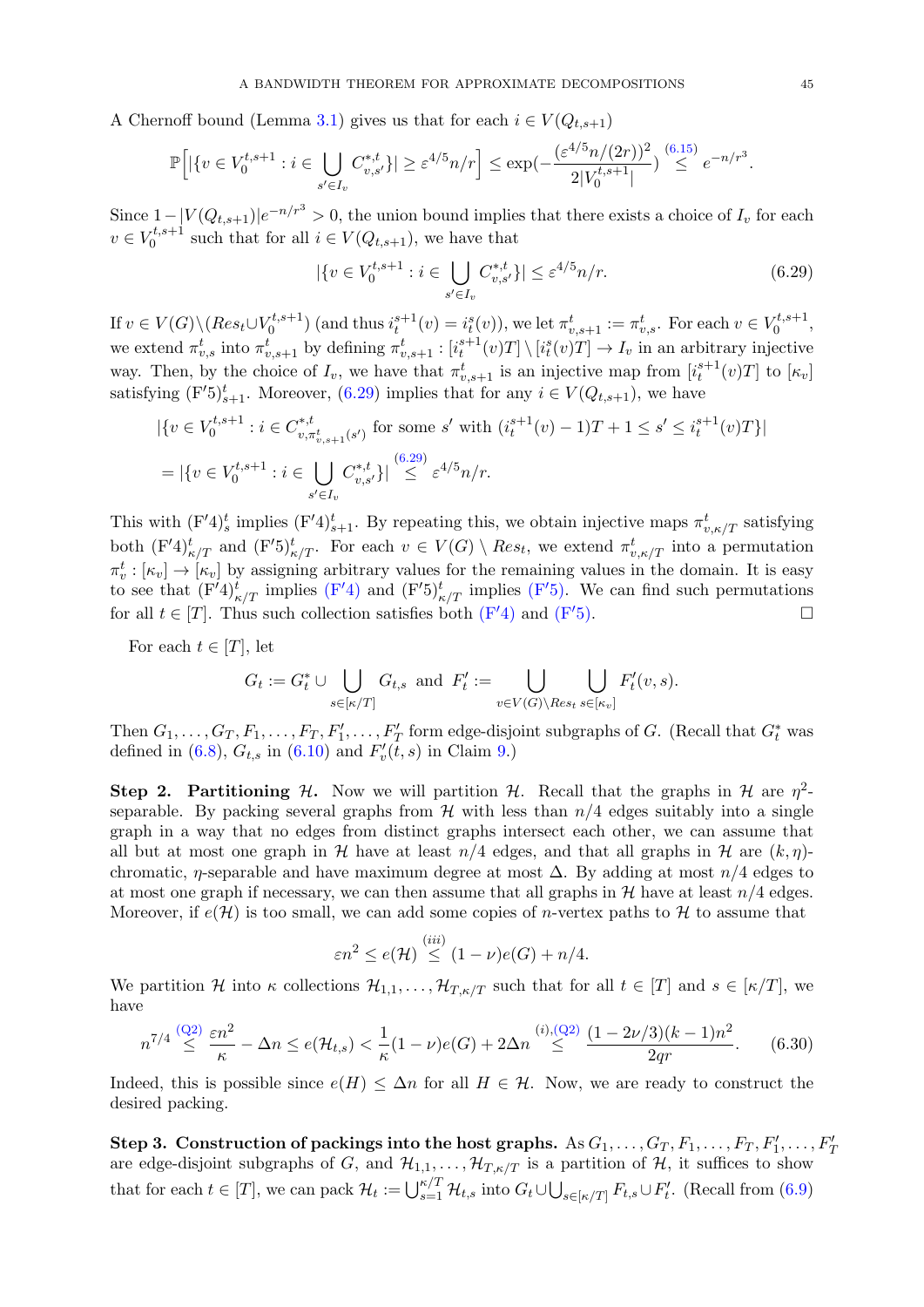that  $F_{t,1}, \ldots, F_{t,\kappa/T}$  are edge-disjoint subgraphs of  $F_t$ .) We fix  $t \in [T]$  and will apply Lemma [5.1](#page-25-0)  $\kappa/T$  times to show that such a packing exists.

Assume that for some s with  $0 \leq s \leq \kappa/T - 1$ , we have already defined a function  $\phi_s$  packing  $\bigcup_{s'=1}^{s} \mathcal{H}_{t,s'}$  into  $G_t \cup F_t \cup F'_t$  and satisfying the following, where  $\Phi^s := \bigcup_{s'=1}^{s} \phi_s(\mathcal{H}_{t,s'})$  and  $j_t^s(u)$ is defined in  $(6.20)$  and  $G_t^*$  is defined in  $(6.8)$ .

<span id="page-46-1"></span> $(G1)_s$  For each  $u \in Res_t$ , we have  $d_{\Phi^s \cap G_t^*}(u) \leq \frac{4k\Delta_j^s(u)n}{qr} + \frac{\varepsilon^{1/9}sn}{r}$  $\frac{m}{r},$ 

<span id="page-46-2"></span> $(G2)_s$  for each  $i \in [r]$ , we have  $e_{\Phi^s \cap G_t^*}(V_i \setminus V_i^t, Res_t) \leq \frac{\varepsilon^{1/3}sn^2}{r^2}$  $rac{3sn^2}{r^2},$ 

<span id="page-46-0"></span> $(G3)_s$  for  $s' \in [\kappa/T] \setminus [s]$ , we have  $E(\Phi^s) \cap (E(G_{t,s'}) \cup E(F_{t,s'})) = \emptyset$ ,

<span id="page-46-4"></span> $(G4)_s$  for  $v \in V(G) \setminus Res_t$ ,  $s'' \in [\kappa_v]$  with  $s'' > i_t^s(v) \cdot T$ , we have  $E(\Phi^s) \cap F'_t(v, \pi_v^t(s'')) = \emptyset$ .

Note that  $(\text{G1})_0-(\text{G4})_0$  trivially hold with an empty packing  $\phi_0: \emptyset \to \emptyset$ . For each  $t' \in [T]$  and  $v \in V(G) \setminus Res_t$ , let  $\ell(v, t') := \pi_v^t((i_t^{s+1}(v) - 1)T + t')$ . (Note that  $\ell(v, t')$  is well-defined since  $(i_t^{s+1}(v) - 1)T + t' \leq \kappa_v$  by [\(6.21\)](#page-42-4).) Let

$$
V := \bigcup_{i \in V(Q_{t,s+1})} V_i^{t,s+1}, \quad U := \bigcup_{i \in V(Q_{t,s+1})} U_i^{t,s+1}, \tag{6.31}
$$

$$
\hat{G} := (G_{t,s+1}[V] \cup G_t^*[V \cup Res_t]) \setminus E(\Phi^s), \text{ and } \hat{F}' := \bigcup_{v \in V_0^{t,s+1}} \bigcup_{t' \in [T]} F'_t(v,\ell(v,t'))[\{v\},U]. \tag{6.32}
$$

Note that  $(G3)_s$  $(G3)_s$  implies that  $E(F_{t,s+1}) \cap E(\Phi^s) = \emptyset$ . Let  $\hat{R}$  be the graph on vertex set  $V(Q_{t,s+1})$ with

<span id="page-46-6"></span><span id="page-46-5"></span>
$$
E(\hat{R}) := \{ ij \in E(R[V(Q_{t,s+1})]): |E_{G_t^*}(V_i, V_j) \cap E(\Phi^s)| < \varepsilon^{1/10} n^2 / r^2 \}.
$$

We wish to apply Lemma [5.1](#page-25-0) with the following objects and parameters.

| object/parameter    |             | $F_{t,s+1}[V,U]$      | F'              | $V_0^{t,s+1}$                                             | $\mathbf{r}$ <sup>t</sup> , s+1 | $T^{t,s+1}$                      | $U_i^{t,s+}$ | $_{R}$ |
|---------------------|-------------|-----------------------|-----------------|-----------------------------------------------------------|---------------------------------|----------------------------------|--------------|--------|
| playing the role of |             |                       | F'              | $V_0$                                                     | ∠∩                              |                                  |              | R      |
| object/parameter    | 1/q         | $\mathcal{H}_{t,s+1}$ | d               | $\curvearrowright$ *,t<br>$\langle v, \ell(v,t') \rangle$ | $C^t_{v,\ell(v,t')}$            | $F'_t(v, \ell(v, t'))[\{v\}, U]$ | k.           |        |
| playing the role of | $\alpha$    | H                     | d               | $C_{v,t}^*$                                               | $\cup_{v.t}$                    | v.t                              | К.           |        |
| object/parameter    | $Q_{t,s+1}$ |                       | $25\varepsilon$ | $\sigma/2$                                                | $\sqrt{ }$                      | $\nu$ / $2$                      | m            |        |
| playing the role of |             |                       | $\varepsilon$   | $\sigma$                                                  | $\tau$                          |                                  | $\it n$      |        |

Thus  $Res_t \setminus U_0^{t,s+1}$ <sup>t,s+1</sup> plays the role of  $U = \bigcup_{i=1}^r U_i$  in Lemma [5.1,](#page-25-0) and  $t' \in [T]$  stands for  $t \in [T]$ . By  $(6.1)$ ,  $(6.14)$ ,  $(6.15)$ ,  $(6.16)$ ,  $(Q3)$  and  $(F<sup>'5</sup>)$  $(F<sup>'5</sup>)$  we have appropriate objects and parameters as well as the hierarchy of constants required in Lemma [5.1.](#page-25-0) Now we show that  $(A1)_{5.1}-(A9)_{5.1}$  $(A1)_{5.1}-(A9)_{5.1}$  $(A1)_{5.1}-(A9)_{5.1}$ hold.  $(A1)_{5,1}$  $(A1)_{5,1}$  $(A1)_{5,1}$  is obvious from Theorem [1.2](#page-3-0) (ii) and our assumption in Step 2.  $(A2)_{5,1}$  holds by [\(6.30\)](#page-45-1).  $(A3)_{5.1}$  $(A3)_{5.1}$  $(A3)_{5.1}$  follows from Claim [8](#page-41-3) and  $(G3)_s$  $(G3)_s$ . Consider  $ij \in E(\hat{R})$ , then  $\hat{G}[U_i^{t,s+1}]$  $\left[ \begin{smallmatrix} t,s+1 \ i \end{smallmatrix} \right],U^{t,s+1}_j]=$  $G_t^*[U_i^{t,s+1}]$  $\{u_i^{t,s+1}, U_j^{t,s+1}\} \setminus E(\Phi^s)$ . Since  $U_i^{t,s+1} \subseteq V_i$  and  $U_j^{t,s+1} \subseteq V_j$ , the properties  $(6.16)$ ,  $(6.17)$  and the definition of  $\hat{R}$  imply that

$$
e_{G_t^*}(U_i^{t,s+1}, U_j^{t,s+1}) - e_{\Phi^s \cap G_t^*}(V_i, V_j) \ge (1 - \varepsilon^{1/15}) e_{G_t^*}(U_i^{t,s+1}, U_j^{t,s+1}).
$$

Thus, Proposition [3.3](#page-8-4) with [\(6.17\)](#page-41-2) implies that  $\hat{G}[U_i^{t,s+1}]$  $[i]_i^{t,s+1}, U_j^{t,s+1}]$  is  $(\varepsilon^{1/50}, (d^2))^+$ -regular. The calculation for  $\hat{G}[V_i^{t,s+1}]$  $[i]_i^{t,s+1}, U_j^{t,s+1}$  is similar. Thus  $(A4)_{5.1}$  $(A4)_{5.1}$  $(A4)_{5.1}$  holds with the above objects and parameters. By  $(G1)_s$  $(G1)_s$ , for each  $i \in [r]$  we have

<span id="page-46-3"></span>
$$
e_{\phi^s \cap G_t^*}(V_i^t, \bigcup_{j \in [r] \setminus \{i\}} V_j) \le \sum_{v \in V_i^t} \left( \frac{4k \Delta j_t^s(v) n}{qr} + \frac{\varepsilon^{1/9} s n}{r} \right) \stackrel{(Q2),(6.22),(Res2)}{\le} \frac{\varepsilon^{1/9} n^2}{r}.
$$
 (6.33)

Thus, for  $i \in V(Q_{t,s+1}) = V(\hat{R})$ , we have

$$
d_{R}(i) - d_{\hat{R}}(i) \leq \frac{e_{\Phi^s \cap G_t^*}(V_i \setminus V_i^t, Res_t) + e_{\Phi^s \cap G_t^*}(V_i^t, \bigcup_{j \in [r] \setminus \{i\}} V_j)}{\varepsilon^{1/10} n^2 / r^2} + |V(R) \setminus V(\hat{R})|
$$
  
\n
$$
\leq \frac{e_{\Phi^s \cap G_t^*}(V_i \setminus V_i^t, Res_t) + e_{\Phi^s \cap G_t^*}(V_i^t, \bigcup_{j \in [r] \setminus \{i\}} V_j)}{\varepsilon^{1/10} n^2 / r^2} + \varepsilon r \leq \varepsilon^{1/100} r.
$$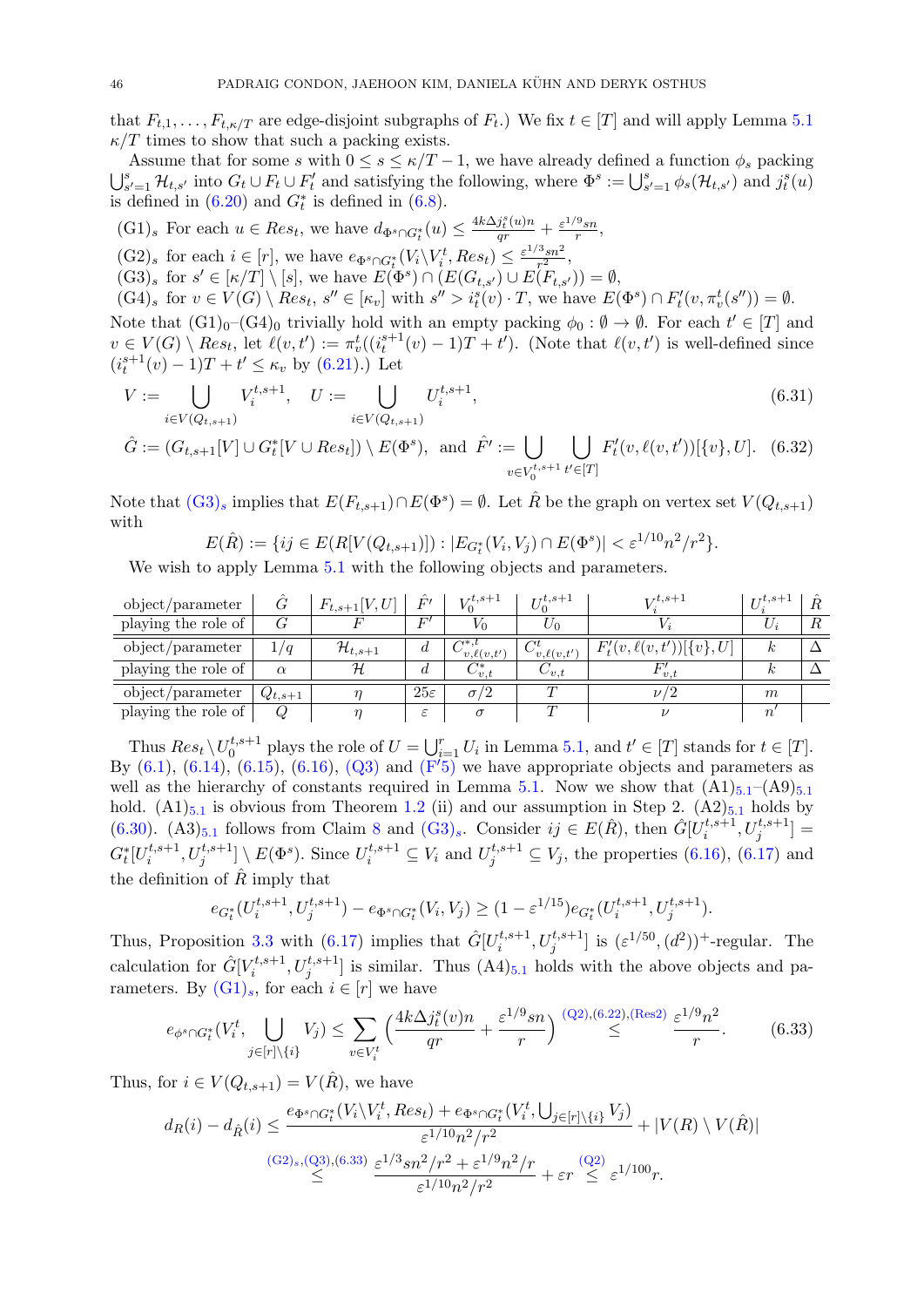This with [\(6.4\)](#page-39-13) and [\(3.6\)](#page-10-4) implies that  $(A5)_{5.1}$  $(A5)_{5.1}$  $(A5)_{5.1}$  holds for  $\hat{R}$ . For all  $ij \in E(Q_{t,s+1})$  and  $u \in U_i^{t,s+1}$  $\begin{matrix} 1, s+1 \ i \end{matrix}$ by  $(6.18)$ , we have

$$
d_{F_{t,s+1}, V_j^{t,s+1}}(u) \ge 2d^2|V_j \setminus Res_t|/3 \stackrel{\text{(Res2)}, (6.14)}{\ge} d^3m.
$$

Thus (A6)<sub>[5](#page-25-0).1</sub> holds. By [\(F](#page-44-0)'1), (F'4) and the fact that  $i_t^{s+1}(v) = i_t^s(v) + 1$  for all  $v \in V_0^{t,s}$  $\zeta_0^{t,s}, \, (\mathrm{A}8)_{5.1}$  $\zeta_0^{t,s}, \, (\mathrm{A}8)_{5.1}$  $\zeta_0^{t,s}, \, (\mathrm{A}8)_{5.1}$ holds (for  $C^{*,t}_{n,\ell}$  $v^{*,t}_{v,\ell(v,t')}, C^t_{v,\ell(v,t')}$  and all  $v \in V_0^{t,s}$  $(v_0^{t,s})$ . If  $v \in V_0^{t,s}$  $C_t^{t,s}, t' \in [T]$  and  $i \in C_{v,\ell(v,t')}^t \subseteq C_{v,\ell}^{*,t}$  $v,\ell(v,t')$ then [\(F](#page-44-1)'5) implies that  $i \in V(Q_{t,s+1})$ . Moreover, by [\(6.16\)](#page-41-1) we have  $|U_i^{t,s+1}|$  $|U_i^{t,s+1}| \geq |V_i^t| - 5k\varepsilon^2 n/r.$ Together with [\(F](#page-42-2)'3) this implies that  $d_{F'_{t'}(v,\ell(v,t')),U_i^{t,s+1}}(v) \geq (1-\varepsilon)|U_i^{t,s+1}|$ holds. To check  $(A9)_{5.1}$  $(A9)_{5.1}$  $(A9)_{5.1}$ , note that for each  $u \in U_0^{t,s+1}$  $\binom{t, s+1}{i}$  /q. Thus  $(A7)_{5.1}$  $(A7)_{5.1}$  $(A7)_{5.1}$  $\mathbf{0}^{t,s+1}$ , we have

$$
d_{G_t^*\cap\Phi^s}(u) \stackrel{\text{(G1)}_s}{\leq} 4k\Delta j_t^s(u)n/(qr) + \varepsilon^{1/9}sn/r \stackrel{\text{(Q2),(6.22)}}{\leq} \varepsilon^{1/10}n.
$$

Thus,

$$
|\{i \in V(Q_{t,s+1}) : d_{\hat{G}, V_i^{t,s+1}}(u) \ge d^2 m/3\}| \ge |\{i \in V(Q_{t,s+1}) : d_{G_t^*, V_i^{t,s+1}}(u) \ge d^2 m/2\}| - \frac{d_{G_t^* \cap \Phi^s}(u)}{d^2 m/6}
$$
  
\n
$$
\ge (1 - 1/k + \sigma/2)r - \frac{\varepsilon^{1/10} n}{d^2 m/6} \stackrel{(6.14)}{\ge} (1 - 1/k + \sigma/3)r.
$$

This implies that

$$
|\{i \in V(Q_{t,s+1}) : d_{\hat{G}, V_j^{t,s+1}}(u) \ge d^3m \text{ for all } j \in N_{Q_{t,s+1}}(i)\}| \ge \sigma^2 r.
$$

This shows that  $(A9)_{5.1}$  $(A9)_{5.1}$  $(A9)_{5.1}$  holds. Hence, by Lemma [5.1,](#page-25-0) we obtain a function  $\psi_{s+1}$  packing  $\mathcal{H}_{t,s+1}$ into  $\hat{G} \cup F_{t,s+1} \cup \hat{F}'$  and satisfying the following.

- <span id="page-47-0"></span>(B1)  $\Delta(\psi_{s+1}(\mathcal{H}_{t,s+1})) \leq 4k\Delta n/(qr),$
- <span id="page-47-1"></span>(B2) for each  $u \in Res_t \setminus U_0^{t,s+1}$ <sup>t,s+1</sup>, we have  $d_{\psi_{s+1}(\mathcal{H}_{t,s+1}) \cap \hat{G}}(u) \leq 10\Delta\varepsilon^{1/8}n/r$ ,
- <span id="page-47-2"></span>(B3) for each  $i \in V(Q_{t,s})$ , we have  $e_{\psi_{s+1}(\mathcal{H}_{t,s+1}) \cap \hat{G}}(V_i^{t,s+1})$  $r_t^{t,s+1}, Res_t) < 10\varepsilon^{1/2} n^2/r^2.$

Moreover,  $(G3)_s$  $(G3)_s$  with  $(G4)_s$  $(G4)_s$  implies that  $\psi_{s+1}(\mathcal{H}_{t,s+1})$  is edge-disjoint from  $\Phi^s$ , thus the map  $\phi_{s+1} := \phi_s \cup \psi_{s+1}$  packs  $\bigcup_{s'=1}^{s+1} \mathcal{H}_{t,s'}$  into  $G_t \cup \bigcup_{s'=1}^{s/T} F_{t,s'} \cup F'_t$ . Now it remains to show that  $\phi_{s+1}$ satisfies  $(G1)_{s+1}-(G4)_{s+1}$ .

Consider any vertex  $u \in Res_t$ . If  $u \in U_0^{t,s+1}$  $t^{t,s+1}_{0}$ , then we know that  $j_t^{s+1}(u) = j_t^s(u) + 1$ . Thus  $(G1)_s$  $(G1)_s$  together with  $(B1)$  implies  $(G1)_{s+1}$  for the vertex u. If  $u \in Res_t \setminus U_0^{t,s+1}$  $\binom{t,s+1}{0}$ , then we have  $j_t^{s+1}(u) = j_t^s(u)$ , thus  $(G_1)_s$  together with  $(B_2)$  implies  $(G_1)_{s+1}$ .

For each  $i \in [r]$ , [\(6.31\)](#page-46-5) implies that the vertices in  $V_i \setminus (V_i^{t,s+1} \cup V_i^t) \subseteq V_0^{t,s+1}$  $v_0^{\tau,s+1}$  are not incident to any edges in  $\Phi^{s+1} \cap G_t^*$ . Thus it is easy to see that  $(G2)_s$  $(G2)_s$  together with  $(B3)$  implies  $(G2)_{s+1}$ . As  $\psi_{s+1}$  packs  $\mathcal{H}_{t,s+1}$  into  $\hat{G} \cup F_{t,s+1} \cup \hat{F}'$ , [\(6.32\)](#page-46-6) together with  $(\text{G3})_s$  implies  $(\text{G3})_{s+1}$ . Moreover, we have

$$
i_t^{s+1}(v) = \begin{cases} i_t^s(v) + 1 & \text{if } v \in V_0^{t,s+1}, \\ i_t^s(v) & \text{otherwise.} \end{cases}
$$

Thus, [\(6.32\)](#page-46-6) together with  $(G4)_s$  $(G4)_s$  and the definition of  $\ell(v, t')$  implies  $(G4)_{s+1}$ .

By repeating this for each  $s \in [\kappa/T]$  in order, we obtain a function  $\phi_{\kappa/T}$  which packs  $\mathcal{H}_t$  into  $G_t \cup F_t \cup F'_t$ . By taking the union of such functions over all  $t \in [T]$ , we obtain a desired function packing H into  $\bigcup G_t \cup F_t \cup F'_t \subseteq G$ . This completes the proof.  $t \in [T]$ 

The proof of Theorem [1.5,](#page-4-0) follows almost exactly the same lines as that of Theorem [1.2,](#page-3-0) with one very minor difference. Indeed, the only place where we need the condition that  $G$  is almost regular is when we apply Lemma [3.13](#page-11-0) in Step 1 to obtain  $(Q1)$ – $(Q5)$ . Thus to prove Theorem [1.5,](#page-4-0) we only need to replace the application of Lemma [3.13](#page-11-0) with an application of the following result. (Note that  $(B1)$  below implies both  $(Q3)$  and  $(Q4)$ .)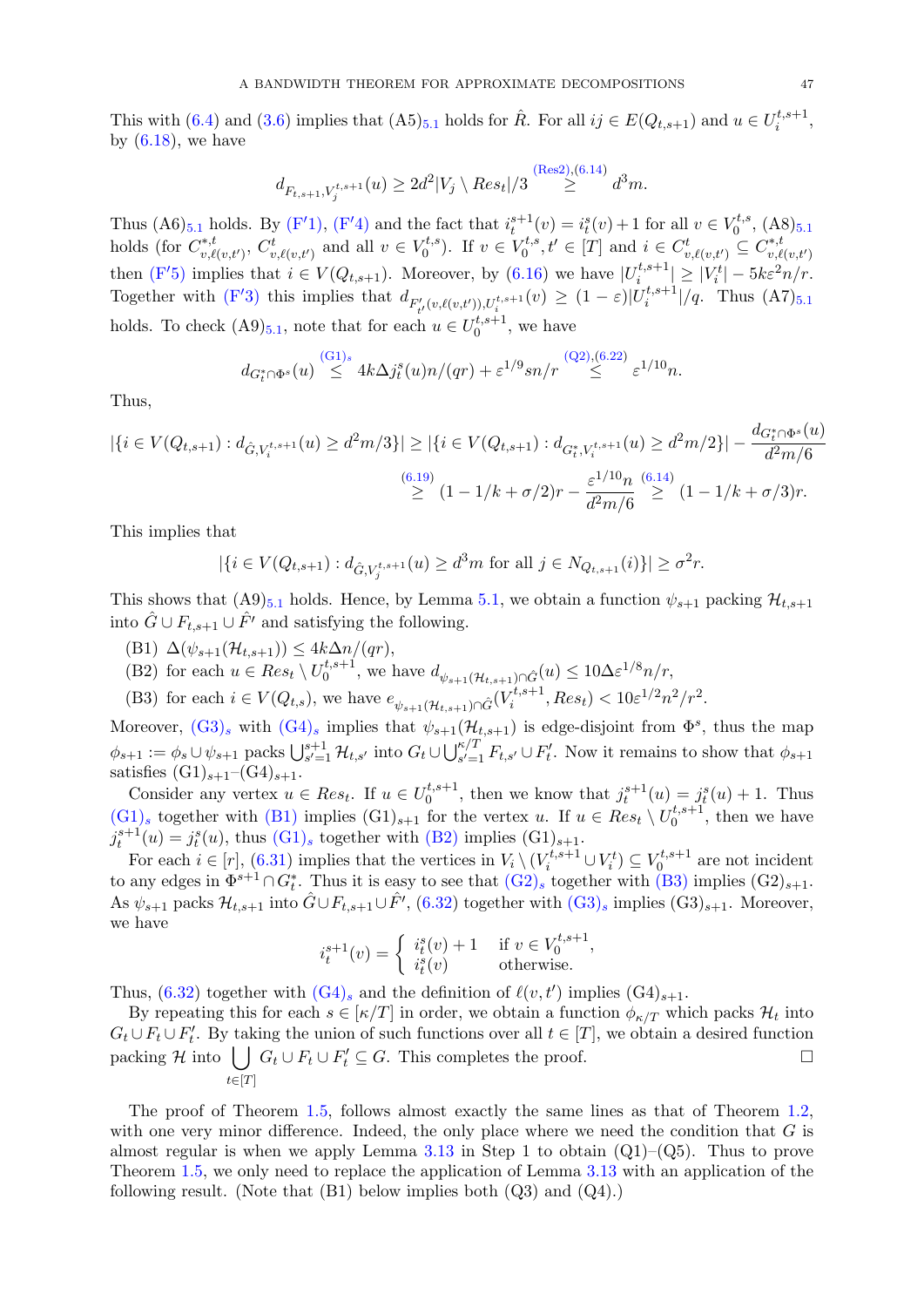**Lemma 6.1.** Suppose  $n, q, T \in \mathbb{N}$  with  $0 < 1/n \ll \varepsilon$ ,  $1/T$ ,  $1/q, \nu \leq 1/2$  and  $0 < 1/n \ll \nu <$  $\sigma/2 < 1$  and  $\delta = 1/2 + \sigma$  and q divides T. Let G be an n-vertex multi-graph with edge-multiplicity at most q, such that for all  $v \in V(G)$  we have  $d_G(v) \geq q \delta n$ .

Then there exists a subset  $V' \subseteq V(G)$  with  $|V'| \leq 1$  and  $|V(G) \setminus V'|$  being even, and there exist pairwise edge-disjoint matchings  $F_{1,1}, \ldots, F_{1,\kappa}, F_{2,1}, \ldots, F_{T,\kappa}$  of G with  $\kappa = \frac{(\delta + \sqrt{2\delta-1}-\nu)qn}{2T} \pm 1$ satisfying the following.

- (B1) For each  $(t', i) \in [T] \times [\kappa]$ , we have that  $V(F_{t', i}) = V(G) \backslash V'$ ,
- (B2) for all  $t' \in [T]$  and  $u, v \in V(G)$ , we have  $|\{i \in [\kappa] : u \in N_{F_{t',i}}(v)\}| \leq 1$ .

The proof of the above lemma is very similar (but simpler) than that of Lemma [3.13.](#page-11-0) We proceed as in the proof of Lemma [3.13](#page-11-0) to obtain simple graphs  $G^c$  with  $\delta(G^c) > \delta n - \nu^2 n$ . We let  $V' \subseteq V(G)$  be such that  $|V'| \leq 1$  and  $|V(G) \setminus V'|$  is even. The difference is that we now apply the following result of [\[11\]](#page-48-16) to each  $G_*^c := G^c[V(G)\backslash V']$  to obtain the desired matchings  $M_i^c$ : for every  $\alpha > 0$ , any sufficiently large *n*-vertex graph with minimum degree  $\delta \ge (1/2 + \alpha)n$  contains at least  $(\delta - \alpha n + \sqrt{n(2\delta - n)})/4$  edge-disjoint Hamilton cycles.

## **ACKNOWLEDGEMENT**

We are grateful to the referee for helpful comments on an earlier version.

#### **REFERENCES**

- <span id="page-48-1"></span>[1] S. Abbasi, *The solution of the El-Zahar problem*, Ph.D. Thesis, Rutgers University, 1998.
- <span id="page-48-9"></span>[2] P. Allen, J. Böttcher, J. Hladkỳ and D. Piguet, Packing degenerate graphs, arXiv:1711.04869, (2017).
- <span id="page-48-12"></span>[3] N. Alon, P. Seymour and R. Thomas, A separator theorem for nonplanar graphs, J. Amer. Math. Soc. 3 (1990), 801–808.
- <span id="page-48-20"></span>[4] N. Alon and J. H. Spencer, The probabilistic method, third ed., Wiley-Interscience Series in Discrete Mathematics and Optimization, John Wiley & Sons, Inc., Hoboken, NJ, 2008.
- <span id="page-48-13"></span>[5] B. Barber, D. Kühn, A. Lo and D. Osthus, *Edge-decompositions of graphs with high minimum degree*, Adv. Math. 288 (2016), 337–385.
- [6] B. Barber, D. K¨uhn, A. Lo, D. Osthus and A. Taylor, Clique decompositions of multipartite graphs and completion of Latin squares, J. Combin. Theory Ser. A 151 (2017), 146–201.
- <span id="page-48-7"></span>[7] J. Böttcher, J. Hladkỳ, D. Piguet and A. Taraz, An approximate version of the tree packing conjecture, Israel J. Math. 211 (2016), 391–446.
- <span id="page-48-5"></span>[8] J. Böttcher, P. Pruessmann, A. Taraz and A. Würfl, Bandwidth, expansion, treewidth, separators and universality for bounded-degree graphs, European J. Combin. 31 (2010), 1217–1227.
- <span id="page-48-4"></span>[9] J. Böttcher, M. Schacht and A. Taraz, Proof of the bandwidth conjecture of Bollobás and Komlós, Math. Ann. 343 (2009), 175–205.
- <span id="page-48-6"></span>[10] D. Bryant, D. Horsley and W. Pettersson, Cycle decompositions V: Complete graphs into cycles of arbitrary lengths, Proc. Lond. Math. Soc. 108 (2014), 1153–1192.
- <span id="page-48-16"></span>[11] D. Christofides, D. Kühn and D. Osthus, Edge-disjoint Hamilton cycles in graphs, J. Combin. Theory Ser. B 102 (2012), 1035–1060.
- <span id="page-48-0"></span>[12] B. Csaba, D. Kühn, D. Osthus, A. Lo and A. Treglown, *Proof of the 1-factorization conjecture and Hamilton* decomposition conjectures, Mem. Amer. Math. Soc. 244 (2016), monograph 1154, 170 pages.
- <span id="page-48-2"></span>[13] B. Csaba, I. Levitt, J. Nagy-György, and E. Szemerédi, Tight bounds for embedding bounded degree trees, Fete of Combinatorics, Bolyai Society Mathematical Studies, vol 20, Springer, Berlin, Heidelberg, 2010, 95–137.
- <span id="page-48-3"></span>[14] B. Csaba, A. Shokoufandeh and E. Szemerédi, *Proof of a conjecture of Bollobás and Eldridge for graphs of* maximum degree three, Combinatorica 23 (2003), 35–72.
- <span id="page-48-15"></span>[15] F. Dross, Fractional triangle decompositions in graphs with large minimum degree, SIAM J. Discrete Math. 30 (2016), 36–42.
- <span id="page-48-11"></span>[16] P. Dukes and A. Ling, Asymptotic existence of resolvable graph designs, Canad. Math. Bull. 50 (2007), 504–518.
- <span id="page-48-8"></span>[17] A. Ferber, C. Lee and F. Mousset, Packing spanning graphs from separable families, Israel J. Math. 219 (2017), 959–982.
- <span id="page-48-10"></span>[18] A. Ferber and W. Samotij, Packing trees of unbounded degrees in random graphs, arXiv:1607.07342, (2016).
- <span id="page-48-14"></span>[19] S. Glock, D. Kühn, A. Lo, R. Montgomery and D. Osthus, On the decomposition threshold of a given graph, arXiv:1603.04724, (2016).
- <span id="page-48-17"></span>[20] S. Glock, D. Kühn, A. Lo and D. Osthus, The existence of designs via iterative absorption, arXiv:1611.06827, (2016).
- <span id="page-48-18"></span>[21] S. Glock, D. Kühn, A. Lo and D. Osthus, *Hypergraph F-designs for arbitrary F*, arXiv:1706.01800, (2017).
- <span id="page-48-19"></span>[22] S. Glock, F. Joos, J. Kim, D. Kühn and D. Osthus, Resolution of the Oberwolfach problem, arXiv:1806.04644, (2018).